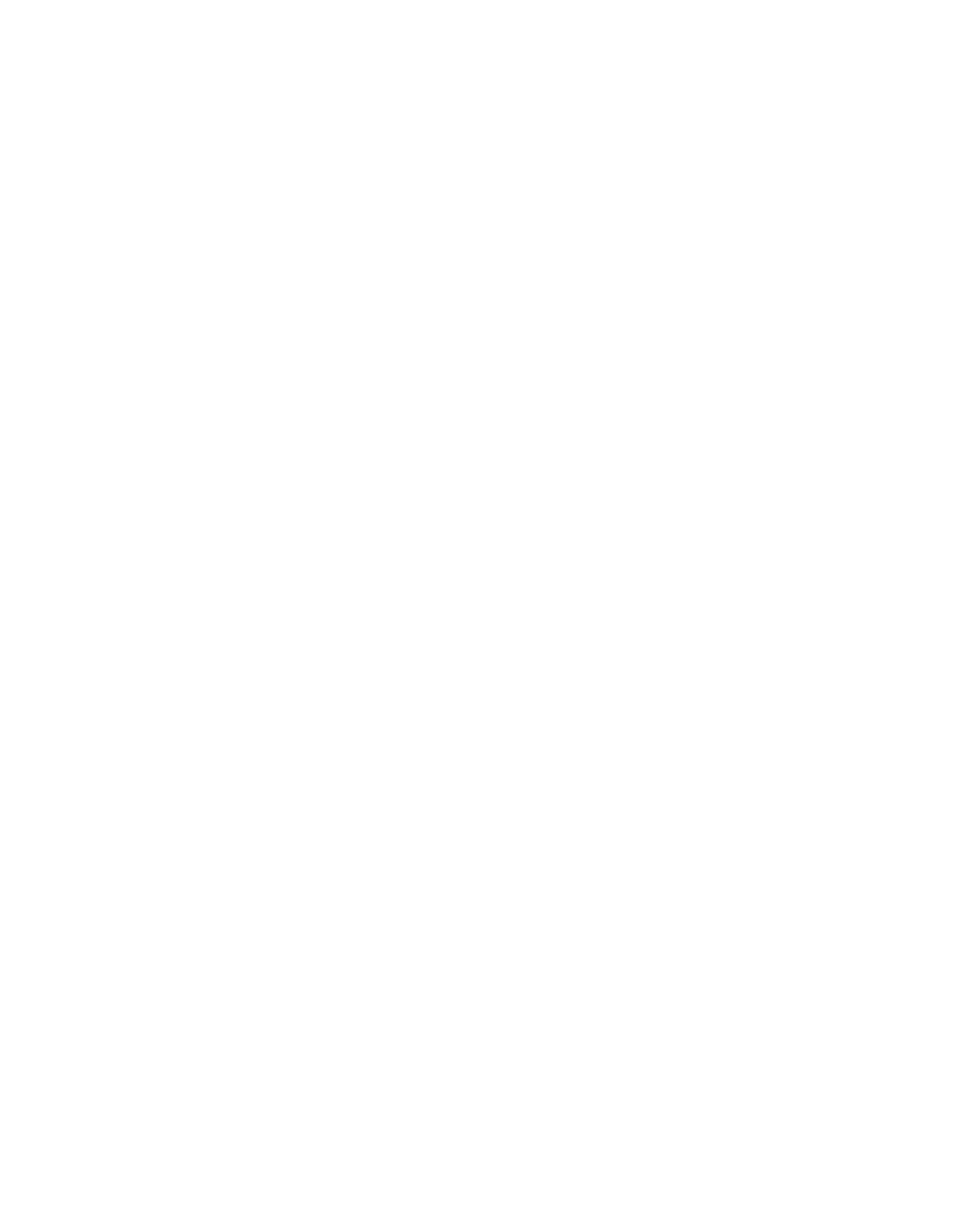### **Supporting National Development Banks to Drive Investment in the Nationally Determined Contributions of Brazil, Mexico, and Chile**

Dario Abramskiehn Karoline Hallmeyer Chiara Trabacchi Donovan Escalante Maria Netto Maria Margarita Cabrera Alexander Vasa

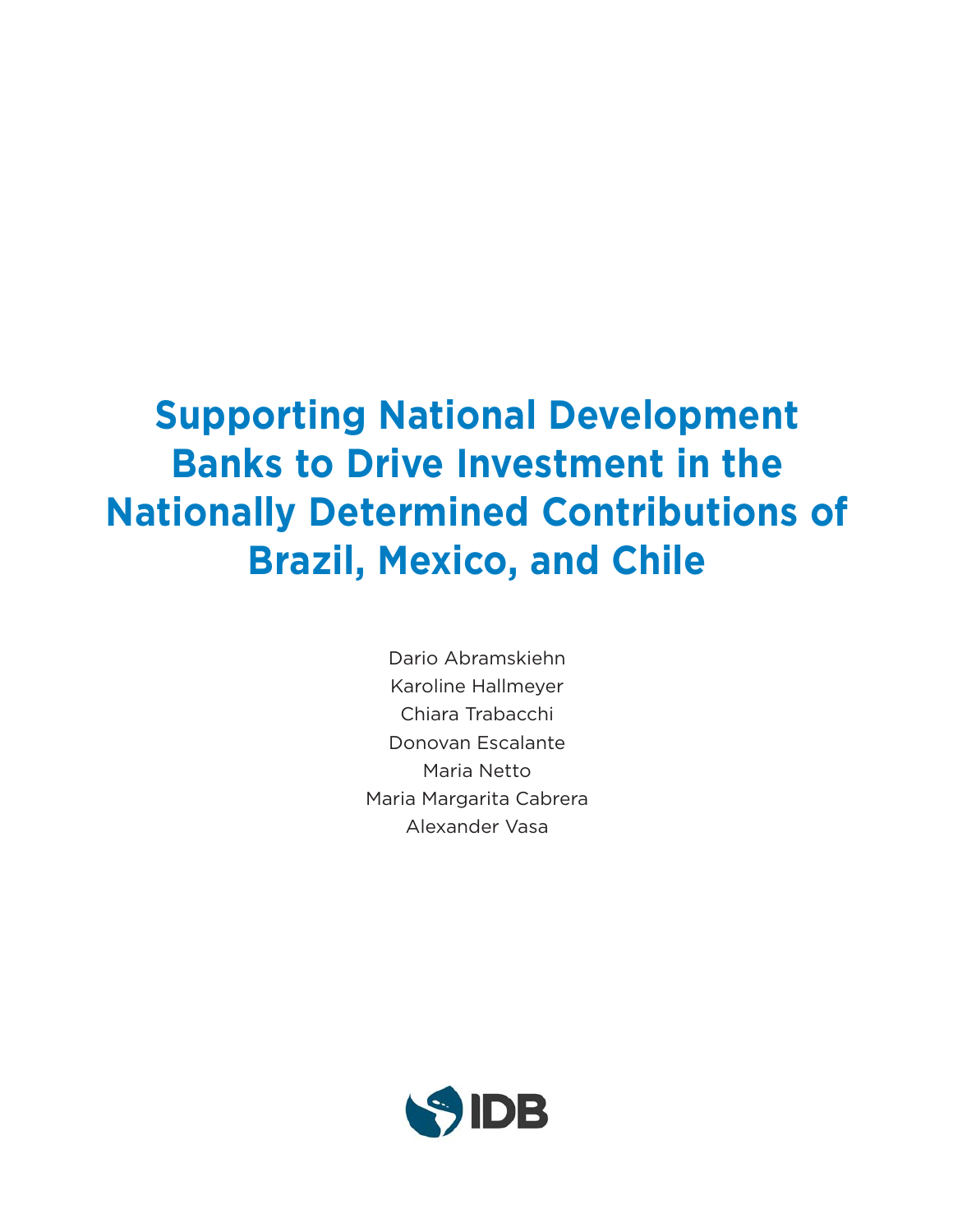#### **Cataloging-in-Publication data provided by the Inter-American Development Bank Felipe Herrera Library**

Supporting national development banks to drive investment in the nationally determined contributions of Brazil, Mexico, and Chile / Dario Abramskiehn, Karoline Hallmeyer, Chiara Trabacchi, Donovan Escalante, Maria Netto, Maria Margarita Cabrera, Alexander Vasa.

p. cm. — (IDB Monograph ; 555) Includes bibliographic references.

1. Climatic changes-Economic aspects-Brazil. 2. Climatic changes-Economic aspects-Mexico. 3. Climatic changes-Economic aspects-Chile. 4. Development banks-Environmental aspects-Brazil. 5. Development banks-Environmental aspects-Mexico. 6. Development banks-Environmental aspects-Chile. I. Abramskiehn, Dario. II. Hallmeyer, Karoline. III. Trabacchi, Chiara. IV. Escalante, Donovan. V. Netto, Maria. VI. Cabrera, Maria Margarita. VII. Vasa, Alexander. VIII. Inter-American Development Bank. Connectivity, Markets, and Finance Division. IX. Series. IDB-MG-555

#### **JEL Codes:** G1, G14, G2, O13, O3, O44, Q1 Q42, Q56

**Keywords:** climate finance, financial institutions, national development banks, private finance, public finance, sustainability

**Publication Code:** IDB-MG-555

Copyright © 2017 Inter-American Development Bank. This work is licensed under a Creative Commons IGO 3.0 Attribution-NonCommercial-NoDerivatives (CC-IGO BY-NC-ND 3.0 IGO) license (https://creativecommons. org/licenses/by-nc-nd/3.0/igo/legalcode) and may be reproduced with attribution to the IDB and for any noncommercial purpose. No derivative work is allowed.

Any dispute related to the use of the works of the IDB that cannot be settled amicably shall be submitted to arbitration pursuant to the UNCITRAL rules. The use of the IDB's name for any purpose other than for attribution, and the use of the IDB's logo shall be subject to a separate written license agreement between the IDB and the user and is not authorized as part of this CC-IGO license.

Note that the link provided above includes additional terms and conditions of the license.

The opinions expressed in this publication are those of the authors and do not necessarily reflect the views of the Inter-American Development Bank, its Board of Directors, or the countries they represent.



Inter-American Development Bank 1300 New York Avenue, N.W. Washington, D.C. 20577 www.iadb.org

The Institutions for Development Sector was responsible for the production of this publication. External vendors: Production Editor: *Sarah Schineller (A&S Information Specialists, LLC)* Editor: *Sheila Mahoney* Design: *Word Express, Inc*.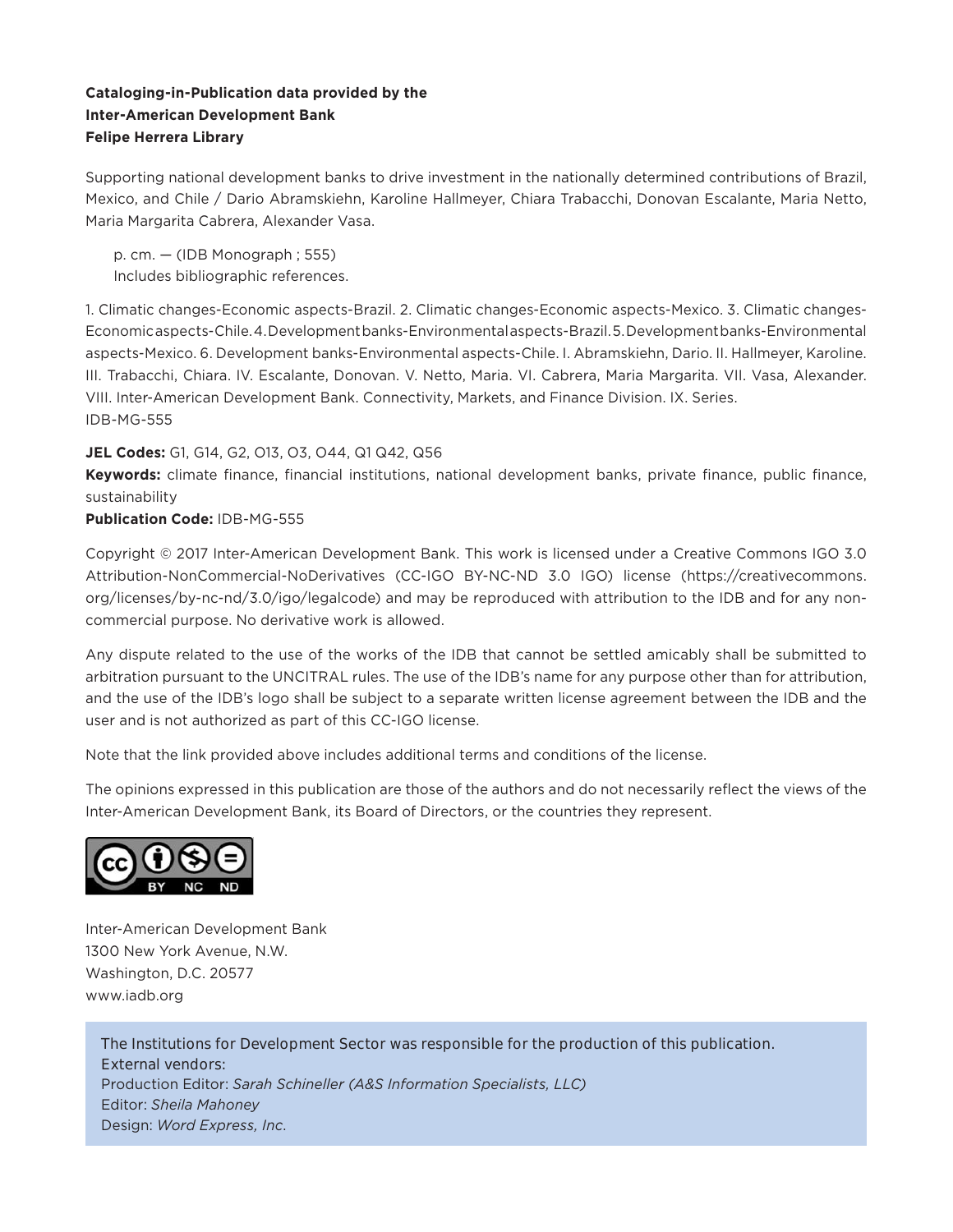# **Table of Contents**

|    |                                                                                  | $\vee$                   |
|----|----------------------------------------------------------------------------------|--------------------------|
|    |                                                                                  | -vii                     |
|    |                                                                                  | <b>ix</b>                |
| 1. |                                                                                  | $\mathbf{1}$             |
|    |                                                                                  | $\overline{\phantom{a}}$ |
|    |                                                                                  | $\overline{2}$           |
| 2. |                                                                                  | 5                        |
|    |                                                                                  | 5                        |
|    |                                                                                  | 5                        |
|    |                                                                                  | 8                        |
|    | 3. The Current Role of NDBs in Financing Low-Carbon,                             |                          |
|    |                                                                                  | $\overline{11}$          |
|    |                                                                                  | 12                       |
|    | Alignment of Mandates and Current Climate Finance Commitments of Individual NDBs |                          |
|    |                                                                                  | 14                       |
|    |                                                                                  | $\overline{17}$          |
|    |                                                                                  | 17                       |
|    |                                                                                  | 22                       |
|    |                                                                                  | 23                       |
|    |                                                                                  |                          |
|    |                                                                                  | 31                       |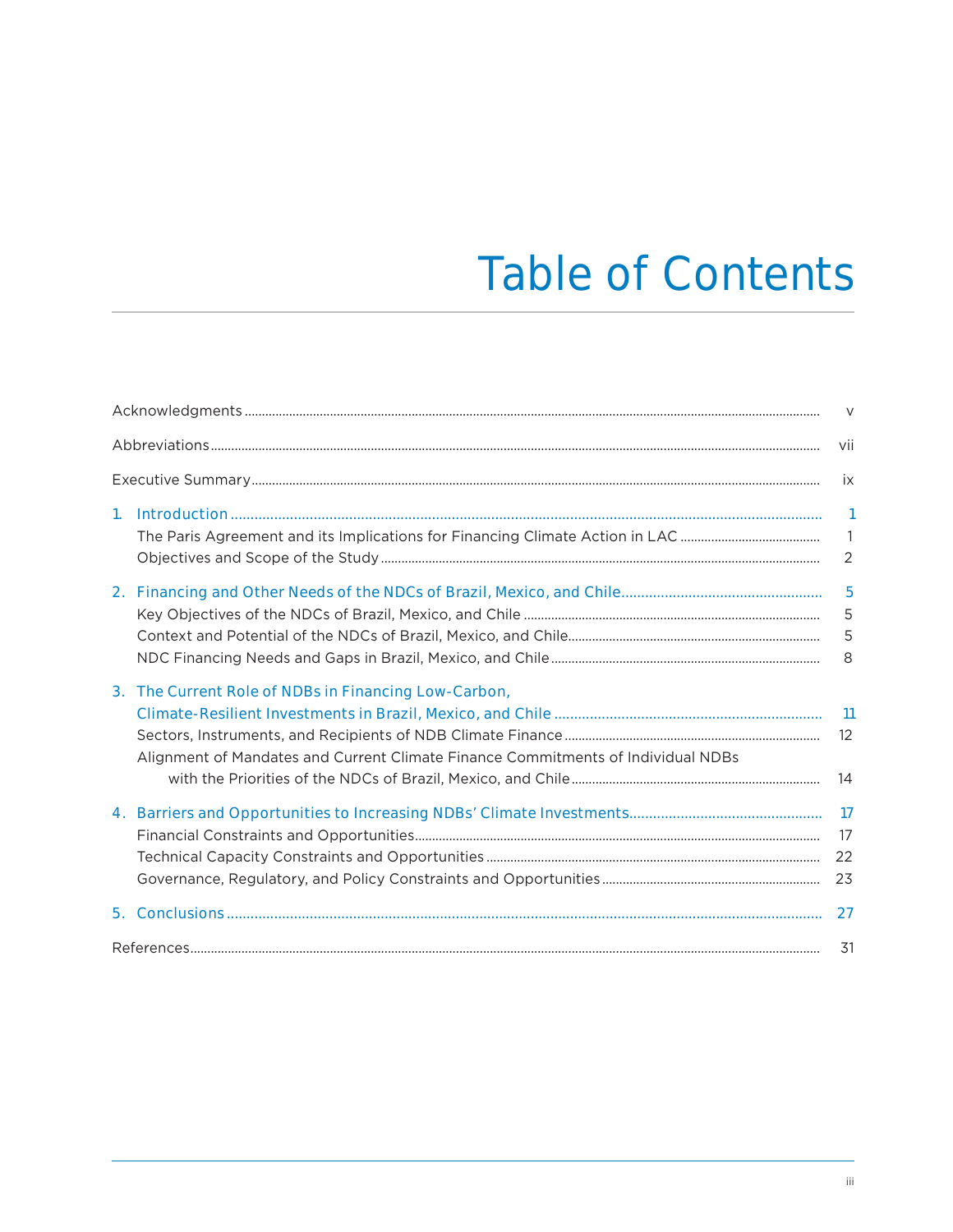#### Appendixes

| - 39 |
|------|
| - 41 |
| - 43 |
|      |

#### List of Figures

| Figure 1: Annual Mitigation Investments of Surveyed Domestic DFIs in                           |      |  |  |  |
|------------------------------------------------------------------------------------------------|------|--|--|--|
|                                                                                                | - 13 |  |  |  |
| Figure 2: Breakdown of Domestic DFIs' Climate Finance in 2015 by Recipient (US\$ millions)  14 |      |  |  |  |
| Figure 3: Domestic DFI Climate Finance Activity and NDC Goals for Brazil, Mexico, and Chile 15 |      |  |  |  |

#### List of Tables

|  | - 6  |
|--|------|
|  | - 41 |

#### List of Boxes

| $Box 1$ : |                                                                                       | 2   |
|-----------|---------------------------------------------------------------------------------------|-----|
| $Box 2$ : | Future Climate Action from Domestic DFIs Depends on Countries' Economic Growth Trends |     |
|           |                                                                                       | 8   |
| $Box 3$ : |                                                                                       |     |
| Box 4:    | Examples of National Governments and Development Partners Working with Domestic DFIs  |     |
|           |                                                                                       |     |
| Box 5:    |                                                                                       |     |
| $Box 6$ : | Energy Savings Insurance Manages Investment Risks to Enable LAC                       |     |
|           |                                                                                       | -21 |
| Box $7:$  | Green Bonds an Effective Way to Raise Money for Climate-Relevant Projects in LAC 22   |     |
| Box 8:    |                                                                                       |     |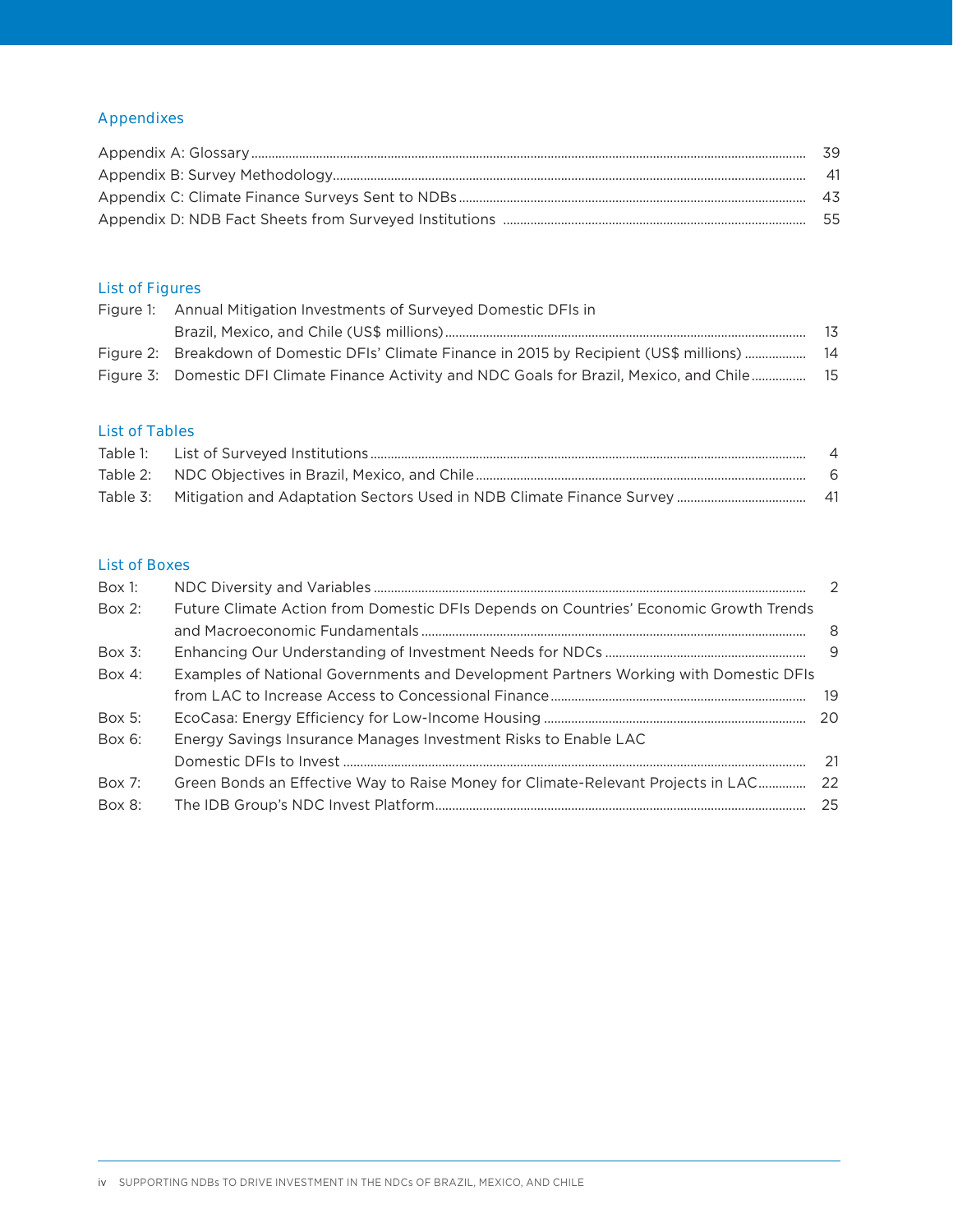### Acknowledgments

The authors would like to acknowledge the Connectivity, Markets, and Finance (CMF) Division of the Inter-American Development Bank (IDB) and the Climate Policy Initiative (CPI) for their cooperation and support throughout this project. We would also like to thank Eduardo Vasquez Kunze and the Latin American Association of Development Financing Institutions (ALIDE) team for their engagement and collaboration.

We extend a special thanks to the following institutions and individuals for their valuable insights: Mariana Paula Pereira (BDMG); Wagner de Siqueira Pinto and Asclepius Ramatiz Lopes Soares (BB); Nina Izábal Martinez and Juan Manuel Galarza Tohen (Banobras); Eduardo Grijó, Luiz Correa Noronha, and Luciano Feltrin (BRDE); Carla Romero, Maria Elena Marcelli Jimenez, Patricio Andres, Christi Laurich, and Jean Pierre Jaure (BancoEstado); Manuel Martinez Bejar, Jillian van der Gaag, and Adriana Gomez (CORFO); Carlos Abel Paredes Salazar (Cofide); Erick Rodríguez Maldonado, Rafael Gamboa, Mario Monarrez, and Laura Mendez (FIRA); Hector Manlio Jimenez Peña and Ana Belem Lugo Rendon (FND); Alexandre de Oliveira Ambrosini and Heloisa Regina Guimaraes de Menezes (SEBRAE); Ernesto Infante Barbosa (SHF); Pablo Obrador (KfW); and Luciano Schweizer, Leticia Riquelme Arriola, Giovanni Leo Frisari, Enrique Nieto, and other IDB representatives.

We would like to thank the following experts for reviews and guidance: Heloisa Schneider (CEPAL); Emilio Garmendia Perez Montero (NAFIN); Sandra Guzmán (GFLAC); Naeeda Chrisna Morgado, Rob Youngman, Rodney Boyd, and Ozlem Taskin (OECD); Stacy A. Swann (Climate Finance Advisors, Benefit LLC); Ingmar Jurgens and Karsten Neuhoff (Climate Policy Department, DIW); Sim Douglas (NRDC); Rob Youngs (Coalition for Green Capital); Hernan Carlino (International Expert); Diana Smallridge (International Financial Consulting Ltd.); and Brian Garcia (Connecticut Bank).

The authors also gratefully acknowledge the insights and expertise at CPI, notably of Barbara K. Buchner for leading insights and guidance to structure this inquiry; Sifan Liu for valued research and data collection; and Federico Mazza for valued support on Global Landscape of Climate Finance data. Also, we would like to thank Dan Storey for contributing expertise to effectively communicate the findings of this report and Amira Hankin for graphics support. Finally, we would like to thank reviewers, Padraig Oliver and Julia Ellis for their insights.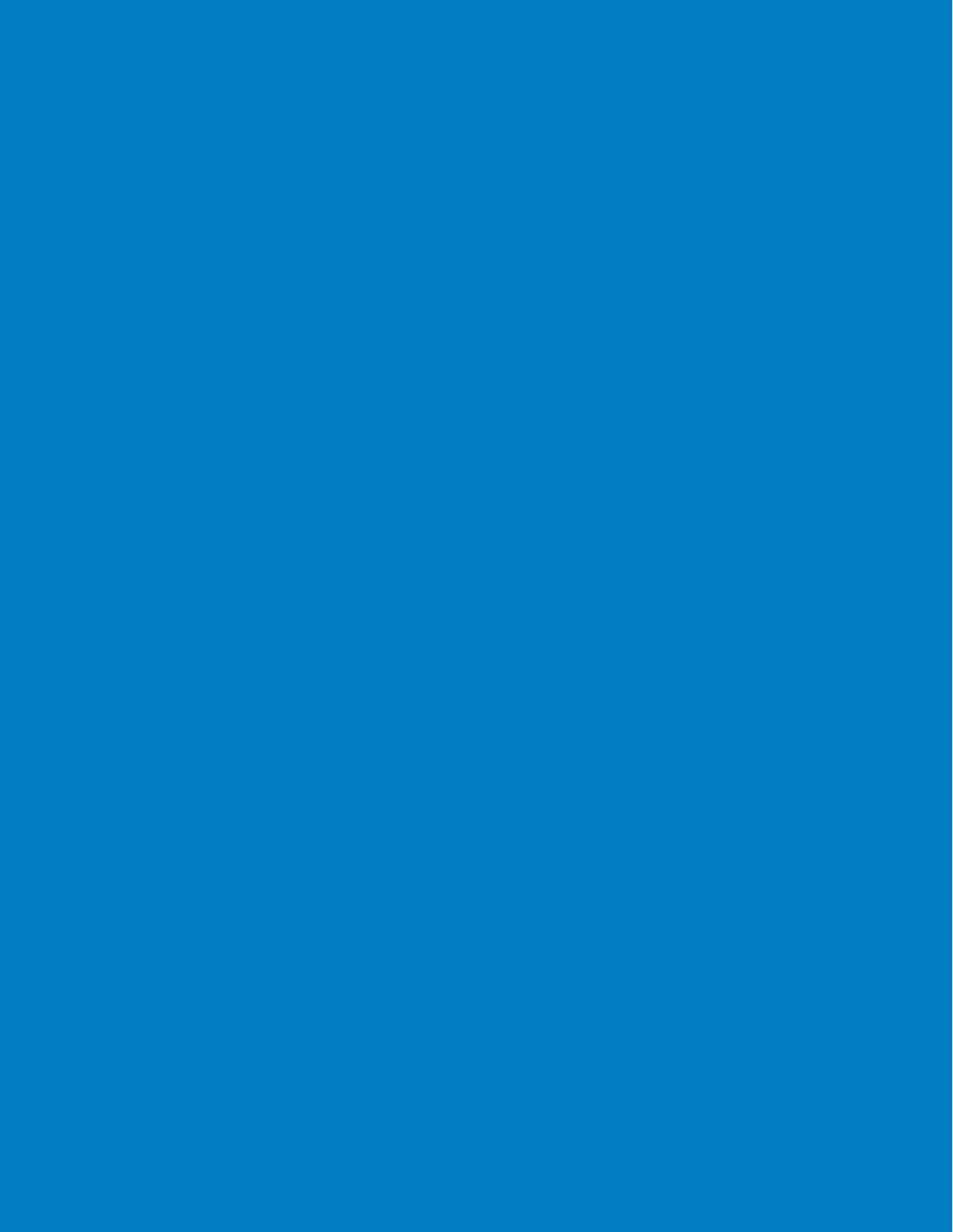# Abbreviations

| <b>ALIDE</b>  | Latin American Association of        | <b>GCF</b>    | <b>Green Climate Fund</b>                  |
|---------------|--------------------------------------|---------------|--------------------------------------------|
|               | Development Financing Institutions   | <b>GFLAC</b>  | Climate Finance Group of Latin             |
| <b>BB</b>     | Banco do Brasil S.A.                 |               | America and the Caribbean                  |
| <b>BCDB</b>   | Banco Central Do Brazil              | <b>GHG</b>    | greenhouse gases                           |
| <b>BDMG</b>   | Banco de Desenvolvimento de Minas    | <b>IDB</b>    | Inter-American Development Bank            |
|               | Gerais S.A.                          | <b>IDFC</b>   | International Development Finance          |
| <b>BNDES</b>  | Banco Nacional de Desenvolvimento    |               | Club                                       |
|               | Econômico e Social                   | <b>IFC</b>    | International Finance Corporation          |
| <b>BRDE</b>   | Banco Regional de Desenvolvimento    | <b>IIC</b>    | Inter-American Investment                  |
|               | do Extremo                           |               | Corporation                                |
| CAIT          | Climate Analysis Interactive Tool    | <b>INDC</b>   | Intended Nationally Determined             |
| <b>CEPAL</b>  | United Nations Economic              |               | Contribution                               |
|               | Commission for Latin America and     | <b>KfW</b>    | Kreditanstalt fuer Wiederaufbau            |
|               | the Caribbean                        | <b>LAC</b>    | Latin America and the Caribbean            |
| CIF           | Climate Investment Fund              | <b>MDB</b>    | Multilateral Development Bank              |
| <b>CMF</b>    | Connectivity, Markets, and Finance   | <b>NAFIN</b>  | <b>Nacional Financiera</b>                 |
|               | Division of the Inter-American       | <b>NDB</b>    | National Development Bank                  |
|               | Development Bank                     | <b>NDC</b>    | <b>Nationally Determined Contributions</b> |
| <b>COFIDE</b> | Corporación Financiera de Desarrollo | <b>NRDC</b>   | Natural Resource Defense Council           |
| CORFO         | Corporación de Fomento de la         | SEBRAE        | Serviço Brasileiro de Apoio às Micro e     |
|               | Producción                           |               | Pequenas Empresas                          |
| CPI           | Climate Policy Initiative            | <b>SHF</b>    | Sociedad Hipotecaria Federal               |
| DFI           | Development Finance Institution      | <b>UNFCCC</b> | <b>United Nations Framework</b>            |
| <b>ESI</b>    | <b>Energy Savings Insurance</b>      |               | Convention on Climate Change               |
| <b>FIRA</b>   | Fideicomisos Instituidos en Relación | <b>WRI</b>    | World Resources Institute                  |
|               | con la Agricultura                   |               |                                            |
| <b>FND</b>    | Financiera Nacional de Desarrollo    |               |                                            |
|               | Agropecuario, Rural, Forestal y      |               |                                            |
|               | Pesquero                             |               |                                            |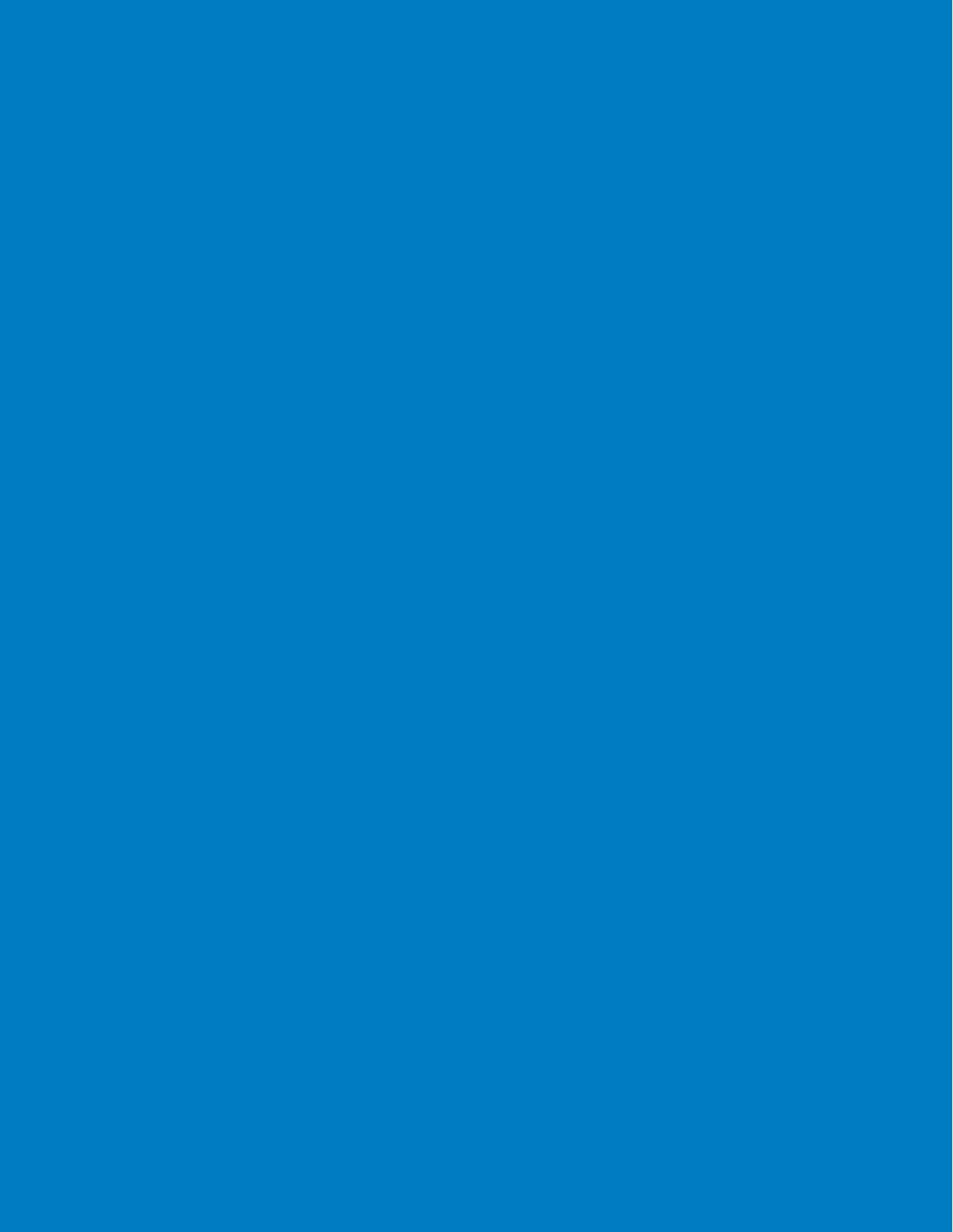## Executive Summary

The unprecedented global goals for climate change mitigation and adaptation established by the Paris Agreement in December 2015 will be pursued largely through domestic plans submitted by the 197 participating countries. These plans, known as Nationally Determined Contributions (NDCs), outline how each country will fight and adapt to climate change, including key goals and priority sectors.

Thirty-two of 33 countries in Latin America and the Caribbean (LAC), representing more than 99 percent of LAC emissions, signed the Paris Agreement, and 25 countries, representing more than 77 percent of LAC emissions, have ratified it so far (WRI, 2016a; UNFCCC, 2017).<sup>1</sup> Implementing NDCs will require large amounts of investment, and the Paris Agreement recognized the need to mobilize flows of finance toward low emission and climate-resilient development. Climate investment needs in LAC are forecast to rise to around \$80 billion a year in the next decade—almost three times what the region invests today. As part of these efforts, at its annual meeting, $2$  the IDB Group committed to focus on projects that will help LAC countries implement their commitments to reduce greenhouse gas (GHG) emissions and to build resilience to climate change, and pledged to increase the share of climate finance to 30 percent of the portfolio by 2020.

This study examines 12 national development banks (NDBs) and other domestic development finance institutions (DFIs) in Brazil, Mexico, and

Chile to explore their current and potential roles in financing NDC implementation. These three countries represent more than 56 percent of LAC emissions. Domestic DFIs occupy a unique position in development landscapes, as connectors of international finance, domestic governments, and local private sector actors. They have the institutional support from governments and nuanced understanding of local sectors needed to provide finance and technical support and to mobilize climate investments that can help to meet NDC objectives.

This is the first study of its kind to focus on what domestic DFIs in three large LAC countries are doing to mobilize investments for NDCs, the barriers they face in increasing climate finance, and opportunities they have to overcome them. It builds on and complements previous research from the IDB and the Climate Policy Initiative (CPI) on the roles of NDBs in catalyzing climate finance (Smallridge, Buchner, Trabacchi, et al., 2013), as well as analysis from the International Finance Corporation (IFC) on NDC financing needs in LAC (IFC, 2016a).

#### **The Investment Gap**

The shortfall between current climate finance flows and identified NDC investment needs in these three

<sup>1</sup> As of June 2, 2017.

<sup>2</sup> The IDB's Board of Governors annual meeting was held in The Bahamas in 2016.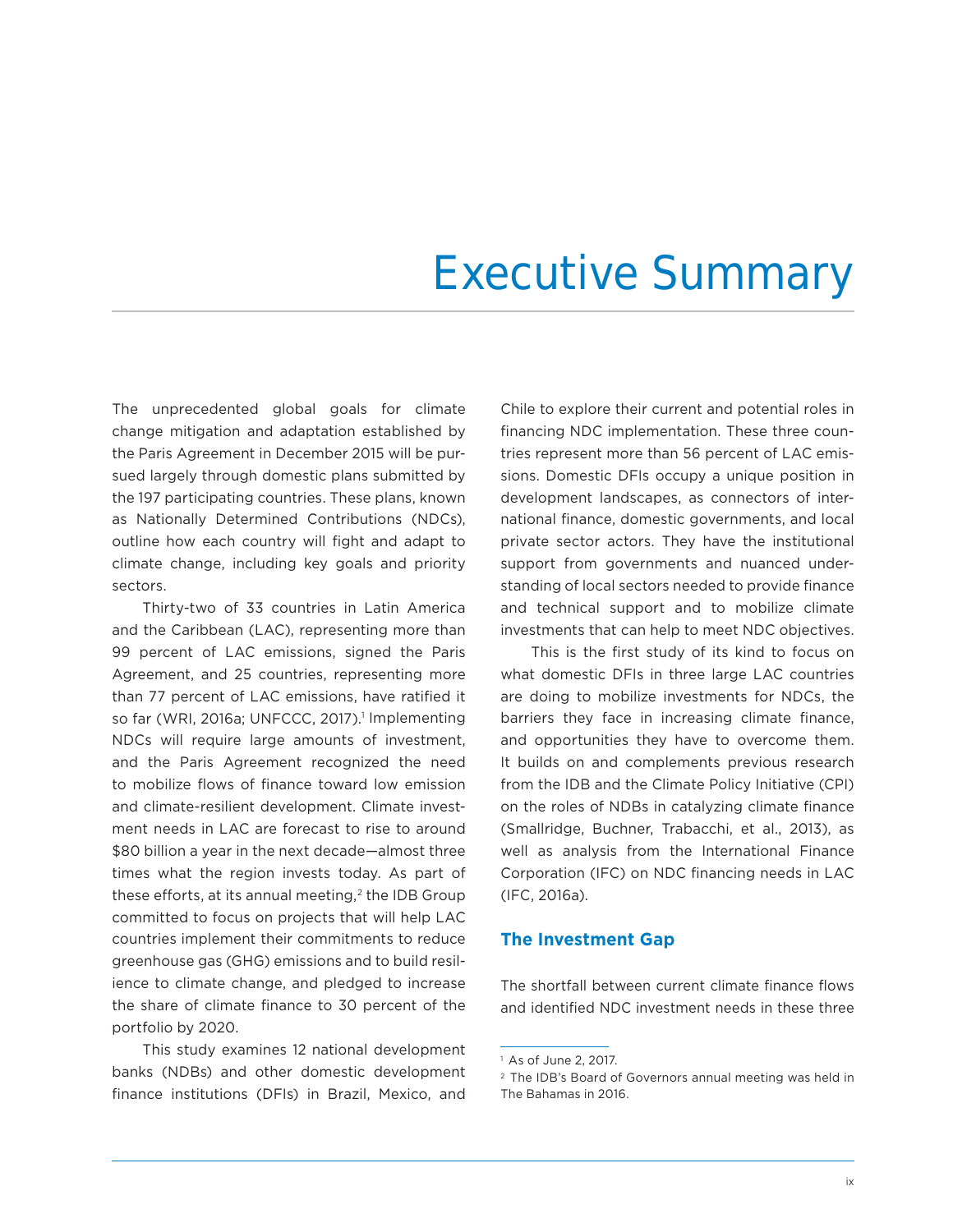countries is large. Even with conservative estimates of NDC financing needs—which cover only a limited fraction of climate change mitigation objectives in the renewable energy, industrial energy efficiency, and infrastructure sectors—this gap is billions of dollars per year in Chile, tens of billions annually in Brazil and Mexico, and is particularly significant in the energy efficiency and urban infrastructure sectors (IFC, 2016a, b; Buchner, Mazza, and Falzon, 2016).

The gap between tracked current adaptation spending and NDC adaptation objectives in these three countries is likely to be significant. Adaptation goals form an important part of all three countries' NDCs but are often high-level goals and are not yet quantitatively defined. So far, there are no reliable estimates of the financing needs to achieve these goals. The challenges to domestic DFIs in identifying and structuring adaptation projects are reflected in a lack of investment—less than 2 percent of their climate finance flows went toward adaptation.

Despite these challenges, surveyed domestic DFIs made more than US\$11 billion in climate finance commitments in 2015. The vast majority of this financing (98 percent) went toward mitigation projects. Virtually all tracked climate financing came in the form of concessional or market-rate lending, most financing went to private-sector recipients (85 percent), and the predominant sector for climate financing investment was renewable energy (43 percent).

#### **Opportunities to Support Domestic DFIs in Increasing Climate Financing**

• **Develop appropriate investment frameworks and translate NDCs into bankable investment plans.** National and multilateral development banks (MDBs) can have a critical role in supporting governments in translating NDC aspirational goals into tangible investment objectives and, accordingly, develop an appropriate investment framework that creates a bankable deal flow, especially in areas such as resilient infrastructure and transport where

business models are not yet established. Brazil's, Mexico's, and Chile's current NDCs do not specify the roles of domestic DFIs in implementation, and institutions have expressed a desire for greater guidance from governments on their roles and greater involvement in the planning process. Governments can use the capacity and experience of NDBs in both the NDC update process and in ongoing efforts to create national climate financing strategies and plans, ensuring that domestic DFIs' mandates and capabilities are well aligned with well-defined, quantitative NDC goals.

- **Incorporate comprehensive climate finance tracking throughout portfolios.** Governments and MDBs can work alongside DFIs to mainstream tracking of climate finance throughout portfolios. Most surveyed institutions do not systematically track climate finance across their portfolios, citing particular difficulties with adaptation investments. Support for tracking would help them identify climaterelevant projects in sectors that they are less familiar with and to measure progress over time as NDC goals are further defined.
- **Enhance understanding of the risks and financial structuring of different types of climate financing projects, particularly for adaptation, energy efficiency, and urban infrastructure projects.** Surveyed institutions cited difficulties in financially structuring climaterelevant projects as among the most common barriers they face. Their perception that climate-relevant projects offer poor risk-adjusted returns was another key barrier revealed by the survey. National and multilateral development banks can work together to employ risk mitigation instruments such as insurance and guarantees to improve perceived risk-adjusted returns of climate projects and drive investment to fill key NDC financing gap sectors while demonstrating the viability of these investments and building the technical capacities of NDBs. (Institutional and individual capacity building reduce perceived risks.)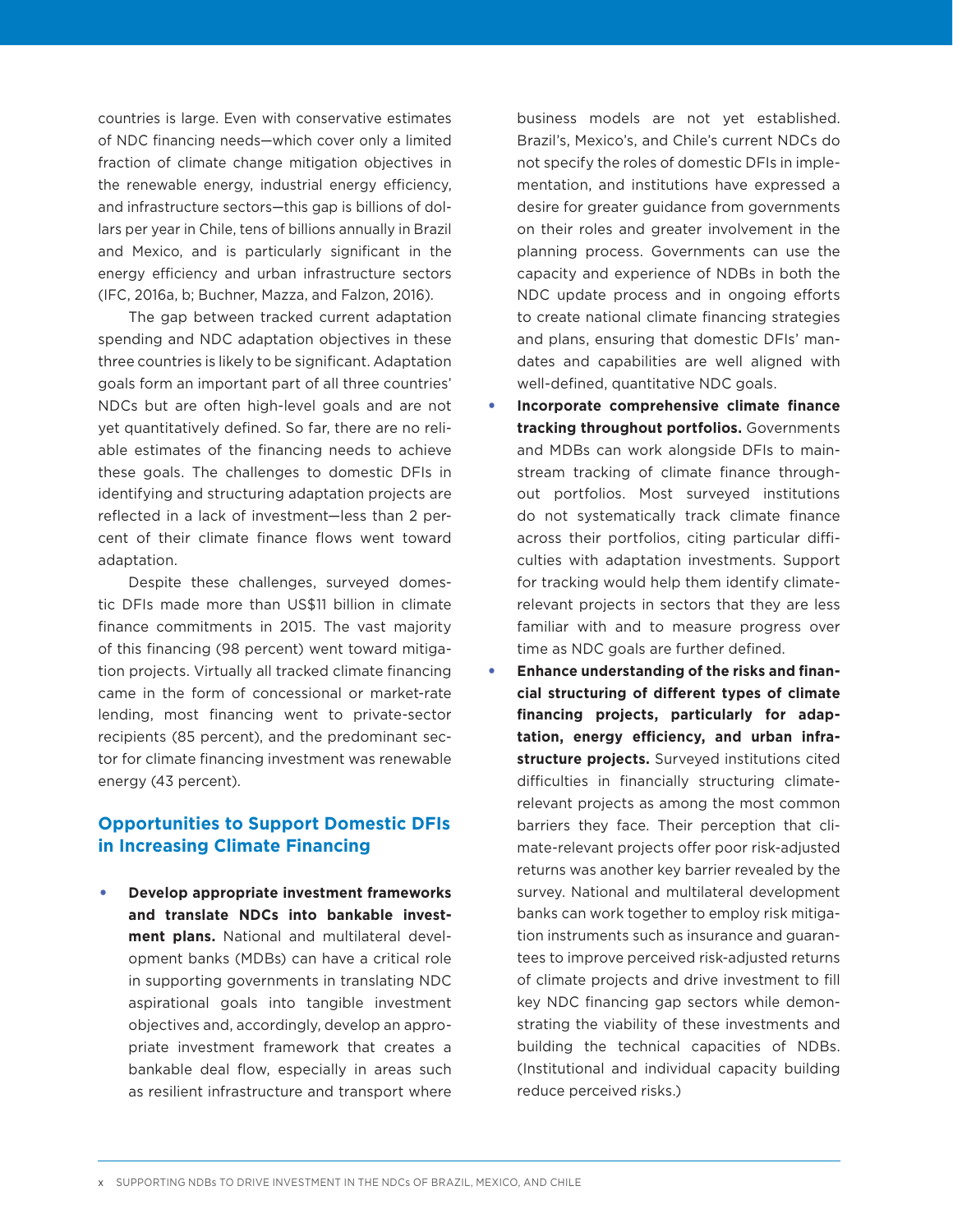- **Develop new climate finance instruments.**  Bilateral and multilateral development institutions can partner with domestic DFIs and private sector actors to explore, develop, and pilot the innovative financial instruments that will allow them to scale up investments in climate finance. This effort can build on public–private partnership models that blend concessional and commercial investment, such as the *Global Innovation Lab for Climate Finance,* but focus on developing financing vehicles specific to individual countries and NDC sector goals, for which there are yet no viable private investments (see Box 6 for an example). Also, NDBs could consider going one step further and putting in place climate or environmental strategies and action plans and having a better and more consistent disclosure of what NDB finance is needed.
- **Pursue new forms of concessional and grant financing while building technical capacities.**

MDBs can support domestic DFIs in pursuing new forms of concessional and grant financing from major climate funds. Insufficient access to long-term or low-cost financing was among the most commonly cited financial barriers to greater climate finance investment. Partnerships with MDBs, where the MDB initially acts as an intermediary accredited entity to Climate Funds, can help NDBs build the kinds of project track records that are needed for eventual accreditation with an entity like the Green Climate Fund (GCF). Grant and concessional financing can also help domestic DFIs explore climate finance sectors where they still need to grow the institutional capacities in order to fulfill NDC objectives. This financing can also be used to help create local markets and to build awareness of the business case for climate-relevant investments among financial institutions, local manufacturers and suppliers, consumers, and others.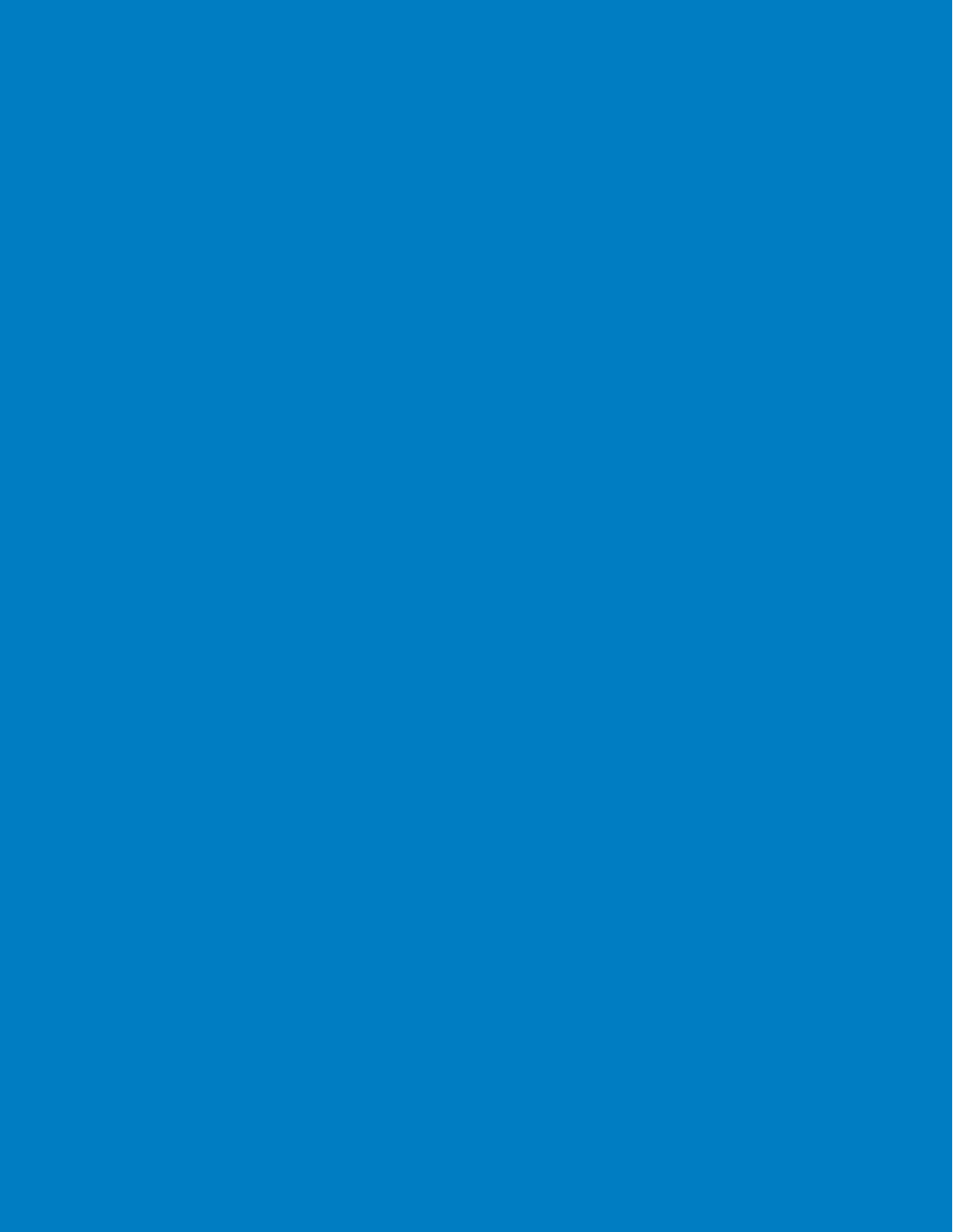# Introduction 1

*The Paris Agreement combats climate change through country-defined sustainable development plans, aiming to align financing flows with low-carbon climate resilient growth. National development banks and local financial institutions can play key roles in providing climate financing and supporting implementation of these plans.* 

#### **The Paris Agreement and its Implications for Financing Climate Action in LAC**

In 2015, governments around the world set collective climate and development goals that far exceeded anything agreed to in the past (Netto and Gomes, 2015). The Paris Agreement, reached at the 21st Conference of the Parties in December 2015, reinforced and elaborated on these objectives while setting unprecedented new targets for climate change mitigation and adaptation based on nationally determined proposals (Carlino, Netto, Suarez, et al., 2017).

NDCs are a key foundation of the Agreement. They are devised by each participating country and outline that country's post-2020 plans to fight and manage climate change. NDCs reflect a country's capabilities, economic and political context, circumstances (i.e., the magnitude and structure of sources of GHGs), national priorities, and ambitions

for setting its economy on a low-carbon development path (UNFCCC, 2016; WRI, 2015). They encompass existing and future national actions toward achieving the Agreement's overarching goal of limiting global temperature rise this century to well below 2° Celsius (C) above pre-industrial levels and pursuing efforts to limit the temperature increase even further to 1.5°C (UNFCCC, 2016).

Countries that have submitted an initial plan for their  $NDC<sup>3</sup>$  represent 98.9 percent of global emissions (WRI, 2016a) and the 144 countries that have officially ratified the Paris Agreement<sup>4</sup> represent 81.9 percent of global emissions (UNFCCC, 2017; WRI, 2016b).

However, even under the most optimistic scenarios, current NDC commitments alone will not be sufficient to meet goals to limit global temperature rise. Realizing NDC ambitions would represent a significant improvement over business-as-usual emissions but collectively would still fall short of the Paris Agreement's 2°C target by 0.8°C–1.5°C (CAT, 2016a; Climate Interactive, 2016).

Two of the primary keys to achieving these goals are the commitment of all parties to the Paris Agreement to significantly ramp-up ambition over time and to align finance flows to a low-carbon,

<sup>3</sup> These initial plans are known as Intended Nationally Determined Contributions (INDCs). Once a country ratifies the Paris Agreement its INDC converts to an NDC. For simplicity, the paper refers to these as NDCs going forward. 4 As of June 2, 2017.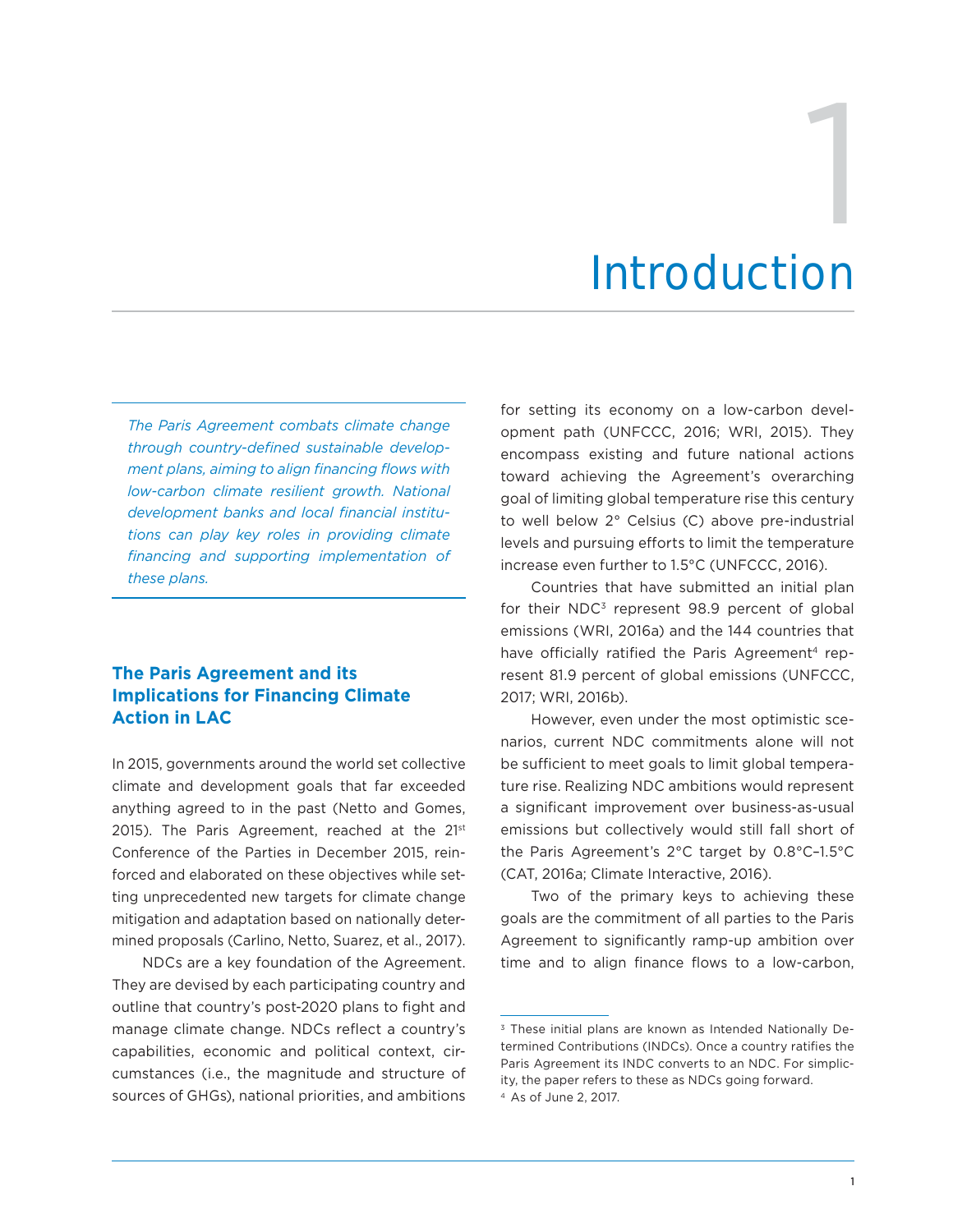#### Box 1 **NDC Diversity and Variables**

NDCs vary significantly in both their structure and the content of their objectives in part because of how goals are defined or measured. These variables significantly change the overall climate ambition of an NDC and its path for implementation. Common variables include the following:

- **Economy-wide versus sector-specific objectives:** Certain NDCs set emissions reduction goals that apply to the country's entire economy, while others have goals that are specific to certain sectors.
- **Types of GHG emission targets:** Some NDCs set absolute targets (emission reductions as measured against emissions in a baseline year), while others contain business-as-usual targets (reductions relative to projected future emissions under a business-as-usual scenario), intensity targets (emissions reductions as a proportion of economic output), or no emission targets at all.
- **Unconditional versus conditional targets:** Some NDCs set unconditional targets without regard to what other nations do, while others have conditional goals that depend on the provision of financial or technological support from other nations.
- **Financing:** Relatively few NDCs specify where the financing for meeting their goals will come from (Amin, 2016) and their financial needs are not specified in detail.

climate-resilient future. The Agreement provides for progress to be reassessed every five years when countries will re-submit updated NDCs that reflect even greater steps to prevent and manage climate change. However, it is also critical that countries identify where the finance for meeting their goals will come from and that they mobilize far greater private investment to achieve their current NDC objectives and to catalyze economic transformations essential to a sustainable, long-term future. To date, relatively few NDCs specify where the financing for meeting their goals will come from (Amin, 2016).

The need for greater climate finance is particularly pressing in LAC, where estimates suggest that reaching NDC targets for countries' renewable energy (wind, solar, small hydro, biomass, and geothermal), urban infrastructure (building energy efficiency, waste management, and sustainable urban transport), and industrial energy efficiency goals alone will require investment of more than US\$176 billion per year between 2016 and 2030 (IFC, 2016a).5 Current climate finance flows fall well short of this amount. Based on data from CPI's most recent update to the *Global Landscape of Climate Finance* series—which tracks climate finance to a significantly greater number of climate finance sectors—climate finance invested in

LAC countries totaled approximately US\$32 billion in 2014 and public-sector institutions provided at least US\$24 billion of this (Buchner et al., 2016).6

As of March 2017, 23 of the 33 LAC countries, including Brazil, Mexico, and Chile, had ratified the Paris Agreement (UN, 2014; UNFCCC, 2017).

#### **Objectives and Scope of the Study**

This study focuses on NDBs and other domestic development finance actors<sup>7</sup> in LAC based

<sup>5</sup> Annualized estimate based on needs of US\$2.64 trillion over the 15 years from 2016 to 2030 for renewable energy, urban infrastructure, and energy efficiency. IFC (2016a) does not provide estimates of industrial energy efficiency financing needs for Mexico or Chile.

<sup>6</sup> These totals include Mexico and Chile. Under the *Landscape* methodology used in Buchner et al. (2016), Mexico and Chile are classified within the Americas and, thus, reported LAC climate finance figures cited in that report are lower (US\$27 billion total and US\$22 billion from public institutions). It is also important to note that, with the exception of BNDES, the climate finance contributions of the institutions featured in this report are not captured in the *Landscape* series of reports.

<sup>7</sup> In this paper, we use the term domestic DFIs as shorthand for the group of actors studied, which includes traditional national and regional development banks, as well as other types of DFIs we surveyed. See Table 1 for details.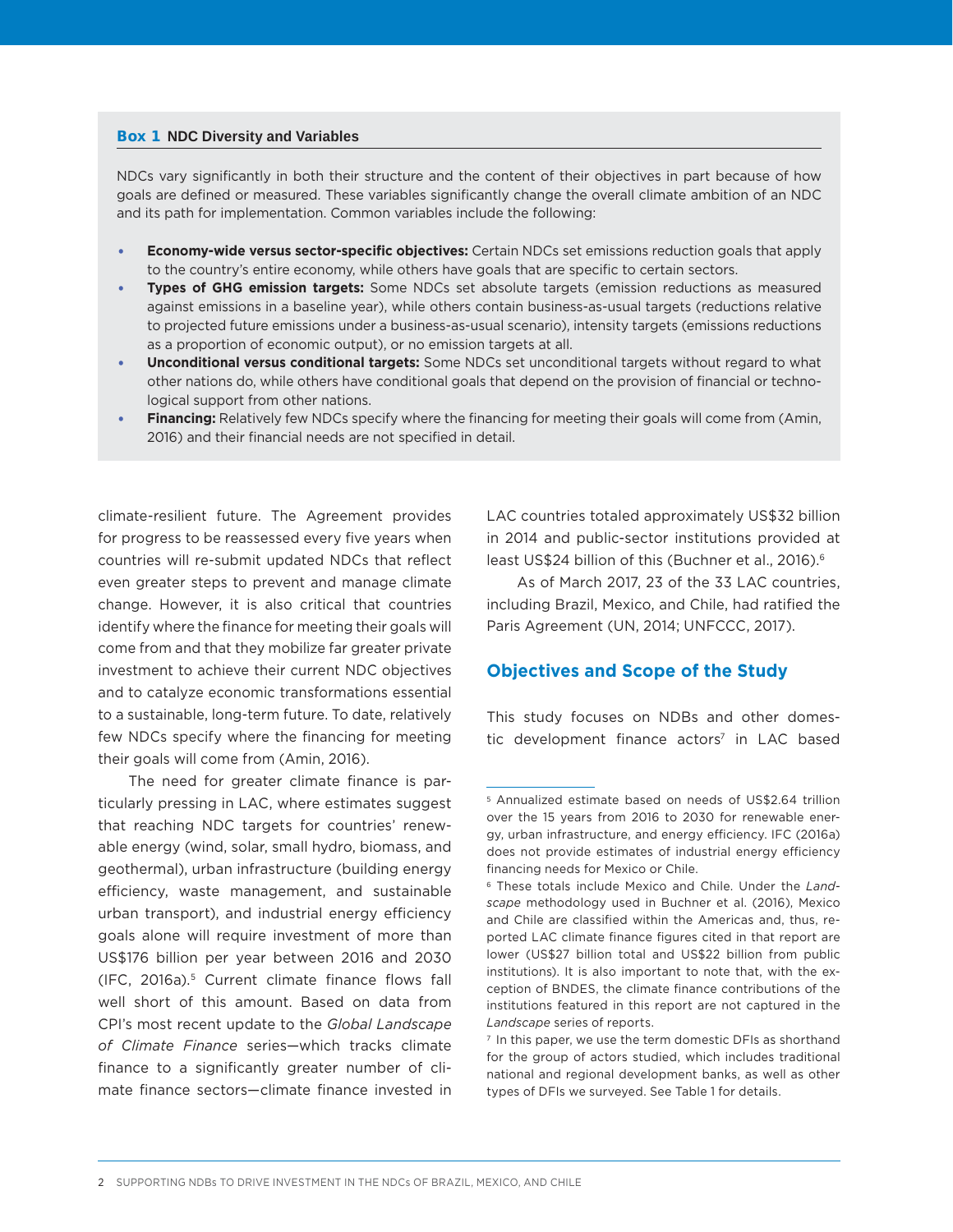on the key roles that they play in domestic economic development and their potential to scale up climate-relevant investment and support for NDC implementation. They occupy a unique position within the climate finance landscapes of their respective countries thanks to their proximity to, understanding of, and nuanced relationships with governments and local private sector actors, and their ability to obtain and channel finance from international sources. These institutions have been and remain key players in infrastructure investment and economic development throughout Latin America and many other developing countries around the world (Smallridge et al., 2013).

NDCs articulate countries' goals to increase climate-relevant support, but they also present domestic DFIs with potential investment opportunities. Estimates suggest that reaching NDC targets in LAC will require investment of more than US\$176 billion per year from 2016 to 2030 (IFC, 2016a). This study aims to identify how domestic DFIs operating in LAC can help scale up climate finance investments domestically and help implement their respective countries' NDCs under the Paris Agreement. To evaluate this, we did the following:

- Synthesized the NDCs of Brazil, Mexico, and Chile and provided estimates of financing and other needs to implement them (Section 2).
- Assessed the current roles of a set of domestic DFIs in their respective countries' domestic climate financing landscapes (Section 3).
- Investigated the possible constraints and barriers to increasing support by NDBs for NDC implementation and scaling up climate finance (Section 4).
- Explored opportunities and options to enhance the abilities of NDBs to support their respective countries' NDC objectives (Section 4).

To achieve this evaluation we sought inputs from a diverse array of institutions in Brazil, Mexico, and Chile (see Table 1) to understand their contributions within domestic financial systems and potential roles they could play to better support

NDCs. We sought differentiation among institutions in terms of the following:

- The variety of roles they play in the financial system (e.g., as providers of finance on a national and regional level, as well as providers of technical assistance).
- The array of products and services they offer (e.g., loans, guarantees, and capacity building).
- The range of clients they target (e.g., households, small and medium enterprises, project developers, corporate actors, and local and regional governments).
- The range of sectors they target (e.g., energy, housing, agriculture, and industry).

We surveyed institutions affiliated with the Latin American Association of Development Financing Institutions (ALIDE), $8$  allowing the study to potentially do the following:

- Benefit from ALIDE's knowledge of and relationships with these institutions, given the project's need for significant input from institutions studied in the report.
- Foster joint action and coordinated participation of development banks and financial institutions in LAC's socioeconomic progress. This is of particular relevance to achieving the NDCs' goals, which will require large-scale support and the engagement and coordinated action of multiple stakeholders.

The 12 final institutions were chosen because of their diverse array of roles and experience relevant to climate action, their relative importance within their local financial systems,<sup>9</sup> and their availability to participate in the study.

<sup>8</sup> Serviço Brasileiro de Apoio às Micro e Pequenas Empresas (SEBRAE) is a collaborating member of ALIDE; all other surveyed institutions are active members.

<sup>9</sup> UN DESA (2005) and Smallridge et al. (2013), for instance, highlight the role and potential of domestic DFIs, as well as constraints that may prevent them from taking a more central role in advancing the climate agenda.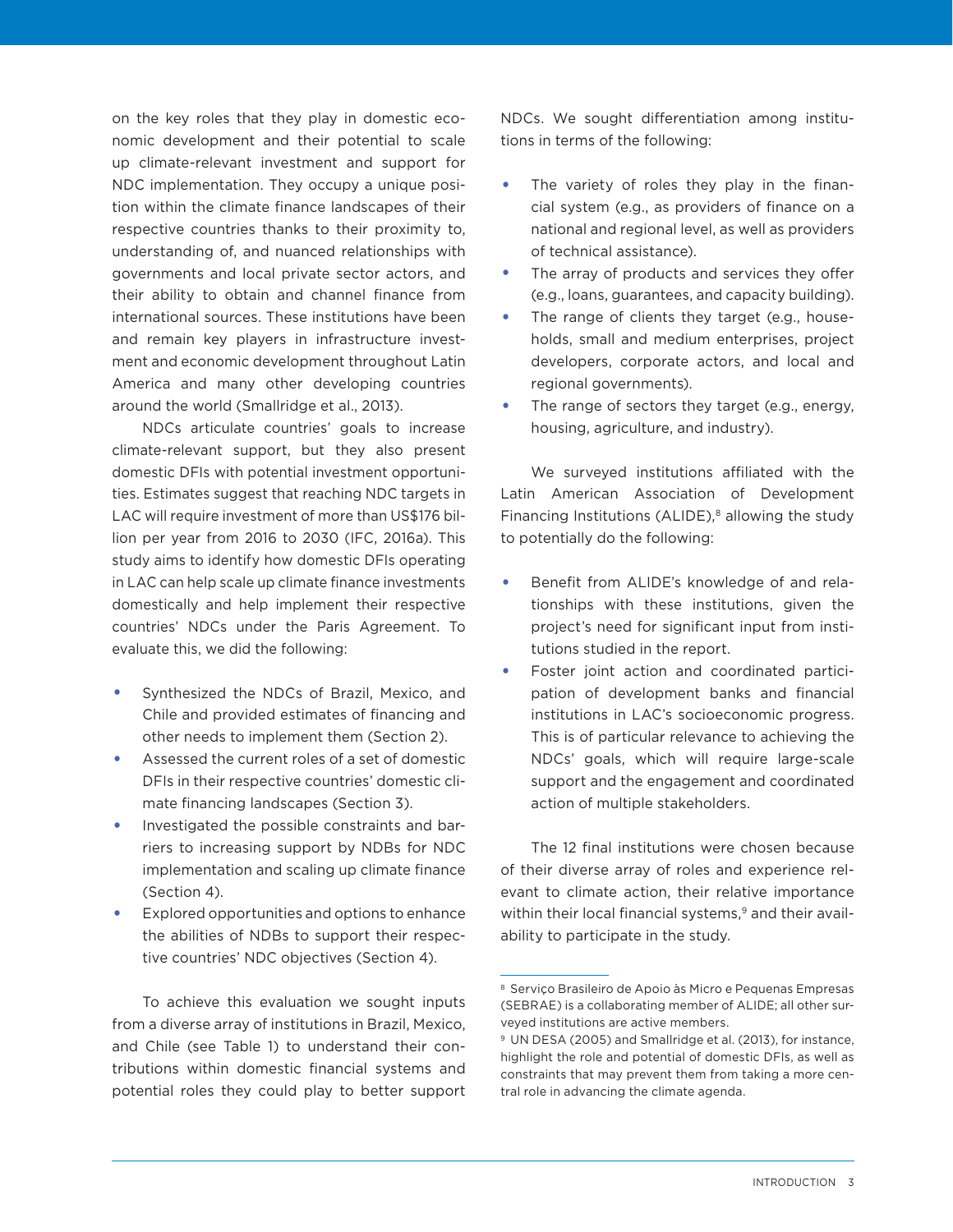#### **TABLE 1 List of Surveyed Institutions**

| Country | <b>Financial Institution</b>                                                     | Type of institution                                           |  |  |
|---------|----------------------------------------------------------------------------------|---------------------------------------------------------------|--|--|
| Brazil  | Banco de Desenvolvimento de Minas Gerais S.A. (BDMG)                             | <b>NDB</b>                                                    |  |  |
|         | Banco do Brasil S.A. (BB)                                                        | Commercial government-owned bank<br>with development mandate  |  |  |
|         | Banco Nacional de Desenvolvimento Econômico e Social (BNDES)                     | $NDB^*$                                                       |  |  |
|         | Banco Regional de Desenvolvimento do Extremo Sul (BRDE)                          | <b>NDB</b>                                                    |  |  |
|         | Serviço Brasileiro de Apoio às Micro e Pequenas Empresas (SEBRAE)                | Technical assistance provider                                 |  |  |
| Chile   | Corporación de Fomento de la Producción (CORFO)                                  | Government organization                                       |  |  |
|         | <b>BancoEstado</b>                                                               | Commercial government-owned bank<br>with development mandate* |  |  |
| Mexico  | Banco Nacional de Obras y Servicios Públicos S.N.C. (Banobras)                   | <b>NDB</b>                                                    |  |  |
|         | Fideicomisos Instituidos en Relación con la Agricultura (FIRA)                   | <b>NDB</b>                                                    |  |  |
|         | Financiera Nacional de Desarrollo Agropecuario, Rural, Forestal y Pesquero (FND) | <b>NDB</b>                                                    |  |  |
|         | Nacional Financiera S.N.C. (NAFIN)                                               | $NDB^*$                                                       |  |  |
|         | Sociedad Hipotecaria Federal (SHF)                                               | <b>NDB</b>                                                    |  |  |

*Source*: Authors.

\* Members of the International Development Finance Club (IDFC).

This inquiry aims to highlight challenges and opportunities for NDB support of NDCs that may be relevant throughout LAC and other parts of the developing world. Brazil, Mexico, and Chile were chosen for this initial case study because of the significant size of their economies, large potential to reduce emissions, diverse policy and regulatory contexts relevant to climate change action, and important NDBs operating within these contexts.

The methodology adopted for this study involves a combination of qualitative and quantitative approaches encompassing the following:

- A desk-based review and analysis of relevant literature.
- An analysis of climate finance flows to LAC based on the data collected in the context of the *Global Landscape of Climate Finance Update* report (Buchner et al., 2016).
- The development and assessment of a survey completed by 12 domestic financial institutions in Brazil, Mexico, and Chile between September 2016 and February 2017 providing NDB-level data on climate finance activities and perspectives on constraints to and options for expanding NDB climate actions.10
- Interviews with six representatives from bilateral finance institutions, domestic DFIs, ALIDE, and country-level representatives from the IDB.11

<sup>10</sup> Two of the institutions did not include tracked climate finance flows in their survey responses. Unless otherwise specified, references to "surveyed domestic DFIs" in the observations and analysis below refer to all 12 institutions.

<sup>11</sup> See list of interviews in References for additional information.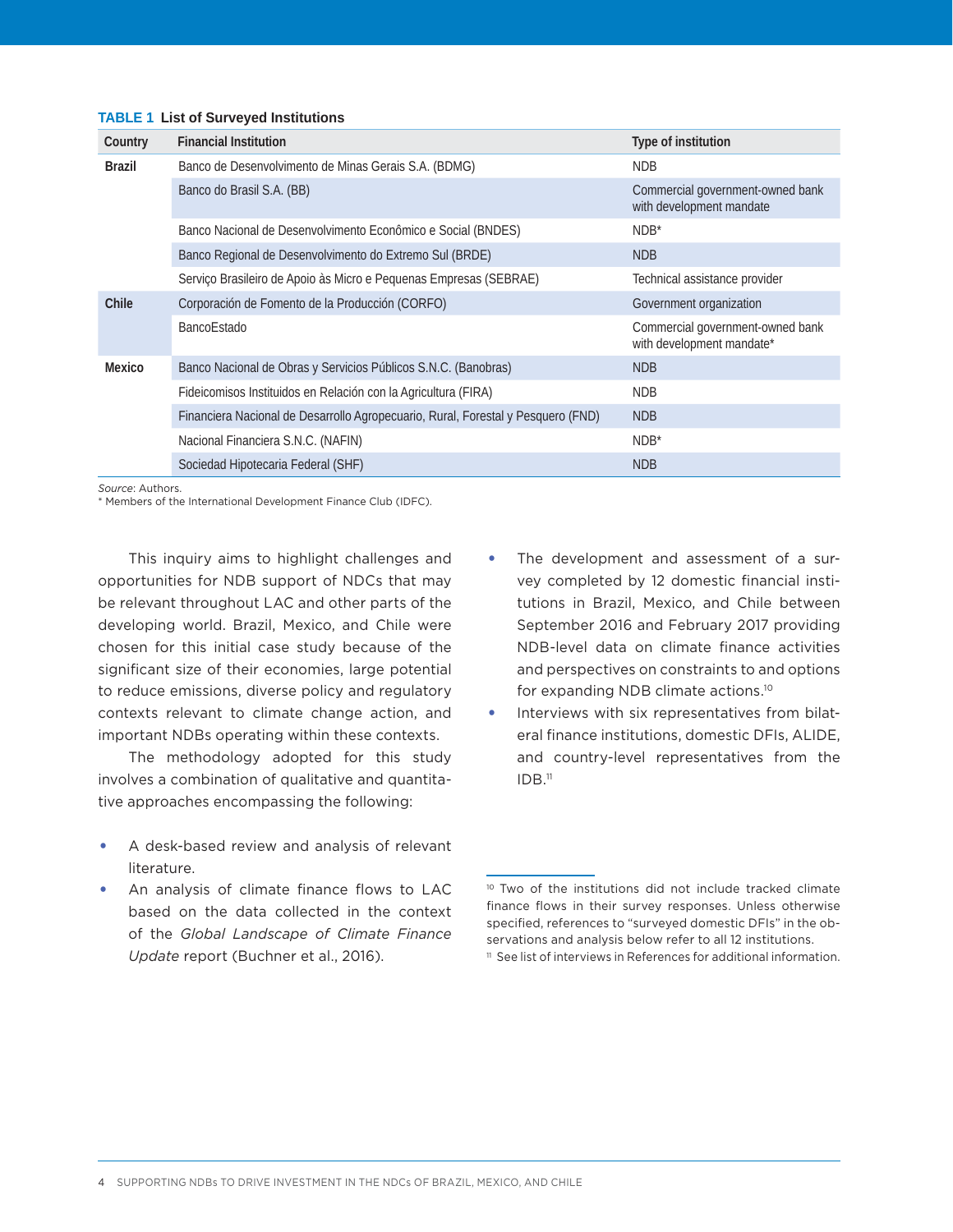# 2

# Financing and Other Needs of the NDCs of Brazil, Mexico, and Chile

#### **Key Objectives of the NDCs of Brazil, Mexico, and Chile**

The NDCs of Brazil, Mexico, and Chile vary in their sectoral priorities, levels of detail, and levels of ambition. However, across countries and NDCs there is a common need to mobilize finance at scale and to engage multiple public and private sector actors under a coherent and coordinated framework to achieve NDC objectives.

Many NDCs provide a high-level outline of country objectives and targets related to climate adaptation and mitigation. The NDCs of Brazil, Mexico, and Chile, in particular, share common sectoral emphasis on both mitigation and adaptation relevant sectors, namely renewable energy, energy efficiency, waste and wastewater, biodiversity, and resilient infrastructure. Table 2 aggregates common NDC sectors and objectives wherever possible. Goals with quantitative targets are included, as are more abstract priorities and objectives that do not yet have quantified targets.

#### **Context and Potential of the NDCs of Brazil, Mexico, and Chile**

Brazil, Mexico, and Chile share certain common sectors of focus in their NDCs and future climate actions. However, their governments are also operating in

*While Brazil, Mexico, and Chile are positioned for progress on certain NDC objectives, progress is not uniform across all NDC sectors and achieving 2025 and 2030 goals will depend significantly on domestic economic contexts.*

various contexts and have made progress through different approaches to climate action. Reflecting on national contexts and current progress with NDCs can help clarify what is needed and how NDBs and other domestic financial institutions can help.

Brazil has been a leader in climate finance in LAC; however, macroeconomic challenges and carbon-intensive energy investments could jeopardize the country's climate targets. While Brazil is set to meet its hydro energy investment targets, it is also growing its fossil energy investments, which are forecast to be 71 percent of energy investments in the coming decade. This is a faster rate of investment than in the past and will increase energyrelated emissions. Macroeconomic challenges could also reduce available capital for climate finance projects. The country remains the largest GHG emitter in Latin America—with a majority of its emissions coming from agriculture, land use, and forestry—and emissions are projected to continue to rise due to growth in agriculture, industry, energy, waste, land use, and deforestation. Overall,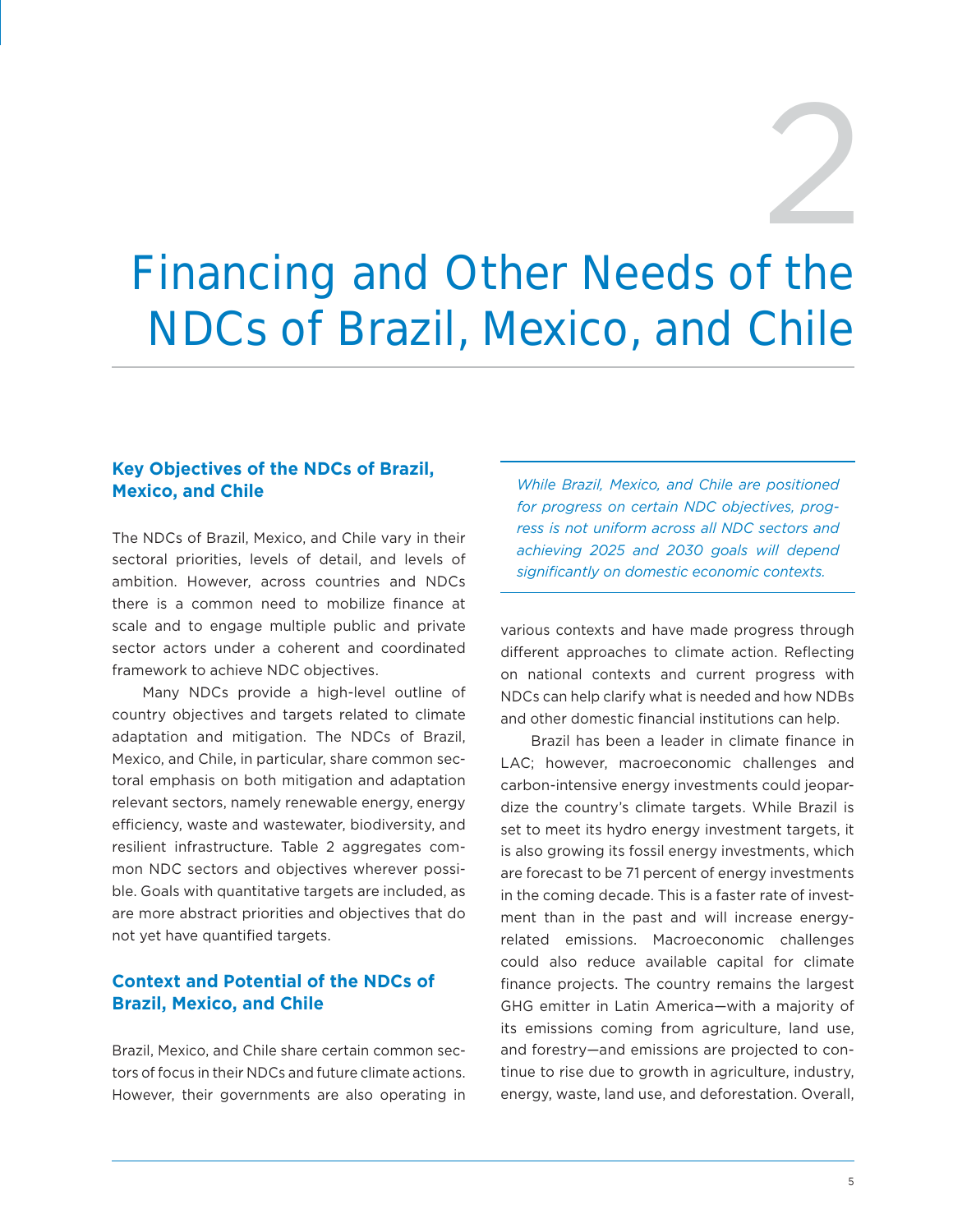#### **TABLE 2 NDC Objectives in Brazil, Mexico, and Chile**

| <b>Brazil</b>                                                                                       | Chile                                                                                                                                   | Mexico                                                                                |  |  |
|-----------------------------------------------------------------------------------------------------|-----------------------------------------------------------------------------------------------------------------------------------------|---------------------------------------------------------------------------------------|--|--|
| GHG Emission Reduction Targets by 2030                                                              |                                                                                                                                         |                                                                                       |  |  |
| Economy-wide mitigation targets: 37%<br>below 2005 levels in 2025; 43% below<br>2005 levels in 2030 | 30% reduction of GHG emissions-intensity of<br>GDP below 2007 levels by 2030 (equivalent to<br>75% above 2010 GHG emission levels)      | 22% below 2030 business-as-usual <sup>a</sup> levels                                  |  |  |
| <b>Conditional Objectives</b>                                                                       |                                                                                                                                         |                                                                                       |  |  |
| No conditional objectives                                                                           | Up to 45% reduction of GHG emissions intensity<br>of GDP compared to 2007 by 2030 (equivalent to<br>62% above 2010 GHG emission levels) | Up to 36% of 2030 business-as-usual<br>emission reductions with international support |  |  |
| Mitigation-Relevant Sectors and Country Objectives                                                  |                                                                                                                                         |                                                                                       |  |  |
| <b>Brazil</b>                                                                                       | Chile                                                                                                                                   | Mexico                                                                                |  |  |
| Energy                                                                                              |                                                                                                                                         |                                                                                       |  |  |
| Renewable energy                                                                                    | 45% of total energy mix <sup>b</sup> from renewable<br>20% of energy supply<br>$\bullet$                                                | Clean energy <sup>c</sup> targets of                                                  |  |  |

| generation                                                                    | sources<br>28%-33% of total energy mix from<br>renewable energy other than hydro by 2030<br>18% of energy mix from biofuels by 2030<br>23% use of renewables other than<br>hydropower in the power (electricity) supply<br>by 2030 | رن<br>generated from non-<br>conventional renewable<br>energies by 2025                                         | 25% of power generation<br>by 2018, 30% by 2021, and<br>35% by 2024 <sup>d</sup>                                                                                              |
|-------------------------------------------------------------------------------|------------------------------------------------------------------------------------------------------------------------------------------------------------------------------------------------------------------------------------|-----------------------------------------------------------------------------------------------------------------|-------------------------------------------------------------------------------------------------------------------------------------------------------------------------------|
| Lower carbon<br>generation                                                    | N/A<br>$\bullet$                                                                                                                                                                                                                   | $\cdot$ N/A                                                                                                     | Co-generation (gas) is<br>included in Mexico's<br>definition of clean energy <sup>e</sup>                                                                                     |
| <b>Energy Efficiency</b>                                                      |                                                                                                                                                                                                                                    |                                                                                                                 |                                                                                                                                                                               |
| Energy                                                                        | • 10% efficiency gains in energy sector by<br>2030                                                                                                                                                                                 | • 20% reduction in energy<br>consumption by 2025                                                                | No energy efficiency target<br>but the mention of energy,                                                                                                                     |
| Industry                                                                      | • Promote standards for clean technology                                                                                                                                                                                           | Improve energy intensity in<br>agriculture, waste, chemical<br>industry, and mining                             | industry, agriculture,<br>waste, and land-use as<br>opportunities for GHG<br>emissions reduction                                                                              |
| Other sectors (incl.<br>buildings) <sup>f</sup>                               | $\cdot$ N/A                                                                                                                                                                                                                        | Housing<br>$\bullet$                                                                                            |                                                                                                                                                                               |
| Urban Infrastructure                                                          |                                                                                                                                                                                                                                    |                                                                                                                 |                                                                                                                                                                               |
| Sustainable transport                                                         | • Promote efficiency and improve access to<br>sustainable public transport in urban areas                                                                                                                                          | • Reduce diesel transport                                                                                       | $\cdot$ N/A                                                                                                                                                                   |
| Water security,<br>wastewater, and<br>municipal and solid<br>waste management | Promote water conservation and sustainable<br>use                                                                                                                                                                                  | Integrate sustainable<br>$\bullet$<br>waste and water into the<br>construction sector<br>Reduce waste emissions | Promote water security<br>and waste and wastewater<br>management<br>Promote solid waste<br>$\bullet$<br>disposal, reduce waste<br>emissions by managing<br>waste incineration |
| Other mitigation                                                              |                                                                                                                                                                                                                                    |                                                                                                                 |                                                                                                                                                                               |
| Agriculture, forestry,<br>and land use                                        | Reforest 12 million hectares by 2030<br>Restore 15 million hectares of agricultural<br>land by 2030<br>Reduce illegal deforestation to 0% by 2030                                                                                  | Recover 100,000 hectares<br>of forest land by 2030                                                              | Reach deforestation rate of<br>0% by 2030<br>Reduce agricultural-related<br><b>GHGs</b>                                                                                       |

*(continued on next page)*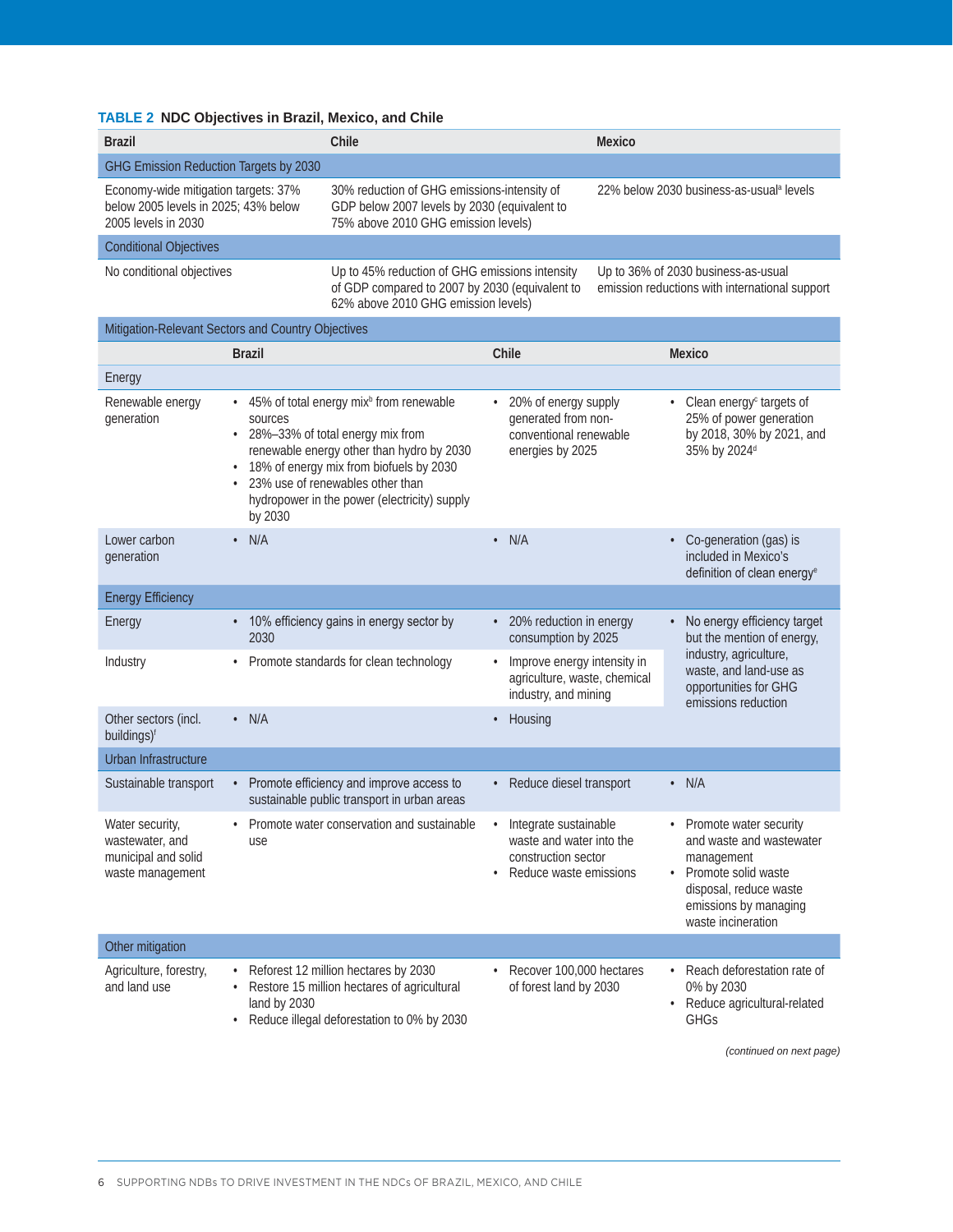#### **TABLE 2 NDC Objectives in Brazil, Mexico, and Chile** *(continued)*

| Adaptation-Relevant Sectors and Country Objectives |                                                                                                                                                                            |                                                                                                                                                                                                                            |                                                                                                                                                                                           |  |  |  |  |  |
|----------------------------------------------------|----------------------------------------------------------------------------------------------------------------------------------------------------------------------------|----------------------------------------------------------------------------------------------------------------------------------------------------------------------------------------------------------------------------|-------------------------------------------------------------------------------------------------------------------------------------------------------------------------------------------|--|--|--|--|--|
|                                                    | <b>Brazil</b>                                                                                                                                                              | Chile                                                                                                                                                                                                                      | Mexico                                                                                                                                                                                    |  |  |  |  |  |
| Biodiversity and<br>agriculture                    | Create resilient agriculture<br>$\bullet$<br>Maintain forest biodiversity                                                                                                  | Design a biodiversity plan<br>covering diverse measures<br>across multiple sectors<br>Forestry and agriculture<br>and biodiversity plans have<br>been approved, others are in<br>development                               | Protect biodiversity                                                                                                                                                                      |  |  |  |  |  |
| Climate-resilient<br><i>infrastructure</i>         | Develop built environment, including<br>housing, health, sanitation, and transport<br>infrastructures<br>Create early warning systems for extreme<br>$\bullet$<br>rainfall | Focus on energy,<br>infrastructure, cities, tourism,<br>health<br>Improve resilience of<br>population against extreme<br>events (droughts and floods)<br>while minimizing threats<br>to social and economic<br>development | Build climate-resilient cities,<br>infrastructure, industries,<br>tourism, agriculture, forestry,<br>wildlife, fisheries, etc.<br>Strengthen resilience of<br>municipalities <sup>9</sup> |  |  |  |  |  |

*Sources*: Brazil (2016); Chile (2017); Mexico (2016); CAT (2016b,c).

<sup>b</sup> Energy mix includes transport fuels, electricity feedstock, heating fuels, and other energy consumption throughout the economy, whereas power supply is just electricity generation.

 $^{\circ}$  Clean energy refers to wind, solar, marine, geothermal, bioenergy, waste-to-energy, hydrogen, hydropower, nuclear, efficient cogeneration, and thermal plants with carbon capture and storage (NRDC, 2016a).

d As stated in the country's Energy Transition Law (CAT, 2016c).

e Analysis suggests that co-generation could be 9% of energy mix by 2030 and could reduce the share of renewables in the 2024 clean energy target to 29% (CAT, 2016c).

f It is important to note that for IFC (2016a) estimates of NDC financing needs by sector, building energy efficiency is included within IFC's "urban infrastructure" sector and is separate from estimates of industrial energy efficiency.

<sup>g</sup> Reduce the number of municipalities in the category of "most vulnerable" in Mexico's Special Climate Change Program (PECC) by 50% from 2014 to 2018 and avoid any other municipalities falling into this category.

Brazil needs to ramp up climate actions in forestry, agriculture, and energy (NRDC, 2016b).

Mexico has significant potential for climate action and early indications of policy and government support that can help in meeting NDC objectives are in place. The country's vast solar energy potential has been largely untapped thus far. Mexico, like Brazil, is a major non-OPEC oil producer and is the second largest emitter of GHGs in Latin America after Brazil. The country's heterogeneous geography makes the fight for climate resilience especially complicated. And indeed, Mexico's NDC puts significant focus on improving climate resilience on a community level—with tools such as the National Vulnerability Atlas and the National Risk Atlas by improving the resilience of ecosystems and by improving infrastructure that is critical to productive sectors of the economy, rather than solely focusing on disaster response. Mexico aims to develop an insurance market against hydro-meteorological and

catastrophic risks and to deploy a national carbon pricing system in 2018 that is currently being piloted (Mexico, 2016). According to the Natural Resource Defense Council (NRDC), the country needs to focus on energy and transport to reduce emissions further and to define monitoring approaches to meet mitigation targets (NRDC, 2016a).

Chile invested heavily in preparing for its NDC. Reducing economic dependence on high-emissions and climate-vulnerable sectors will be key to achieving long-term goals. Chile has been one of the LAC region's fastest growing economies, but growth has slowed in recent years and GDP per capita has fallen steadily since 2013. Chile's economy depends on extremely climate-relevant sectors and has a great deal to gain or lose from climate action or inaction. Mining accounts for more than 50 percent of Chile's exports and is highly GHG-emissions intensive, and its agriculture sector remains a significant source of employment and is vulnerable to climate change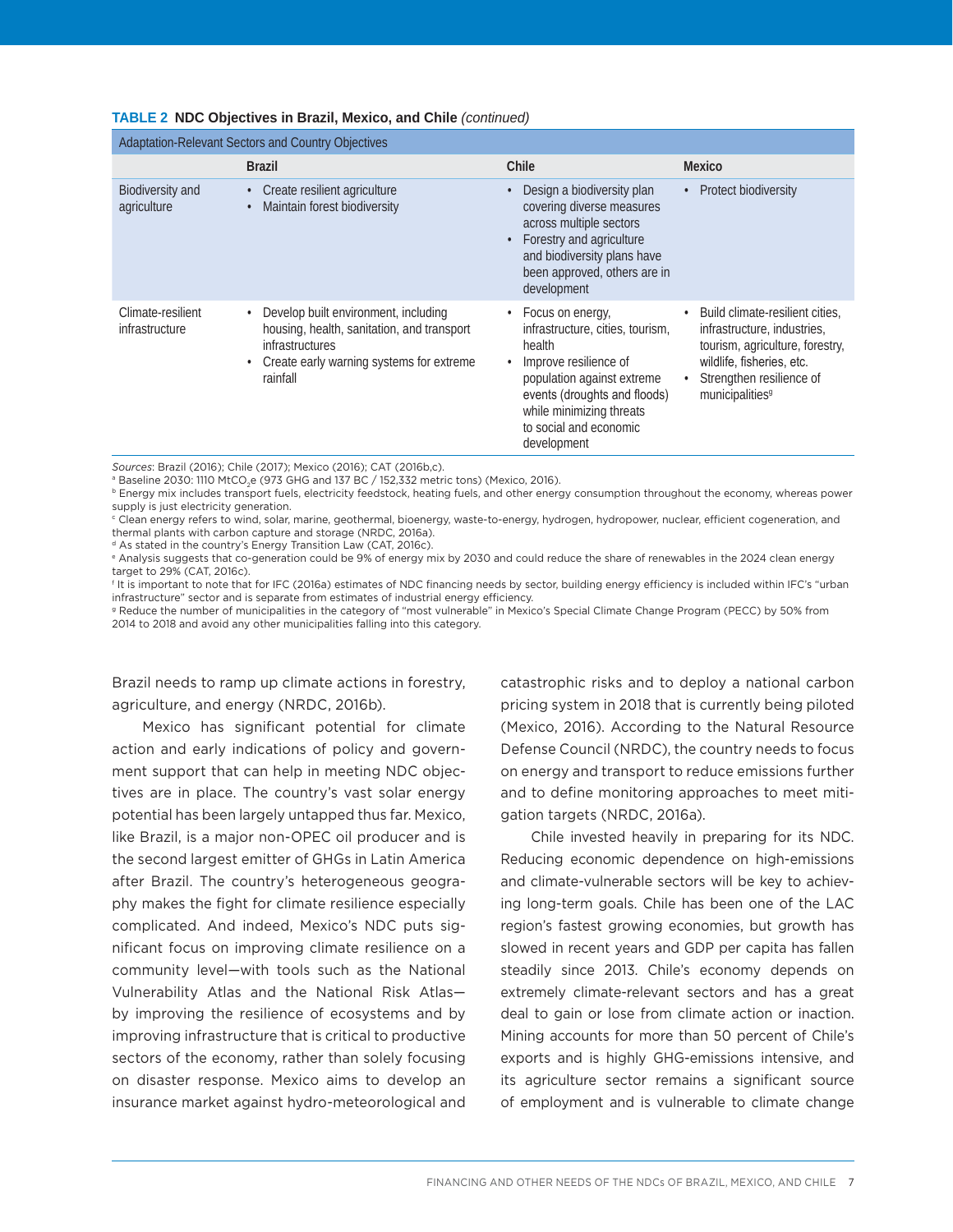#### Box 2 **Future Climate Action from Domestic DFIs Depends on Countries' Economic Growth Trends and Macroeconomic Fundamentals**

Macroeconomic circumstances and, in some instances, political uncertainty and resulting budgetary instability have implications for NDBs' abilities to plan ahead. Representatives of multiple domestic DFIs surveyed identified political and macroeconomic instability in LAC countries as significant obstacles to long-term planning for climate finance investments and, therefore, achieving NDC objectives.

In Brazil, the sub-investment–grade credit rating of the institutions surveyed, recession, and a concentrated funding structure have had a direct impact on funding costs, availability, and the operating environment of Brazilian domestic DFIs. Interviewees stated that an extremely volatile macroeconomic environment and capital constraints on domestic DFIs necessitate innovative financing mechanisms that can be deployed both to raise capital and to manage project and portfolio level risks.

Further, the relatively high interest rates and significant economic volatility common in Brazil and elsewhere in LAC can make the low risk-adjusted returns on long-term assets less attractive relative to other highyield, short-term loan segments (Rezende, 2015). This may influence the attractiveness of climate change mitigation and adaptation investments. For instance, some interviewees noted that Mexican domestic DFIs can be so market oriented that they seek out profits and solid project financials in ways that can close them off to new markets and new opportunities.

As this report focuses on how national governments and international DFIs can support domestic DFIs to support NDC implementation, we do not address this important barrier.

(Santander, 2016). While the country is on track to meet its unconditional NDC targets, it will have to spur significant economic growth to meet its conditional pledge, which is predicated on both international support and certain economic targets (CAT, 2016b; Zevallo and Figari, 2015). While overall financing needs are not yet clear, Chile had significant input from across its government in preparing its NDC. Further, the country analyzed 96 different potential mitigation measures in detail when considering sectoral mitigation strategies, which could provide a valuable framework to address next steps (World Bank, 2015).

#### **NDC Financing Needs and Gaps in Brazil, Mexico, and Chile**

*Implementing NDCs and achieving NDC targets in Brazil, Mexico, and Chile will require tens of billions of dollars in new climate finance investments each year.*

One of the biggest challenges for NDC implementation remains the task of mobilizing sufficient investment toward low-carbon and climate-resilient sectors. Evidence suggests that the financing gap between current levels of climate finance and the investment needs associated with implementing NDCs in Brazil, Mexico, and Chile is significant (IFC, 2016a,b; Buchner et al., 2016).

Across the LAC region, US\$2.6 trillion in investment is estimated to be needed for renewable energy, industrial energy efficiency, and urban infrastructure from 2016 to 2030 to meet NDC objectives. IFC estimated that financing LAC's combined NDCs offers the second largest climate investment opportunity globally after China's NDC. LAC countries have rapidly growing and urbanizing populations that will require large investments in sustainable transport infrastructure (US\$1.5 trillion) and energy efficiency buildings (US\$901 billion). Renewable energy (US\$232 billion) also offers significant financing opportunities, alongside other sectors (IFC, 2016a).12

<sup>12</sup> IFC estimates are used because of their detailed coverage of Latin America in general, and Brazil, Mexico, and Chile specifically. Alternative NDC financing estimates from The World Bank are not used due to a lack of coverage of these countries (World Bank, 2016).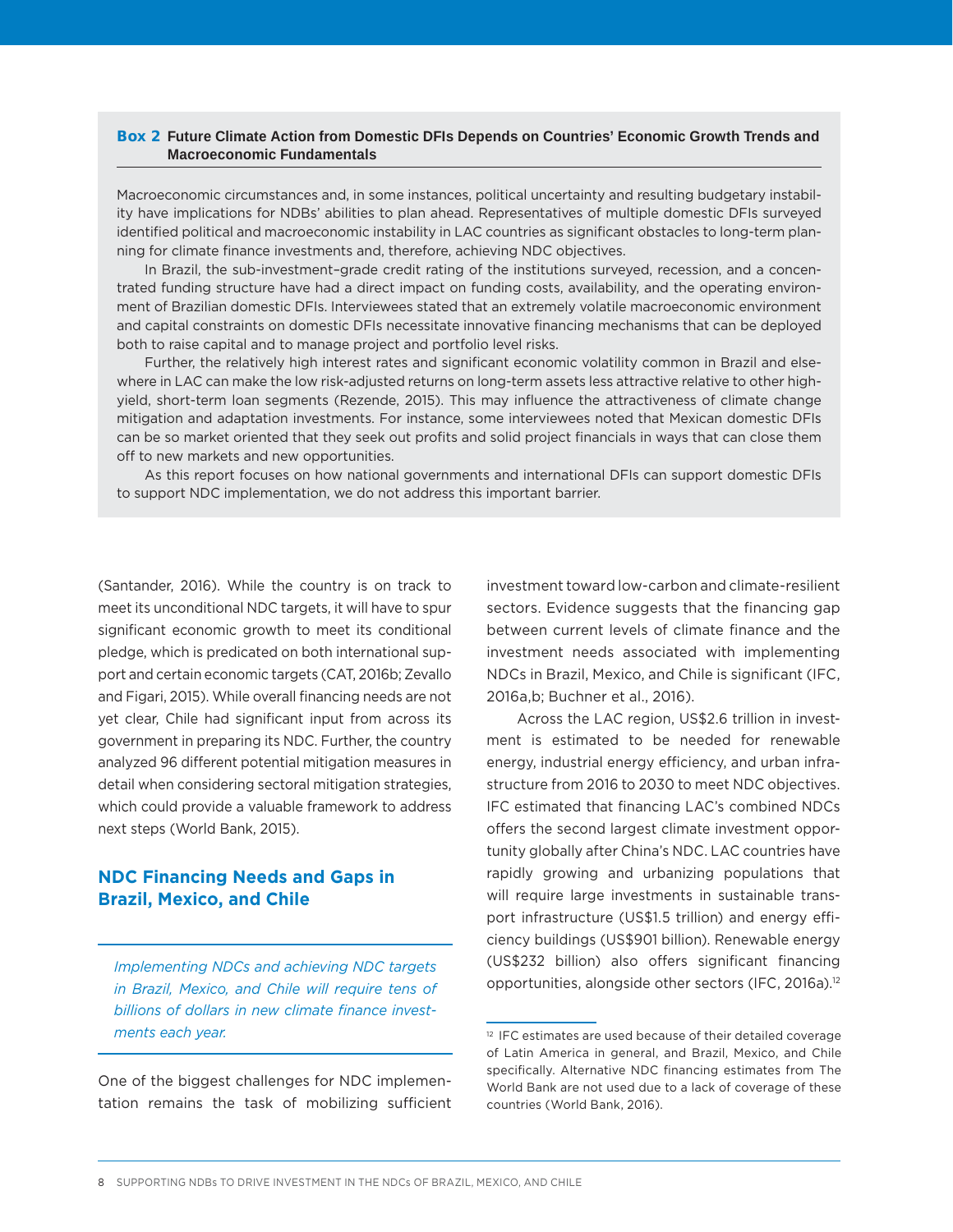#### Box 3 **Enhancing Our Understanding of Investment Needs for NDCs**

More work is needed to turn NDCs into concrete strategies that can help mobilize investment. Brazil, Mexico, and Chile share a number of common NDC sectors and have articulated certain concrete NDC targets, but many goals remain high-level goals and objectives are not yet quantitatively defined or precise. This means that the financing needs of these NDCs as a whole are still vague. This is common to NDCs in LAC countries and around the world (Amin, 2016).

At the current stage, reliable estimates of financing needs for Brazil, Mexico, and Chile—along with financing needs for most other LAC NDCs—are limited to certain mitigation sectors. There is a lack of precise, quantitative adaptation goals specified in NDCs, which makes understanding the size and ambition of the objective—much less estimating the cost of achieving it—extremely challenging. In addition, the heterogeneity of adaptation sectors across these three countries and around the world can make it difficult to provide estimates without more detailed surveying of regional needs (Sabelli and Spensley, 2012).

Brazil, Mexico, and Chile provided little or no detail on how much and who will finance achieving their NDC objectives and do not yet specify the precise roles of domestic DFIs. None of these countries specified either the volume or exact sources of finance intended for NDC implementation. This is common to many NDCs in LAC and around the world. The NDCs of Mexico and Chile state that meeting more ambitious goals is conditional on financial support from developed countries, while Brazil's does not. In addition to this financial support, Chile's NDC establishes that more ambitious climate goals are also contingent on economic growth. However, Chile also mentions a future cross-sectional National Finance Strategy for Climate Change that will provide greater insight into financial institutions, instruments, and strategies to achieve climate goals, as well as current climate financing baselines. Chile is currently advancing work on this National Strategy with support from the IDB's NDC Invest platform (IDB, 2016).

No comprehensive estimate exists for investment needs in each country in LAC for the 2016–2030 timeframe. However, it was estimated that to meet NDC needs between 2016 and 2020, US\$324 billion will need to be invested in Brazil, US\$188 billion in Mexico, and US\$24 billion in Chile (IFC, 2016a).<sup>13</sup> It is important to note that these estimates understate total NDC financing needs in LAC because they only cover renewable energy, urban infrastructure, and industrial energy efficiency NDC objectives. They do not include mitigation objectives like forestry and agriculture, nor estimates of adaptation financing needs. In some cases, there are synergies between investing, such that total investment would be lower than if both needs were calculated separately (i.e., in urban efficient and climate resistant buildings).

Comparing needs estimates to current climate mitigation investment levels, we determined that the annual investment gap was likely greater than US\$48 billion in Brazil, US\$36 billion in Mexico, and US\$2.7 billion in Chile, and that gaps are likely to

be particularly large for urban infrastructure sectors (IFC, 2016a; Buchner et al., 2016).<sup>14</sup>

NDC needs estimates and current finance tracking estimates contain assumptions and methodological asymmetries that render estimates that are indicative of the financing gap and preliminary at best.<sup>15</sup> In the absence of more precise NDC objectives for adaptation sectors, these estimates further represent only a fraction of the story. However, even with these caveats, it is clear that closing climate finance gaps of this scale is likely to require significant action from both public and private sectors to increase investment.

<sup>13</sup> The estimate for Chile is an elaboration based on IFC's (2016a) estimated needs of US\$48 billion through 2025. 14 Buchner et al.'s (2016) mitigation finance data captures a greater breadth of mitigation finance sectors than IFC's (2016a), which includes land use and agriculture, hence gaps are likely greater than the amounts provided. It is important to note that Buchner et al. (2016) captures 2014 data and includes certain regional climate finance flows from which the estimates for Brazil, Mexico, and Chile have been derived. <sup>15</sup> See IFC (2016a) for a detailed discussion of the methodology and data challenges in estimating climate investment gaps and potential.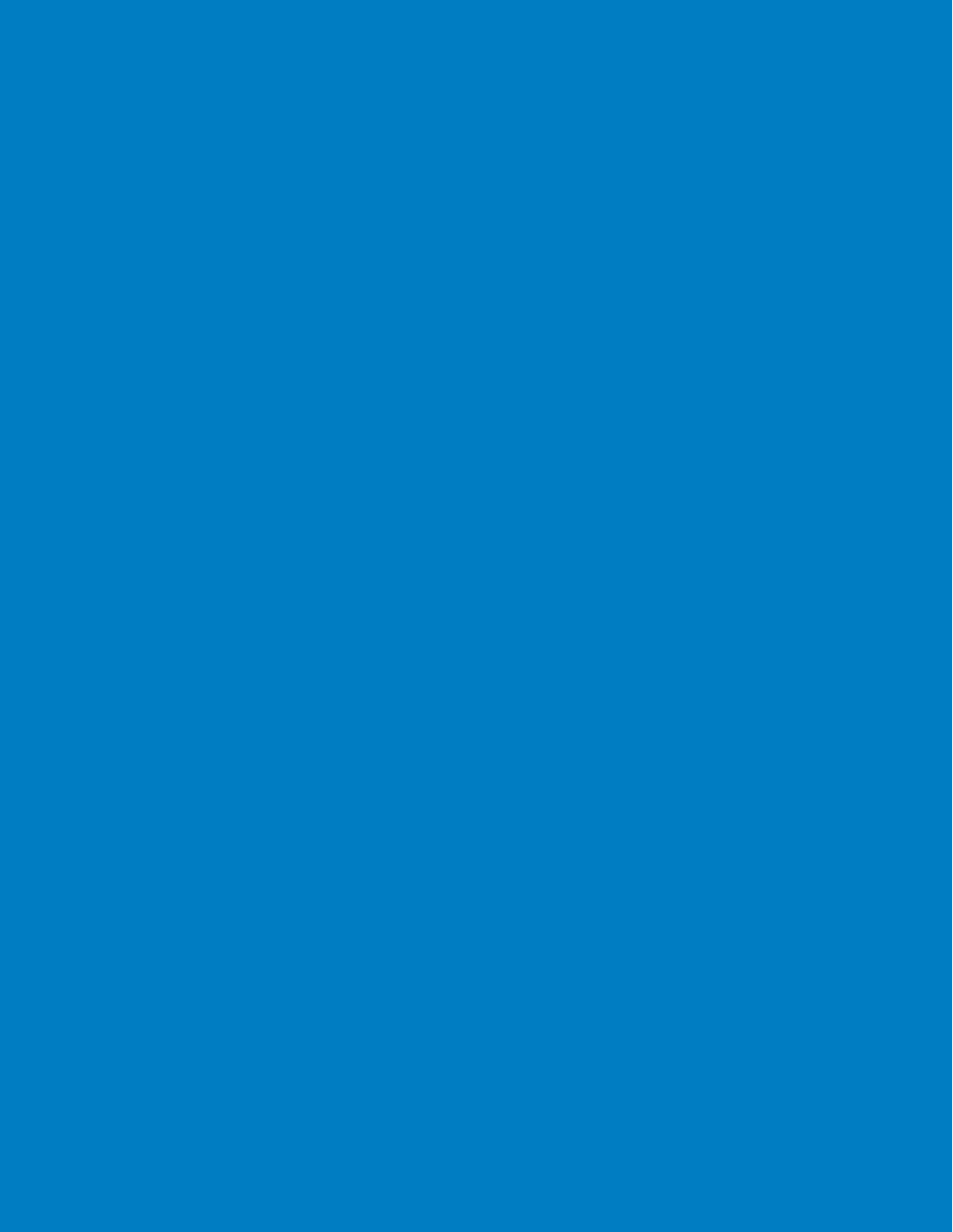3

The Current Role of NDBs in Financing Low-Carbon, Climate-Resilient Investments in Brazil, Mexico, and Chile

*With US\$11 billion of annual climate finance investments and stated interest in greater climate-relevant activities in the future, surveyed domestic DFIs are demonstrating their potential to significantly advance the climate agendas of Brazil, Mexico, and Chile.* 

Climate finance data for 2015 provided by 10 Brazilian, Mexican, and Chilean domestic DFIs<sup>16</sup>-that together hold US\$1,017 billion in total assets and represent 90 percent of the total assets of the domestic DFIs<sup>17</sup> of these countries-show that these institutions are already supporting advancement of the climate agenda in their respective countries (ALIDE, 2016).<sup>18</sup> Their support is demonstrated by the following:

- **Climate investments:** Domestic DFIs invested US\$11 billion in climate finance: US\$983 million in Chile, US\$9,294 million in Brazil, and US\$641 million in Mexico.
- **Climate mandates:** 8 of 12 responding institutions reported having a mandate to provide finance or another form of support for climate change–related activities.

• **Consideration of their country's NDC:** 8 of 12 institutions declared that they were aware of or were taking initial steps to incorporate NDCs into their future planning or portfolio.19

While these are promising signals, having an institutional mandate or goal to support climate-relevant measures does not necessarily translate into allocating sufficient resources toward mitigation or adaptation activities to meet NDC targets. There are multiple economic, political, institutional, and other variables that might significantly influence an

<sup>&</sup>lt;sup>16</sup> Two additional institutions we surveyed (SEBRAE and FND) were unable to provide climate finance disbursement figures but participated in the qualitative components of the survey.

<sup>17</sup> Based on the total assets of ALIDE's member institutions in Brazil, Mexico, and Chile.

<sup>18</sup> ALIDE member domestic DFIs from these countries not covered by the study include Banco do Nordeste, Banco Nacional de Comercio Exterior S.N.C., and Banco da Amazonia. Most data reported are for 2015, but NAFIN's climate finance figures are for 2016.

<sup>&</sup>lt;sup>19</sup> See Appendix C for details on the survey questions posed to domestic DFIs, definitions of climate finance, and instructions on how to respond.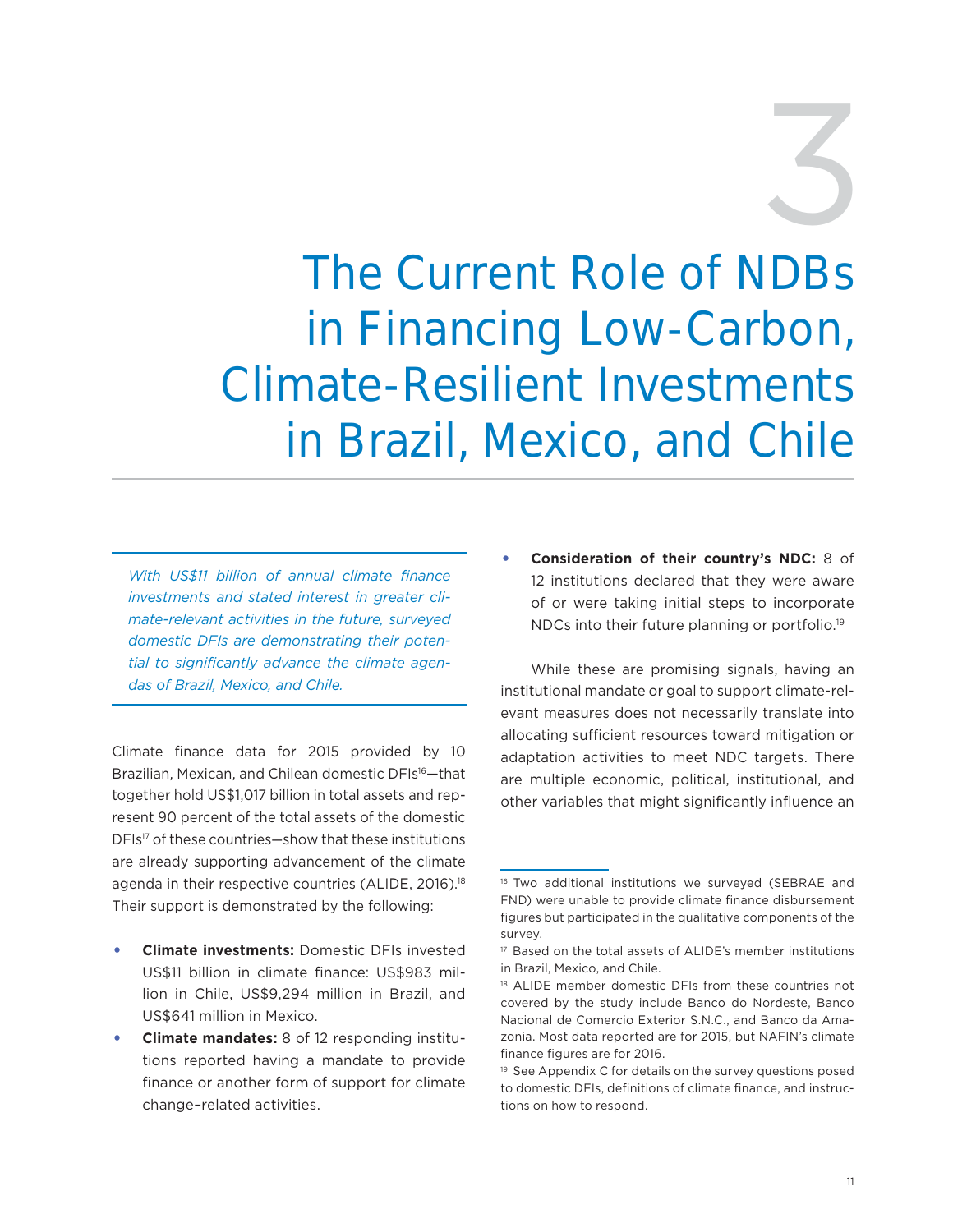institution's ability to provide climate finance. We investigate these challenges in Section 4.

*Many institutions do not track climate finance systematically, particularly for adaptation.* 

It is also important to acknowledge limitations in climate finance data obtained through surveys from domestic DFIs. At least 5 of the 12 surveyed institutions reported that they did not track climate finance investments at all. In addition, the approaches used by institutions that track some finance to climaterelated activities are not necessarily comprehensive across their portfolios and may also vary widely between institutions. There is no clear reporting standard across NDBs, which makes it very difficult to understand what the banks support in terms of sectors, instruments.(OECD, 2017). Adaptation projects are also more difficult to identify and report and are therefore likely to be underreported in climate finance data (Buchner et al., 2016).

#### **Sectors, Instruments, and Recipients of NDB Climate Finance**

*Ninety-eight percent of the climate finance provided by surveyed NDBs supported mitigation actions. Finance went to some but not all of the priority sectors in the NDCs of Brazil, Mexico, and Chile and did not necessarily target these countries' largest sources of emissions or climate vulnerability.*

Our survey results suggest that the climate finance flows of NDBs went to some but not all of the priority sectors of the NDCs of Brazil, Mexico, and Chile and were not necessarily directed to the sources of greatest emissions or climate vulnerability.

For instance, in Brazil, energy (45 percent) and transport (43 percent) dominate climate finance flows mainly due to the size of BNDES' investments in these sectors. Even though the bulk of Brazil's GHG emissions come from land use and agriculture

(Gebara and Thuault, 2013), these sectors attracted just 11 percent of surveyed climate finance.

In Mexico, a country in which 79 percent of the population already lives in urban areas and urbanization is growing (Martinez, Dralisch, Escolero, et al., 2015; UN DESA, 2014), we note that only 10 percent of climate finance was focused on waste and wastewater management. Another 14 percent targeted agriculture, but the bulk of surveyed climate finance went to the energy sector (63 percent). While current levels of renewable energy investment are needed, urban infrastructure investment needs to be significantly increased to meet Mexico's NDC objectives.

In total, US\$10.7 billion or 98 percent of surveyed NDBs' resources targeted mitigation activities.20 Of this mitigation finance, 52 percent went toward low-carbon energy generation, renewable energy, and energy efficiency; 36 percent to transport; and 10 percent to agriculture, forestry, and land use (see Figure 1).

Adaptation measures received a much smaller share of institutions' annual climate financing (US\$213 million or 2 percent), targeting the entire range of vulnerabilities in the agriculture (63 percent) and water (37 percent) sectors.

*Study surveys and interviews highlight a need to enhance NDBs' technical abilities to identify and undertake adaptation projects.*

There are several explanations for why mitigation represents a relatively larger share of reported climate finance than adaptation. The survey of domestic DFIs suggested that a clear government mandate, target, and policy framework is essential to ensure that they scale up investments to the needed level. Chile, for example, set long-term targets for a 20 percent share of renewable energy in

<sup>20</sup> We based the definition of mitigation and adaptation climate finance sectors on the IDFC's Green Finance Mapping approach (IDFC, 2015). For details on the methodology adopted, see Appendix B.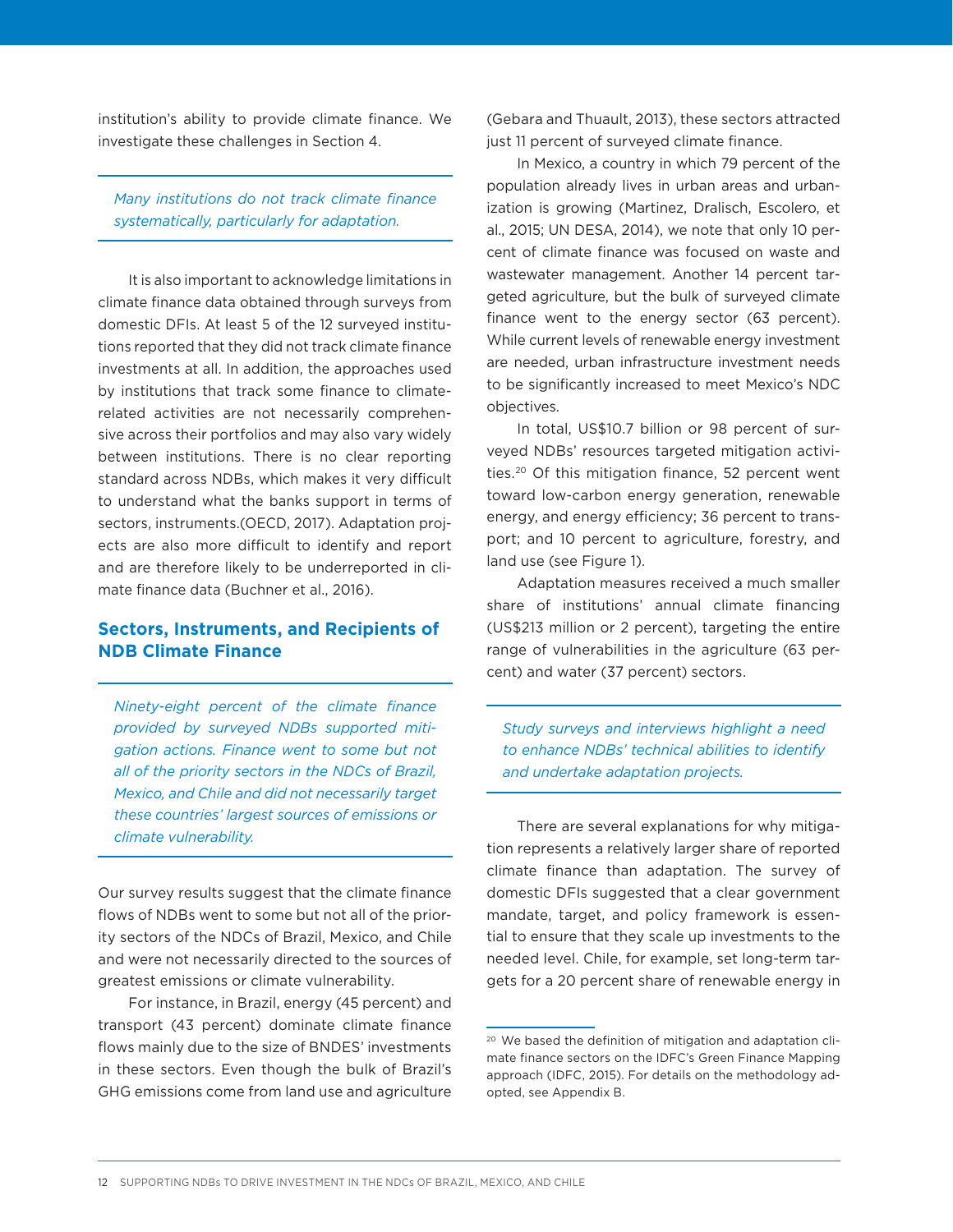



*Source*: CPI analysis based on data from surveyed domestic DFIs.

energy supply by 2025. Investments are expected to surpass the target, which is attributable to the clear government mandate, ambitious targets, and policy incentive schemes (Climatescope, 2015). The government targets for adaptation finance have not been as quantitatively defined, which might make it more difficult for institutions to follow up.

Perhaps the most important reason, however, is that adaptation activities are more difficult to implement. They often rely on the availability of the data and technical capacities necessary to both undertake climate vulnerability assessments and design financial structures to address identified vulnerabilities (EUFIWACC, 2016). In fact, survey answers and interviews highlight a need to enhance the technical abilities of NDBs for adaptation projects (see Section 4).<sup>21</sup>

The disparity between mitigation and adaptation flows may also partially reflect that it is significantly easier to track climate finance flowing toward some mitigation sectors than toward many adaptation sectors. The heterogeneity of adaptation projects, and the fact that adaptation investments can often be incremental additions to traditional infrastructure projects, can make it extremely difficult to systematically track adaptation finance (Buchner et al., 2016). Even though over the years investors have improved data collection for mitigation investments, it will take time for adaptation to achieve parity in terms of data collection and tracking.

Adaptation sectors received only US\$214 million in tracked climate finance. These activities represented less than 2 percent of total climate finance from surveyed institutions in 2015. Chilean domestic DFIs did not report any adaptation finance; Brazilian institutions reported US\$135 million for adaptation in agriculture and land use and US\$1 million for other adaptation sectors; and Mexican institutions tracked US\$78 million for water-related adaptation projects.

Well-established instruments like marketrate (17 percent) and concessional loans (82 percent) financed almost the entirety of NDBs' climate finance activities. Climate finance tracked for other instruments, including direct equity investments and technical assistance, represented a minuscule

<sup>21</sup> This need is reflected in the breakdown of instruments provided by domestic DFIs where grants for technical assistance make up only 1 percent of total finance.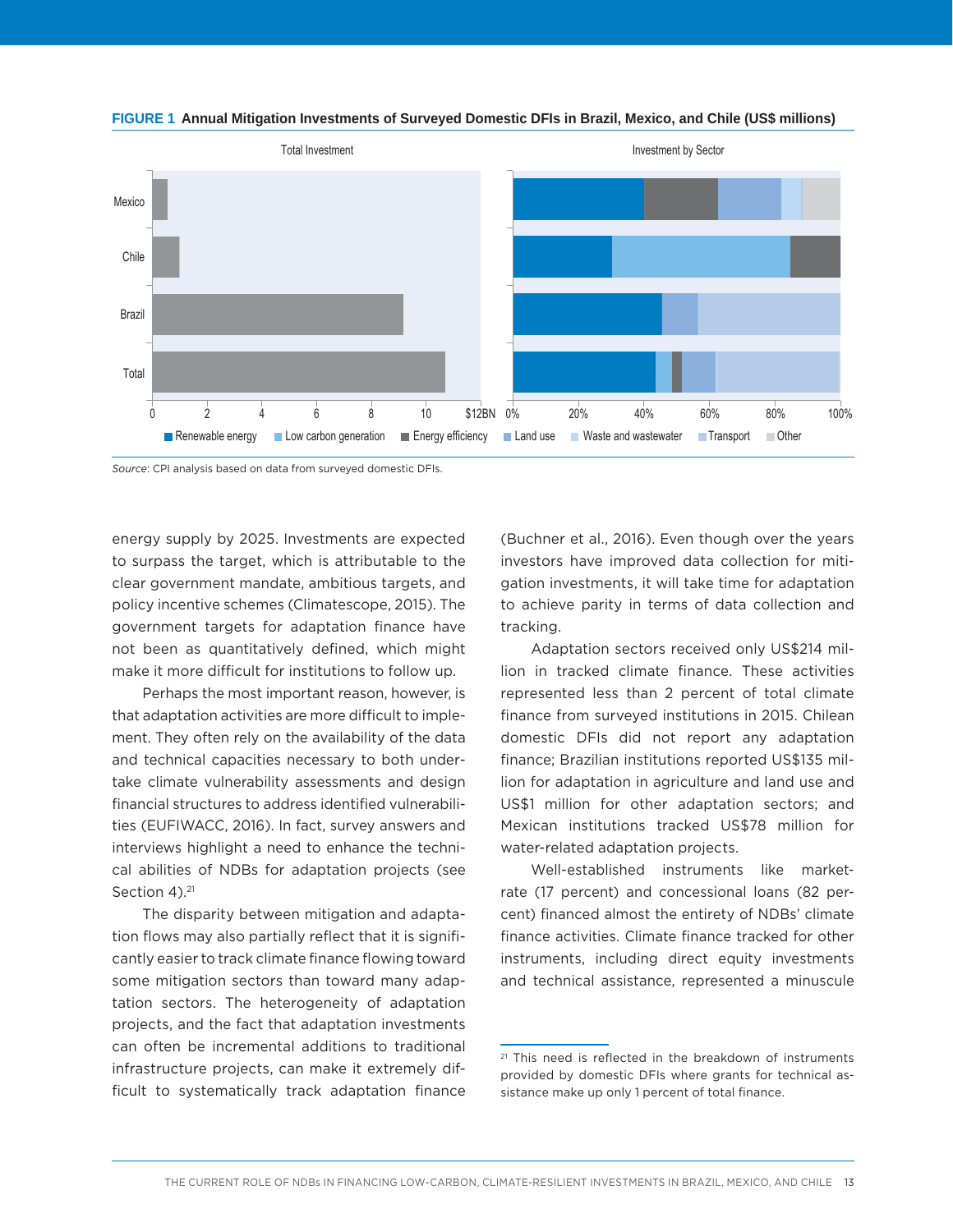

#### **FIGURE 2 Breakdown of Domestic DFIs' Climate Finance in 2015 by Recipient (US\$ millions)**

*Source*: CPI analysis based on surveyed domestic DFI data.

fraction of the total.<sup>22</sup> Risk mitigation financing (predominantly insurance) also represented a total exposure of only US\$216 million or less than 2 percent of NDBs' total tracked climate finance activities.23 This suggests that some domestic DFIs may be averse to the risks of non-debt financial instruments, may not yet have fully realized the benefits of other potential financing approaches, and/or they may not be able to track all climate finance activities in their portfolios (Frisari, Herve-Mignucci, Micale, et al., 2013). However, surveyed institutions demonstrated an interest in experimenting with new approaches for sharing risks with other project stakeholders and alternative means of raising capital for climaterelevant projects (see Section 4 for more information). Also, these DFIs might face regulatory limits or barriers that favor debt instruments over equity or non-traditional investment mechanisms. It would be necessary to explore these barriers or regulations to determine whether DFIs can play a meaningful role in financings that are non-debt related. In addition, it would be a positive move to open conversations with domestic investment funds, pension funds, and foundations that might be able to invest in some of these non-debt instruments or mechanisms.

The majority of the finance provided by NDBs supported the climate actions and projects of private actors. Of the climate finance captured in this report, US\$9.6 billion (85 percent) went to private sector entities, and more than half of this went to corporate actors and project developers (see Figure 2).

Predominant types of recipients vary by country, likely reflecting surveyed NDBs' different mandates, domestic environments, target clients or, in some cases, regulatory limits on lending to public entities such as municipalities. For example, in Brazil, the *Fiscal Responsibility Law* and the Central Bank set out fiscal restrictions that often prevent domestic DFIs from making new loans or that limit the overall amount to be loaned to the public sector, according to BDMG.

In Chile, corporate actors, including small and medium enterprises, dominated NDB borrowing,

<sup>22</sup> See Appendix C: Climate Finance Surveys Sent Out to NDBs for additional information on instruments surveyed. <sup>23</sup> This is not counted toward climate finance totals to avoid double-counting per the climate finance tracking methodology of Buchner et al. (2016).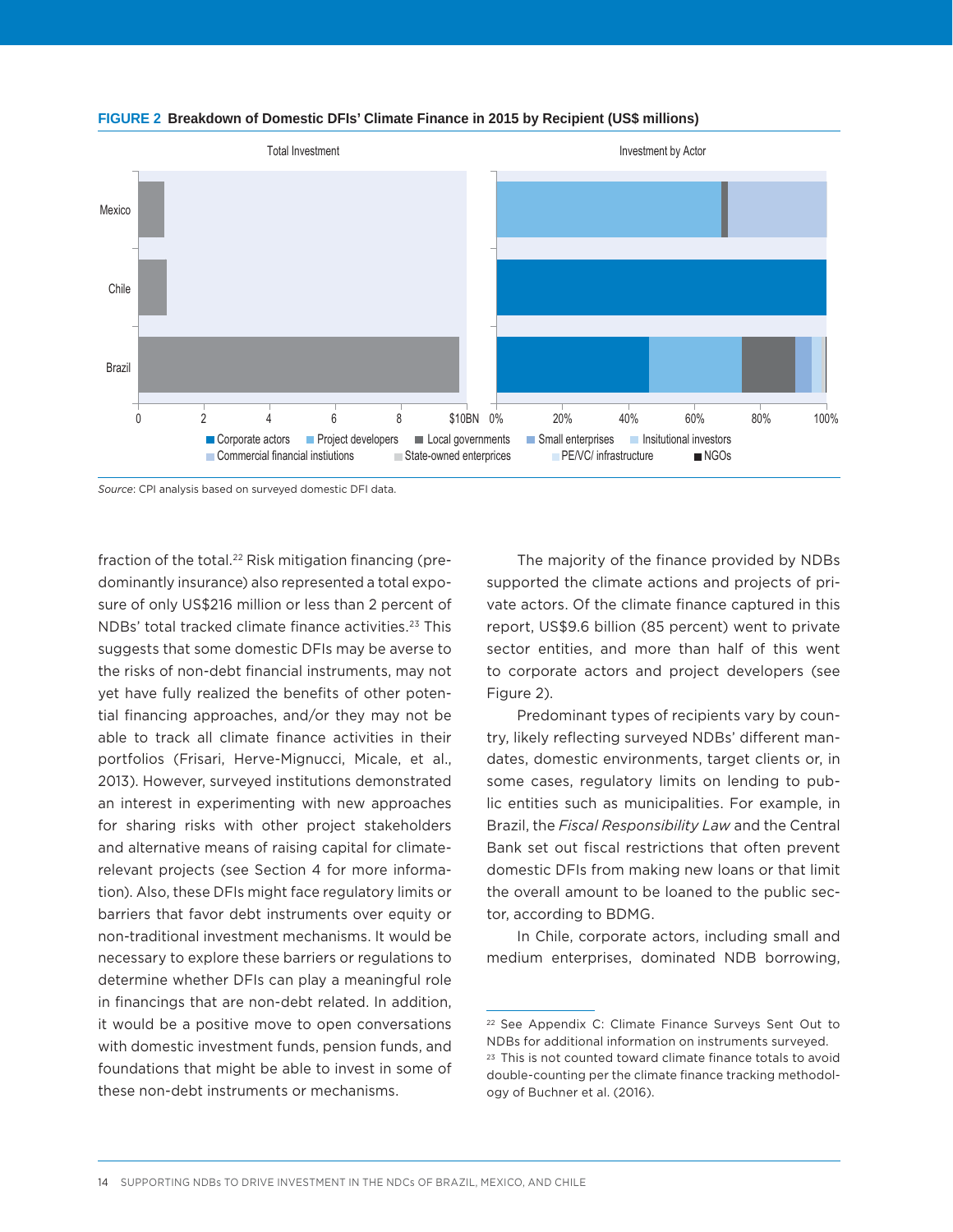|                           |                                                                                                                                              | <b>Brazil</b> |              |           | Chile       |                  | Mexico       |                 |                          |              |            |
|---------------------------|----------------------------------------------------------------------------------------------------------------------------------------------|---------------|--------------|-----------|-------------|------------------|--------------|-----------------|--------------------------|--------------|------------|
| <b>NDC Sectoral Goals</b> |                                                                                                                                              | <b>BDMG</b>   | <b>BNDES</b> | <b>BB</b> | <b>BRDE</b> | Banco-<br>Estado | <b>CORFO</b> | <b>Banobras</b> | <b>FIRA</b>              | <b>NAFIN</b> | <b>SHF</b> |
|                           | Renewable energy                                                                                                                             |               |              |           |             |                  |              |                 |                          |              |            |
|                           | Lower-carbon generation                                                                                                                      |               |              |           |             |                  |              |                 |                          |              |            |
| Mitigation                | Energy efficiency (energy, industry, buildings)                                                                                              |               |              |           |             |                  |              |                 |                          |              |            |
|                           | Urban infrastructure (sustainable transport)                                                                                                 |               |              |           |             |                  |              |                 |                          |              |            |
|                           | Urban infrastructure (water, waste)                                                                                                          |               |              |           |             |                  |              |                 |                          |              |            |
|                           | Agriculture, forestry, land use                                                                                                              |               |              |           |             |                  |              |                 |                          |              |            |
| Adaptation                | Biodiversity and agriculture <sup>a</sup>                                                                                                    |               |              |           |             |                  |              |                 |                          |              |            |
|                           | Climate-resilient infrastructure <sup>b</sup>                                                                                                |               |              |           |             |                  |              |                 |                          |              |            |
|                           | <b>KEY</b><br>US\$ millions of climate finance provided by surveyed institution within sector:<br>Sector not mentioned in the country's NDC: |               |              | 0         |             | < 50             | $51 - 500$   |                 | $\overline{501} - 1,000$ | $1,000 +$    |            |

#### **FIGURE 3 Domestic DFI Climate Finance Activity and NDC Goals for Brazil, Mexico, and Chile**

Sources: CPI elaboration based on survey results<sup>c</sup> and Brazil (2016); Chile (2017); Mexico (2016).

a Including forestry, fisheries, and ecosystems.

**b** The lack of climate financing traceable to resilient infrastructure may be due largely to abstract NDC goals in this area, as well as challenges in climate finance tracking and a lack of universally agreed on definitions, which is particularly challenging in adaptation sectors. See Appendix B for additional information.

c It is important to note that surveyed climate finance data only represents 2015 financial commitments. For example, additional feedback from CORFO and NAFIN suggests that their climate finance activities may have increased significantly in 2016. In addition, two surveyed institutions are not featured in the table because they did not provide climate finance data.

reflecting the target clients of CORFO—the Chilean economic development agency—and BancoEstado.

In Mexico, FIRA provided most of the climate finance through commercial financial institutions. Banobras and SHF, key lenders for Mexico's infrastructure and housing sectors, provided finance to project developers. NAFIN provided finance only to project developers.

Brazil's totals are heavily influenced by BNDES' very significant climate finance activities. BNDES reported the majority of financing going toward corporate actors and project developers, as well as significant finance to local governments. Other Brazilian institutions reported smaller amounts of climate finance to corporate actors, institutional investors, and local governments.

#### **Alignment of Mandates and Current Climate Finance Commitments of Individual NDBs with the Priorities of the NDCs of Brazil, Mexico, and Chile**

The institutions we surveyed have different priorities and take different approaches to supporting climate action. Figure 3 shows the breakdown of spending by priority NDC sector, thus highlighting which institutions might be best placed to increase their support in particular areas, either alone or in partnership with other institutions.

Institutions surveyed have different priorities and take different approaches to climate finance. In Mexico, for example, SHF, the federal mortgage society, is supporting the development and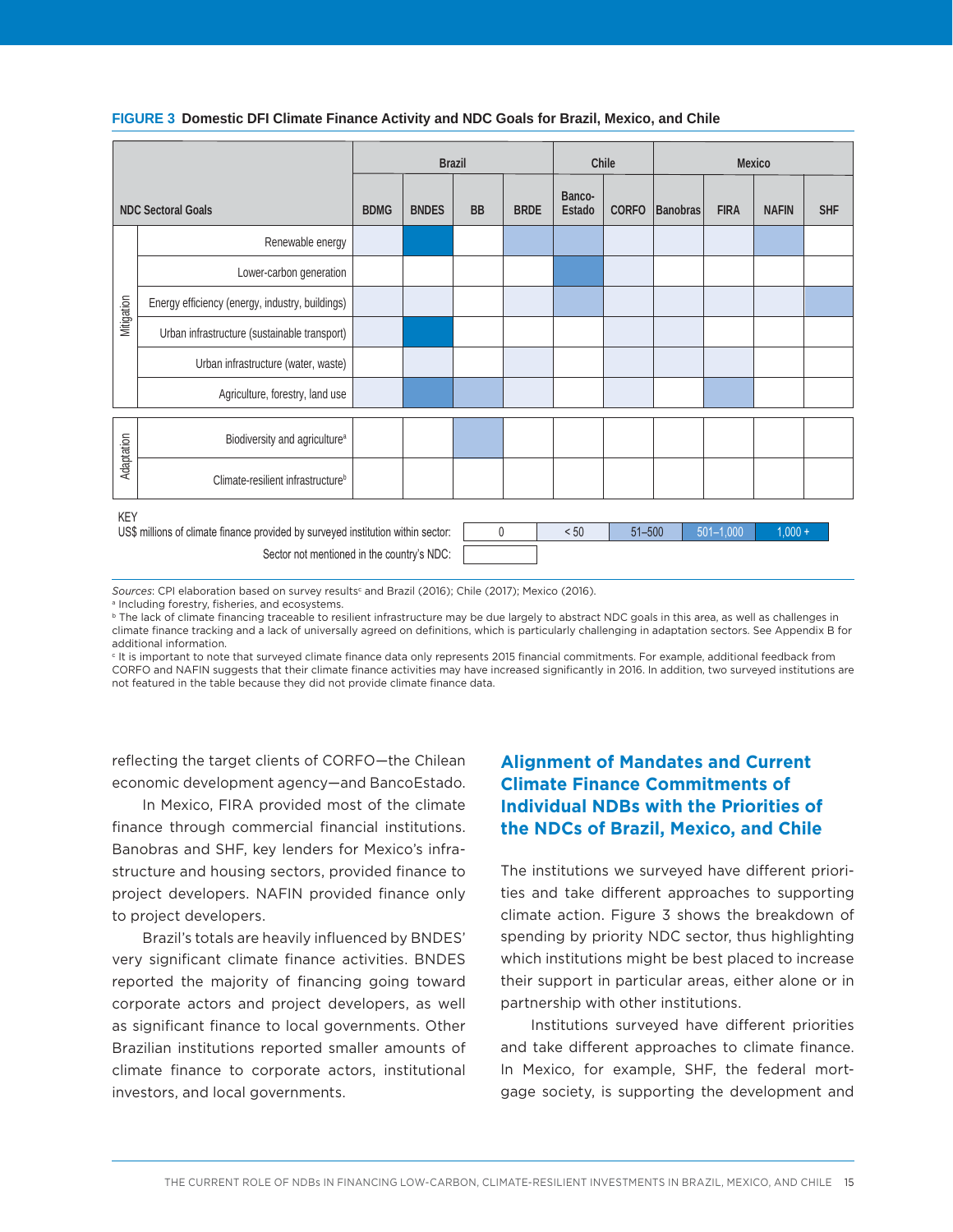construction of energy- and water-efficient houses (SHF, 2016). FIRA, the agricultural financing arm of the Mexican government, is meanwhile promoting more efficient energy and water use in the country's food processing industry. In Brazil, BDMG, is investing in sustainable transport (ICLEI, 2015; CIF, 2014; KfW, 2016).

Comparing the financing activities of surveyed institutions with high-level NDC sectors, we found that:

- NDC financing needs for urban infrastructure (sustainable transport, and waste and wastewater management) are so large, that technical and financial support enabling necessary urban infrastructure projects across all institutions should be a priority for donors and MDBs.
- Finance for adaptation is minuscule. Governments need to give domestic DFIs more specific adaptation mandates and policy frameworks for action. Donors and MDBs should focus on raising abilities to track adaptation finance to learn more about specific

technical capacity and finance needs for adaptation. In addition, a proper adaptation policy framework is needed to enable lenders and investors to envision revenue streams to repay loans or recoup non-debt investments and deploy innovative mechanisms that support sound lending.

• There may be opportunities for actors currently at the margins of climate action to take greater roles. For example, sector-focused banks such as SHF (housing) and FND (agriculture) can use their technical depth to partner with other actors on complex or market-specific energy efficiency and agriculture projects. Likewise, BB, which is the largest bank in Latin America based on its assets and which often invests alongside BNDES (BB Americas, 2017; Bevins, 2010), did not report climate finance outside of the agriculture and forestry sectors. Supporting BB to identify and track green projects throughout its portfolio could give useful insights on potential opportunities to provide more climate finance via commercial banks.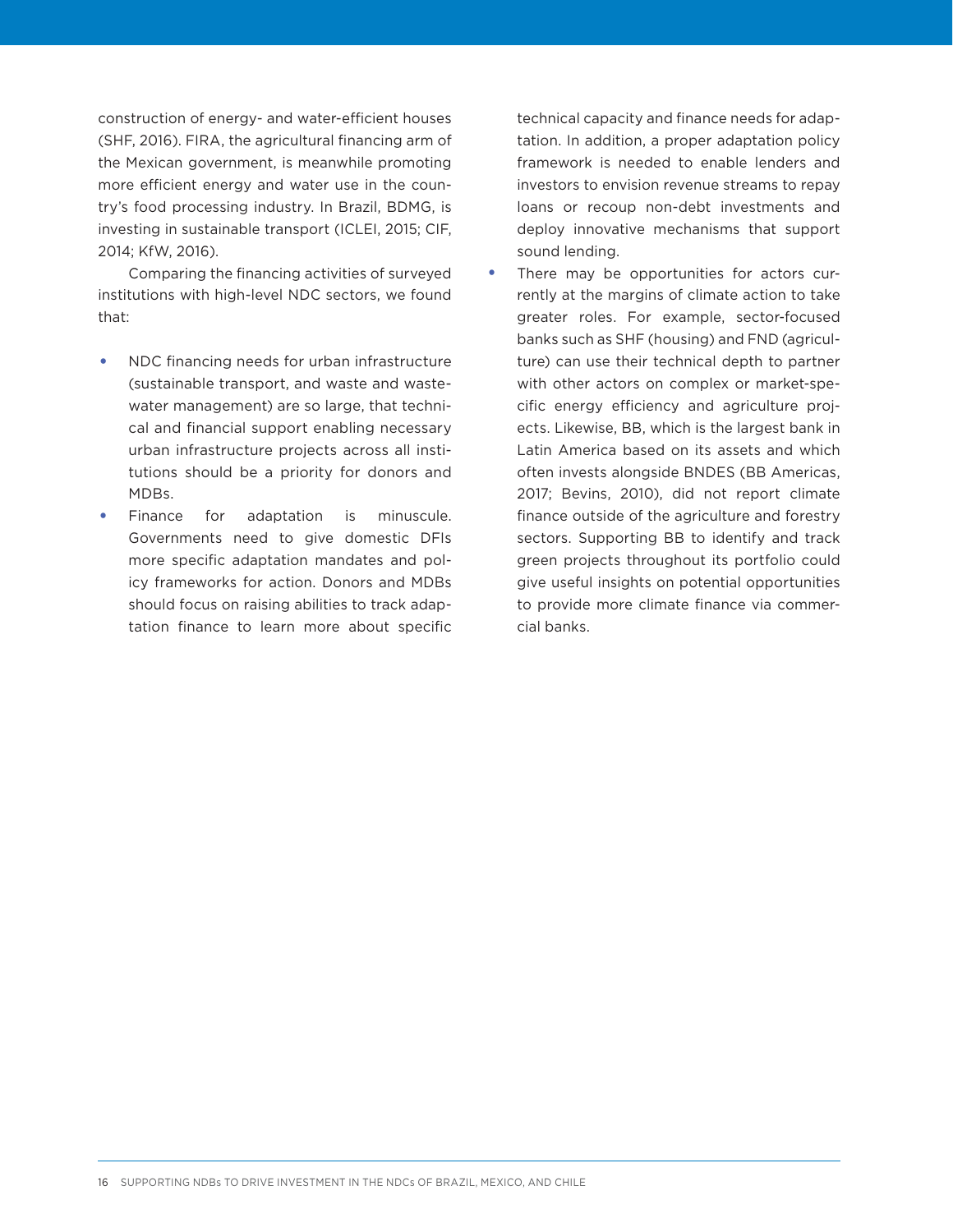# 4

# Barriers and Opportunities to Increasing NDBs' Climate Investments

*A lack of clear government mandates, institutional capacity, and experience, and adequate finance and risk mitigation instruments are major obstacles to domestic DFIs doing more to meet NDCs.* 

Domestic DFIs in Brazil, Mexico, and Chile have important roles to play in financing and supporting the implementation of their countries' NDCs. At the same time, they face many internal and external barriers preventing them from increasing finance flows to climate-relevant projects.

We interviewed domestic DFIs, as well as experts from the IDB, KfW, and ALIDE, about financial, governance, technical, and other barriers preventing them from increasing support for climate change mitigation and adaptation projects. This section examines those barriers and explores opportunities for overcoming them and enhancing NDBs' abilities to support their countries' NDCs.

#### **Financial Constraints and Opportunities**

#### *Financial Constraints Limiting NDBs' Abilities to Provide Climate Finance*

A variety of barriers prevent domestic DFIs from increasing climate finance. Access to low-cost, *A lack of long-term and low-cost capital, insufficient risk-adjusted returns, and the high costs of imported equipment are the most commonly cited financial constraints limiting NDBs' abilities to increase climate finance.*

long-term capital is a major barrier to domestic DFIs supporting the implementation of NDCs. Six of the 12 responding institutions emphasized that a shortage of low-cost debt or sufficient long-term capital limited their ability to increase climate finance activities. The projects needed to achieve NDC goals in many sectors, such as renewable energy, sustainable urban infrastructure, and energy efficiency, can often have long payback periods. For example, renewable energy investments currently make up 79 percent of total global mitigation finance (Buchner, Trabacchi, Mazza, et al., 2015). The upfront capital costs for wind, photovoltaic, and hydro make up 84–93 percent of total project costs, while they make up only about 24–37 percent for gas and 66–69 percent for coal. These higher upfront costs increase the need for stable long-term capital for renewable energy to remain competitive with conventional power (Nelson and Shrimali, 2014). The IDB also highlighted the challenge of lending to institutions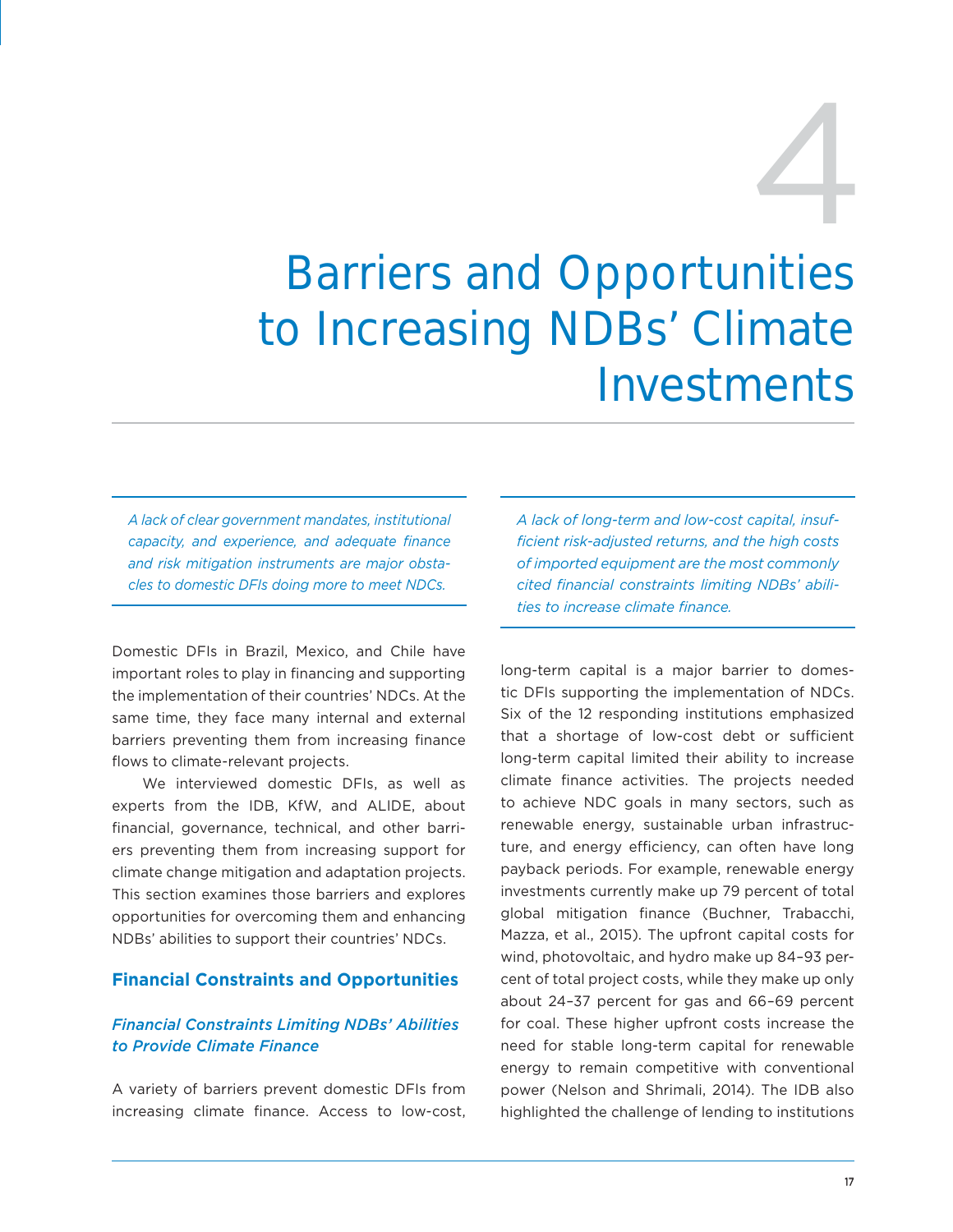that are not backed by a clear guarantee from their government.24

For many domestic DFIs, climate-relevant projects often do not offer the returns needed for the institutions to consider investing. Six of 12 surveyed domestic DFIs reported that climate-relevant projects do not offer the risk-adjusted returns that they seek (or are not "bankable"). High transaction costs, misalignment of financial incentives due to cash flows (the Mexican government subsidizes the agricultural sector's energy use, keeping energy efficiency investments in the sector low [OECD, 2016]), or high real or perceived risks increase the costs of finance for such projects. This is especially important for infrastructure projects as they may generate cash flows only after a substantial time, are complex due to the large number of stakeholders involved, and in some cases are not expected to generate revenue sufficient to cover individual project costs. At the same time, these infrastructure projects are more beneficial to the economy as a whole than to individual investors (Ehlers, 2014). CORFO, BancoEstado, Banobras, FIRA, FND, and NAFIN highlighted their interest in risk-mitigation instruments such as guarantees and insurances that are tailored to cover sector-specific technology, counterparty, or market risks.

BNDES, for example, stated that counterparty risk for indebted municipalities and state governments can constrain their climate finance activities. BB, SEBRAE, Banobras, FIRA, NAFIN, and SHF reported the need to lower risks, increase profits, or improve the timing of cash flows from climate finance projects to increase investor demand and to provide finance to potential projects at a lower cost.

Conservative investment mandates and risk perception in climate finance investments may present obstacles to scaling up climate finance.<sup>25</sup> Risk perceptions might be influenced by NDBs' lack of familiarity, capacity, and tools to adequately assess a project's financial merits and risks. NAFIN mentioned that financial instruments that address risks and market failures would enable them to provide more finance to green projects while keeping

portfolio risks low by ensuring the profitability of projects and repayment of financing.

NAFIN also pointed to a current lack of sufficient secure long-term off-taker agreements—also known as power purchase agreements—for renewable energy projects in Mexico. This lack deters developers and investors from increasing their number of new projects, although the market is expected to become more favorable as uncertainties surrounding energy reform become clearer. Power purchase agreements reduce the off-take and energy price risks of renewable energy projects and are crucial for renewable energy investment.

Many banks mentioned that imported equipment cannot be financed or adequately obtained. Six of 12 domestic DFIs stated that high costs of imported equipment and constraints on foreign financial transactions can also make domestic climate finance investments less attractive. In many cases, needed technology might only be available through imports as domestic industries were still emerging. However, this can lead to bottlenecks. Chile, for example, limits the import of certain equipment and also constrains the abilities of NDBs to obtain financing from foreign investors.

#### *Opportunities to Overcome Financial Constraints and Increase Climate Investment*

There are a variety of opportunities for national governments and bilateral and multilateral development partners such as MDBs to support domestic DFIs in overcoming the financial constraints preventing them from increasing climate finance.

• Green bonds and risk mitigation instruments can help domestic DFIs access needed capital and better manage the risks of climate projects.

<sup>24</sup> Based on interview with representative from the Connectivity Markets and Financial Division, Institutions for Development, of the IDB on October 5, 2016.

<sup>25</sup> Based on interview with representative from the Connectivity Markets and Financial Division, Institutions for Development, of the IDB on October 5, 2016.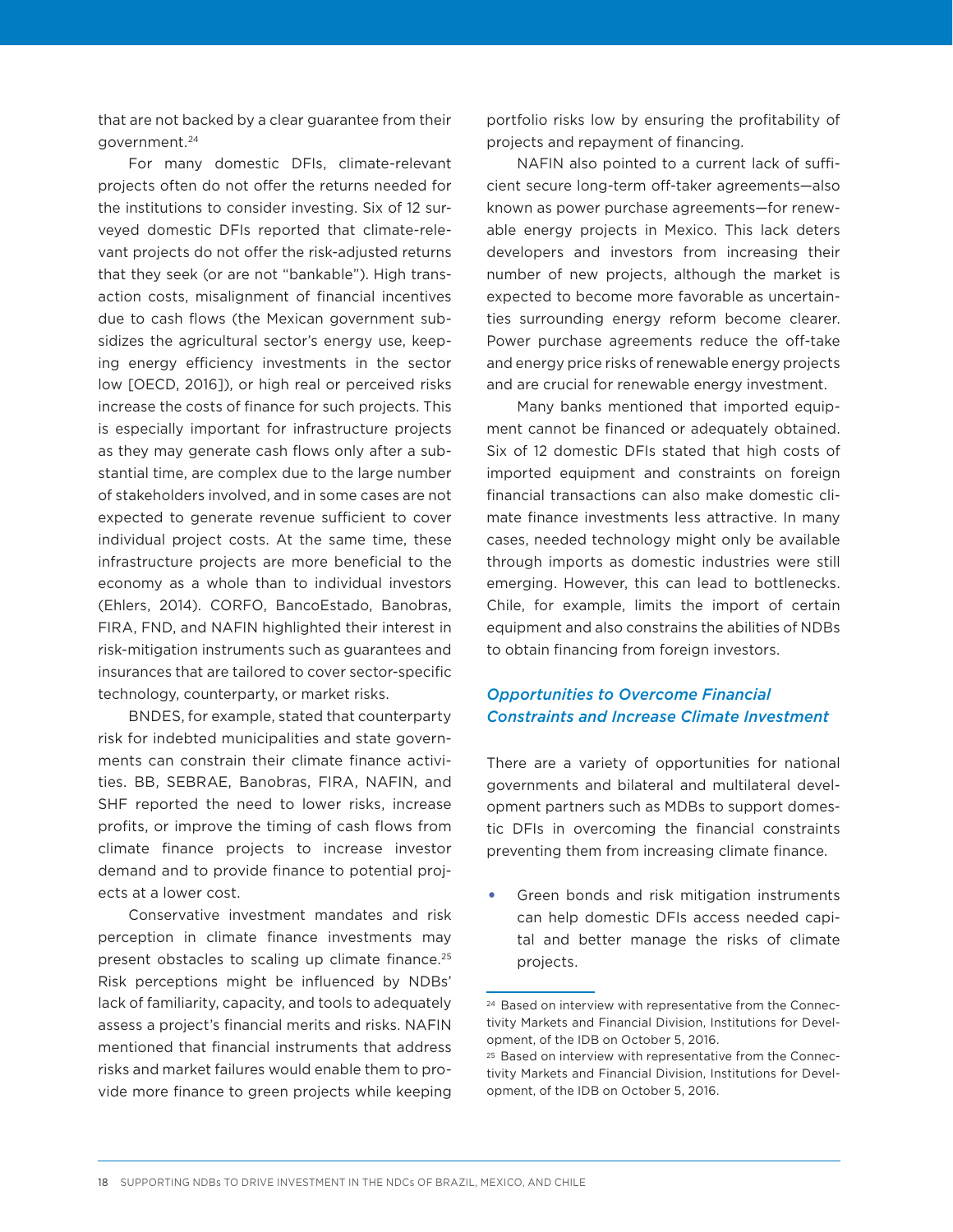#### Box 4 **Examples of National Governments and Development Partners Working with Domestic DFIs from LAC to Increase Access to Concessional Finance**

Within Latin America, there are a number of examples of NDBs that, in collaboration with the IDB, have engaged with and benefited from international climate fund resources. Mexico's NDBs—NAFIN, SHF, FIRA, and FND—all gained support from the Climate Investment Fund (CIF) (IDB, 2014a; IDB, 2014b; CIF, 2014). El Salvador's NDB, BANDESAL, recently gained access to the resources of the GCF to improve access to financing for small and medium enterprises for energy efficiency investments (GCF, 2016) through collaboration with the IDB. At present no LAC NDB is an Accredited Entity of the GCF (GCF, 2017b). Therefore there is an opportunity for international development organizations and other agencies to support interested domestic DFIs to get accredited to the GCF by helping them strengthen fiduciary standards, and social and environmental safeguards, and creating the monitoring and verification systems that are key for the application.

- Government guarantees can reduce the cost of capital for NDB projects.
- Coordination with multilateral institutions can support access to these instruments and other needed financing.

#### *Support Domestic DFIs to Access Grants and Concessional Climate Finance from International Climate Funds*

Concessional climate finance and grants from international climate funds can be used for a wide array of NDB climate finance projects. There is clearly strong interest from domestic DFIs in increasing access to grants and concessional finance. Since these financial resources are limited, they may prove most useful for projects in NDC goal sectors where future cash flows are uncertain, such as in adaptation projects in managing flood and drought, building resilience ecosystems, and managing natural resources (GCF, 2017a; CIF, 2017).

NAFIN, FIRA, and BRDE, in particular, pointed to the lack of access to grants and concessional finance for climate projects. Institutions have expressed interest in working with major climate funds, for example by achieving accreditation with the GCF, but have highlighted difficulties in this process. MDBs can also partner with domestic DFIs for projects seeking GCF26 and other major climate fund financing. Such finance providers often place great emphasis on the track record of organizations and may be reluctant to accredit or approve projects by less-experienced domestic DFIs on their own.

#### *Support the Development of Local Supply Chains or Reduce the Cost of Imports*

National governments and MDBs can lower the cost of importing equipment either by providing programmatic support for local supply chains when designing climate policy or programs or by working with domestic DFIs to lower the costs of importing equipment.

#### *Provide Risk Management Instruments to Unlock NDB Finance*

Risk management instruments can help improve the risk/return profiles of climate finance projects, which typically involve perceived high risks and/or long payback periods. Risk management can help NDBs build a track record of success and kick-start larger private investment in a given sector. Past examples point to energy efficiency investments as particularly suited to risk management instruments; however, other sectors could also benefit.

<sup>26</sup> For example, the IDB CMF convened a workshop in Mexico City with ALIDE, CEPAL, and a number of domestic DFIs that was focused on opportunities and modalities to access the Green Climate Fund (LGF, 2015).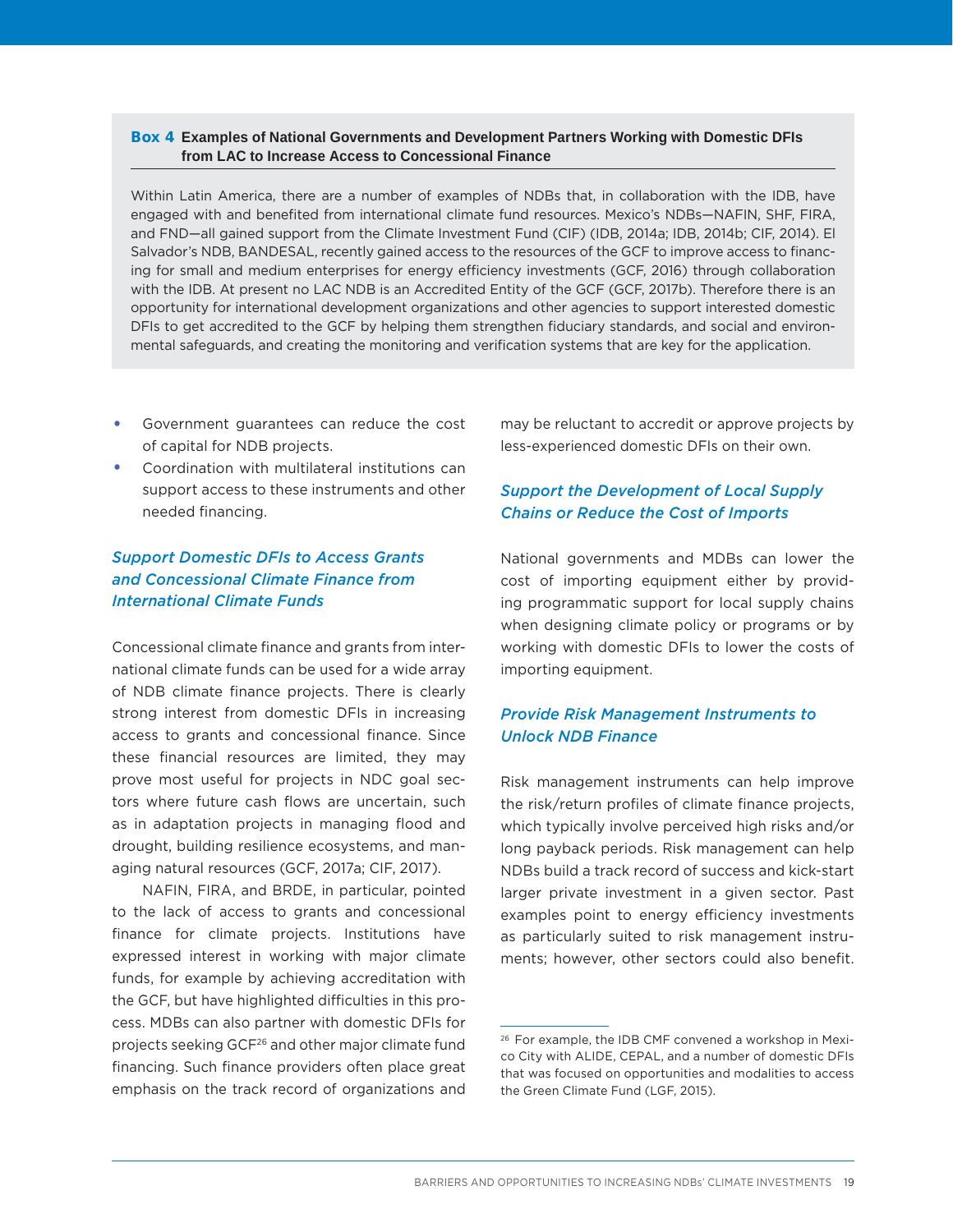#### Box 5 **EcoCasa: Energy Efficiency for Low-Income Housing**

The EcoCasa program—an energy efficiency program developed by SHF, the IDB, and KfW in conjunction with the Clean Technology Fund—provides an example of how program design can reduce the cost of energy efficiency projects while building local supply chains by creating markets for energy efficient local materials (KfW, 2016). In Mexico, EcoCasa used concessional loans and technical assistance and provided low-cost credit to housing developers to build energy efficient housing. The program targeted small-scale housing developers and provided them with an array of possible strategies, technologies, and materials that they could use to make houses more energy efficient. The small size of the developers and the list of possible strategies to make energy efficiency improvements provided developers with the flexibility to adopt a lowcost approach that widely used local materials.<sup>a</sup>

a Based on interview with representative from the Connectivity, Markets, and Finance Division of the IDB on October 5, 2016.

Such instruments can be beneficial particularly when there are barriers related to:

- Uncertainties in licensing and permits.
- Uncertainties in the power market.
- The technical risk of the project (e.g., resource assessment, construction and operational use, or hardware purchasing and manufacturing).
- A lack of clear responsibility of various agents involved in the climate project.
- Uncertain financial returns associated with performance or technical risk.
- Investors' and/or utility's creditworthiness, including lack of track records.
- The availability of long-term debt.
- Uncertainties related to limitations in grid management and transmission infrastructure
- Investment cost barriers (initial procurement and installation costs).
- Social acceptance risk.
- Inertia in demand for projects.

To address many of these barriers in the context of energy efficiency projects, $27$  a coalition of actors designed Energy Savings Insurance (ESI) as part of the *Global Innovation Lab for Climate Finance*, and the IDB piloted the instrument in Mexico as a major tool for domestic DFIs to use in mitigating risks (Micale and Deason, 2015).

#### *Support Domestic DFIs to Access International Green Bond Markets*

As a potential provider of longer term financing for green projects, green bonds<sup>28</sup> are particularly well suited to financing NDC goals related to renewable energy and sustainable urban infrastructure projects. At the same time, they allow domestic DFIs to support capital market development. Of the 12 domestic DFIs surveyed, six highlighted their interest in the growing green bonds market $29$  as

<sup>27</sup> Some barriers and risks are associated with renewable energy investments.

<sup>&</sup>lt;sup>28</sup> A green bond is a fixed income debt instrument that differentiates itself from a regular bond by committing to exclusively using the proceeds (i.e., the principal) to finance or re-finance "green" projects, assets, or business activities (OECD, 2015). Either the issuer itself or other entities, such as independent verifiers, can designate a bond green. There are several types of green bonds, such as use of proceeds bonds, green project bonds, and green securitized bonds. The main difference between them is in the collateral backing up the debt. In the event of default, lenders have access to the issuer's assets in the case of use of proceeds bonds, to the project's assets and balance sheet for project bonds, and to a group of projects for securitized bonds. The majority of green bonds issued are use of proceeds bonds (CBI, 2016b). 29 The market for green bonds reached US\$44 billion in 2015, almost four times the 2013 issuance (CBI, 2016a). Preliminary 2016 data indicate the market's growth has been sustained, with issuance topping US\$92 billion in 2016 (CBI, 2016b).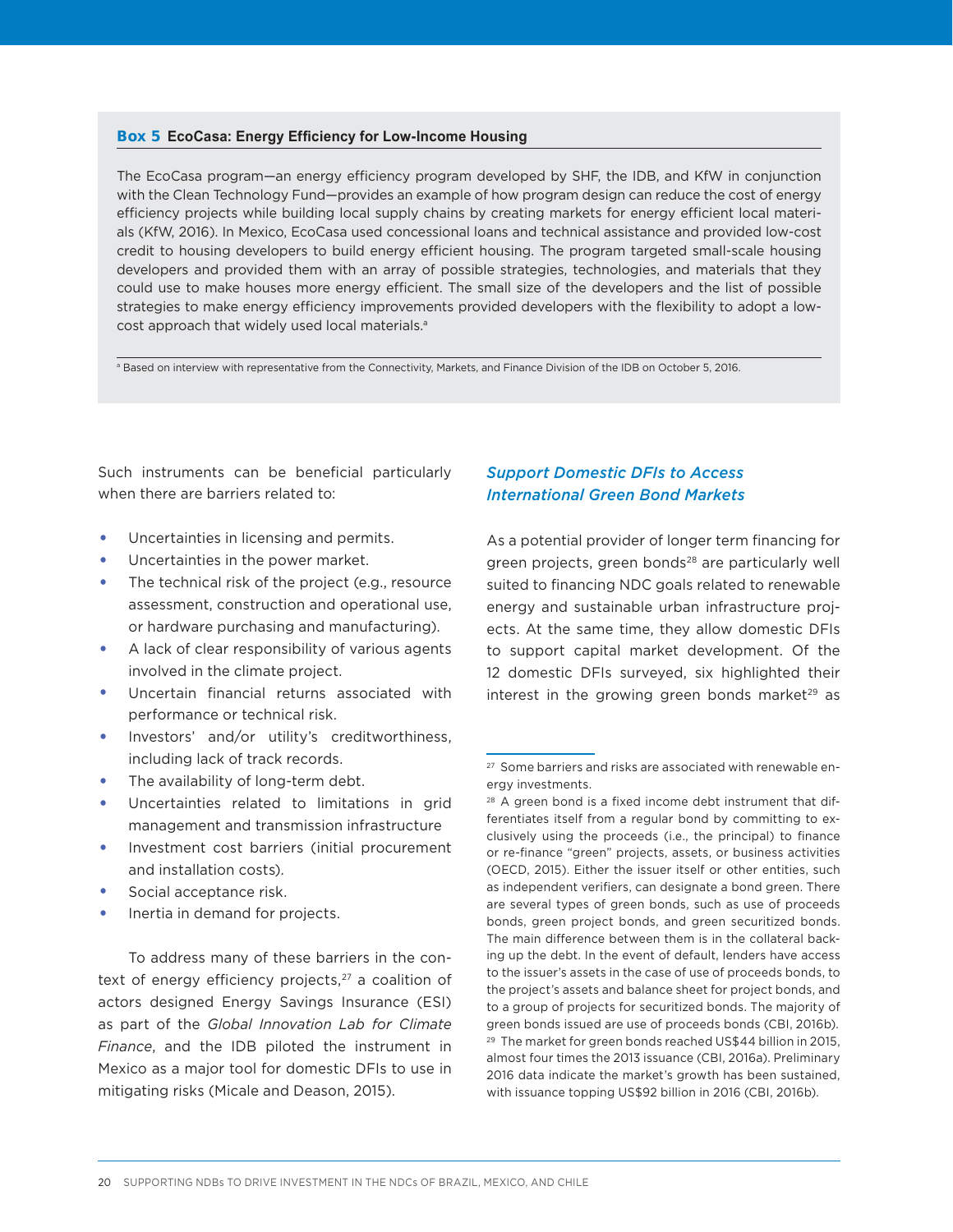#### Box 6 **Energy Savings Insurance Manages Investment Risks to Enable LAC Domestic DFIs to Invest**

ESI overcomes several of the barriers to energy efficiency investment by providing the following:

- Standardized contracts to reduce transaction costs, including a clause transferring part of the underperformance risk to the technology solution provider.
- Third-party verification to ensure the quality of energy service providers and their projects.
- Credit lines from development banks, which could provide long-term capital and reduce the cost of financing projects.
- Grant support to sustain market demand.

Standardization of contracts does not just lower the initial costs of energy efficiency projects, it also distributes risks across the involved actors that are best suited to carry them (e.g., technology risk is carried by the technology provider). Third-party verification of service providers reduces the risk of underperformance of the installation. The credit lines from development banks are earmarked for energy efficiency projects and enable the bank to gather experience in the sector without carrying too much credit risk, and build awareness of energy efficiency potential in financing projects in which they already have a track record. By minimizing the risks for the different stakeholders, ESI allows the market to gain experience in the sector, reducing the perceived and actual risks through learning (Micale and Deason, 2015; IDB, 2017).

In collaboration with the IDB and other partners, including insurance companies, the Mexican NDB, FIRA, is piloting ESI in Mexico (a parallel pilot has been implemented by Bancoldex in Colombia). The pilot aims to stimulate US\$25 million of investment in 190 energy efficiency projects in the agro-industry sector through 2020. To build and finance a pipeline of projects, FIRA provides loans covering up to 80 percent of upfront investment project costs for up to eight years. The tenor of the loans is compatible with the technical payback period of the technologies covered.

Currently, the mechanism is being replicated by eight banks in at least seven countries in LAC. FIRA and BRDE are the only two of the institutions reviewed that are part of this group. Since Bancoldex in Colombia and FIRA in Mexico kicked off the first pilots, ESI has started replication in Brazil, Colombia, El Salvador, Paraguay, Peru, and Nicaragua. Currently, ESI is being structured together with COFIDE to target hotels, hospitals, food processing, and fisheries, among others (Global Innovation Lab, 2017).

a vehicle to increase access to long-term and/or lower-cost capital for green projects.

Generally, an institution can only access international capital markets if its investment-grade credit rating shows low risk of default on its debt obligation. The typical thresholds for investment grade are BBB- or Baa up to an AAA maximum rating. Thus, those who can access green bonds may have already been able to issue conventional bonds in the international markets, in which case the benefits of green bonds may come as much from diversification of their investor base as from expanded access to capital (Oliver, 2016).

International DFIs and other actors can support domestic DFIs in understanding the key requirements for green bonds issuance. These include high credit rating, robust monitoring, reporting and verification systems, as well as upfront and ongoing transaction costs (OECD, 2015). International DFIs can support interested domestic DFIs in improving their creditworthiness by structuring green bonds, providing credit enhancement through guarantees, or building capacities in the necessary due diligence to buy a substantial portion of a bond and thereby increase other buyers' confidence to do likewise.

International DFIs can also engage those domestic DFIs whose credit rating is too low to access the markets directly to source and aggregate a number of smaller scale projects from, for example, municipalities or small and medium enterprises that provide secure enough cash flows to attract international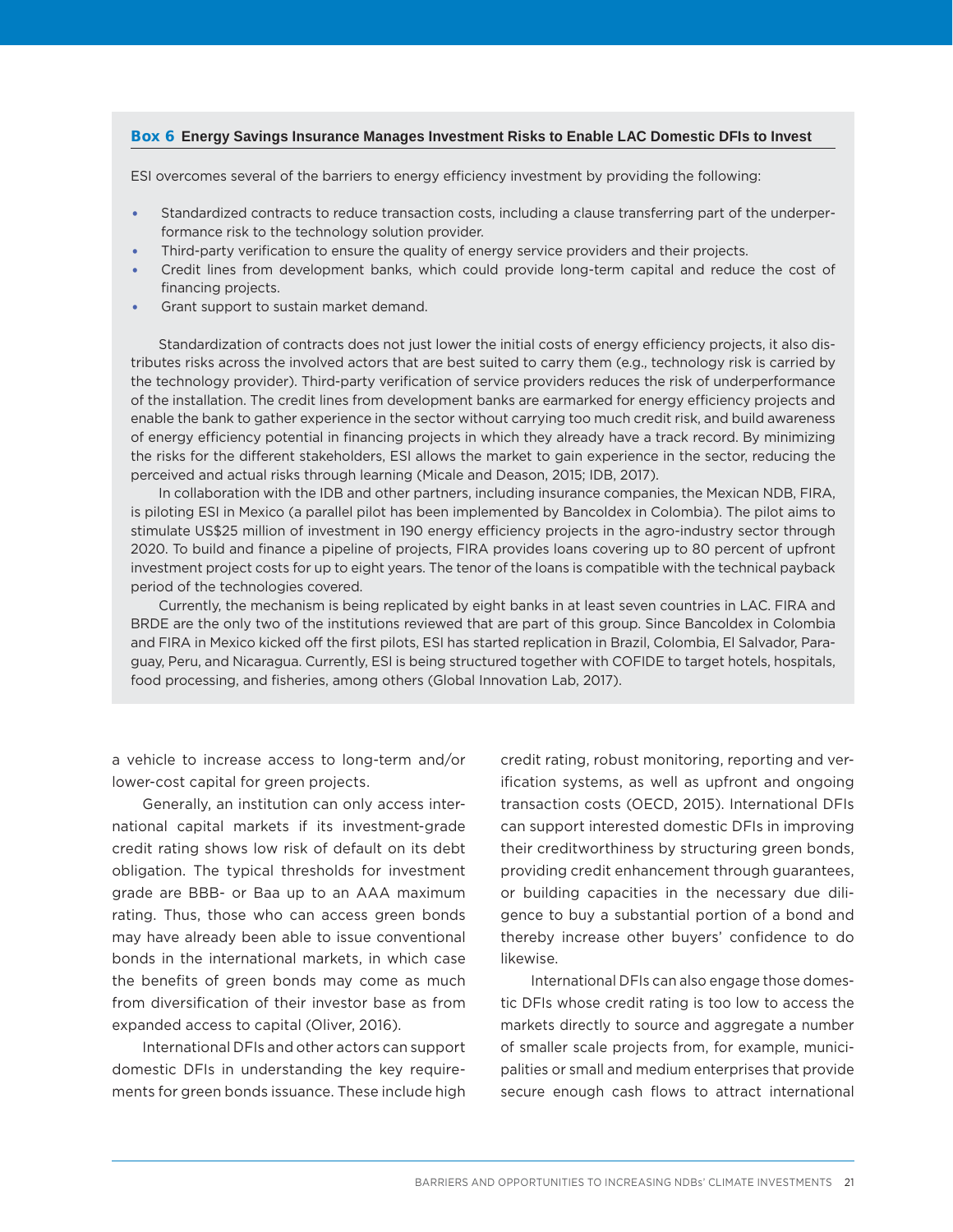#### Box 7 **Green Bonds an Effective Way to Raise Money for Climate-Relevant Projects in LAC**

In 2015, NAFIN issued Mexico's first green bond of US\$500 million in the international market. The bond was for renewable wind energy generation projects. Investor demand was five times the size of the US\$500 million offering, suggesting green bonds can be an effective way to raise money for mitigation projects in the LAC region. At the time of issue, the bond provided better returns than the five-year US dollar Mexican Government bond and the five-year US Treasury bond (CBI, 2015; Sustainalytics, 2015; NRDC, 2016a; Ridley, 2016; Environmental Finance, 2016).

In light of this success story, in September 2016 NAFIN issued a second offering of green bonds in the local currency, worth 2 billion in pesos or about US\$100 million with a 7-year maturity (Notimex, 2016; Ridley, 2016; NAFIN, 2016).

investment when default risk is diversified across projects (Oliver, 2016). This approach would further decrease transaction costs if it included a standardized approach to the aggregation of projects.

Any support provided by international institutions to DFIs in tapping opportunities for green bonds should be accompanied by a rigorous evaluation of the green credentials of the underlying projects to reduce the risk of negatively impacting the long-term track record and reputation of the instrument with investors. A short-term rush of poorly executed green bond issuances would damage the ability to raise funds with this instrument in the long term.

#### **Technical Capacity Constraints and Opportunities**

#### *Technical Capacity Constraints Limiting NDB Climate Finance*

*Domestic DFIs need more guidance on best practices regarding the tracking, risk assessment, and financial structuring of climate-relevant projects.*

Of 12 surveyed institutions, seven cited limited capacity to identify and assess risks, and to structure financing for climate-relevant projects. In particular, domestic DFIs expressed the following challenges:

- Lack of ability to identify and classify cli**mate-relevant (or green) projects.** This is significant in that it can keep institutions from identifying the appropriate projects that will help to achieve either institutional climate objectives and/or larger national NDC sectoral goals (e.g., identifying the right projects that promote healthcare adaptation goals within their country's NDC).
- **Challenges in assessing the financial, technological, and other risks of climate-relevant projects.** This is particularly true for energy efficiency, renewable energy, urban infrastructure, and adaptation projects**.** These challenges limit the appetite of NDBs to engage in such projects and/or raises the costs to finance projects.
- **Need for greater understanding of and expertise in financing structures for climate-relevant projects, specifically highlighting innovative finance instruments.** Applying sound financial structures to projects and employing appropriate instruments for their financing can make or break the project, rendering it unbankable or economically unfeasible.

Further, at least five of 12 institutions reported that they do not have a climate finance tracking system in place. Also, it is likely that as many of 75 percent of institutions do not track climate finance programmatically across portfolios or specifically for adaptation projects in their internal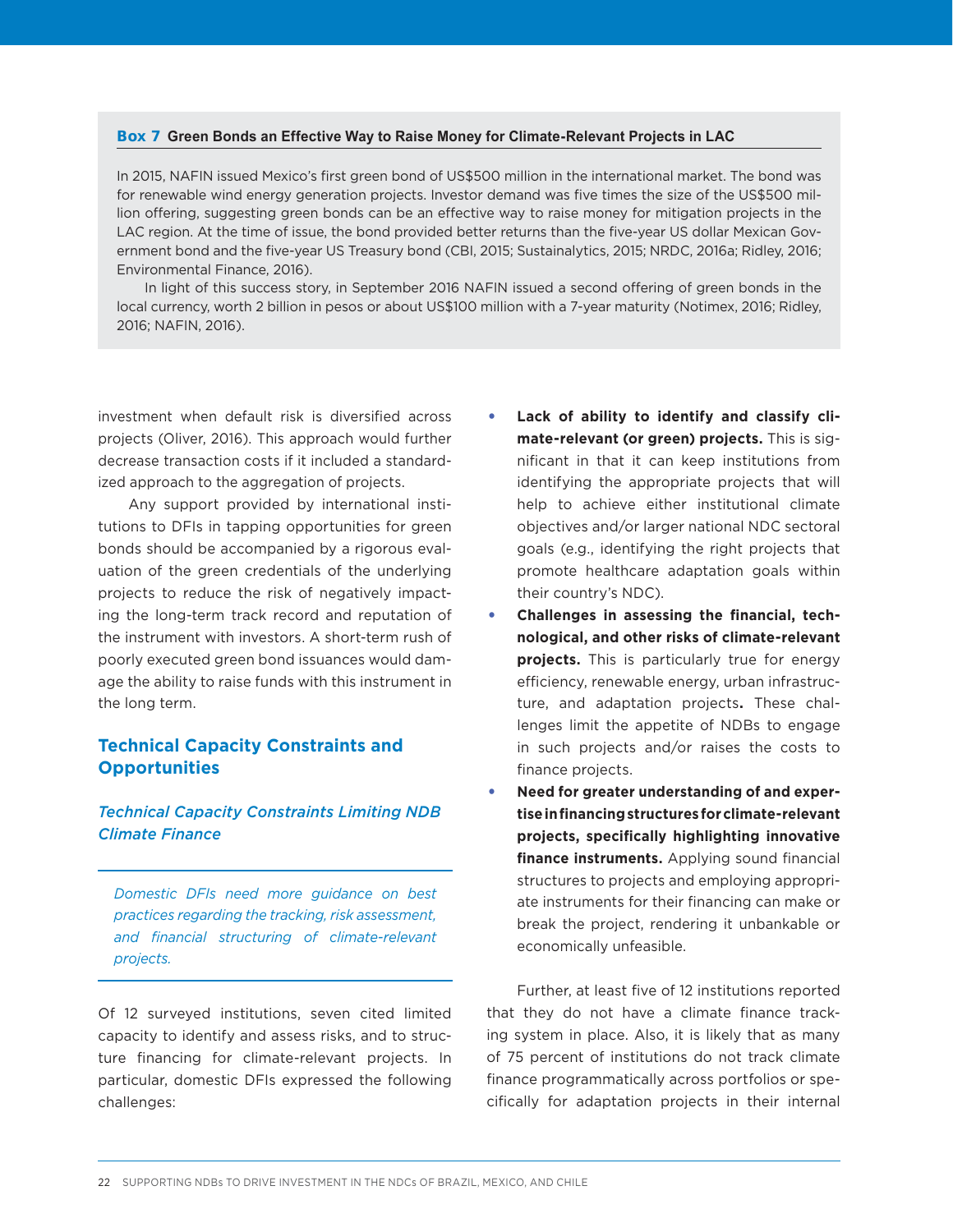accounting. This limits both their ability to understand, define, and engage with many types of climate finance projects, and their ability to account for these types of projects and understand current levels of financing.

#### *Opportunities to Overcome Technical Capacity Constraints and Increase Climate Finance*

All surveyed institutions highlighted their interest in learning more about climate finance and climate-relevant sectors. Technical assistance, such as advice for policymakers, support for project development, preparation of funding proposals, provision of data, coordination of larger umbrella programs, and building capacity of national institutions, can be a highly cost-efficient approach to driving climate finance flows from domestic DFIs (Stadelmann and Falconer, 2015).

Depending on the level of knowledge of individual institutions, workshops and specific training for domestic DFIs can help address the following challenges (in rough order of increasing complexity):

- Strategies and tools to identify and track green projects.
- Strategies and tools to assess the perceived risks of energy efficiency projects.
- Financial structures for relevant projects, including best practice and adequate risk mitigation instruments.
- Innovative financial instruments such as risk mitigation instruments or green bonds.
- Financial structures for adaptation projects in cooperation with domestic DFIs (e.g., the *Global Innovation Lab for Climate Finance,* which develops innovative financial instruments together with proponents from the finance and development community).

Several international development organizations are already working together to strengthen NDB capabilities along these lines. For instance, the IDB is working with the Danish government to

provide ttechnical support to FIRA to build capacity to structure, finance, and monitor energy efficiency projects with the aim of promoting enhanced investment by agro-industrial firms (IDB, 2014c).

Tracking and reporting climate finance needs to be expanded. Establishing a system to track and report finance provided for climate-relevant projects is a critical building block to ensure targeted and efficient use of resources. As NDCs are refined and the financing needs to meet NDC goals across sectors become better known, tracking finance will be a critical way of measuring progress, highlighting investment gaps, and identifying blockages in the flow of finance.

Few of the surveyed domestic DFIs have a comprehensive tracking and reporting system in place that covers entire portfolios and captures adaptation. Over the past years, the International Development Finance Club (IDFC) has engaged a number of LAC NDBs in adopting approaches for mapping relevant finance. Among the institutions surveyed in Brazil, Chile, and Mexico, only BNDES, NAFIN, and BancoEstado are members of IDFC and are, therefore, familiar with its Green Finance Mapping activities and methodology. Existing efforts must continue and extend their reach.

#### **Governance, Regulatory, and Policy Constraints and Opportunities**

*Sector-specific government mandates or investment quotas for renewable energy, energy efficiency, or other NDC sectors could be viable tools to ensure that domestic DFIs are reallocating finance from business-as-usual investments toward developing climate-relevant markets.* 

#### *Improve Regulatory Frameworks, Set Technology Deployment Targets, and Revise NDB Mandates*

Governments need to provide adequate regulatory frameworks for NDC sectors and sufficient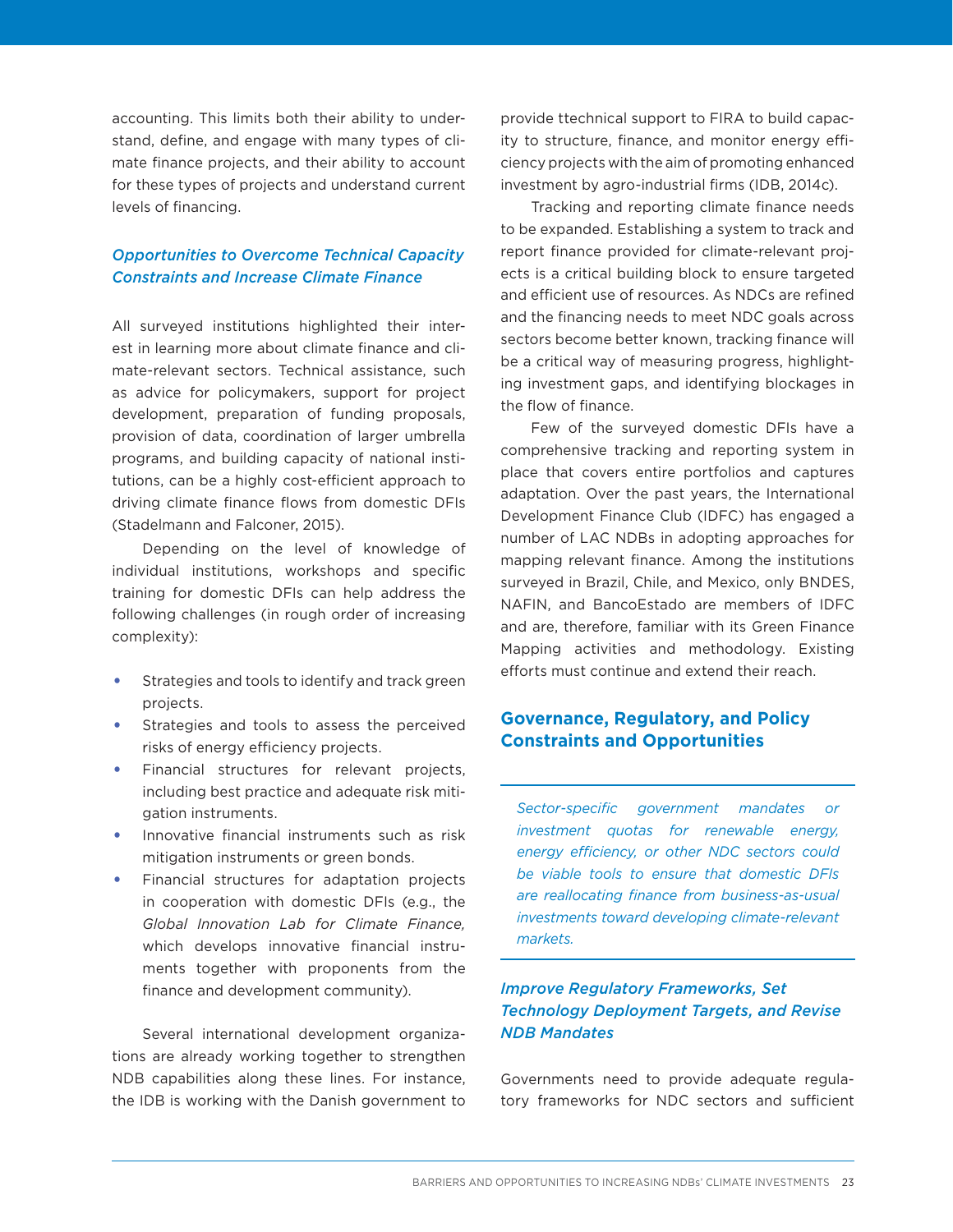mandates and guidance to domestic DFIs to ensure NDC targets can be met. Five of 12 domestic DFIs highlighted the importance of governments providing the right incentives for climate investment. For example, institutions from Brazil, Mexico, and Chile mentioned restrictions on interactions with foreign investors and foreign capital as a key constraint to their climate activities. Further, governments need to provide tailored regulation for every NDC sector. BNDES and NAFIN both reported that more specific regulation and targets on individual energy technologies would help to diversify investments within the renewable energy sector.

#### *Coordinate Action for NDC Implementation*

Governments need to take a more integrated approach to involving public and private actors on national, state, and municipal levels in the effort to meet NDCs. BNDES and CORFO highlighted that domestic DFIs have often not been involved in developing their country's NDC or have not received guidance on how they could play a role in its implementation. Involving stakeholders on multiple levels of government and across various regions and giving them the independence to tackle local climate risk in a viable way can facilitate needed coordination while allowing the flexibility to achieve climate mitigation and adaptation across regions. Adaptation projects, for instance, will vary significantly based on geographies, and more heterogeneous countries will face greater obstacles in launching comprehensive adaptation strategies.

By giving new mandates to NDBs or setting economy-wide deployment targets for particular technologies, national governments could drive increased climate finance investment. Existing NDB mandates and operations are not aligned to NDC goals. While seven out of 12 institutions surveyed have considered their country's NDC or planned future activities based on it, none of them indicated that their financing strategies were currently aligned with NDC priorities and goals. In interviews with individual domestic DFIs, they highlighted that

they would only become more active in their pursuit of climate-relevant investments when a sectorspecific investment mandate or target was given by their governments.

Coordinating action between government and domestic DFIs within a country can be a significant challenge. Donors and MDBs can help address challenges by working with individual governments and supporting research that enables coordinated government action. The first steps should focus on the following:

- Creating guidelines on best practices for NDC sector-specific regulation.
- Strengthening the climate mandate of domestic DFIs by leading dialog and coordination between them and key government agencies, such as environment, energy, and transport ministries.
- Standardizing climate finance tracking and accounting across institutions in the same country to measure progress against NDC goals.
- Developing strategies to determine NDC targets and engage key stakeholders to meet them, and coordinating domestic finance institutions to align each institution's activities with its areas of competence.

There are also several examples of emerging partnerships and platforms that support NDC coordination and implementation:

- **The NDC Partnership:** A partnership between a number of developed and developing countries and international institutions that provides technical support and helps countries locate financial and other assistance programs to help them achieve NDC targets. The Partnership supports knowledge sharing and global coordination of efforts (NDC Partnership, 2017).
- **The Global NDC Implementation Partners (GNIplus):** A consortium that helps selected countries develop and enhance the legal,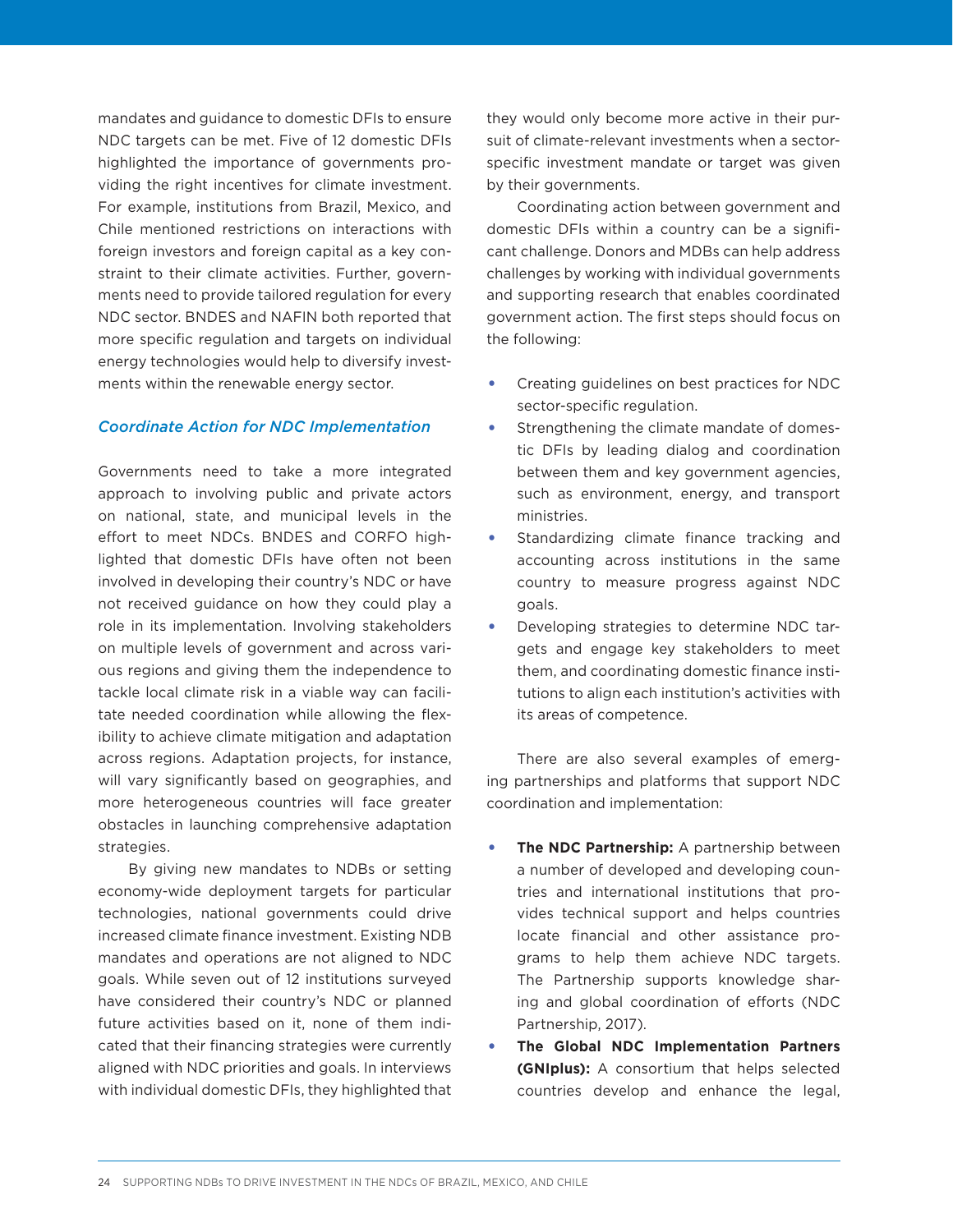policy, financial, institutional, and governance frameworks needed to drive economy-wide transformations in energy and land use. It supports governments in mobilizing private investments aligned with NDCs and Sustainable Development Goals. GNIplus' first cooperation project will be with the Kenyan government

to plan and mobilize finance for projects that build resilience, contribute to mitigation goals, and create a foundation for sustainable and inclusive development (CPI, 2016).

• **The IDB's NDC Invest:** A platform that aims to offer countries a comprehensive package of resources to implement NDCs (Box 8).

#### Box 8 **The IDB Group's NDC Invest Platform**

NDC Invest represents the IDB's collective effort (both technical and financial) to assist countries in aligning their national portfolios to meet both their international commitments and national development goals. Transitioning toward a low-carbon, climate-resilient economy requires effective joint work by diverse sectors and stakeholders, including the private sector. In this light, NDC Invest acts as a one-stop shop that matches country requests with the best possible expertise and resources of the IDB Group, from support for planning an investment strategy to preparing portfolios and projects; from access to climate finance funds to direct financing with ordinary capital and co-financing sources.

NDC Invest has four components specifically designed to address the range of obstacles and areas of work that countries need to tackle to implement their NDCs. These can be accessed in parallel or as modules depending on country-specific needs and context.

- **NDC Programmer** focuses on constructing investment plans and creating environments that enable policies and regulations.
- **NDC Pipeline Accelerator** allows for the use of donor resources to finance activities needed to prepare sustainable infrastructure projects or portfolios.
- **NDC Market Booster** is designed to help overcome market failures by designing and promoting innovative financial instruments in partnership with the private sector.
- **NDC Finance Mobilizer** focuses on leveraging private finance investments at scale by blending the IDB and Inter-American Investment Corporation capital and/or other concessional resources.

NDC Invest is developing partnerships with NDBs across the four components, supporting NDB institutional capacity to develop an investment framework aligned with the NDCs, developing pipeline projects by providing technical assistance to assess financial viability of new business models and to test new financial instruments, and providing access to both concessional and ordinary sources of capital (IDB, 2016).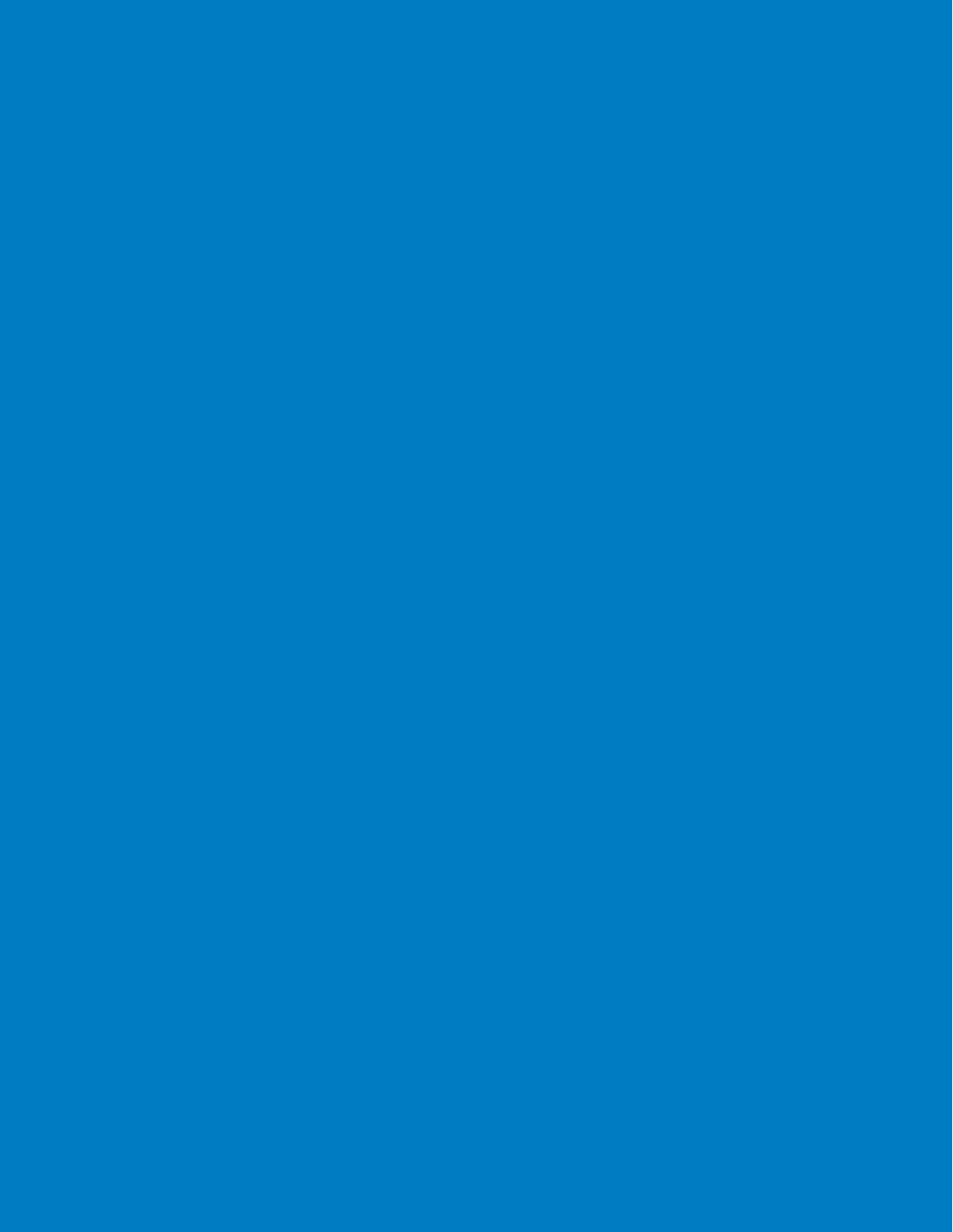# **Conclusions** 5

This report examines the current roles, limitations, and opportunities of 12 Brazilian, Chilean, and Mexican domestic DFIs in supporting investments that help to achieve the goals of their countries' NDCs under the Paris Agreement.

The sector-specific expertise and current climate financing activities of the DFIs surveyed demonstrate that they have the capacity to play a crucial role in implementing NDC objectives. The institutions in Brazil, Mexico, and Chile already provide climate finance to all major NDC mitigation sectors in their respective countries.<sup>30</sup> However, they face several barriers to increasing climate finance to the levels needed to meet mitigation targets. Reported data suggest that their financial contributions to meeting many of the adaptation targets outlined in their NDCs remain limited.

This study highlights a large number of financial, technical, and governance approaches that can enable domestic DFIs to increase and mainstream climate finance within their operations and many ways in which donors, governments, MDBs, and other international actors can support them in doing this. We suggest the following near-term steps that governments, donors, and MDBs can take to help domestic DFIs in Brazil, Mexico, Chile, and LAC countries deliver on NDC objectives:

1. Governments and international DFIs can help domestic DFIs develop appropriate investment frameworks and translate NDCs into bankable investment plans. National and multilateral

development banks can have a critical role in supporting governments in translating NDC aspirational goals into tangible investment objectives and, accordingly, develop an appropriate investment framework that creates a bankable deal flow, especially in areas—such as resilient infrastructure and transport—where there are not yet established business models. Policy frameworks and institutional capacity are critical. Governments can use the capacity and experience of NDBs in both the NDC update process and in ongoing efforts to create national climate financing strategies and plans, ensuring that domestic DFI mandates and capabilities are well-aligned with quantitative and well-defined NDC goals.

2. Governments and international DFIs can support domestic DFIs in Brazil, Mexico, and Chile implement a standardized approach to identifying and tracking investments relevant to mitigation and adaptation sectors.<sup>31</sup> All three countries have significant large-scale adaptation goals within their NDCs, particularly in

<sup>30</sup> See Figure 3 for current NDB-specific NDC sector coverage. <sup>31</sup> The development of the Common Principles for Climate Mitigation and Adaptation Finance Tracking by the group of MDBs jointly reporting on climate finance and the International Development Finance Club (IDFC) could provide a model. In 2015, this group of MDBs and IDFC members established these common principles and invited other institutions to adopt them with the aim of further increasing the transparency and credibility of finance reporting.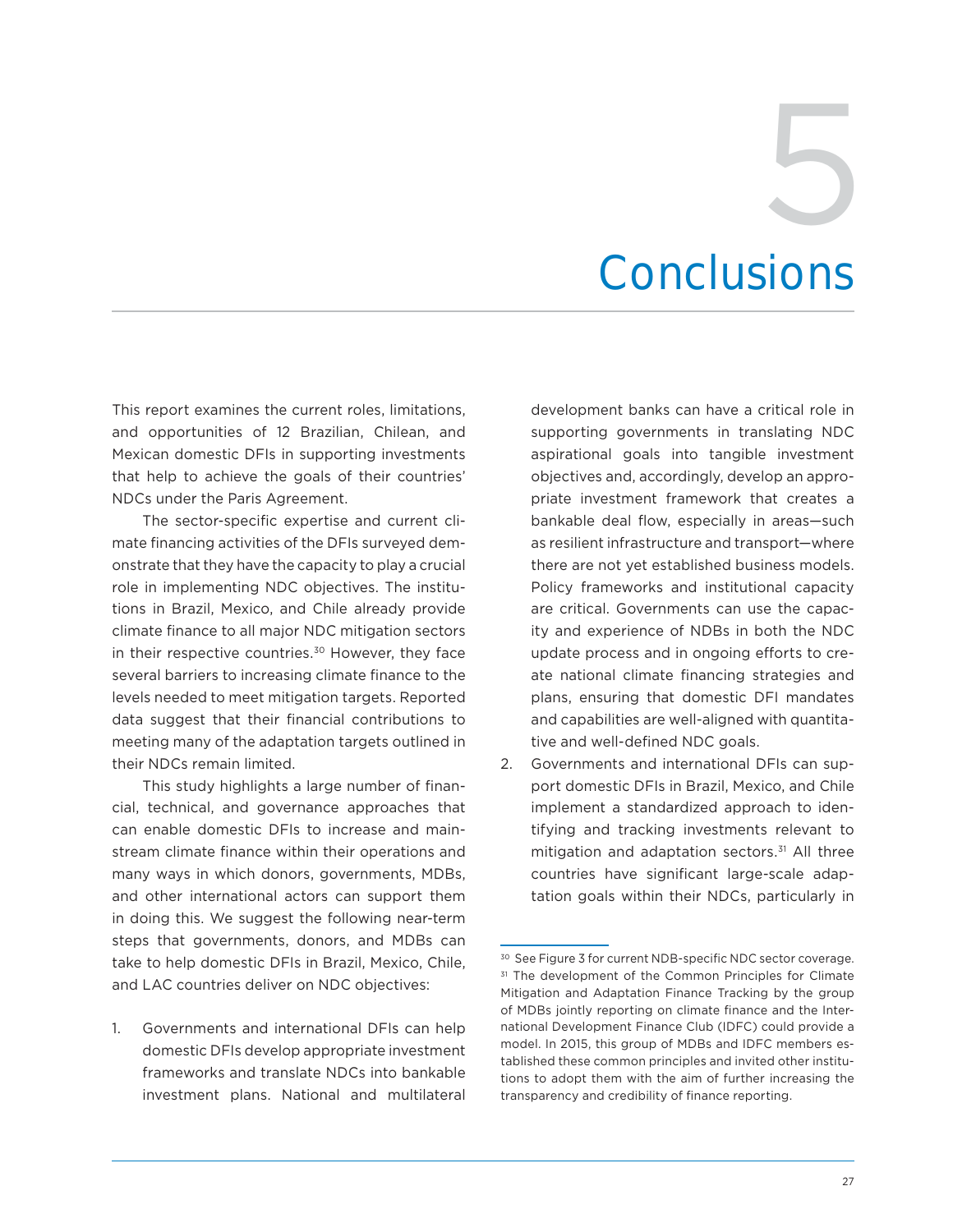biodiversity, agriculture and forestry, and climate-resilient infrastructure. But, currently, surveyed domestic DFIs track exceptionally little climate finance for adaptation projects helping to meet these NDC goals. Adaptation finance makes up only 2 percent of overall climate finance provided from surveyed institutions. Providing support to increase NDB ability to identify adaptation projects and understand how adaptation goals fit within other development objectives can help domestic DFIs finance more adaptation projects. Further, as NDC goals are refined and updated over time, and as the financial goals for NDC implementation become clearer across sectors, effective climate finance tracking can be an important piece of a larger climate finance mobilization strategy that can serve as a

- **diagnostic tool** to understand what action is taking place and where, and identify gaps, blockages, or opportunities;
- **planning and monitoring tool** to provide a basis for better coordination among partners; and
- **accountability tool** to measure progress, learn, and report back.

Comprehensive climate finance tracking across NDB portfolios will help both domestic DFIs and governments measure progress against clearly articulated climate-relevant investment goals and effectively evaluate and overcome shortcomings.

3. MDBs can work with domestic DFIs to enhance understanding of the risks and financial structuring of different types of climate finance projects, particularly in sectors where financing currently falls particularly short of needed investment. For instance, the gap between the needs and supply of finance for sustainable urban infrastructure projects is large in Brazil, Mexico, and Chile, in part because public infrastructure financing is complex, with long payback periods and low returns. MDBs, based on national demand and the NDC mandate, could coordinate with municipalities and NDBs to

strategically address the biggest sustainable infrastructure needs across Brazil, Mexico, and Chile, providing adequate financing and possibly innovative design of tariffs to use public utilities such as water, wastewater, and public transport. The known NDC financing needs of Brazil and Mexico will also require billions of dollars more investment in energy efficiency in coming years to meet larger industrial energy efficiency and urban infrastructure financing targets by 2030. MDBs have a unique opportunity to help domestic DFIs implement ex-ante evaluation tools that will permit risk assessment of these projects and adoption of potential financing structures in pursuing significantly greater investments.

- 4. International DFIs and governments can support domestic DFIs in accessing concessional financing and gaining greater experience in financing climate adaptation projects. Lack of low-cost, long-term finance is a major barrier for domestic DFIs looking to increase climate action. MDBs can help domestic DFIs strengthen fiduciary standards, and social and environmental safeguards, and develop the monitoring and verification systems needed to secure financing from major climate funds. MDBs can also partner with domestic DFIs for projects seeking finance from the GCF and other major climate funds. These funds highly value the track records of organizations. Working on projects with support from climate funds alongside a more experienced international DFI implementation partner can also help domestic DFIs gain experience in financing and implementing mitigation and adaptation projects that will be key to achieving their countries' NDC objectives. As their experience and systems evolve, domestic DFIs should be more likely to secure accreditation to access finance directly from the funds in the future.
- 5. As domestic DFIs build capacities, they can also begin to partner with MDBs and private sector actors to explore the new financial instruments and business models needed to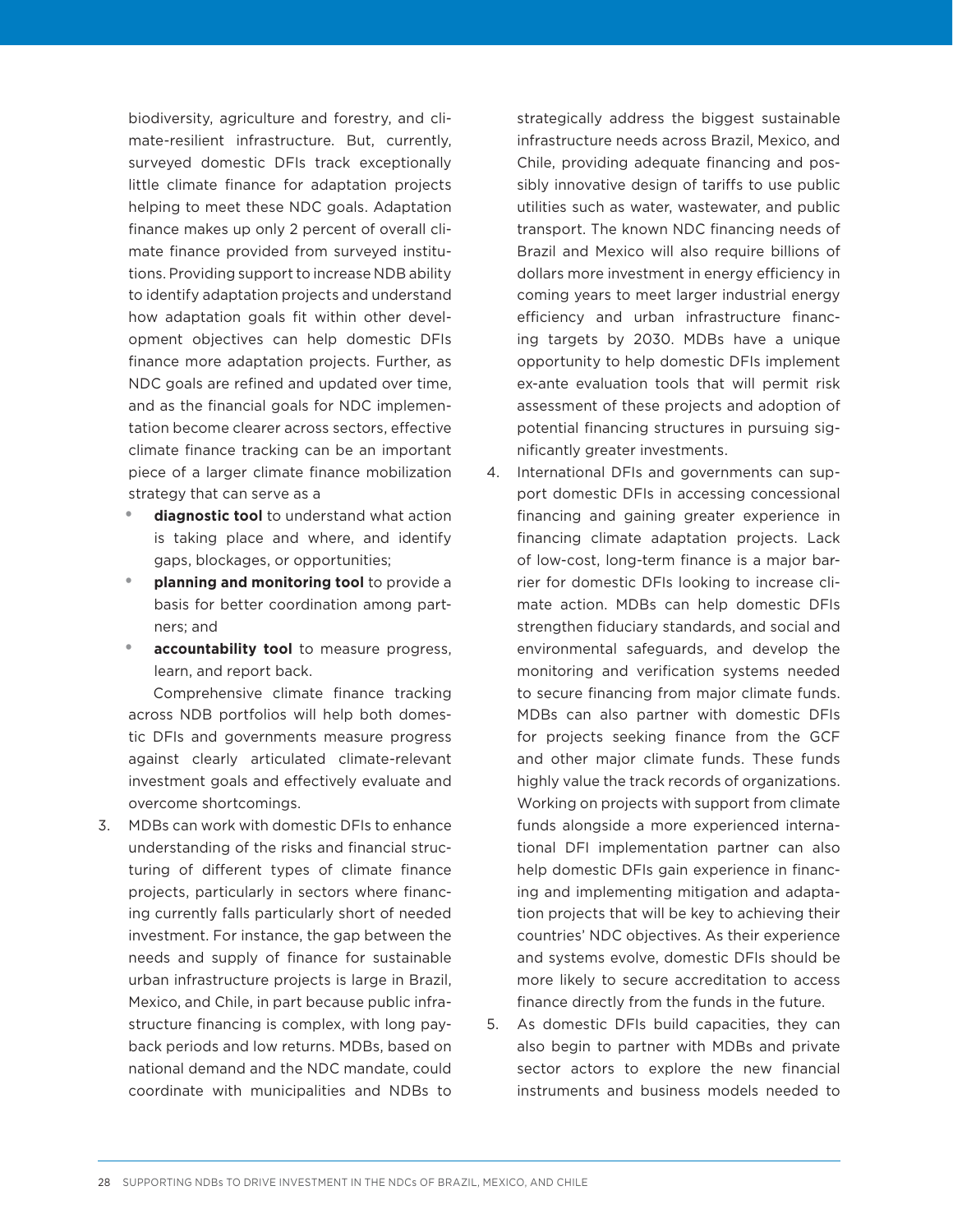scale up these investments. This could take the form of public–private partnerships targeting, for example, domestic private-sector adaptation projects. New approaches to de-risking to help private sector actors manage the risks of policy and regulatory uncertainty are also important. Finally, new business models will be needed that can better finance and capture the value added from climate compatible technologies such as energy efficiency.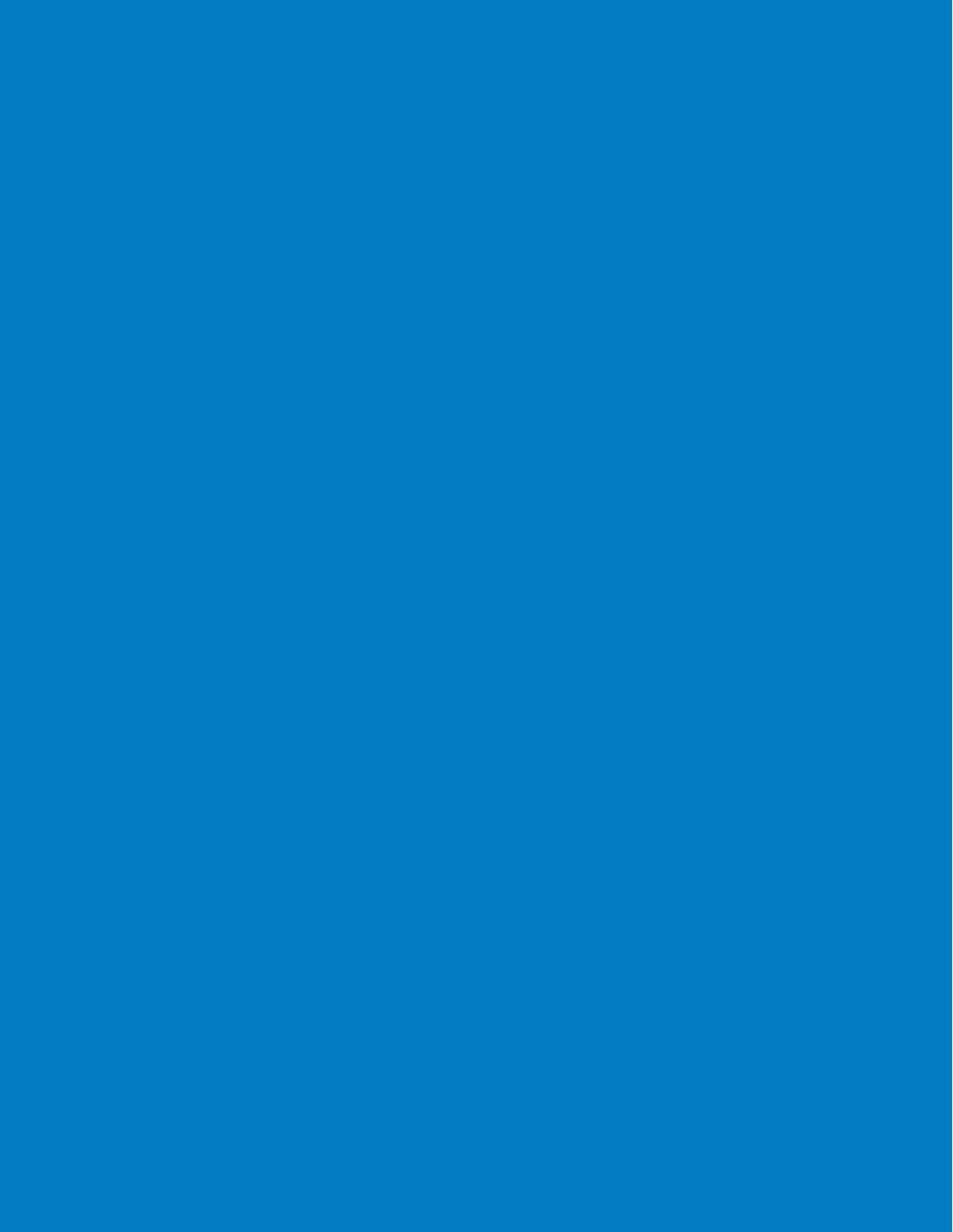### References

#### **Report References**

- ALIDE. 2016. "Databank Extract for Brazil, Mexico, Chile." Lima, Peru: Latin American Association of Development Financing Institutions.
- Amin, A.-L. 2016. "Financing the LAC NDCs: From Actions to Investments: Financing Needs and Investment Opportunities." College Park, MD: Joint Global Change Research Institute. Available at: http://www.globalchange.umd.edu/ data/indc/maryland2016/Financing\_NDCs-Amin.pdf.
- BB Americas. 2017. "About Us." Banco do Brazil Americas. Available at: http://www.bbamericas.com/en/about-us
- Bevins, V. 2010. "Banco do Brasil: Latin America's Biggest Bank Leads Development Charge." *Financial Times*, May 10, 2010.
- Brazil. 2016. "Intended Nationally Determined Contribution towards Achieving the Objective of the United Nations Framework Convention on Climate Change." Brasília: Government of Brazil. Available at: http://www4.unfccc.int/ ndcregistry/PublishedDocuments/Brazil%20 First/BRAZIL%20iNDC%20english%20FINAL. pdf
- Buchner, B., C. Trabacchi, F. Mazza, D. Abramskiehn, and D. Wang. 2015. "Global Landscape of Climate Finance 2014." A Climate Policy Initiative Report. Available at: http://climatepolicyinitiative.org/wp-content/uploads/2015/11/Global-Landscape-of-Climate-Finance-2015.pdf
- Buchner, B., F. Mazza, and J. Falzon. 2016. "Global Climate Finance: An Updated View on 2013 and 2014 Flows." A Climate Policy Initiative Report. Available at: http://climatepolicyinitiative.org/wp-content/uploads/2016/10/ Global-Climate-Finance-An-Updated-Viewon-2013-and-2014-Flows.pdf
- Carlino, H., M. Netto, E. Suarez, and A. Vasa. 2017. "La Contribución de la Banca Pública de Desarrollo a los Objetivos de Desarrollo Sostenible en los países de América Latina y el Caribe." Washington, DC: IDB. Available at: https://www.greenfinancelac.org/ publication/the-contribution-of-publicdevelopment-banks-to-the-sustainable-development-objectives-in-the-countries-of-latinamerica-and-the-caribbean-2017/
- CAT. 2016a. "Effect of Current Pledges and Policies on Global Temperature." Climate Action Tracker. Available at: http://climateactiontracker.org/global.html
- ——— . 2016b. "Chile: Rating." Climate Action Tracker. Available at: http://climateactiontracker.org/ countries/chile.html.
- ——— . 2016c. "Mexico: Rating." Climate Action Tracker. Available at: http://climateactiontracker.org/countries/mexico.html
- CBI. 2015. "Climate Bonds Welcomes First Mexican Green Bond: Nacional Financiera S.N.C Leads Latin America with Certified \$500M Issuance." London, UK: Climate Bonds Initiative. Available at: https://www.climatebonds.net/files/files/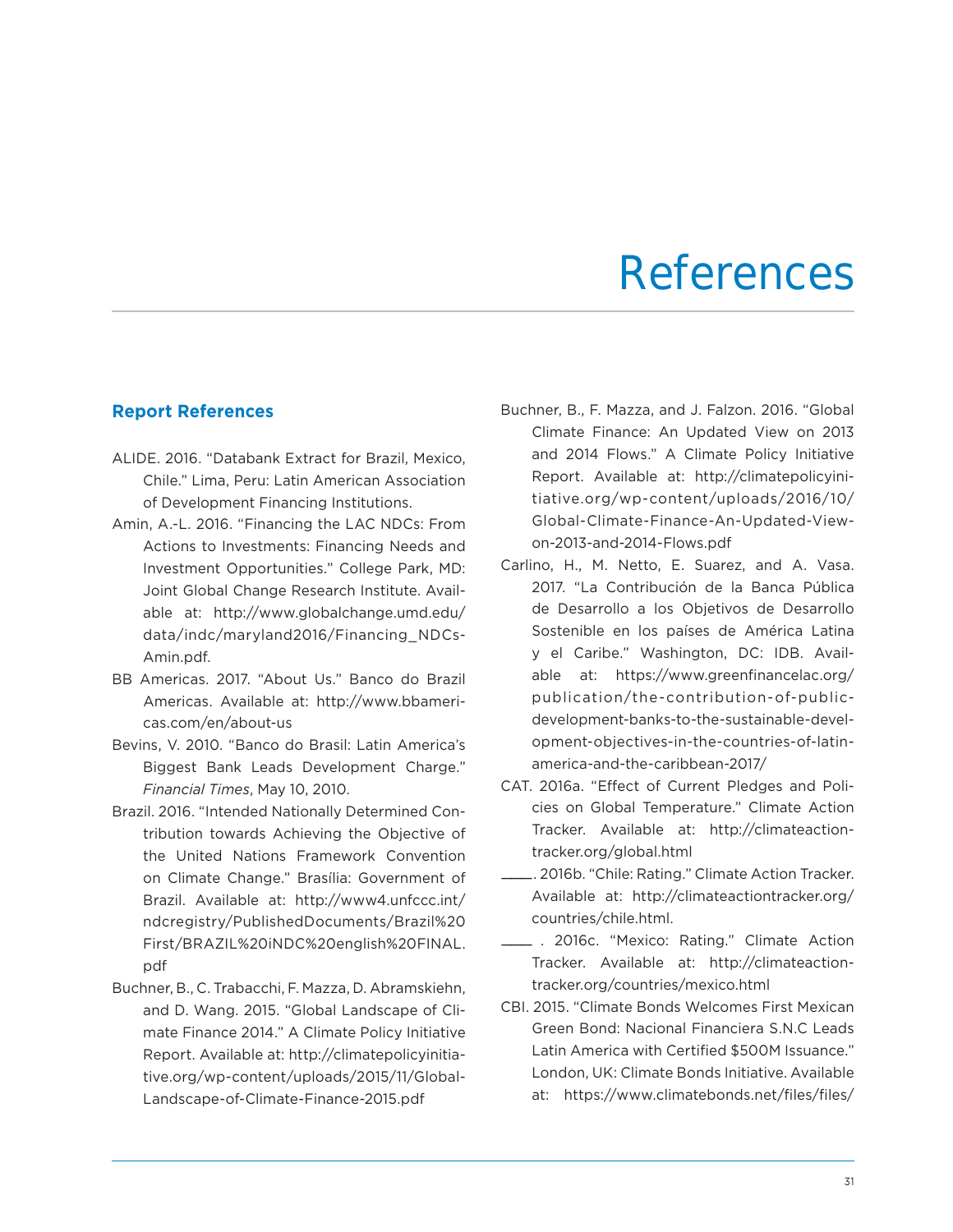Media%20Release-Climate%20Bonds%20 Welcomes%20Nafin%20Mexico-Green%20 Bond%205-11-15.pdf

- CBI. 2016a. "Bonds and Climate Change: State of the Market 2016." London, UK: Climate Bonds Initiative. Available at: https://www. climatebonds.net/resources/publications/ bonds-climate-change-2016
- Chile. 2017. "Intended Nationally Determined Contribution of Chile towards the Climate Agreement of Paris 2015." Santiago: Government of Chile. Available at: http://www4.unfccc.int/ndcregistry/PublishedDocuments/Chile%20First/ INDC%20Chile%20english%20version.pdf
- CIF. 2014. "Support to FIRA for the Implementation of an Energy Efficiency Financing Strategy for the Food Processing Industry." Climate Investment Funds. Available at: https://wwwcif.climateinvestmentfunds.org/projects/ support-fira-implementation-energy-efficiencyfinancing-strategy-food-processing-industry
- Climate Interactive. 2016. "Climate Scoreboard: UN Climate Pledge Analysis." Climate Interactive. Available at: https://www.climateinteractive. org/programs/scoreboard/
- Climatescope. 2015. "Chile." Climatescope. Available at: http://global-climatescope.org/en/ country/chile/#/details
- CPI. 2016. "New Initiative: Global NDC Implementation Partners (GNIplus) Receives Funding from Netherlands to Accelerate Developing Country Climate Action, Starting in Kenya." Climate Policy Initiative. Available at: https:// climatepolicyinitiative.org/press-release/ cpi-partners-receive-funding-netherlandslaunch-new-global-ndc-implementation-platform-will-accelerate-developing-country-climate-action-starting-kenya/
- Ehlers, T. 2014. "Understanding the Challenges for Infrastructure Finance." BIS Working Papers No. 454. Basel, Switzerland: Bank for International Settlements. Available at: http://www. bis.org/publ/work454.pdf
- Environmental Finance. 2016. "Bond of the Year SSA: Nacional Financiera (NAFIN)." London,

UK: Environmental Finance. Available at: https://www.environmental-finance.com/content/green-bonds-awards/bond-of-the-yearssa-nacional-financiera-(nafin).html

- EUFIWACC. 2016. "Integrating Climate Change Information and Adaptation in Project Development: Emerging Experience from Practitioners." Brussels, Belgium: European Financing Institutions Working Group on Climate Change Adaptation. Available at: http://www.eib.org/attachments/ press/integrating-climate-change-adaptationin-project-development.pdf.
- Frisari, G., M. Herve-Mignucci, V. Micale, and F. Mazza. 2013. "Risk Gaps: Executive Summary." Climate Policy Initiative. Available at: https:// climatepolicyinitiative.org/wp-content/ uploads/2013/01/Risk-Gaps-Executive-Summary.pdf
- GCF. 2016. "Energy Savings Insurance for Private Energy Efficiency Investments by Small and Medium Sized Enterprises." South Korea: Green Climate Fund. Available at: https:// www.greenclimate.fund/fr\_FR/-/energy-savings-insurance-for-private-energy-efficiencyinvestments-by-small-and-medium-sized-ent erprises?inheritRedirect=true&redirect=%2 Ffr\_FR%2Fventures%2Fportfolio
- $-$ . 2017a. Projects. South Korea: Green Climate Fund. Available at: http://www.greenclimate. fund/projects/browse-projects
- ——— . 2017b. Accredited Entities. South Korea: Green Climate Fund. Available at: http://www.greenclimate.fund/partners/accredited-entities/ get-accredited
- Gebara, M.F., and A. Thuault. 2013. "GHG Mitigation in Brazil's Land Use Sector: An Introduction to the Current National Policy Landscape." A World Resources Institute Working Paper. Washington, DC: World Resources Institute. Available at: https://www.wri.org/sites/default/ files/ghg-mitigation-brazil-land-use-sector.pdf
- Global Innovation Lab. 2017. "Energy Savings Insurance Scales across Latin America and Beyond." London, UK: The Global Innovation Lab for Climate Finance. Available at: http://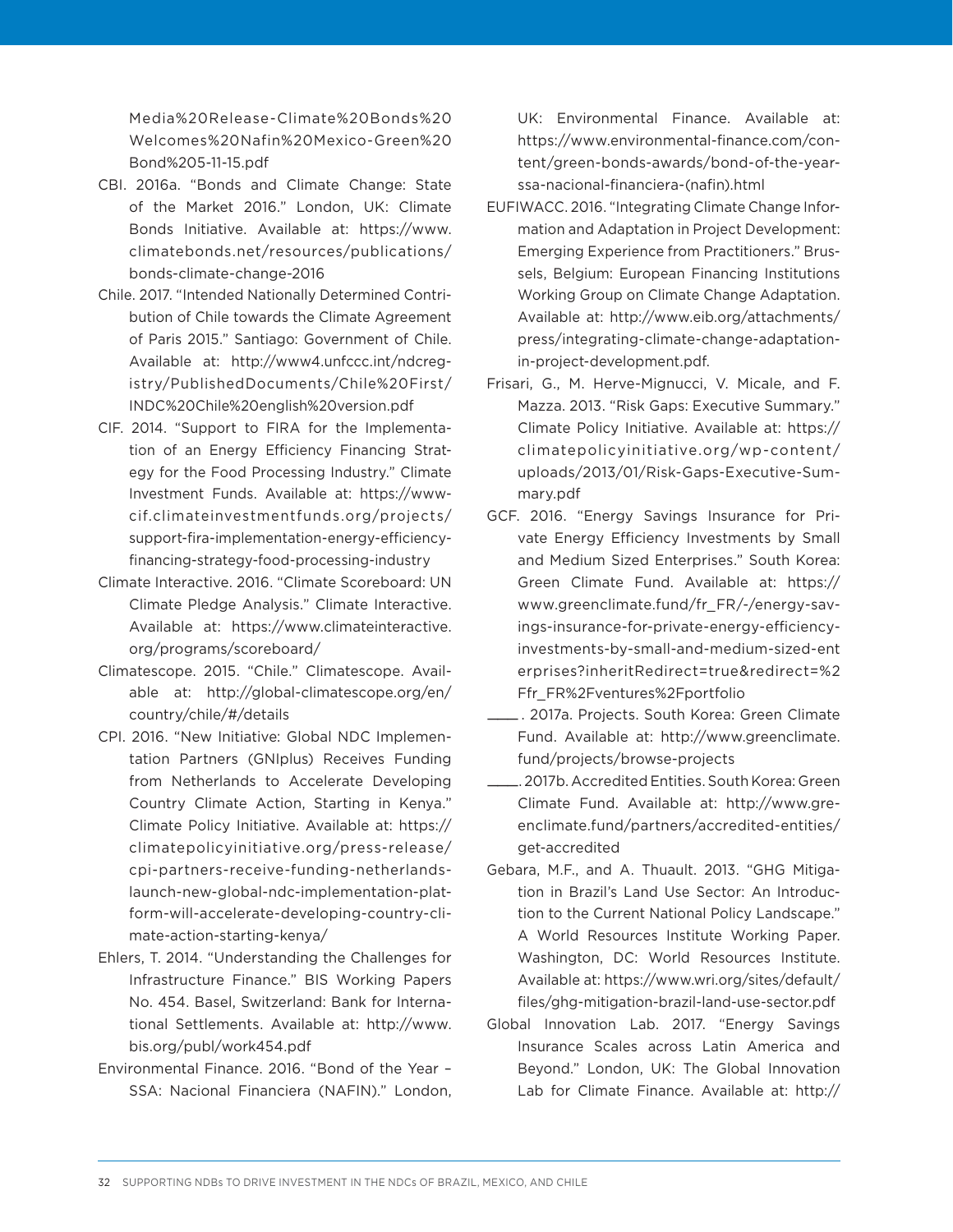climatefinancelab.org/press-release/energysavings-insurance-scales-across-latin-americabeyond/

- IDB. 2014a. "Mexico to Develop a Risk Mitigation Program for Private Geothermal Energy Projects with Support from the IDB." Washington, DC: IDB. Available at: http://www.iadb.org/ en/news/news-releases/2014-06-02/mexicoto-develop-geothermal-energy-with-idb-support,10830.html
- ——— . 2014b. "ME-X1025: Insurance/Risk Mitigation for Energy Savings-IDB Pilot in Mexico and Regional." Washington, DC: IDB. Available at: http://www.iadb.org/en/projects/projectdescription-title,1303.html?id=ME-X1025
- ——— . 2014c. "ME-T1266: Support to FIRA for the Implementation of an Energy Efficiency Financing Strategy." Washington, DC: IDB. Available at: http://www.iadb.org/en/projects/projectdescription-title,1303.html?id=ME-T1266
- ——— . 2016. NDC Invest: Act for the Planet. Act for Change." Washington, DC: IDB. Available at: https://publications.iadb.org/handle/ 11319/7866
- $-$ . 2017. "Energy Savings Insurance (ESI) Program." Washington, DC: IDB. Available at: https://www.greenfinancelac.org/esi/
- IDFC. 2015. "Green Finance Mapping for 2014." Frankfurt, Germany: International Development Finance Club. Available at: https://www. idfc.org/Downloads/Publications/01\_green\_ finance\_mappings/IDFC\_Green\_Finance\_ Mapping\_Report\_2015.pdf
- ICLEI. 2015. "Resilient Cities Report 2015: Global Developments in Urban Adaptation and Resilience." Bonn, Germany: Local Governments for Sustainability. Available at: http://resilientcities2015.iclei.org/fileadmin/RC2015/ RC2015\_\_Congress\_Report\_\_Final.pdf
- IFC. 2016a. "Climate Investment Opportunities in Emerging Markets: An IFC Analysis." Washington, DC: International Finance Corporation. Available at: http://www.ifc.org/wps/ wcm/connect/51183b2d-c82e-443e-bb9b-68d9572dd48d/3503-IFC-Climate\_Invest-

ment\_Opportunity-Report-FINAL-11\_6\_16. pdf?MOD=AJPERES

- . 2016b. "Climate-Smart Investment Potential in Latin America: A Trillion Dollar Opportunity." Washington, DC: IFC. Available at: https://www. ifc.org/wps/wcm/connect/0d9f8fbf-2738- 4432-843c-05184b9546d8/LAC+1Trillion+6- 13-16+web+FINAL.pdf?MOD=AJPERES
- KfW. 2016. "Project Informaiton: Energy Mexico." Frankfurt, Germany: Kreditanstalt fuer Wiederaufbau. Available at: https://www.kfwentwicklungsbank.de/PDF/Entwicklungsfin anzierung/L%C3%A4nder-und-Programme/ Lateinamerika-Karibik/Mexiko-EcoCasa-EN-Sept-2016.pdf
- Levere, A., B. Schweke, and B. Woo. 2006. "Development Finance and Regional Economic Development." Washington, DC: Prosperity NOW (Formerly CFED). Available at: http:// cfed.org/assets/documents/publications/ Development\_Finance\_Paper\_July\_2006.pdf
- LGF. 2015. "National Development Banks and Green Finance–Modalities and Opportunities for the Green Climate Fund—Access, Lessons Learned from Green Funds." Washington, DC: Latin American and Caribbean Green Finance. Available at: http://www.greenfinancelac.org/ events/national-development-banks-andgreen-finance-modalities-and-opportunitiesfor-the-green-climate-fund-gcf-access-lessons-learned-from-green-funds/
- Martinez, S., S. Dralisch, O. Escolero, and M. Perevochtichikova. 2015. "Vulnerability of Mexico City's Water Supply Sources in the Context of Climate Change." *Journal of Water and Climate Change* 6(3):518–33. Available at: http://jwcc. iwaponline.com/content/6/3/518
- Mexico. 2016. "Intended Nationally Determined Contribution." Mexico City: Government of Mexico. Available at: http://www4.unfccc.int/ ndcregistry/PublishedDocuments/Mexico%20 First/MEXICO%20INDC%2003.30.2015.pdf
- Micale, V., and J. Deason. 2015. "Energy Savings Insurance: Phase 2 Analysis Summary." London, UK: The Global Innovation Lab for Climate Finance.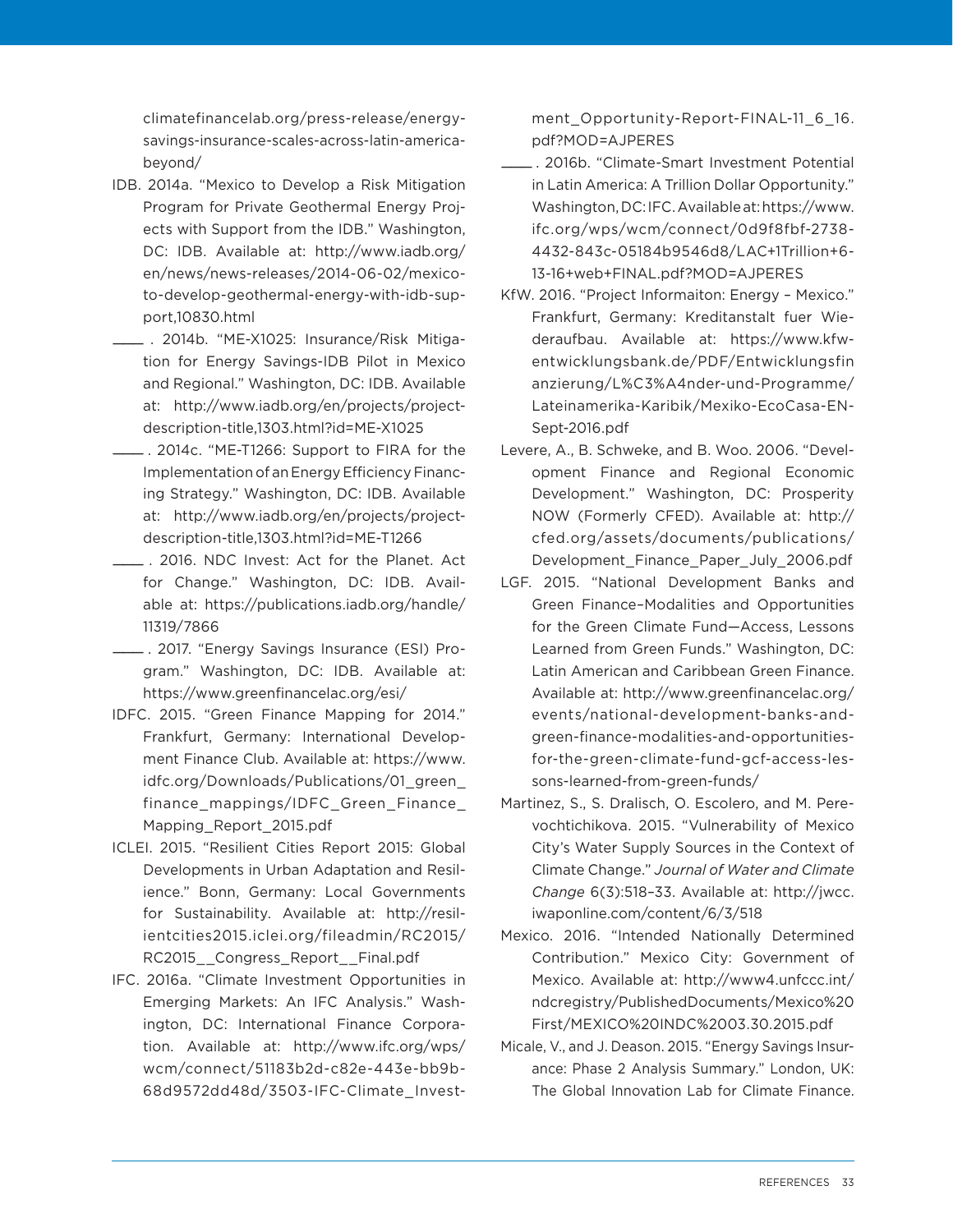Available at: http://climatefinancelab.org/wpcontent/uploads/2014/08/Energy-Savings-Insurance-Lab-Phase-2-Analyses-Summary.pdf

- NAFIN. 2016. "NAFIN's Annual Green Bond Report." Mexico: Nacional Financiera Banca de Desarrollo. Available at: https://www.nafin.com/portalnf/files/pdf/2016/pisofinanciero/Green%20 Bond%20Report%20nov%202016.pdf
- NDC Partnership. 2017. "About NDC Partnership." Washington, DC: NDC Partnership. Available at: http://ndcpartnership.org/about-ndcpartnership
- Nelson, D., and G. Shrimali. 2014. "Finance Mechanisms for Lowering the Costs of Renewable Energy in Rapidly Developing Countries." London, UK: Climate Policy Initiative. Available at: https://climatepolicyinitiative.org/ wp-content/uploads/2014/01/Finance-Mechanisms-for-Lowering-the-Cost-of-Clean-Energy-in-Rapidly-Developing-Countries.pdf
- Netto, M., and J. J. Gomes. 2015. "The Central Role of Financing in the Paris Agreement and Opportunities for National Development Banks." Washington, DC: IDB. Available at: http://www.greenfinancelac.org/wp-content/ uploads/2016/10/Acuerdo-Paris-Ingles.pdf
- Notimex. 2016. "NAFIN lanza emisión de bonos verdes en pesos en la BMV." Mexico: Expansion. Available at: http://expansion.mx/empresas/2016/09/12/ nacional-financiera-lanza-primera-emision-debonos-verdes-en-pesos
- NRDC. 2016a. "The Road from Paris: Mexico's Progress Toward Its Climate Pledge." New York: Natural Resource Defense Council. Available at: https://www.nrdc.org/sites/default/files/ paris-climate-conference-Mexico-IB.pdf
- ——— . 2016b. "The Road from Paris: Brazil's Progress Toward Its Climate Pledge." New York: NRDC. Available at: https://www.nrdc.org/ sites/default/files/paris-climate-conference-Brazil-IB.pdf
- OECD. 2015. "Green Bonds: Mobilising the Debt Capital Markets for a Low-Carbon Transition." Paris, France: Organisation for Economic Co-operation and Development. Available at: https://

www.oecd.org/environment/cc/Green%20 bonds%20PP%20%5bf3%5d%20%5blr%5d.pdf

- .2016. "Fossil Fuel Support Country Note: Mexico." Paris, France: OECD. Available at: http://stats. oecd.org/fileview2.aspx?IDFile=0010eaeaa59d-4255-8e8f-c69af03490fa
- ——— . 2017. "Investing in Climate, Investing in Growth." Paris, France: OECD Publishing.

http://dx.doi.org/10.1787/9789264273528-en

- Oliver, P. 2016. "Green Bonds for Cities: A Strategic Guide for City-Level Policymakers in Developing Countries." London, UK: Climate Policy Initiative. Available at: https://climatepolicyinitiative.org/wp-content/uploads/2016/12/ Green-Bonds-for-Cities-A-Strategic-Guidefor-City-level-Policymakers-in-Developing-Countries.pdf
- Rezende, F. 2015. "Why Does Brazil's Banking Sector Need Public Banks? What Should BNDES Do?" Annandale-on-Hudson, NY: Levy Economics Institute of Bard College. Available at: http:// www.levyinstitute.org/pubs/wp\_825.pdf
- Ridley, M. 2016. "Green Bonds What, How and Why?" Presentation to Envecon 2016: Applied Environmental Economics Conference, March 18 at The Royal Society, London. London: HSBC Global Research. http://www.eftec.co.uk/ docman/envecon-2016/2-1-ridley/download
- Sabelli, A., and J. Spensley. 2012. "Financing Climate Change Adaptation in Latin America and the Caribbean." Panama: UNEP-ROLAC. Available at: http://cambioclimatico-regatta.org/index.php/ es/documentos-herramientas?task=callelement &format=raw&item\_id=909&element=88344ff4- 9867-4fcb-908a-daaf18db35d9&method=downl oad&args%5B0%5D=0
- Santander. 2016. "Chile: Economic and Political Outline." Santander TradePortal. Available at: https:// en.portal.santandertrade.com/analyse-markets/ chile/economic-political-outline
- SHF. 2016. "EcoCasa. Mexico City." Mexico: Sociedad Hipotecaria Federal. Available at: http:// www.ecocasa.gob.mx/Paginas/Inicio.aspx
- Smallridge, D., B. Buchner, C. Trabacchi, M. Netto, L. Gomes, J. Jose, et al. 2013. "The Role of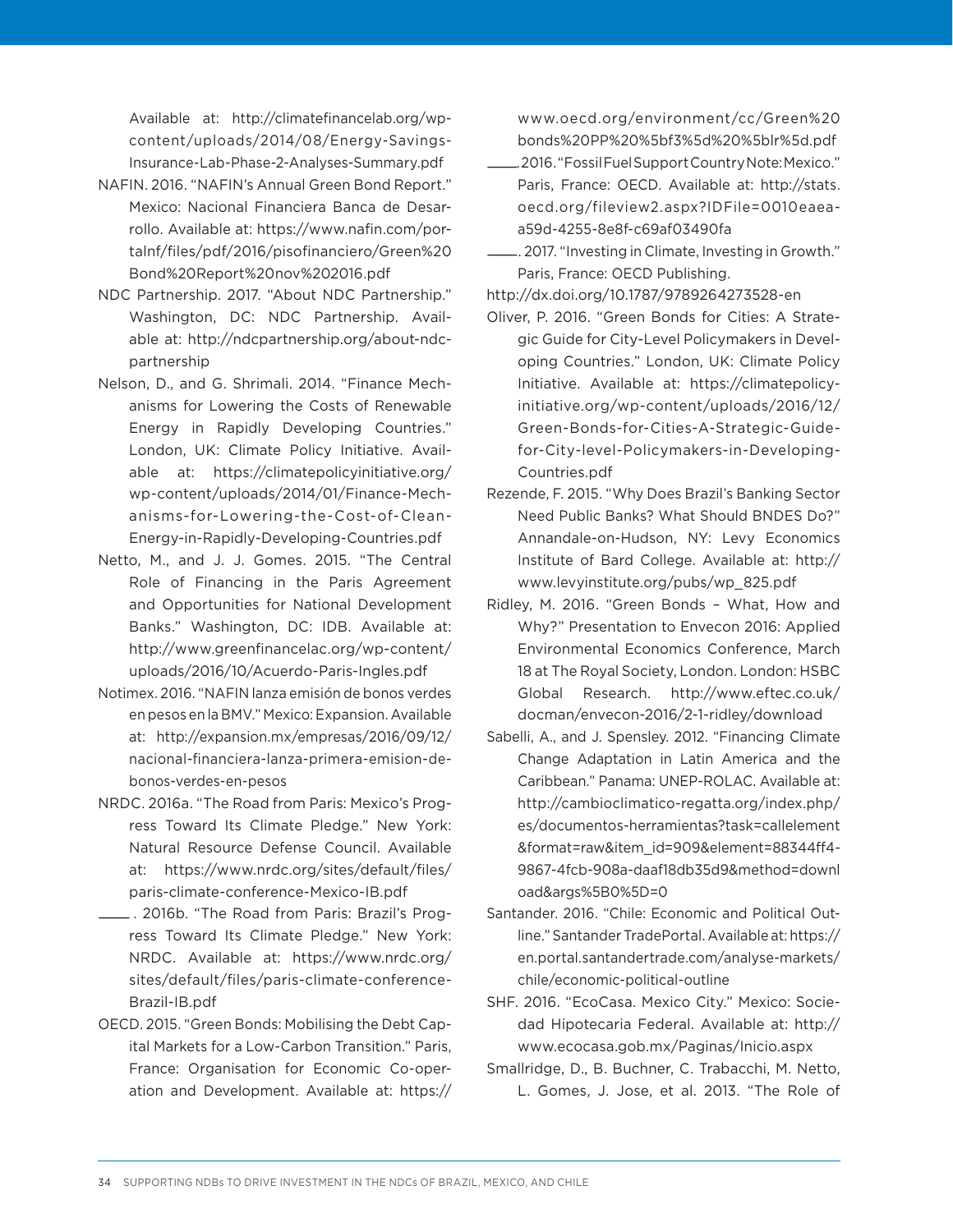National Development Banks in Catalyzing International Climate Finance." Washington, DC: IDB. Available at: https://publications. iadb.org/handle/11319/3478

- Stadelmann, M., and A. Falconer. 2015. "The Role of Technical Assistance in Mobilizing Climate Finance: Insights from GIZ Programs." London, UK: Climate Policy Initiative. Available at: https://climatepolicyinitiative.org/wp-content/uploads/2015/10/ The-Role-of-Technical-Assistance-in-Mobilizing-Climate-Finance-%E2%80%93-Insights-From-GIZ-Programs.pdf
- Sustainalytics. 2015. "Nacional Financiera S.N.C. Green Bond: Framework Overview and Second Opinion Review by Sustainalytics." New York, NY: Sustainalytics. Available at: http:// www.sustainalytics.com/sites/default/files/ nafin green bond framework sustainalytics\_opinion\_signed.pdf
- UN. 2014. United Nations Regional Groups of Member States. New York: United Nations. Available at: http://www.un.org/depts/DGACM/ RegionalGroups.shtml
- UN DESA. 2005. "Rethinking the Role of National Development Banks." New York: United Nations Department of Economic and Social Affairs. Available at: http://www.un.org/ esa/ffd/msc/ndb/NDBs-DOCUMENT-REV-E-151106.pdf
- ——— . 2014. "World Urbanization Prospects: 2014 Revision." New York: UN DESA. Available at: https://esa.un.org/unpd/wup/Publications/ Files/WUP2014-Highlights.pdf
- UNFCCC. 2016. "The Paris Agreement." New York: United Nations Framework Convention on Climate Change. Available at: http://unfccc.int/ paris\_agreement/items/9485.php
- ——— . 2017. "Paris Agreement: Status of Ratification." New York: UNFCCC. Available at: http:// unfccc.int/paris\_agreement/items/9444.php
- World Bank. 2015. "Chile's Intended Nationally Determined Contribution on Climate Change." Washington, DC: The World Bank Group. Available at: https://www.thepmr.org/system/files/

documents/Chiles\_Draft\_INDC\_ppt\_Barcelona\_2015.pdf

- .. 2016. "The NDC Platform: A Comprehensive Resource on National Climate Targets and Action." Washington, DC: World Bank Group. Available at: http://www.worldbank.org/en/ topic/climatechange/brief/the-ndc-platforma-comprehensive-resource-on-national-climate-targets-and-action
- WRI. 2015. "A Closer Look at Brazil's New Climate Plan (INDC)." Washington, DC: World Resources Institute. Available at: http://www. wri.org/blog/2015/09/closer-look-brazilsnew-climate-plan-indc
- ——— . 2016a. "NDCs One Year On: An Overview of G20 Countries' Action on Reducing Greenhouse Gas Emissions." Washington, DC: WRI. Available at: http://www.wri.org/sites/default/ files/uploads/NDCs\_One\_Year\_On.pdf
- ——— . 2016b. "CAIT Climate Data Explorer: CAIT INDC Dashboard." Washington, DC: WRI. Available at: http://cait.wri.org/indc/
- Zevallo, P., and A. Figari. 2015. "Chile: Inclusive and Technically Sound INDC Development Process in Chile." Eschborn, Germany: Partnership on Transparency in the Paris Agreement. Available at: https://www. transparency-partnership.net/gpa/inclusive-and-technically-sound-indc-development-process-chile

#### **Interviews**

- ALIDE. 2016. Interview with ALIDE representative. October 7, 2016.
- CORFO. 2016. Interview with CORFO representatives. October 27, 2016.
- FIRA. 2016. Interview with FIRA representative. October 26, 2016.
- IDB CMF Brazil. 2016. Interview with IDB representative. October 6, 2016.
- IDB CMF Mexico. 2016. Interview with IDB representative. October 5, 2016.
- KFW. 2016. Interview with KFW representative. October 14, 2016.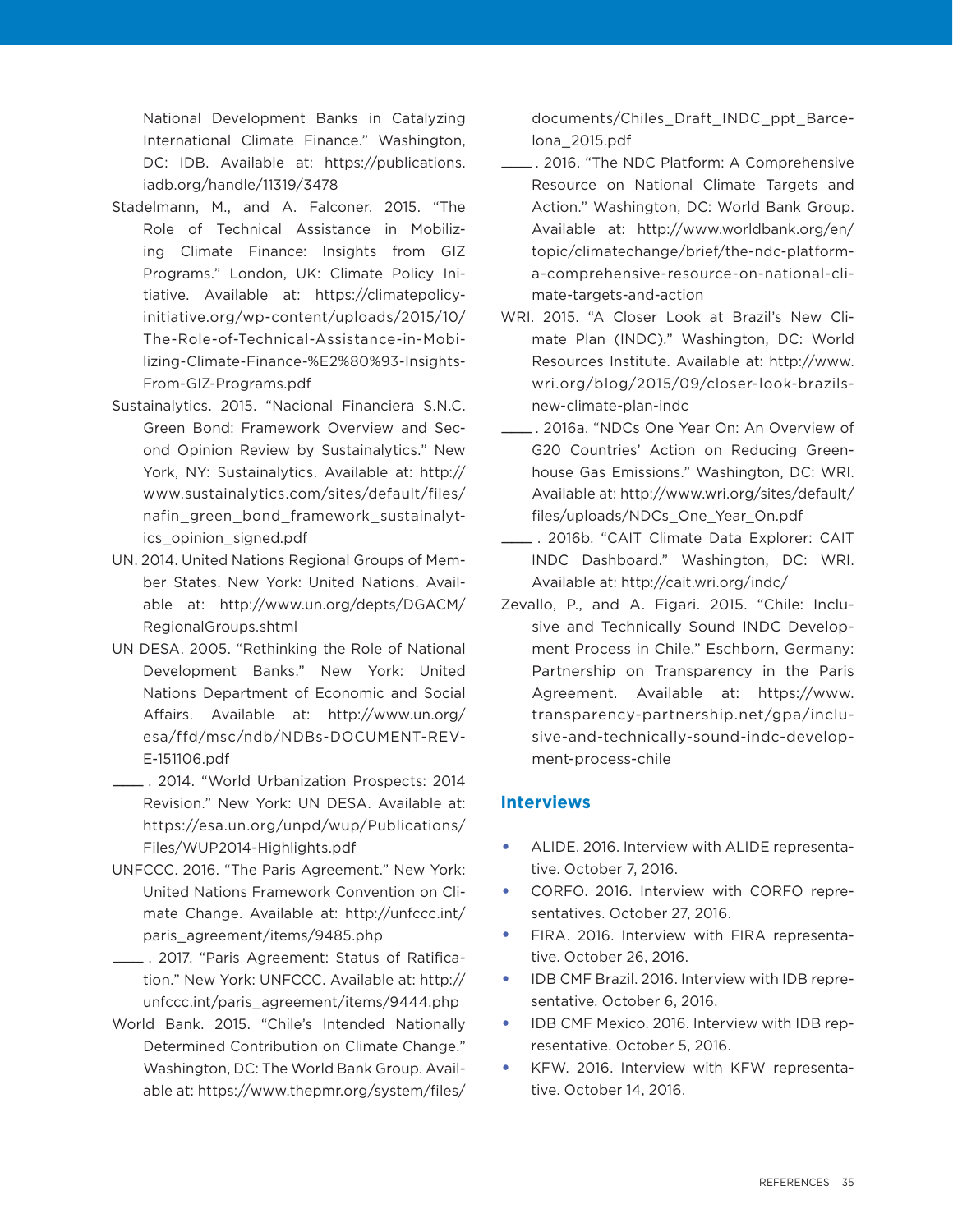#### **Fact Sheet References**

- Banco Central Do Brazil (BCDB). 2016. Selected Information on Supervised Institutions ('Summary' filter). Available at: https://www3.bcb. gov.br/informes/relatorios?lingua=en,
- BDMG. 2015a. "Annual Report 2015." Belo Horizonte, Brazil: Banco de Desenvolvimento de Minas Gerais S.A. Available at: http://www.bdmg.mg.gov.br/ RelacoesInvestidores/ApresentacaoResultado/ Apresenta%C3%A7%C3%A3o%20de%20Resultados%202015.pdf
- $-$ . 2015b. "Financial Report 2015." Belo Horizonte, Brazil: BDMG. Available at: http://www. bdmg.mg.gov.br/InvestorRelations/ApresentacaoResultado/Financial%20Report%20 2S%202015.pdf
- Banco do Brasil S.A. (BB) . 2016A. Quem somos – Values. Available at: http://www.bb.com.br/ pbb/pagina-inicial/sobre-nos/quem-somos#/
- Banco do Brasil S.A. (BB). 2015A. Annual Report 2015. Available at: http://www45.bb.com.br/ docs/ri/ra2015/en/index.htm
- Banco Nacional de Desenvolvimento Econômico e Social (BNDES). 2015A. Annual Report 2015. Available at: http://www.bndes.gov.br/ SiteBNDES/export/sites/default/bndes\_pt/ Galerias/Arquivos/empresa/RelAnual/ra2015/ RA\_2015\_ing.pdf
- Banco Nacional de Desenvolvimento Econômico e Social (BNDES). 2015B. Management Report 2015. Available at: http://www.bndes.gov.br/ SiteBNDES/export/sites/default/bndes\_en/ Galerias/Download/management\_report1215.pdf
- Banco Nacional de Desenvolvimento Econômico e Social (BNDES). 2016A. The BNDES. Available at: http://www.bndes.gov.br/SiteBNDES/ bndes/bndes\_en/Institucional/The\_BNDES/
- Banco Regional de Desenvolvimento do Extremo Sul (BRDE). 2015. BRDE Annual Report 2015. Available at: http://www.brde. com.br/wp-content/uploads/2015/09/ Demonstra%C3%A7%C3%B5es-Financeiras-Dezembro-2015.pdf
- Banco Regional de Desenvolvimento do Extremo Sul (BRDE). 2016A. Available at: http://www. brde.com.br/institucional/
- Banco Regional de Desenvolvimento do Extremo Sul (BRDE). 2016B. Relatorio de gestao de riscos – 1 Trimester 2016. Available at: http://www. brde.com.br/wp-content/uploads/2015/09/ Relat%C3%B3rio-de-gest%C3%A3o-de-riscos-2016-1T.pdf
- Banco Regional de Desenvolvimento do Extremo Sul (BRDE). 2016C. BRDE Operations. Available at: http://www.brde.com.br/institucional/ brde-em-numeros/estatisticas-operacionais/
- Bancoestado 2015. Annual Report 2015. Available at: http://www.corporativo.bancoestado. cl/investor-relations/financial-information/ annual-report
- Bancoestado. 2016A. La Expresión de Nuestra Esencia. Available at: http://www.corporativo.bancoestado.cl/acerca-del-bancoestado/ plan-estrat%C3%A9gico/misi%C3%B3nvisi%C3%B3n-y-valores-corporativos
- Banobras. 2011. Mecanismos de Financiamiento para Gobiernos Locales en la Mitigación del Cambio Climático. Available at: http://iclei.org. mx/web/uploads/assets/PRESE/Banobras\_ Armando\_Jarque.ppt
- Banobras. 2016A. Mission. Available at: http:// www.banobras.gob.mx/quienessomos/Paginas/Misi%C3%B3n,Visionyobjetivos.aspx.
- Cadenas. 2012. Respaldo NAFINSA Para Empresario de Mexico. Available at: https://cadenas.nafin.com.mx/nafin/home/seccion. jsp?seccion=1&
- CORFO. 2015. BALANCE DE GESTIÓN INTEGRAL AÑO 2015. Available at: http://www.corfo.cl/ downloadfile.aspx?CodSistema=20020129172 812&CodContenido=20111230119733&CodArch ivo=20160408105904
- CORFO. 2016A. "About CORFO." Available at: http://www.english.corfo.cl/
- Fideicomisos Instituidos en Relación con la Agricultura (FIRA). 2016A. FIRA Annual Report 2015. Available at: http://www.fira.gob.mx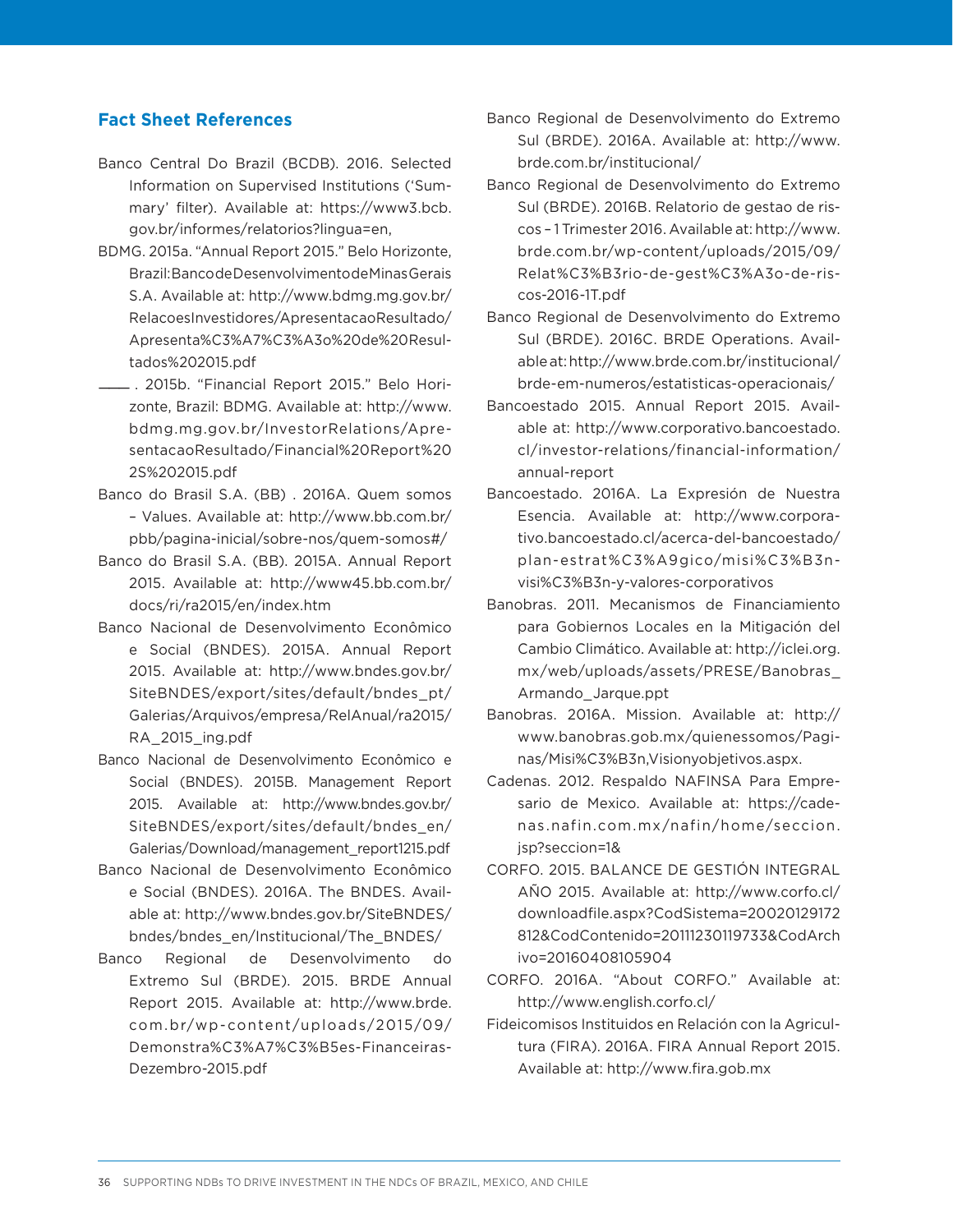- Fideicomisos Instituidos en Relación con la Agricultura (FIRA). 2016B.Mission. Available at: https://www.fira.gob.mx/Nd/VisionMisionValores.jsp
- Fitch. 2016A. SHF credit rating March 2016. Available at: https://www.fitchratings.com/site/ pr/1000587
- International Development Finance Club (IDFC). 2015A. Nacional Financiera, S.N.C.. Available at: https://www.idfc.org/Members/nafin.aspx
- Mexican gov. 2016. Mexican portfolio information. Available at: http://portafoliodeinformacion. cnbv.gob.mx/Paginas/default.aspx
- Moody's. 2012a. FIRA: Moody's withdraws all ratings of FEFA. Available at: https://www. moodys.com/research/Moodys-withdrawsall-ratings-of-FEFA--PR\_277084
- Moody's. 2015. Bancoestado. Moody's concludes reviews on Chilean bank ratings May 2015. Available at: https://www.moodys.com/creditratings/Banco-del-Estado-de-Chile-creditrating-600012694
- Moody's. 2016a. Moody's affirms A3 issuer and senior debt ratings of Banobras; negative outlook. Available at: https://www.moodys. com/research/Moodys-affirms-A3-issuer-andsenior-debt-ratings-of-Banobras--PR\_351483
- Moody's. 2016b. Moody's assigns A3 and Aaa. mx ratings to Nafin's certificados bursátiles; negative outlook. Available at: https://www. moodys.com/research/Moodys-assigns-A3-and-Aaamx-ratings-to-Nafins-certificados-burstiles--PR\_353447
- Moody's. 2016c. Banco do Brasil: Moody's downgrades multiple Brazilian banks, one bank holding company and BM&FBovespa; outlook negative. https://www.moodys.com/credit-ratings/ Banco-do-Brasil-SA-credit-rating-85560
- Moody's 2016d. Moody's downgrades BDMG's rating to B1; outlook remains negative. Available at:

https://www.moodys.com/research/Moodysdowngrades-BDMGs-rating-to-B1-outlookremains-negative--PR\_350918

- Moody's. 2016e. BNDES: Moody's affirms ratings assigned to Caixa and BNDES and assigns CR Assessments to Caixa and BNB. Available at: https://www.moodys.com/research/ Moodys-affirms-ratings-assigned-to-Caixaand-BNDES-and-assigns--PR\_328130
- Moody's. 2016f. Moody's affirms Chile's Aa3 government bond ratings and maintains a stable outlook.. Available at: https://www.moodys. com/research/Moodys-affirms-Chiles-Aa3 government-bond-ratings-and-maintains-a- -PR\_351746
- Moody's. 2016f. Moody's rates Banco Regional de Desenvolvimento do Extremo Sul Ba2, negative outlook. Available at: https://www. moodys.com/credit-ratings/Banco-Regionalde-Desenv-do-Extremo-Sul-credit-rating-820609362
- Nacional Financiera S.N.C. (NAFIN). 2013. NAFIN description. Available at: http://www.nafin. com/portalnf/content/otros/english.html
- Nacional Financiera S.N.C. (NAFIN). 2015A. Annual Report 2015. Available at: https://www.nafin. com/portalnf/get?file=/pdf/2016/sobrenafinsa/otroinfo/NAFIN\_Ingles.pdf
- Sociedad Hipotecaria Federal (SHF). 2016A. Descripcion de la Institution. Available at: http:// www.gob.mx/shf/acciones-y-programas/ descripcion-de-la-institucion
- Sociedad Hipotecaria Federal (SHF). 2016B. ¿Qué hacemos? (What we do). Available at: http:// www.gob.mx/shf/
- Superintendencia de Bancos e Instituciones Financeras Chile. (SBIF Chile). 2016. Bancoestado. Available at: http://www.sbif.cl/ sbifweb/servlet/Portada?indice=0.0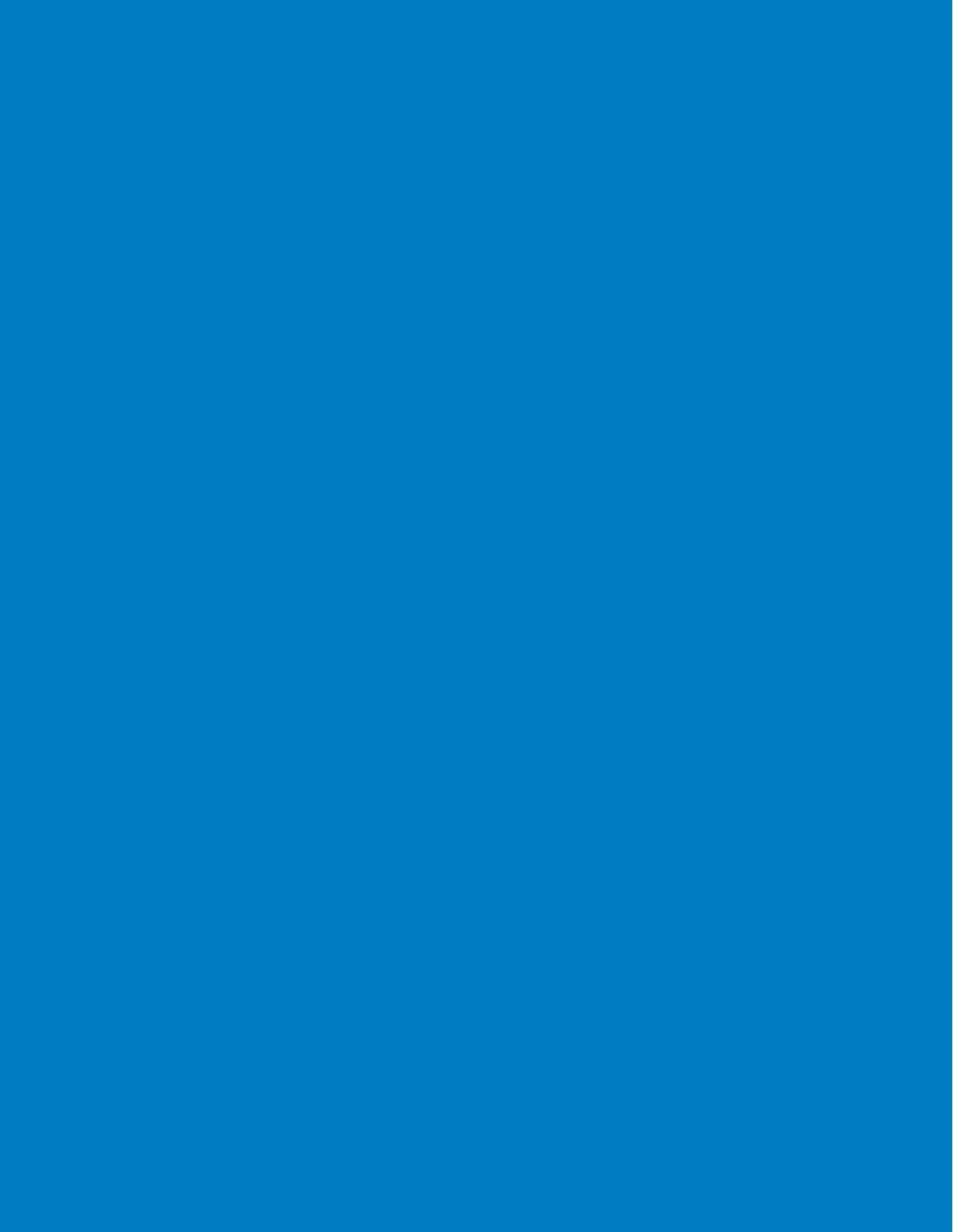# Appendix A: Glossary

| <b>Adaptation finance</b>                       | Climate change adaptation refers to activities that reduce the vulnerability of human or natural systems to<br>the impacts of climate change and climate-related risks by maintaining or increasing adaptive capacity and<br>resilience.<br>Adaptation finance includes the following sectors: water preservation; agriculture, natural resources, and<br>ecosystem-based adaptation; and coastal protection. See Table 3 for additional detail.                                                                                 |
|-------------------------------------------------|----------------------------------------------------------------------------------------------------------------------------------------------------------------------------------------------------------------------------------------------------------------------------------------------------------------------------------------------------------------------------------------------------------------------------------------------------------------------------------------------------------------------------------|
| <b>Climate finance</b>                          | For this project, climate finance refers to financial commitments for climate change mitigation or adaptation<br>$\bullet$<br>projects or activities. Climate finance can take the form of traditional private sector investments, concessional- or<br>market-rate public financing, or risk management instruments, as well as technical support or capacity building.<br>See Appendix C for detailed definition.                                                                                                               |
| <b>Development finance</b><br>institution (DFI) | • DFIs are financial institutions that address market failures and imperfections in the private capital markets that<br>slow down economic development (Levere, Schweke, and Woo, 2006).                                                                                                                                                                                                                                                                                                                                         |
| <b>Domestic DFIs</b>                            | Domestic DFIs are all the financial institutions from Brazil, Mexico, and Chile that we surveyed. These institutions<br>$\bullet$<br>have development mandates but can be publicly or privately owned. The majority of the domestic DFIs that we<br>examined are national development banks or regional development banks. However, domestic DFIs can also<br>include government-owned commercial banks with development mandates, government agencies, or technical<br>assistance providers. See Table 1 for additional detail. |
| Low-carbon climate-<br>resilient                | Low-carbon climate-resilient is a summary term for that describes climate change-related activities that help<br>$\bullet$<br>prevent climate change by reducing emissions (i.e., low-carbon activities) and/or activities that facilitate adapting<br>to and withstanding the effects of climate change (i.e., climate-resilient activities). The term is used as shorthand<br>for both mitigation and adaptation activities.                                                                                                   |
| <b>Mitigation finance</b>                       | · Climate change mitigation refers to activities that either reduce or avoid GHG emissions or that increase GHG<br>sequestration by enhancing sinks and reservoirs.<br>· For a list of sectors and definitions see survey definitions in Table 3.                                                                                                                                                                                                                                                                                |
| National development<br>bank (NDB)              | <b>Characteristics of NDBs:</b><br>$\bullet$<br>Focus on long-term financing to projects that foster development.<br>Financial intermediaries that supply long-term funds to bankable economic development projects and provide<br>$\bullet$<br>related services.<br>Financial institutions primarily concerned with offering long-term capital finance to projects generating positive<br>externalities that are underfinanced by private investors. (UN DESA, 2005; Smallridge et al., 2013).                                  |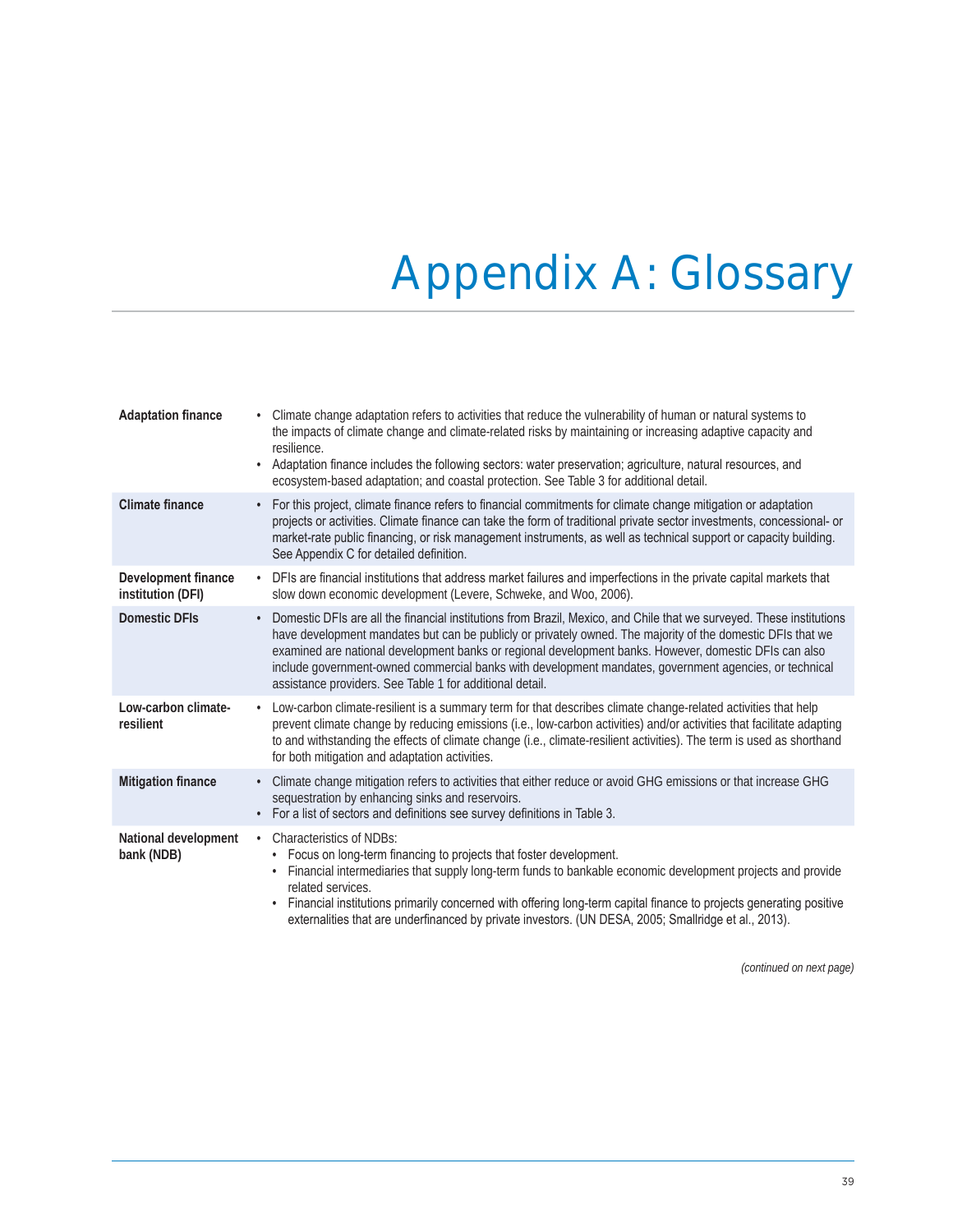#### **APPENDIX A** *(continued)*

| <b>Sectors for Nationally</b><br>Determined<br><b>Contributions (NDCs)</b> | Though the following sectors often include much more types of projects and activities than could be defined here,<br>the list provides an overview of our understanding of the different sectors when we grouped them into eight high-<br>level NDC sectors to enable us to better compare and analyze investment needs:<br>1. Renewable energy generation: wind, solar, biomass, geothermal, and small-scale hydro<br>2. Lower carbon generation: gas plants, and transmission and distribution<br>3. Energy efficiency in industry/energy/other: energy efficiency improvements in existing infrastructure and in<br>new build environment<br>4. Sustainable transport: urban transport and inter-urban transport projects that lower emissions compared to<br>business as usual<br>5. Water security and wastewater management: urban waste and wastewater infrastructure upgrades<br>6. Solid waste management: waste collection and treatment, recycling, and incarceration activities that lower<br>CO.<br>7. Agriculture, forestry, and land use: afforestation, biosphere conservation, agricultural land use,<br>conservation agriculture, fishing techniques, etc.<br>8. Climate-resilient infrastructure: all types of activities that make infrastructure less vulnerable to catastrophic<br>events such as storms, extreme rainfall, drought, or extreme temperatures<br>For further information see Table 2. |
|----------------------------------------------------------------------------|----------------------------------------------------------------------------------------------------------------------------------------------------------------------------------------------------------------------------------------------------------------------------------------------------------------------------------------------------------------------------------------------------------------------------------------------------------------------------------------------------------------------------------------------------------------------------------------------------------------------------------------------------------------------------------------------------------------------------------------------------------------------------------------------------------------------------------------------------------------------------------------------------------------------------------------------------------------------------------------------------------------------------------------------------------------------------------------------------------------------------------------------------------------------------------------------------------------------------------------------------------------------------------------------------------------------------------------------------------------------------------------------------------------------------|
| Technical assistance                                                       | • Technical assistance can be any form of non-financial support (e.g., workshops, research, and consulting                                                                                                                                                                                                                                                                                                                                                                                                                                                                                                                                                                                                                                                                                                                                                                                                                                                                                                                                                                                                                                                                                                                                                                                                                                                                                                                 |
| (TA)                                                                       | activities)                                                                                                                                                                                                                                                                                                                                                                                                                                                                                                                                                                                                                                                                                                                                                                                                                                                                                                                                                                                                                                                                                                                                                                                                                                                                                                                                                                                                                |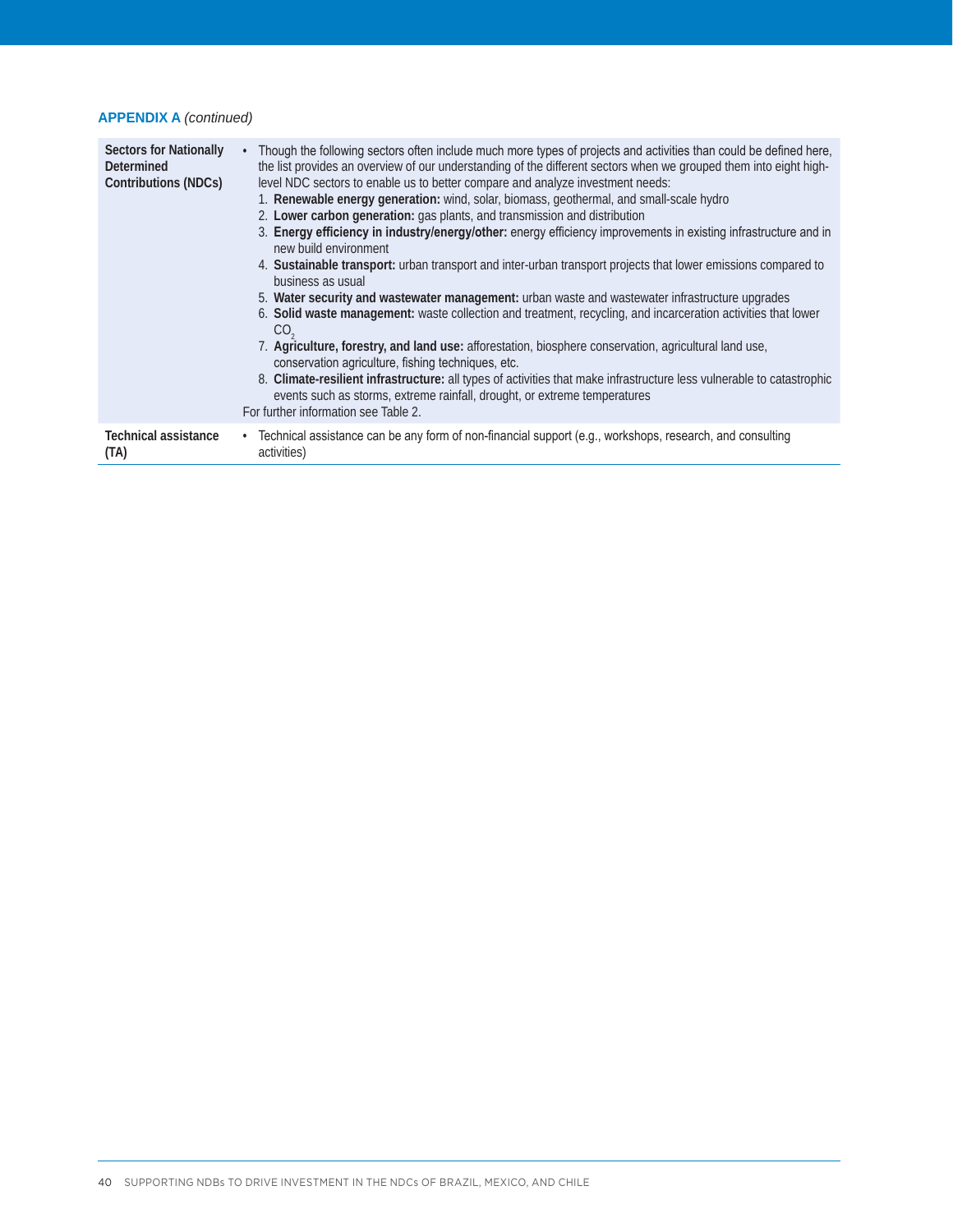# Appendix B: Survey Methodology

To gather qualitative and quantitative insights relevant to identifying the role(s) NDBs can play in scaling up climate finance investments in LAC countries, we structured the survey in the following main areas:

- The NDBs' current state of climate finance investments, covering (i) institutions' climate change relevant mandates and objectives; (ii) NDBs' climate finance commitments in 2015 or most recent year available and related breakdowns; (iii) methodology used to account for climate finance commitments.
- Barriers to increasing climate finance, covering financial, governance (legal and political), and institutional barriers preventing increased

investment in climate change mitigation and adaptation projects.

Support needed to enhance NDBs' climate action, whether from other development finance actors or using innovative financing strategies and instruments.

The methodology of the *Global Landscape of Climate Finance* (Buchner et al., 2015) and of the IDFC's Green Finance Mapping approach informed the accounting framework and breakdowns adopted in this study, including the sectors of climate finance presented.<sup>32</sup>

<sup>32</sup> See IDFC (2015) for detailed activity descriptions and examples for mitigation subsectors.

| Sector                                          | Subsector                                                                                                                                                                                                                                                                                                                                                                                                               |
|-------------------------------------------------|-------------------------------------------------------------------------------------------------------------------------------------------------------------------------------------------------------------------------------------------------------------------------------------------------------------------------------------------------------------------------------------------------------------------------|
| <b>Mitigation</b>                               |                                                                                                                                                                                                                                                                                                                                                                                                                         |
| Renewable energy                                | • Electricity generation<br>Heat production or other renewable energy applications<br>$\bullet$<br>Measures to facilitate integration of renewable energy into grids<br>$\bullet$                                                                                                                                                                                                                                       |
| Lower-carbon and efficient energy<br>generation | Transmission and distribution systems<br>$\bullet$<br>Power plants<br>$\bullet$                                                                                                                                                                                                                                                                                                                                         |
| Energy efficiency                               | Energy efficiency in industry in existing facilities<br>$\bullet$<br>Energy efficiency improvements in existing commercial, public, and residential buildings<br>$\bullet$<br>Energy efficiency improvements in the utility sector and public services<br>$\bullet$<br>Vehicle energy efficiency fleet retrofit<br>$\bullet$<br>Energy efficiency in new commercial, public, and residential buildings<br>Energy audits |

| <b>TABLE 3 Mitigation and Adaptation Sectors Used in NDB Climate Finance Survey</b> |
|-------------------------------------------------------------------------------------|
|-------------------------------------------------------------------------------------|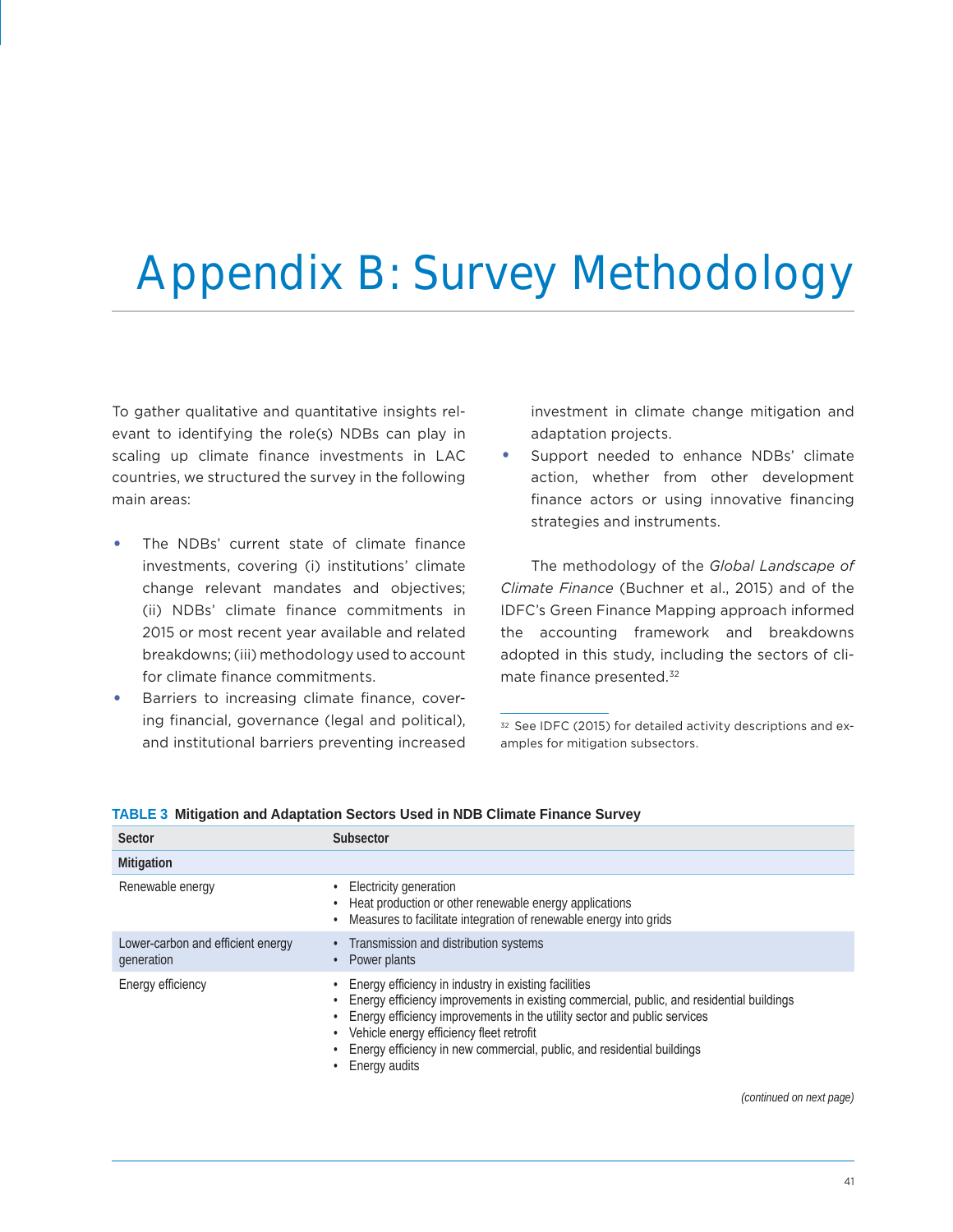| Sector                                                            | Subsector                                                                                                                                                                                                                                                                                                                                                                                                                                                                                                                                                                                                                                                                             |
|-------------------------------------------------------------------|---------------------------------------------------------------------------------------------------------------------------------------------------------------------------------------------------------------------------------------------------------------------------------------------------------------------------------------------------------------------------------------------------------------------------------------------------------------------------------------------------------------------------------------------------------------------------------------------------------------------------------------------------------------------------------------|
| Agriculture, forestry, and land use                               | Agriculture<br>Afforestation and reforestation, and biosphere conservation<br>Livestock<br><b>Biofuels</b>                                                                                                                                                                                                                                                                                                                                                                                                                                                                                                                                                                            |
| Non-energy GHG reductions                                         | Fugitive emissions<br>$\bullet$                                                                                                                                                                                                                                                                                                                                                                                                                                                                                                                                                                                                                                                       |
| Waste and wastewater                                              | Waste and wastewater                                                                                                                                                                                                                                                                                                                                                                                                                                                                                                                                                                                                                                                                  |
| Transport                                                         | Urban transport modal change<br>Transport-oriented urban development<br>Inter-urban transport                                                                                                                                                                                                                                                                                                                                                                                                                                                                                                                                                                                         |
| Low-carbon technologies                                           | Products or equipment<br>Research and development                                                                                                                                                                                                                                                                                                                                                                                                                                                                                                                                                                                                                                     |
| Cross-cutting issues                                              | Support to national, regional, or local policy through technical assistance or policy lending                                                                                                                                                                                                                                                                                                                                                                                                                                                                                                                                                                                         |
| <b>Miscellaneous</b>                                              | Other activities with net GHG reduction                                                                                                                                                                                                                                                                                                                                                                                                                                                                                                                                                                                                                                               |
| Adaptation                                                        |                                                                                                                                                                                                                                                                                                                                                                                                                                                                                                                                                                                                                                                                                       |
| Water preservation                                                | Improve catchment management planning (to adapt to a reduction in river water levels due to<br>reduced rainfall)<br>Install domestic rainwater harvesting equipment and storage (to adapt to an increase in<br>$\bullet$<br>groundwater salinity due to sea level rise)<br>Rehabilitate water distribution networks to improve water resource management (to adapt to<br>increased water scarcity caused by climate change)                                                                                                                                                                                                                                                           |
| Agriculture, natural resources, and<br>ecosystem-based adaptation | • Conserve agriculture, for example, by providing information on crop diversification options (to<br>adapt to increased vulnerability in crop productivity)<br>Increase production of fodder crops to supplement rangeland diet (to adapt to a loss in forage<br>quality or quantity caused by climatic change)<br>• Adopt sustainable fishing techniques (to adapt to the loss of fish stocks due to changes in water<br>flows or temperature)<br>Identify protected ecosystem areas (to adapt to a loss of species caused by sudden temperature<br>changes)<br>Improve management of slope basins (to adapt to increased soil erosion caused by flooding due<br>to excess rainfall) |
| Coastal protection                                                | Build dykes to protect infrastructure (to adapt to the loss and damage caused by storms and<br>$\bullet$<br>coastal flooding, and sea level rise)<br>Plant mangroves (to build a natural barrier to adapt to increased coastal erosion and to limit<br>saltwater intrusion into soils caused by sea level rise)                                                                                                                                                                                                                                                                                                                                                                       |
| <b>Other Environmental Objectives</b>                             |                                                                                                                                                                                                                                                                                                                                                                                                                                                                                                                                                                                                                                                                                       |
| Other disaster risk reduction                                     | Develop early warning systems for extreme weather events (to adapt to increase in extreme<br>weather events by improving natural disaster management and reduce related loss and damage)                                                                                                                                                                                                                                                                                                                                                                                                                                                                                              |
| Water supply                                                      | Municipal, industrial, agricultural<br>$\bullet$                                                                                                                                                                                                                                                                                                                                                                                                                                                                                                                                                                                                                                      |
| Wastewater treatment                                              | Municipal, industrial, agricultural                                                                                                                                                                                                                                                                                                                                                                                                                                                                                                                                                                                                                                                   |
| Industrial pollution control                                      | Reduce fluid and air pollutants from industry<br>$\bullet$                                                                                                                                                                                                                                                                                                                                                                                                                                                                                                                                                                                                                            |
| Soil remediation and mine rehabilitation                          | Clean up hazardous waste sites<br>$\bullet$                                                                                                                                                                                                                                                                                                                                                                                                                                                                                                                                                                                                                                           |
| Waste management                                                  | Collect, treat, and recycle solid waste<br>$\bullet$                                                                                                                                                                                                                                                                                                                                                                                                                                                                                                                                                                                                                                  |
| Biodiversity                                                      | • Protect forest species and biodiversity                                                                                                                                                                                                                                                                                                                                                                                                                                                                                                                                                                                                                                             |
| Sustainable infrastructure                                        | Improve general transport logistics (e.g., reduce empty running)<br>$\bullet$                                                                                                                                                                                                                                                                                                                                                                                                                                                                                                                                                                                                         |

#### **TABLE 3 Mitigation and Adaptation Sectors Used in NDB Climate Finance Survey** *(continued)*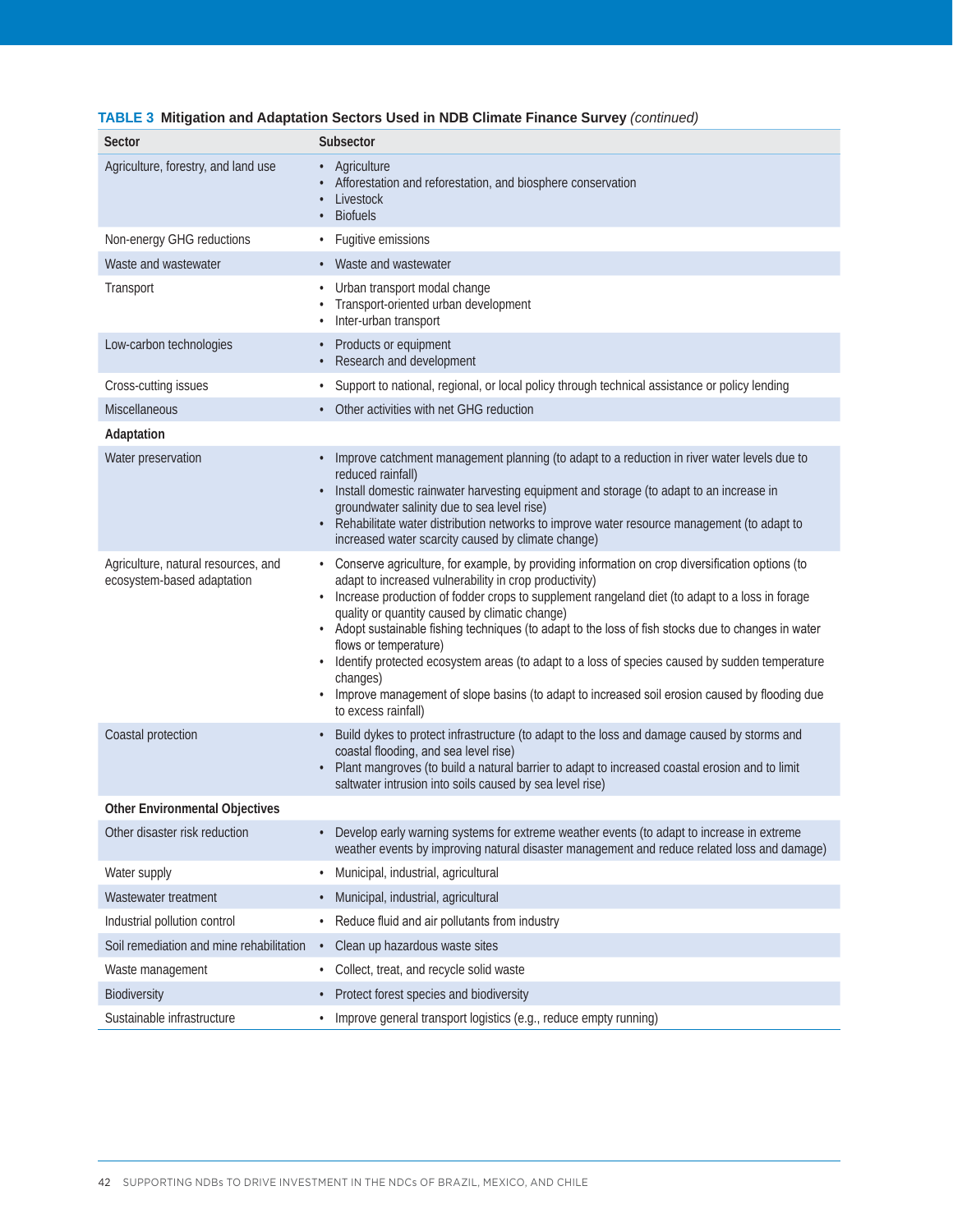# Appendix C: Climate Finance Surveys Sent to NDBs

#### **Instructions**

#### *Instructions and guidance:*

- Please fill out all mandatory questions to the best of your ability. If the information needed to answer a given question is not possible to obtain, please write in "cannot answer." If a given question does not apply to your institution please write in "not applicable." In either case, please continue on to the subsequent questions that you can answer.
- In Section B of the survey, please provide the most recent data available. We welcome data from 2015, as well as 2014 and 2013. If data from these periods is not available, please feel free to share whatever is most recently available.
- In Section C of the survey, please provide as detailed responses as you can. Barriers to increasing climate finance are the key components of this project. Comprehensive descriptions and specific examples would be valuable.
- Please indicate estimates. If you are not able to provide precise figures for a given question, estimates are an acceptable substitute—however, please add a comment letting us know that a given answer is an approximation and, if possible, insights on the approach used to derive the estimate.

#### *Project context:*

This survey is part of a project being carried out by Climate Policy Initiative (CPI ) for the Capital Markets and Financial Institutions Division (CMF) at the Inter-American Development Bank (IDB). The project focuses on efforts to support the implementation of Intended Nationally Determined Contributions (INDCs) in Brazil, Mexico, and Chile using financing from their National Development Banks (NDBs).

INDCs represent the national-level commitments that form the foundation of the COP21 climate change agreement achieved in Paris in December of 2015: "The Paris Agreement". An INDC lays out a country's vision for climate action, and this vision will drive policy and investment at the local, national and global level for years to come. The successful implementation of INDCs will largely determine whether the world transitions toward a low-carbon, climate-resilient future. To achieve this end, and support developing countries to meet their climate goals, climate finance investments for mitigation and adaptation activities will have to scale up significantly from current levels.

The project research will culminate in both a framework report, and an NDB workshop that will be conducted by IDB in May of 2017.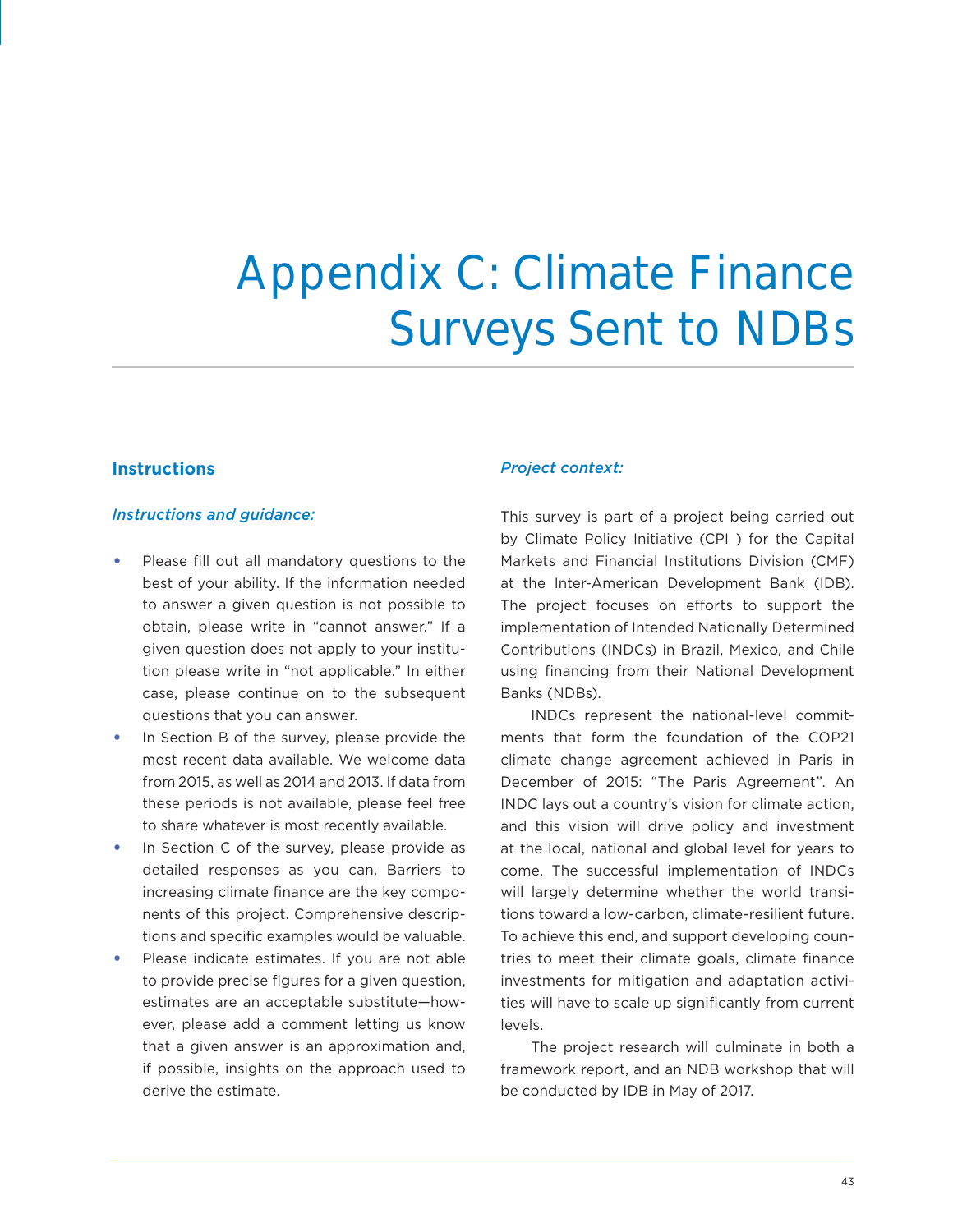#### *Purpose of the Survey:*

This particular project focuses on 16 financial institutions in Brazil, Mexico, and Chile as one of the key vehicles for providing financing and support to achieve these countries' INDCs. The survey explores the following:

- The current role of each institution in providing climate finance and related support domestically.
- Financial and non-financial constraints and barriers to selected institutions increasing climate finance and support.
- Possible internal changes that could bettersupport the achievement of country-level INDC targets.
- Opportunities for development finance institutions like IDB to assist selected institutions in increasing climate finance and supporting the achievement of INDC.

#### *Publication and Confidentiality:*

Please note, the output of our analysis will be presented in a report intended for publication. We will share with you the draft version of the report before its public release to ensure an appropriate representation of the findings.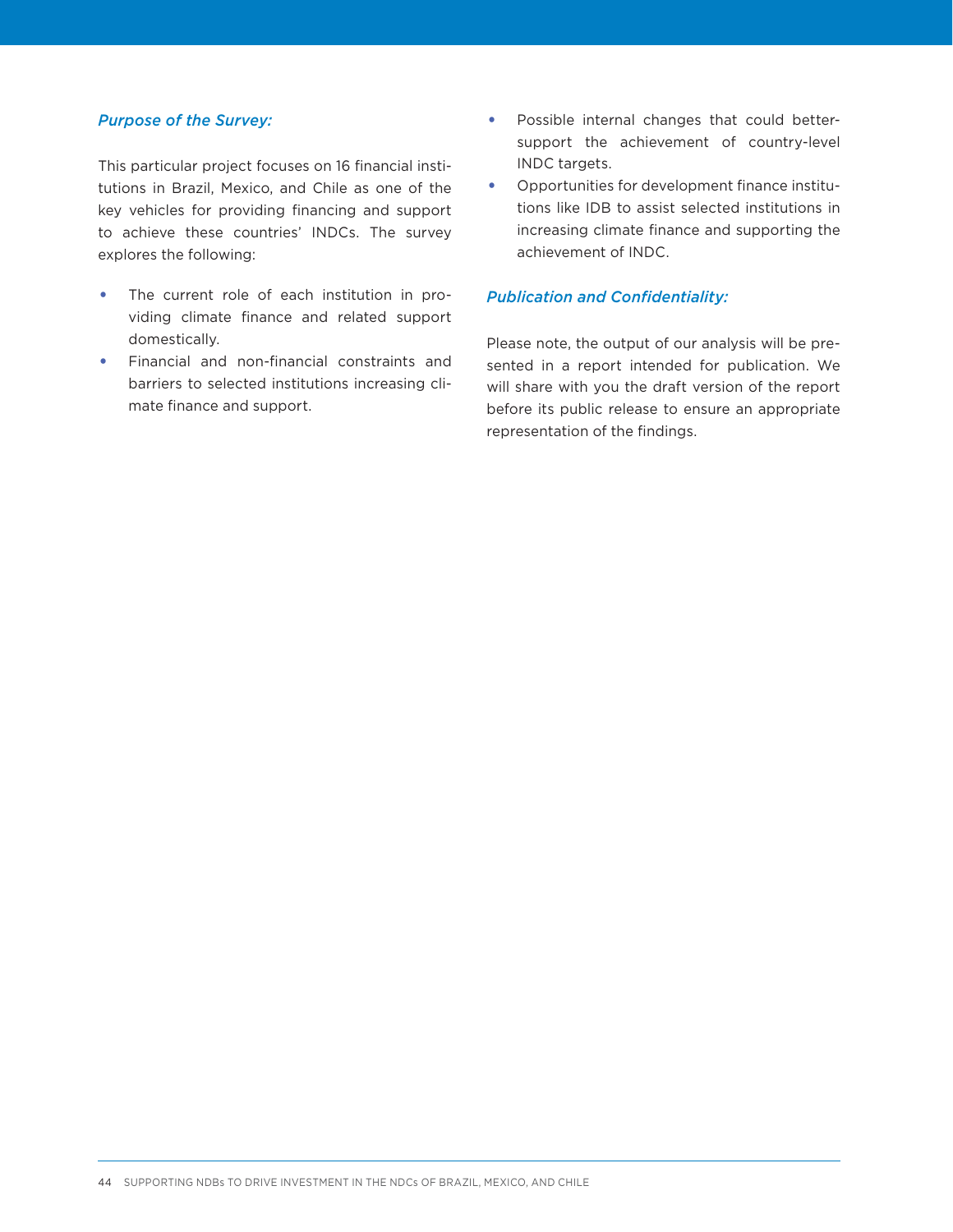#### **Questions**

#### *A. Details of the Reporting Institution*

| 1 | Name of the reporting institution                                                                                                |                           |           |
|---|----------------------------------------------------------------------------------------------------------------------------------|---------------------------|-----------|
|   | Contact information of the person filling this survey                                                                            |                           |           |
| 2 | Name and surname                                                                                                                 |                           |           |
| 3 | Department                                                                                                                       |                           |           |
| 4 | Position within the institution                                                                                                  |                           |           |
| 5 | E-mail address                                                                                                                   |                           |           |
| 6 | Phone number                                                                                                                     |                           |           |
|   | Fiscal year of reference                                                                                                         | Start date:               | End date: |
| 8 | Units and currency used for accounting data<br>("millions of USD" preferred; other units and currencies acceptable if<br>needed) | (Units and currency)      |           |
|   | If amounts are a conversion from another currency to USD,<br>please provide the exchange rate used.<br>(e.g., 1 US D= 18.93 MXN) | (Conversion rate applied) |           |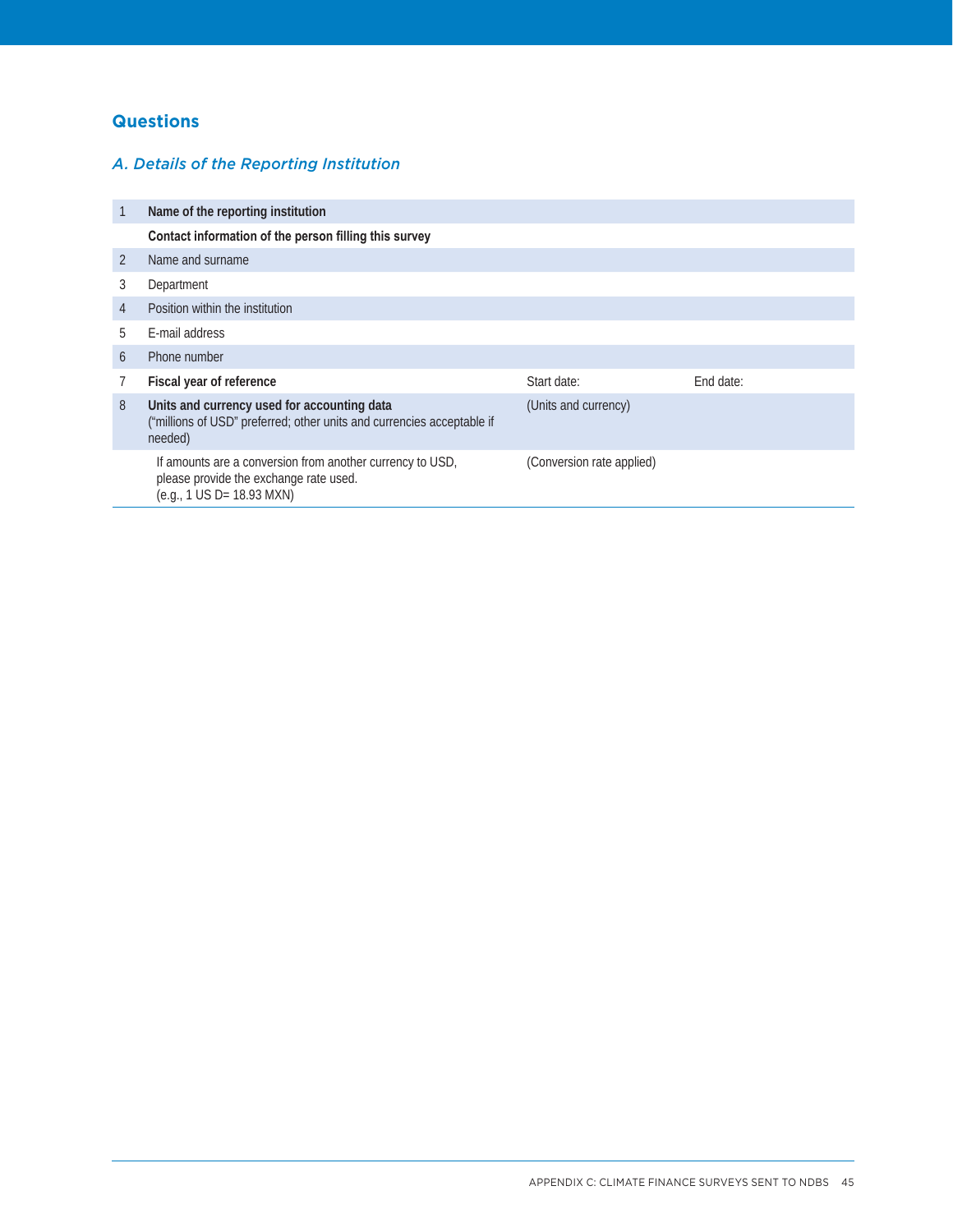#### *B. Current State of Climate Finance Investment at Your Institution*

Climate finance in this project refers to financial committments for climate change mitigation or adaptation projects or activities. Climate finance can take the form of traditional private sector investments, concessional- or market-rate public financing, the provision of risk management instruments, as well as technical support or capacity building.

- Climate change mitigation refers to activities that either reduce or avoid greenhouse gas (GHG) emissions, or that increase GHG sequestration by enhancing sinks and reservoirs.
- Climate change adaptation refers to activities that reduce the vulnerability of human or natural systems to the impacts of climate change and climate-related risks, by maintaining or increasing adaptive capacity and resilience.
- Multiple objectives projects provide both mitigation and adaptation benefits, and have not already been counted in either mitigation or financing amounts. Forestry projects are a common example of this, providing both mitigation benefits (by enhancing forest GHG sinks) and adaptation benefits (by improving the climate resiliency of the surrounding ecosystem).

**Please use the most recent year for which data is available. Please also note that you are not expected to fill out every data point or sector. Only fill out those that are applicable to your organization (feel free to include "N/A" for anything that is not applicable to your organization).**

*1) Climate change-related objectives and methodology for accounting climate finance committments*

| 9  | Does your institution have a mandate to provide finance or other support for climate change<br>related activities?                                                                                                                                                                                       | Select<br>Yes/No |
|----|----------------------------------------------------------------------------------------------------------------------------------------------------------------------------------------------------------------------------------------------------------------------------------------------------------|------------------|
|    | Please explain.                                                                                                                                                                                                                                                                                          |                  |
| 10 | Has your institution considered your country's INDC in current or planned future financing<br>activities?<br>Intended Nationally Determined Contributions (INDCs) are the climate action commitments or pledges made<br>by national governments for the COP21 climate change agreement in Paris in 2015. | Select<br>Yes/No |
|    | Click here to access your country's INDC                                                                                                                                                                                                                                                                 |                  |
|    | Please explain.                                                                                                                                                                                                                                                                                          |                  |
| 11 | Does your institution track the amount of finance or support it provides for tackling climate<br>change?                                                                                                                                                                                                 | Select<br>Yes/No |
|    | If yes, please explain what this entails.<br>If not, why?                                                                                                                                                                                                                                                |                  |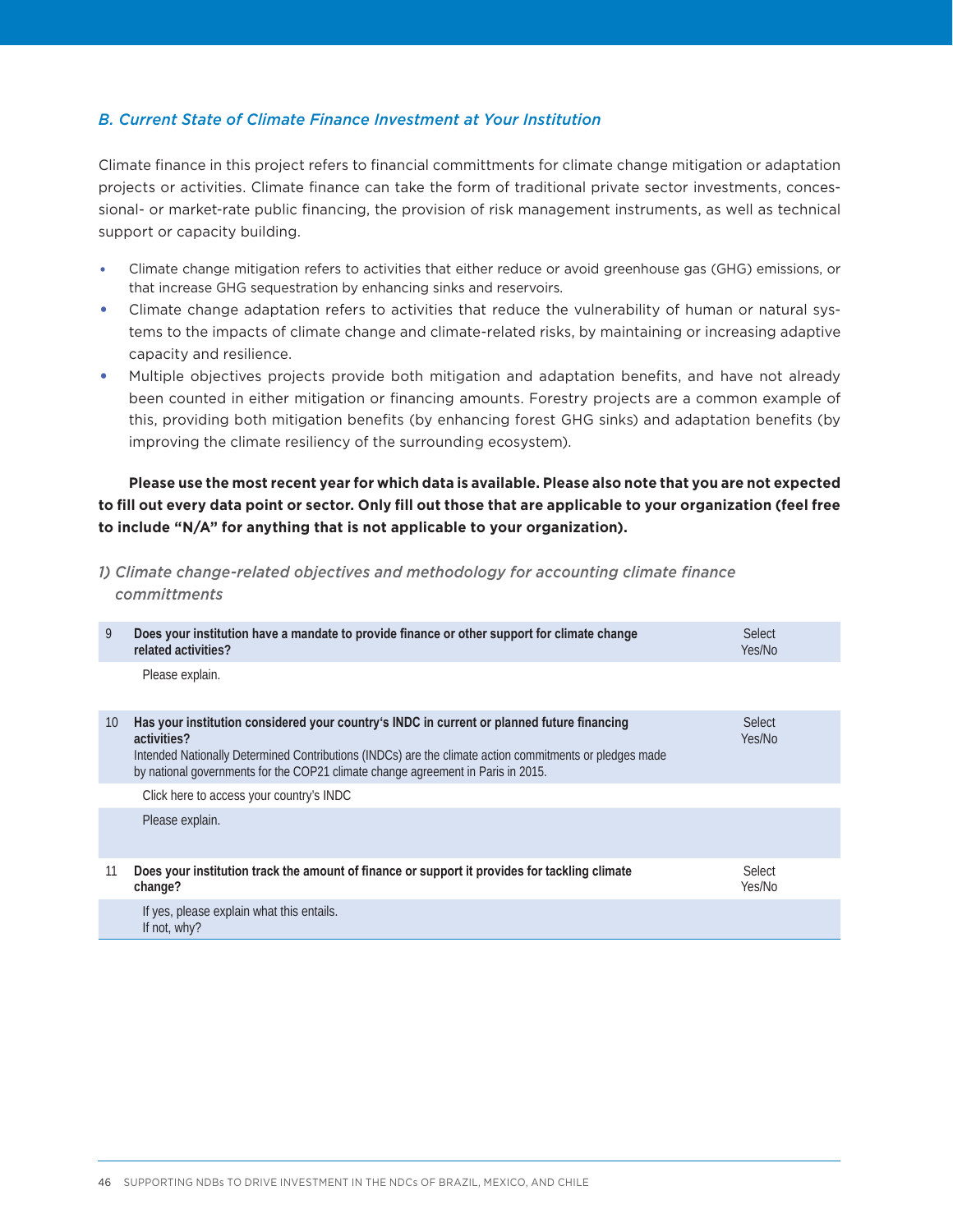#### *2) Uses/sectors of climate finance committed by your institution in the most recent year (s) for which data is available*

| 12 |                 | Using the drop down menus, please rank from 1 to 5 mitigation<br>and adaptation sectors by the total amount of finance provided.<br>If possible, please provide an estimate of the amount of finance<br>provided for each sector. If your organization also provides risk<br>mitigation instruments, please include only the actual payment, not<br>the gross exposure. |        |                      |
|----|-----------------|-------------------------------------------------------------------------------------------------------------------------------------------------------------------------------------------------------------------------------------------------------------------------------------------------------------------------------------------------------------------------|--------|----------------------|
|    |                 | <b>MITIGATION</b>                                                                                                                                                                                                                                                                                                                                                       | Amount |                      |
|    |                 | Click here to access a list of project examples                                                                                                                                                                                                                                                                                                                         |        |                      |
|    | 12a             | Please select                                                                                                                                                                                                                                                                                                                                                           |        | (Units and currency) |
|    | 12 <sub>b</sub> | Please select                                                                                                                                                                                                                                                                                                                                                           |        | (Units and currency) |
|    | 12c             | Please select                                                                                                                                                                                                                                                                                                                                                           |        | (Units and currency) |
|    | 12d             | Please select                                                                                                                                                                                                                                                                                                                                                           |        | (Units and currency) |
|    | 12e             | Please select                                                                                                                                                                                                                                                                                                                                                           |        | (Units and currency) |
|    |                 | <b>ADAPTATION</b>                                                                                                                                                                                                                                                                                                                                                       | Amount |                      |
|    |                 | Click here to access a list of project examples                                                                                                                                                                                                                                                                                                                         |        |                      |
|    | 12f             | Please select                                                                                                                                                                                                                                                                                                                                                           |        | (Units and currency) |
|    | 12g             | Please select                                                                                                                                                                                                                                                                                                                                                           |        | (Units and currency) |
|    | 12h             | Please select                                                                                                                                                                                                                                                                                                                                                           |        | (Units and currency) |
|    | 12i             | Please select                                                                                                                                                                                                                                                                                                                                                           |        | (Units and currency) |
|    | 12j             | Please select                                                                                                                                                                                                                                                                                                                                                           |        | (Units and currency) |
|    |                 | OTHER ENVIRONMENTAL OBJECTIVES                                                                                                                                                                                                                                                                                                                                          | Amount |                      |
|    |                 | Click here to access a list of project examples                                                                                                                                                                                                                                                                                                                         |        |                      |
|    | 12k             | Others (please specify):                                                                                                                                                                                                                                                                                                                                                |        | (Units and currency) |
|    | 121             | Others (please specify):                                                                                                                                                                                                                                                                                                                                                |        | (Units and currency) |
|    | 12m             | Others (please specify):                                                                                                                                                                                                                                                                                                                                                |        | (Units and currency) |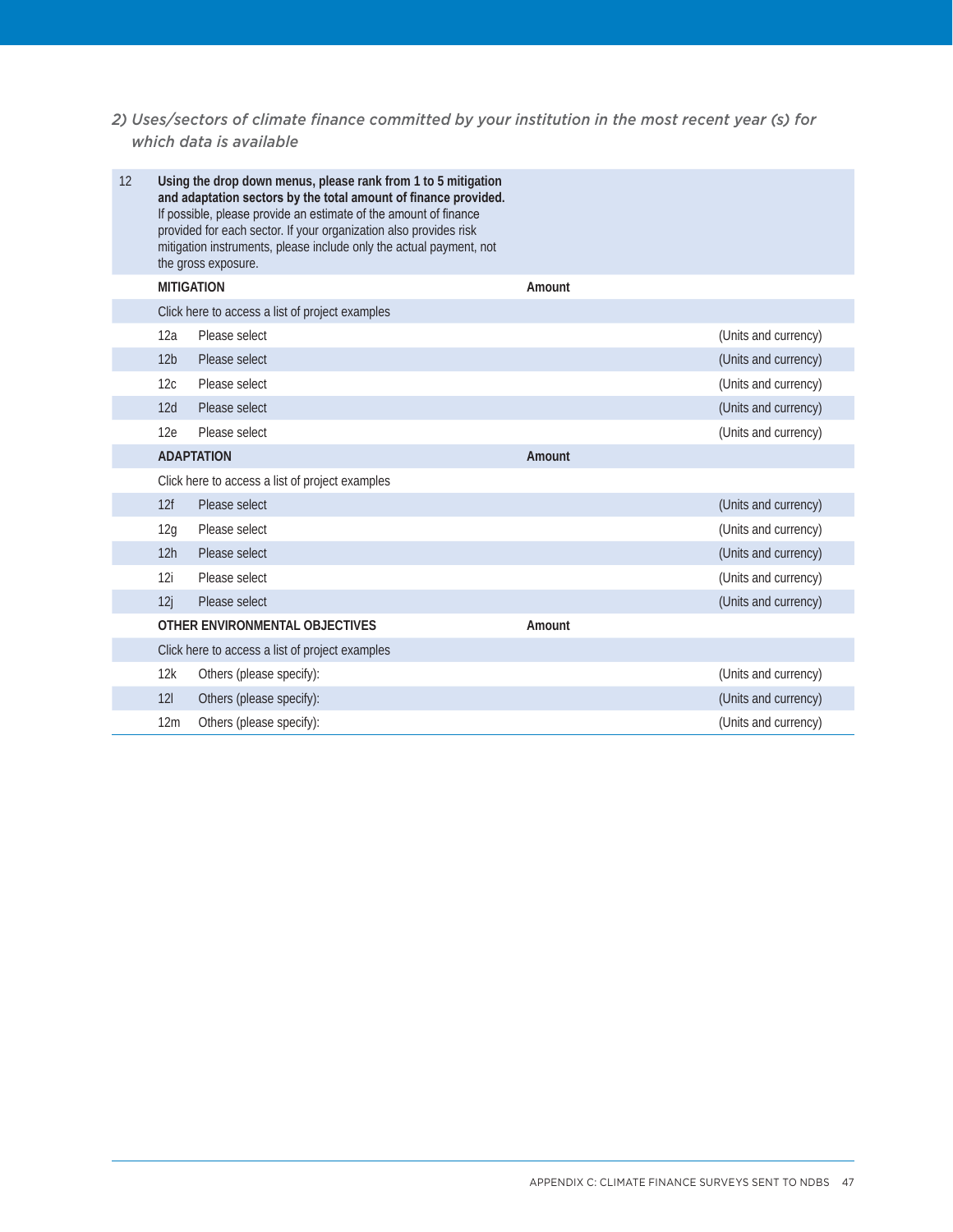#### *3) Breakdown of your institution's climate financing by instruments used*

| 13 |                              | Please provide an estimate of the amount provided through each of the following<br>instruments to climate-related projects.                                                                                                                                                                                                                                                                                                                                                                                                            |        |                      |
|----|------------------------------|----------------------------------------------------------------------------------------------------------------------------------------------------------------------------------------------------------------------------------------------------------------------------------------------------------------------------------------------------------------------------------------------------------------------------------------------------------------------------------------------------------------------------------------|--------|----------------------|
|    | <b>Financial instruments</b> |                                                                                                                                                                                                                                                                                                                                                                                                                                                                                                                                        | Amount |                      |
|    |                              | Click here to see the definitions of financial instruments                                                                                                                                                                                                                                                                                                                                                                                                                                                                             |        |                      |
|    | 13a                          | Grants or technical assistance                                                                                                                                                                                                                                                                                                                                                                                                                                                                                                         |        | (Units and currency) |
|    | 13 <sub>b</sub>              | Concessional loans                                                                                                                                                                                                                                                                                                                                                                                                                                                                                                                     |        | (Units and currency) |
|    | 13c                          | Market-rate loans                                                                                                                                                                                                                                                                                                                                                                                                                                                                                                                      |        | (Units and currency) |
|    | 13d                          | Equity investment                                                                                                                                                                                                                                                                                                                                                                                                                                                                                                                      |        | (Units and currency) |
|    | 13e                          | Other direct financial instruments:                                                                                                                                                                                                                                                                                                                                                                                                                                                                                                    |        | (Units and currency) |
|    |                              | Risk mitigation instruments<br>Please provide the gross exposure for selected instruments, rather than the actual<br>payment from those commitments.                                                                                                                                                                                                                                                                                                                                                                                   | Amount |                      |
|    |                              | Click here to see the definitions of risk mitigation instruments                                                                                                                                                                                                                                                                                                                                                                                                                                                                       |        |                      |
|    | 13f                          | Loan guarantees                                                                                                                                                                                                                                                                                                                                                                                                                                                                                                                        |        | (Units and currency) |
|    | 13g                          | Insurance                                                                                                                                                                                                                                                                                                                                                                                                                                                                                                                              |        | (Units and currency) |
|    | 13h                          | Other risk mitigation instruments:                                                                                                                                                                                                                                                                                                                                                                                                                                                                                                     |        | (Units and currency) |
| 14 |                              | If applicable, what kinds of concessional finance or support<br>do you offer? And how do you determine these terms?<br>For example, If your institution provides concessional loans: do you offer longer tenors,<br>lower-than-market interest rates, reduced collateral requirements, or other preferential<br>terms)? If your institution makes equity investments: what kinds of equity positions<br>does your institution normally take? If you provide technical assistance: what kinds of<br>expertise do you typically provide? |        |                      |

#### *4) Recipients of climate finance*

*This section focuses on the recipients of climate finance and the uses*

| 15 |                 | Using the drop down menus, please rank the recipients of your finance from your<br>institution by the percentage of finance received in climate related activities, and<br>provide an estimate of the amount of finance.<br>If your organization also provides risk mitigation instruments, please include only the<br>actual payment, not the gross exposure. |        |                      |
|----|-----------------|----------------------------------------------------------------------------------------------------------------------------------------------------------------------------------------------------------------------------------------------------------------------------------------------------------------------------------------------------------------|--------|----------------------|
|    | <b>PUBLIC</b>   |                                                                                                                                                                                                                                                                                                                                                                | Amount |                      |
|    | 15a             | Please select                                                                                                                                                                                                                                                                                                                                                  |        | (Units and currency) |
|    | 15 <sub>b</sub> | Please select                                                                                                                                                                                                                                                                                                                                                  |        | (Units and currency) |
|    | 15c             | Please select                                                                                                                                                                                                                                                                                                                                                  |        | (Units and currency) |
|    | 15d             | Please select                                                                                                                                                                                                                                                                                                                                                  |        | (Units and currency) |
|    | 15e             | Others, please describe:                                                                                                                                                                                                                                                                                                                                       |        | (Units and currency) |
|    | <b>PRIVATE</b>  |                                                                                                                                                                                                                                                                                                                                                                | Amount |                      |
|    | 15f             | Please select                                                                                                                                                                                                                                                                                                                                                  |        | (Units and currency) |
|    | 15q             | Please select                                                                                                                                                                                                                                                                                                                                                  |        | (Units and currency) |
|    | 15h             | Please select                                                                                                                                                                                                                                                                                                                                                  |        | (Units and currency) |
|    | 15i             | Please select                                                                                                                                                                                                                                                                                                                                                  |        | (units and currency) |
|    | 15j             | Others, please describe:                                                                                                                                                                                                                                                                                                                                       |        | (Units and currency) |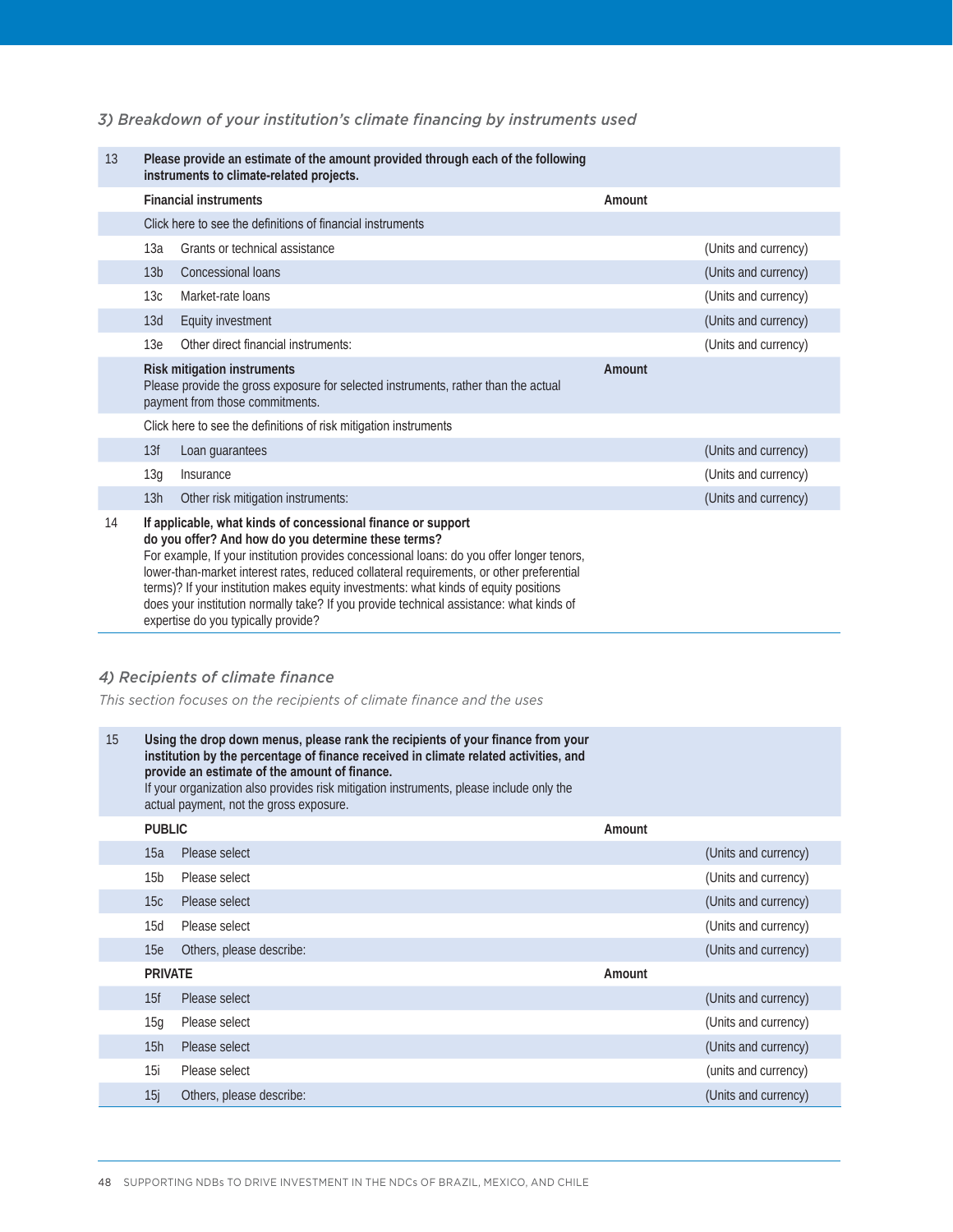#### *C. Barriers to Increasing Climate Finance, and Potential External Support*

*1) Barriers your institution is facing to increasing its investment/financing to more climate change mitigation and/or adaptation projects*

| 16 | If any, what are the obstacles preventing your institution to increasing<br>its support for climate change mitigation or adaptation projects? Please<br>explain.                                                                                                                                                                            |
|----|---------------------------------------------------------------------------------------------------------------------------------------------------------------------------------------------------------------------------------------------------------------------------------------------------------------------------------------------|
|    | Financial<br>For instance, size of balance sheet/capital adequacy ratios that prevent your<br>institution from taking on additional risks; default rates for certain kinds of<br>lending/borrowers; level or time horizon of climate projects revenues, level of<br>echnology risk; etc.                                                    |
|    | Governance, legal, or political<br>For instance, political instability that prevents long-term planning; institutional<br>mandates to focus on other issues besides climate change; regulatory<br>requirements for certain levels of portfolio diversification; goals to achieve a<br>certain amount of co-financing for new projects; etc. |
|    | Institutional or technical capacities<br>For example, expertise that your institution is lacking for evaluating particular<br>technology; missing expertise or personnel in a particular region to provide<br>technical assistance; missing relationships with certain kinds of private sector<br>actors needed for collaboration, etc.     |
| 17 | Are there any other major barriers or challenges preventing your institution to<br>increasing support for climate change mitigation OR adaptation activities (not<br>mentioned above)?                                                                                                                                                      |
| 18 | Which of the above is the most significant barrier to increasing finance<br>for climate change? Please explain.                                                                                                                                                                                                                             |
|    |                                                                                                                                                                                                                                                                                                                                             |

*2) Type of intervention needed to enable your institution to enanhance climate finance in order to help advance national goals*

| 19 | If applicable, how could international development finance institutions<br>like IDB provide support to your institution to address the above indicated<br>barriers to climate investments? Please elaborate.<br>For instance, providing technical expertise to build your institutions' capacity to<br>evalute and finance climate interventions such as renewable energy or energy<br>efficiency projects; providing finance at concessional terms to take on risks your<br>institutions is not capable to take; etc. |
|----|------------------------------------------------------------------------------------------------------------------------------------------------------------------------------------------------------------------------------------------------------------------------------------------------------------------------------------------------------------------------------------------------------------------------------------------------------------------------------------------------------------------------|
| 20 | Are there any innovative finance instruments that your organization is<br>interested in? Please elaborate.                                                                                                                                                                                                                                                                                                                                                                                                             |

For instance, green bonds, blended concessional and commercial investment mechanisms, public-private partnerships, yieldcos, etc.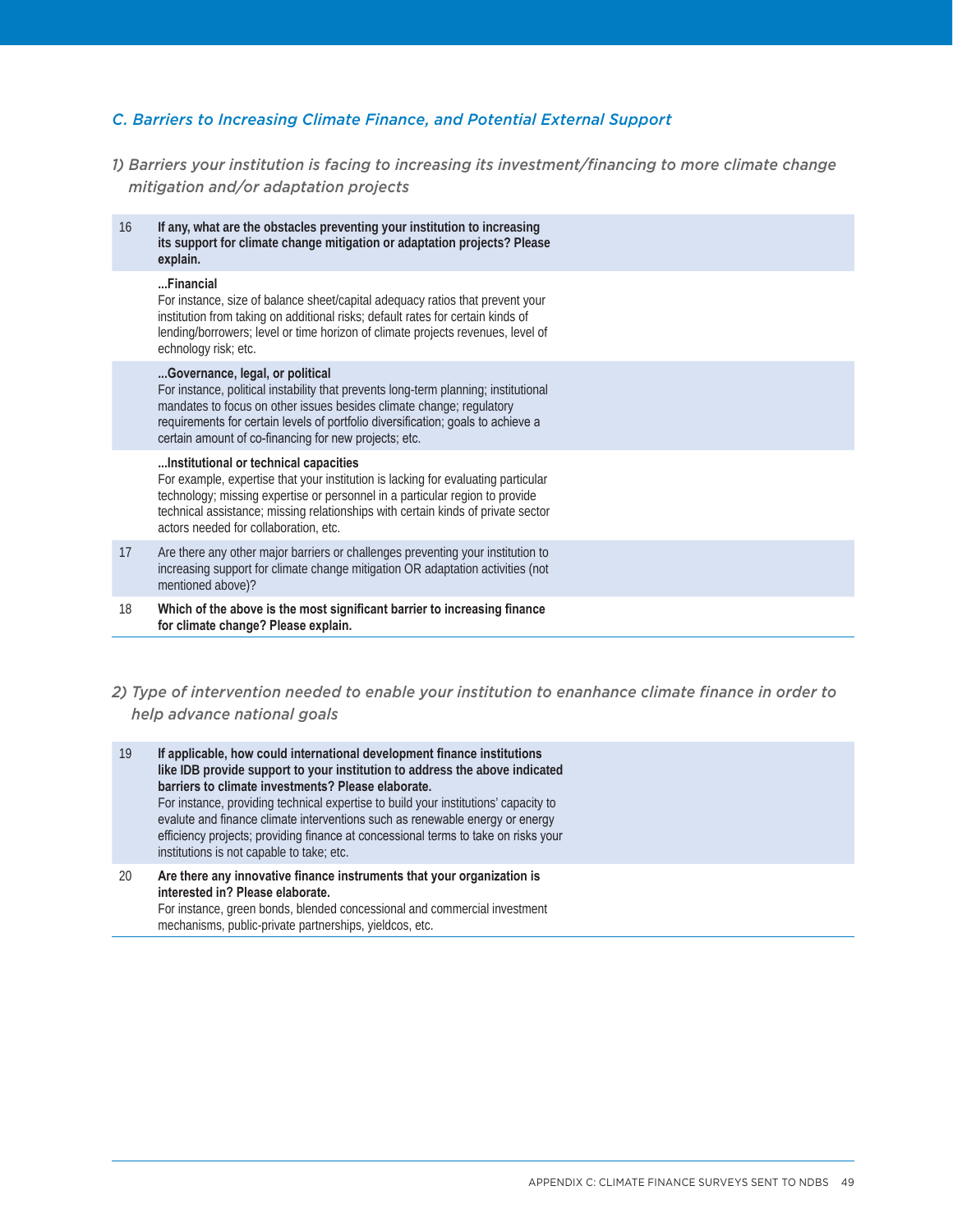#### *D. Incentives or Strategic Goals that Your Institution May Have for Providing Climate Finance*

- *1) Barriers your institution is facing to increasing its investment/financing to more climate change mitigation and/or adaptation projects*
- 21 **Is providing climate finance financially attractive to your institution? Please explain why or why not.** For example, high margins on climate finance lending as a source of revenue could be attractive; or significant risk of loan default could be unattractive; etc.
- 22 **Aside from financial considerations, what are other incentives for your institution to provide climate finance?** For instance, providing economic stimulus; providing electrical grid reliability in vulnerable communities; etc.
- 23 **How do you expect that your organization's financing approaches will change in the future for climate change projects or activities? Please explain.** For instance, changes in amount of climate finance provided or the types of instruments used in the future; etc.

#### *E. Additional Comments*

24 **Additional comments?** Please let us know if you have any additional comments or other information that you would like us to know, particularly related to climate finance.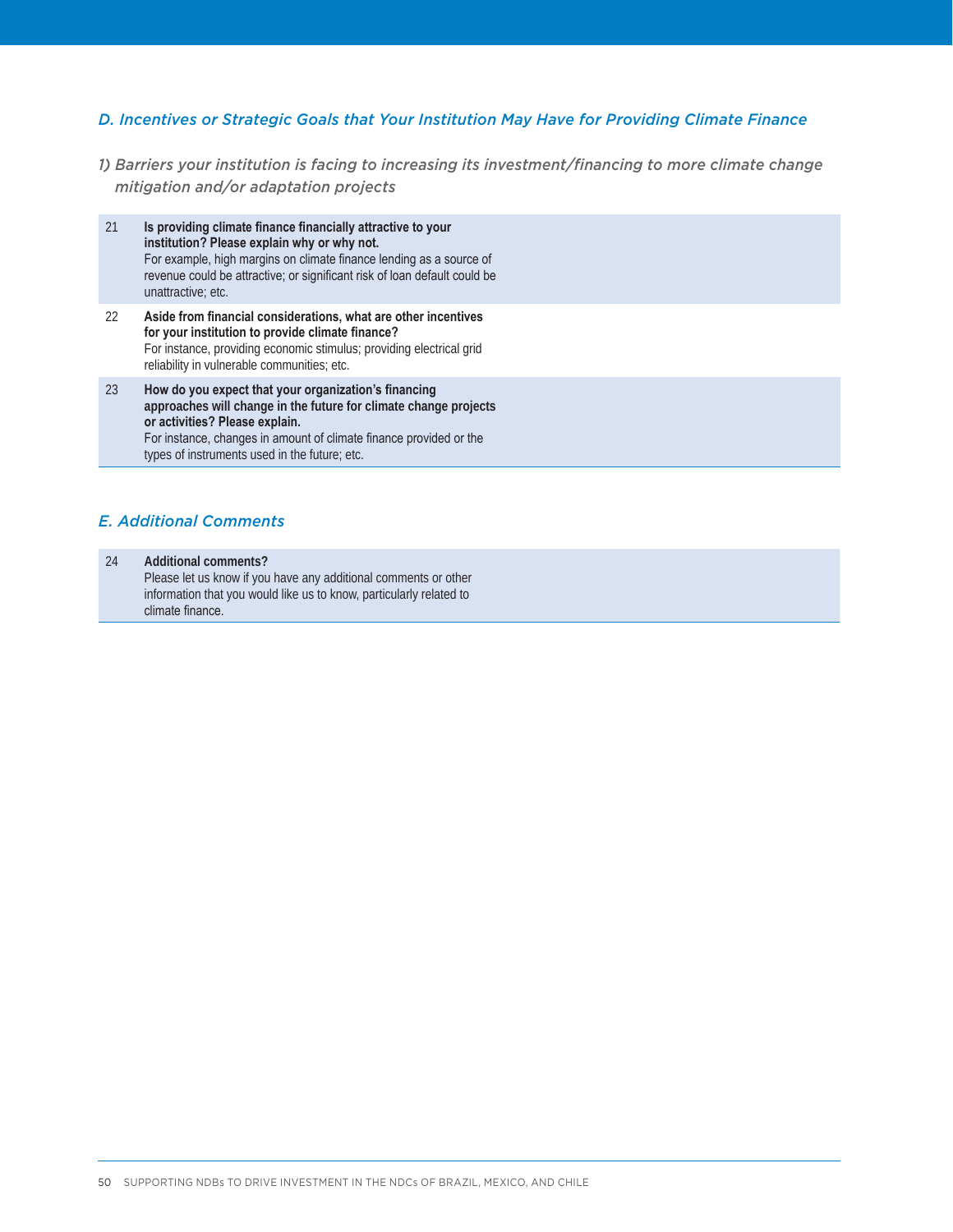#### **Instrument Definitions**

#### *Definition of financial instruments*

| Grants                    | Transfers made in cash, goods or services for which no repayment is required                                                                                                   |
|---------------------------|--------------------------------------------------------------------------------------------------------------------------------------------------------------------------------|
| Loans                     | A debt evidenced by a note which specifies, in particular, the principal amount, interest rate, and date of<br>repayment                                                       |
| <b>Concessional loans</b> | Loans extended at terms preferable to those prevailing on the market. This category can also include loans<br>extended on terms substantially more generous than market loans. |
| Market rate loans         | Loans extended at regular market conditions                                                                                                                                    |
| <b>Equity</b>             | A stock or any other security representing an ownership interest                                                                                                               |

#### *Definition of risk mitigation instruments*

| <b>Guarantees</b> | Guarantee instruments are commitments in which a guarantor undertakes to fulfill the obligations of a borrower<br>to a lender in the event of non-performance or default of its obligations by the borrower, in exchange for a fee. |
|-------------------|-------------------------------------------------------------------------------------------------------------------------------------------------------------------------------------------------------------------------------------|
| Gross exposure    | The total probable maximum loss that a guarantor is expected to pay in case of default, regardless of<br>reinsurance.                                                                                                               |
| Actual payment    | The amount that a guarantor paid when the default actually occurred, or the risk-adjusted expectation of future<br>payments.                                                                                                        |
| Insurance         | Insurance is a risk management tool used to address the risk of a contingent, uncertain loss.                                                                                                                                       |
| Gross exposure    | The total probable maximum loss or liability to the insurer from a given agreement.                                                                                                                                                 |
| Actual payment    | The insurer's actual payments from the agreement, or risk-adjusted expectations of future payments.                                                                                                                                 |

#### *Definitions and project examples*

| Category            | Sub-category                                                                | <b>Activities</b>                                                                                                      |  |  |  |
|---------------------|-----------------------------------------------------------------------------|------------------------------------------------------------------------------------------------------------------------|--|--|--|
|                     | Green energy and mitigation of greenhouse gases (GHGs)                      |                                                                                                                        |  |  |  |
| 1. Renewable energy | 1.1 Electricity generation                                                  | Wind power                                                                                                             |  |  |  |
|                     |                                                                             | Geothermal power (only if net emission reductions can be demonstrated)                                                 |  |  |  |
|                     |                                                                             | Solar power (concentrated solar power, photovoltaic power)                                                             |  |  |  |
|                     |                                                                             | Biomass or biogas power (only if net emission reductions, including carbon<br>pool balance, can be demonstrated)       |  |  |  |
|                     |                                                                             | Ocean power (e.g., wave, tidal, ocean currents, or salt gradient)                                                      |  |  |  |
|                     |                                                                             | Hydropower plants (only if net emission reductions can be demonstrated)                                                |  |  |  |
|                     |                                                                             | Renewable energy power plant retrofits                                                                                 |  |  |  |
|                     | 1.2 Heat production or<br>other renewable energy<br>application             | Solar water heating and other thermal applications of solar power in all sectors                                       |  |  |  |
|                     |                                                                             | Thermal applications of geothermal power in all sectors                                                                |  |  |  |
|                     |                                                                             | Wind-driven pumping systems or similar                                                                                 |  |  |  |
|                     |                                                                             | Thermal applications of sustainably produced bioenergy in all sectors, including<br>efficient, improved biomass stoves |  |  |  |
|                     | 1.3 Measures to facilitate<br>integration of renewable<br>energy into grids | New, expanded, and improved transmission systems (lines, substations)                                                  |  |  |  |
|                     |                                                                             | Storage systems (battery, mechanical, pumped storage)                                                                  |  |  |  |
|                     |                                                                             | New information and communication technology, smart-grid and mini-grid                                                 |  |  |  |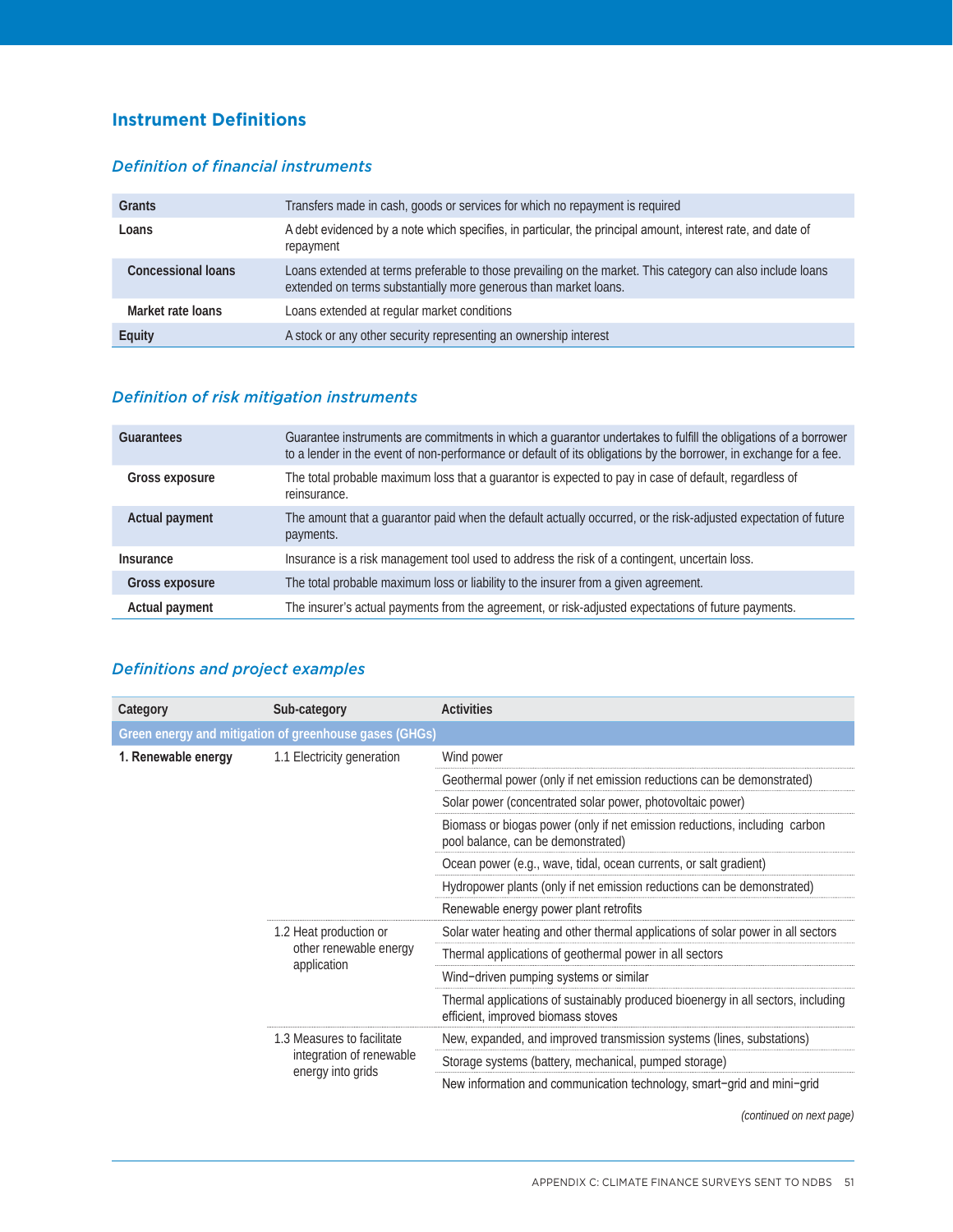#### *Definitions and project examples (continued)*

| Category                                              | Sub-category                                                                     | <b>Activities</b>                                                                                                                                                                                                                                                                                   |  |  |
|-------------------------------------------------------|----------------------------------------------------------------------------------|-----------------------------------------------------------------------------------------------------------------------------------------------------------------------------------------------------------------------------------------------------------------------------------------------------|--|--|
|                                                       | Green energy and mitigation of greenhouse gases (GHGs)                           |                                                                                                                                                                                                                                                                                                     |  |  |
| 2. Lower-carbon and<br>efficient energy<br>qeneration | 2.1 Transmission and<br>distribution systems                                     | Retrofit of transmission lines or substations and/or distribution systems to<br>reduce energy use and/or technical losses, including improving grid stability/<br>reliability (only if net emission reductions can be demonstrated)                                                                 |  |  |
|                                                       | 2.2 Power plants                                                                 | Thermal power plant retrofit to fuel switch from a more GHG-intensive fuel to a<br>different, less GHG-intensive fuel type                                                                                                                                                                          |  |  |
|                                                       |                                                                                  | Conversion of existing fossil fuel-based power plant to cogeneration<br>technologies that generate electricity in addition to providing heating/cooling                                                                                                                                             |  |  |
|                                                       |                                                                                  | Waste heat recovery improvements                                                                                                                                                                                                                                                                    |  |  |
|                                                       |                                                                                  | Energy-efficiency improvement in existing thermal power plant                                                                                                                                                                                                                                       |  |  |
| 3. Energy efficiency                                  | 3.1 Energy efficiency in<br>industry in existing<br>facilities                   | Industrial energy-efficiency improvements through the installation of more<br>efficient equipment, changes in processes, reduction of heat losses, and/or<br>increased waste heat recovery                                                                                                          |  |  |
|                                                       | 3.2 Energy efficiency                                                            | Energy-efficiency improvement in lighting, appliances, and equipment                                                                                                                                                                                                                                |  |  |
|                                                       | improvements in existing<br>commercial, public, and<br>residential buildings     | Substitution of existing heating/cooling systems for buildigns by co/generation<br>plants that generate electricity in addition to providing heating/cooling                                                                                                                                        |  |  |
|                                                       |                                                                                  | Retrofit of existing buildings: architechural or building changes that enable<br>reduction of energy consumption                                                                                                                                                                                    |  |  |
|                                                       | 3.3 Energy efficiency                                                            | Rehabilitation of district heating and cooling systems                                                                                                                                                                                                                                              |  |  |
|                                                       | improvements in the utility<br>sector and public services                        | Utility heat loss reduction and/or increased waste heat recovery                                                                                                                                                                                                                                    |  |  |
|                                                       |                                                                                  | Improvement in utility scale energy efficiency through efficient energy use and<br>loss reduction                                                                                                                                                                                                   |  |  |
|                                                       | 3.4 Vehicle energy efficiency<br>fleet retrofit                                  | Existing vehicle, rail, or boat fleet retrofit or replacement (including the use of,<br>for example, lower-carbon fuels, or electric or hydrogen technologies)                                                                                                                                      |  |  |
|                                                       | 3.5 Energy efficiency in new<br>commercial, public, and<br>residential buildings | Efficiency of new buildings: use of highly efficient architectural designs or<br>building techniques that reduce energy consumption for heating and air<br>conditioning, exceeding available standards and complying with high energy<br>efficiency certification or rating schemes                 |  |  |
|                                                       | 3.6 Energy audits                                                                | Energy audits to energy end-users, including industries, buildings, and<br>transport systems                                                                                                                                                                                                        |  |  |
| 4. Agriculture, forestry,<br>and land-use             | 4.1 Agriculture                                                                  | Reduction in energy use in traction (e.g., efficient tillage), irrigation, and other<br>agriculture processes                                                                                                                                                                                       |  |  |
|                                                       |                                                                                  | Agricultural projects that improve existing carbon pools (e.g., rangeland<br>management; collection and use of bagasse, rice husks, or other agricultural<br>waste; reduced tillage techniques that increase carbon contents of soil;<br>rehabilitation of degraded lands; or peatland restoration) |  |  |
|                                                       |                                                                                  | Reduction of non CO2 GHG emissions from agricultural practices (e.g., paddy<br>rice production or reduction in fertilizer use)                                                                                                                                                                      |  |  |
|                                                       | 4.2 Afforestation and                                                            | Afforestation (plantations) on non-forested land                                                                                                                                                                                                                                                    |  |  |
|                                                       | reforestation, and<br>biosphere conservation                                     | Reforestation on previously forested land                                                                                                                                                                                                                                                           |  |  |
|                                                       |                                                                                  | Forest management activities that increase carbon stocks or reduce the impact<br>of forestry activities                                                                                                                                                                                             |  |  |
|                                                       |                                                                                  | Biosphere conservation projects (including payments for ecosystem services)<br>targeting reducing emissions from the deforestation or degradation of ecosystems                                                                                                                                     |  |  |
|                                                       | 4.3 Livestock                                                                    | Livestock projects that reduce methane or other GHG emissions (e.g., manure<br>management with biodigestors)                                                                                                                                                                                        |  |  |
|                                                       | 4.4 Biofuels                                                                     | Production of biofuels (including biodiesel and bioethanol)                                                                                                                                                                                                                                         |  |  |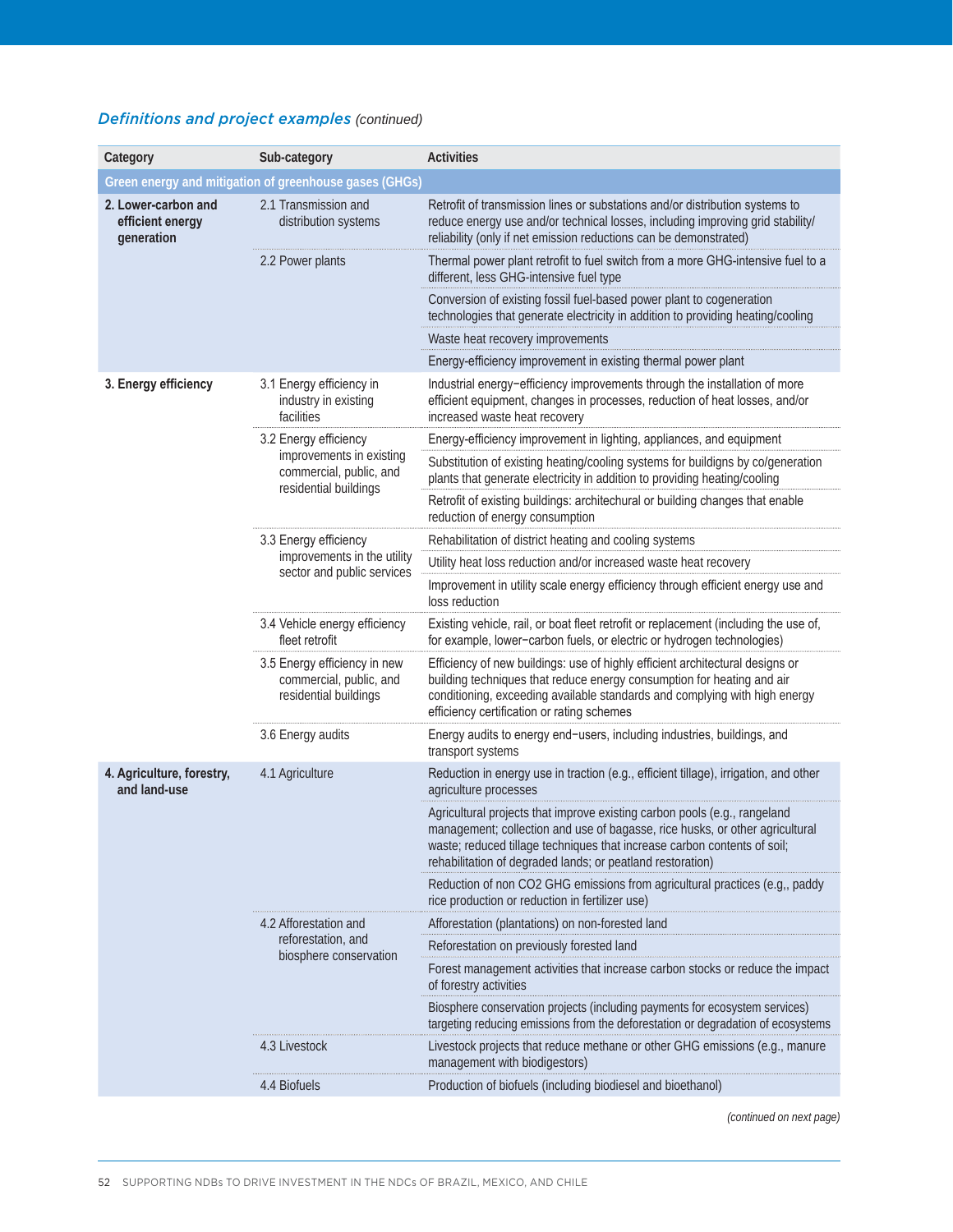#### *Definitions and project examples (continued)*

| Category                               | Sub-category                                                                                               | <b>Activities</b>                                                                                                                                                                                                                                                       |  |  |  |
|----------------------------------------|------------------------------------------------------------------------------------------------------------|-------------------------------------------------------------------------------------------------------------------------------------------------------------------------------------------------------------------------------------------------------------------------|--|--|--|
|                                        | Green energy and mitigation of greenhouse gases (GHGs)                                                     |                                                                                                                                                                                                                                                                         |  |  |  |
| 5. Non-energy GHG<br>reductions        | 5.1 Fugitive emissions                                                                                     | Reduction of gas flaring or methane fugitive emissions in the oil and gas<br>industry                                                                                                                                                                                   |  |  |  |
| 6. Waste and wastewater                | 6.1 Waste and wastewater                                                                                   | Waste to energy projects                                                                                                                                                                                                                                                |  |  |  |
|                                        |                                                                                                            | Waste collection, recycling, and management projects that recover or reuse<br>materials and waste as inputs into new products or as a resource (only if net<br>emission reductions can be demonstrated)                                                                 |  |  |  |
| 7. Transport                           | 7.1 Urban transport modal                                                                                  | Urban mass transit                                                                                                                                                                                                                                                      |  |  |  |
|                                        | change                                                                                                     | Non-motorized transport (bicycles and pedestrian mobility)                                                                                                                                                                                                              |  |  |  |
|                                        | 7.2 Transport-oriented urban<br>development                                                                | Integration of transport and urban development planning (e.g., dense<br>development, multiple land use, walking communities, or transit connectivity)<br>leading to a reduction in the use of passenger cars                                                            |  |  |  |
|                                        |                                                                                                            | Transport demand management measures to reduce GHG emissions (e.g.,<br>speed limits, high-occupancy vehicle lanes, congestion charging/road pricing,<br>parking management, restriction or auctioning of licence plates, car-free city<br>areas, or low-emission zones) |  |  |  |
|                                        | 7.3 Inter-urban transport                                                                                  | Railway transport ensuring a modal shift of freight and/or passenger transport<br>from road to rail (improvement of existing lines or construction of new lines)                                                                                                        |  |  |  |
|                                        |                                                                                                            | Waterway transport ensuring a modal shift of freight and/or passenger transport<br>from road to waterways (improvement of existing infrastructure or construction<br>of new infrastructure)                                                                             |  |  |  |
| 8. Low-carbon<br>technologies          | 8.1 Products or equipment                                                                                  | Projects producing components, equipment, or infrastructure dedicated for the<br>renewable and energy efficiency sectors                                                                                                                                                |  |  |  |
|                                        | 8.2 Research and development                                                                               | Research and development of renewable energy or energy efficiency technologies                                                                                                                                                                                          |  |  |  |
| 9. Cross-cutting issues                | 9.1 Support to national,<br>regional, or local policy<br>through technical<br>assistance or policy lending | Mitigation national, sectorial, or territorial policies/planning/action plan policy/<br>planning/institutions                                                                                                                                                           |  |  |  |
| 10. Miscellaneous                      | 10.1 Other activities with net<br><b>GHG</b> reduction                                                     | Any other activity not included in this list for which the results of an ex-ante<br>GHG accounting (undertaken according to commonly agreed methodologies)<br>show emission reductions                                                                                  |  |  |  |
| <b>Adaptation to climate change</b>    |                                                                                                            |                                                                                                                                                                                                                                                                         |  |  |  |
| Water preservation                     | Water preservation                                                                                         | Improvement in catchment management planning (to adapt to a reduction in<br>river water levels due to reduced rainfall)                                                                                                                                                 |  |  |  |
|                                        |                                                                                                            | Installation of domestic rainwater harvesting equipment and storage (to adapt<br>to an increase in groundwater salinity due to sea level rise)                                                                                                                          |  |  |  |
|                                        |                                                                                                            | Rehabilitation of water distribution networks to improve water resource<br>management (to adapt to increased water scarcity caused by climate change)                                                                                                                   |  |  |  |
| Agriculture, natural<br>resources, and | Agriculture, natural resources,<br>and ecosystem-based<br>adaptation                                       | Conservation agriculture such as providing information on crop diversification<br>options (to adapt to increased vulnerability in crop diversification options)                                                                                                         |  |  |  |
| ecosystem-based<br>adaptation          |                                                                                                            | Increased production of fodder crops to supplement rangeland diet (to adapt to<br>a loss in forage quality or quantity caused by climate change)                                                                                                                        |  |  |  |
|                                        |                                                                                                            | Adoption of sustainable fishing techniques (to adapt to the loss of fish stocks<br>due to changes in water flows or temperature)                                                                                                                                        |  |  |  |
|                                        |                                                                                                            | Identification of protected ecosystem areas (to adapt to a loss of species<br>caused by sudden temperature changes)                                                                                                                                                     |  |  |  |
|                                        |                                                                                                            | Improved management of slope basins (to adapt to increased soil erosion<br>caused by flooding due to excess rainfall)                                                                                                                                                   |  |  |  |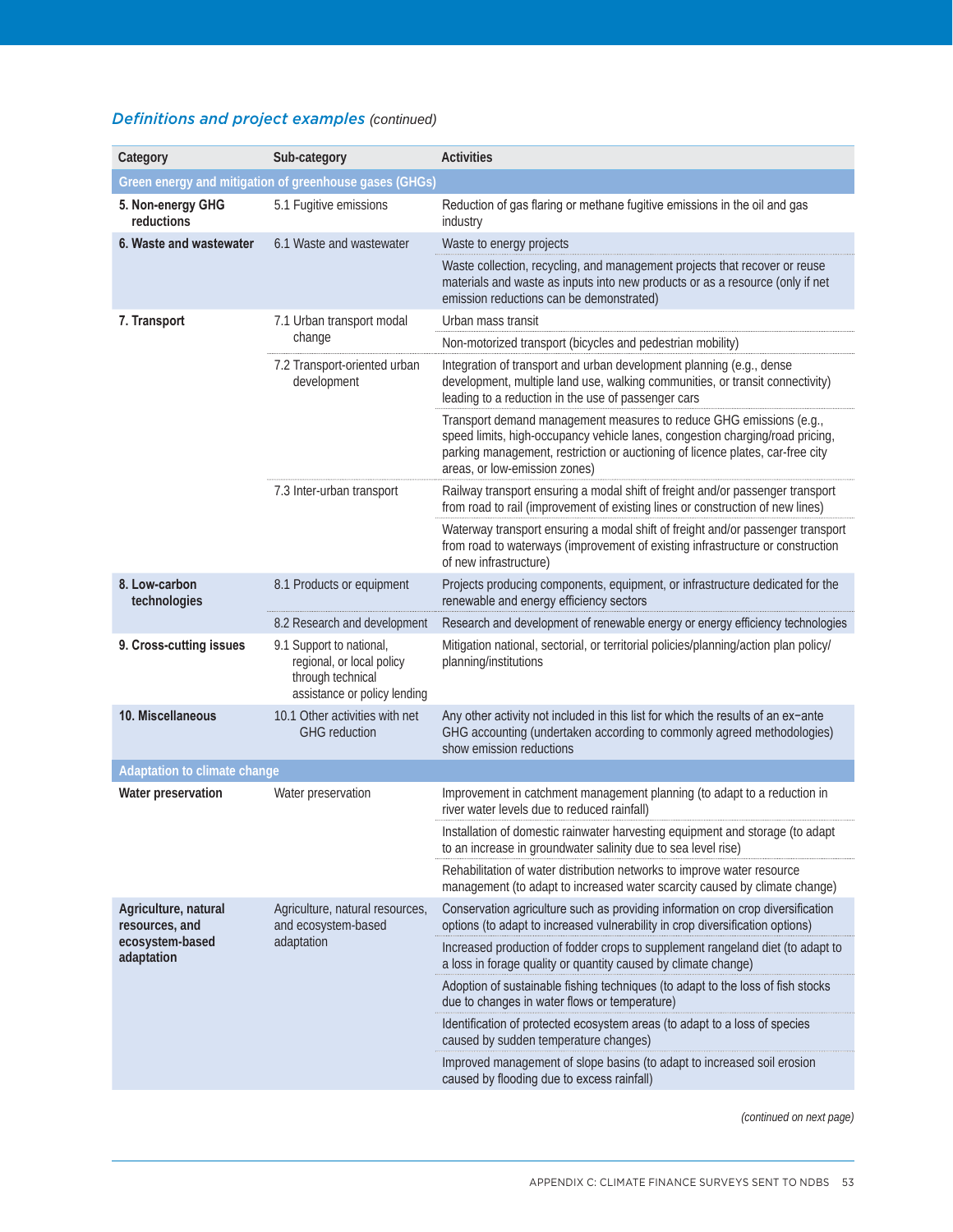#### *Definitions and project examples (continued)*

| Category                                    | Sub-category                                | <b>Activities</b>                                                                                                                                                                      |  |  |  |
|---------------------------------------------|---------------------------------------------|----------------------------------------------------------------------------------------------------------------------------------------------------------------------------------------|--|--|--|
| <b>Adaptation to climate change</b>         |                                             |                                                                                                                                                                                        |  |  |  |
| Coastal protection                          | Coastal protection                          | Building dykes to protect infrastructure (to adapt to the loss and damage<br>caused by storms and coastal flooding, and sea level rise)                                                |  |  |  |
|                                             |                                             | Mangrove planting (to build a natural barrier to adapt to increased coastal<br>erosion and to limit saltwater intrusion into soils caused by sea level rise)                           |  |  |  |
| Other environmental objectives              |                                             |                                                                                                                                                                                        |  |  |  |
| Other disaster risk<br>reduction            | Other disaster risk reduction               | Early warning systems for extreme weather events (to adapt to an increase in<br>extreme weather events by improving natural disaster management and reduce<br>related loss and damage) |  |  |  |
| Water supply                                | Water supply                                | Municipal/industrial/agricultural                                                                                                                                                      |  |  |  |
| Wastewater treatment                        | Wastewater treatment                        | Municipal/industrial/agricultural                                                                                                                                                      |  |  |  |
| Industrial pollution<br>control             | Industrial pollution control                | Reduction of fluid and air pollutants from industry                                                                                                                                    |  |  |  |
| Soil remediation and<br>mine rehabilitation | Soil remediation and mine<br>rehabilitation | Clean up of hazardous waste sites                                                                                                                                                      |  |  |  |
| Waste management                            | Waste management                            | Solid waste collection and treatment, recycling                                                                                                                                        |  |  |  |
| <b>Biodiversity</b>                         | <b>Biodiversity</b>                         | Forest species protection, biodiversity                                                                                                                                                |  |  |  |
| Sustainable<br>infrastructure               | Sustainable infrastructure                  | Improvement of general transport logistics such as reduction of empty running                                                                                                          |  |  |  |

*Source*: IDFC (2015).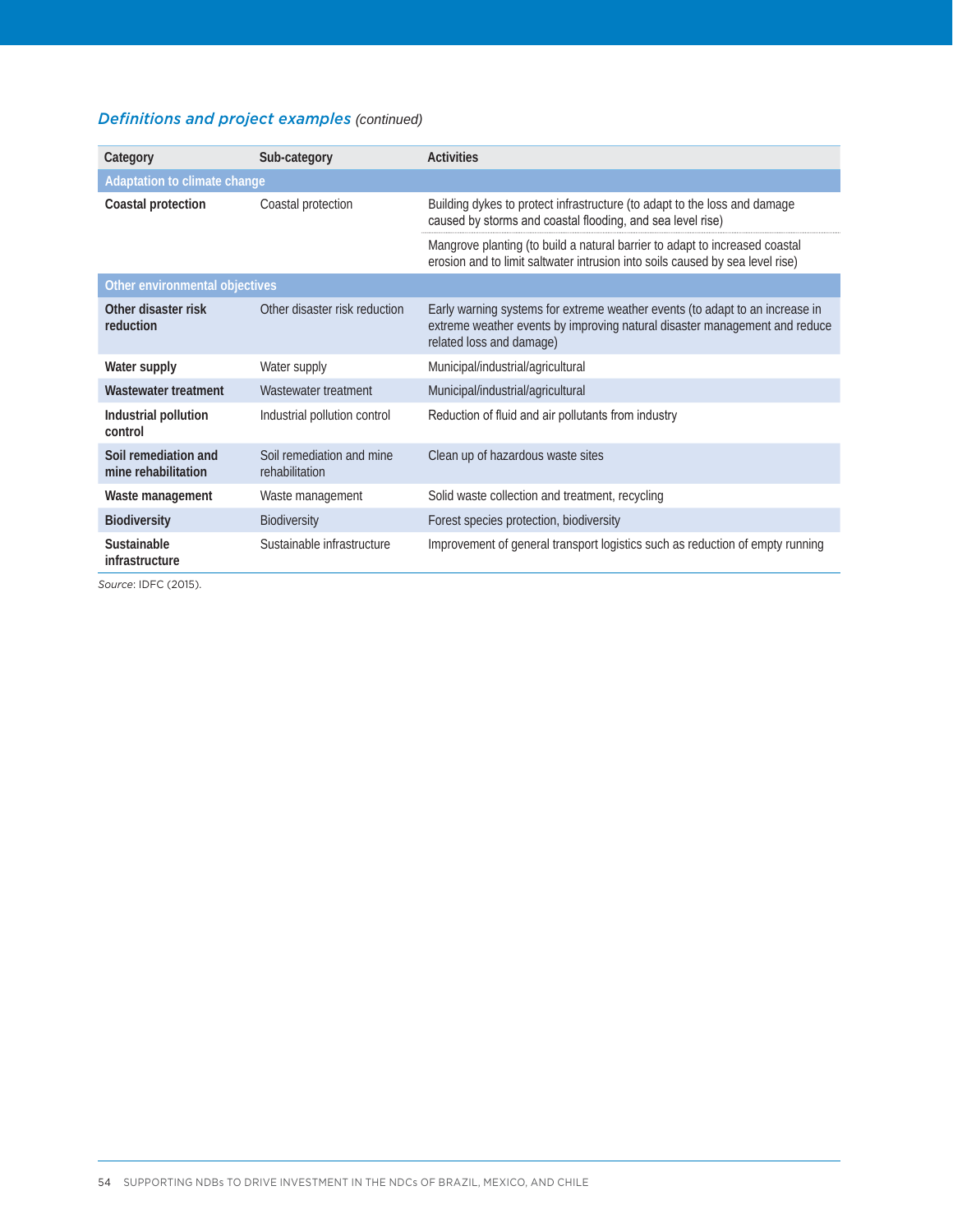# Appendix D: NDB Fact Sheets from Surveyed Institutions

Fact sheets have been included for those domestic DFIs in Brazil, Mexico, and Chile that provided climate finance investment data.

#### **Key to Fact Sheets**

| <b>Key to Fact Sheets</b>                                                                                                                                                                                     |                                                                                                                                                                                                                                                                                                                                                                                                               |  |  |  |
|---------------------------------------------------------------------------------------------------------------------------------------------------------------------------------------------------------------|---------------------------------------------------------------------------------------------------------------------------------------------------------------------------------------------------------------------------------------------------------------------------------------------------------------------------------------------------------------------------------------------------------------|--|--|--|
| The background section provides background and financial context for the insitution examined. Information is intended to help provide an<br>overview of the institutions without climate-specific activities. |                                                                                                                                                                                                                                                                                                                                                                                                               |  |  |  |
| Mandate                                                                                                                                                                                                       | The mandate provides the main purpose of the institution and therefore helps to determine in which ways<br>climate finance is (or could be) a priority for the insitution (e.g., a mortage provider has other concerns than a<br>debt provider for the power sector).                                                                                                                                         |  |  |  |
| Established                                                                                                                                                                                                   | The founding year is an indicator for how well the institution is established and how deep it might be rooted in<br>domestic political and economic structures. The older the insitution the more likely it is able to use its brand to<br>excert political or behavioral influence.                                                                                                                          |  |  |  |
| Headquarters                                                                                                                                                                                                  | The location of the headquarters provides context for where the institution operates and may provide an idea<br>of its regional focus or influences.                                                                                                                                                                                                                                                          |  |  |  |
| Locations                                                                                                                                                                                                     | The number of locations tells us how many local touchpoints an institution has with customers and what level<br>of impact it can have at the grassroots of the climate economy.                                                                                                                                                                                                                               |  |  |  |
| <b>Employees</b>                                                                                                                                                                                              | The number of employees tells us about the size of an organization. Further, together with the number of<br>locations, it can give us an overview of how expertise is distributed horizontally and vertically.                                                                                                                                                                                                |  |  |  |
| <b>Priority sectors</b>                                                                                                                                                                                       | Priority sectors show how an insitution's mandate takes form on the ground. Information on priority sectors<br>also helps us to determine if an insitution's activities overlap with a country's INDC focus sectors.                                                                                                                                                                                          |  |  |  |
| <b>Targeted clients</b>                                                                                                                                                                                       | The types of customers that the institution serves (e.g., SMEs, corporations, individuals, and municipalities)<br>inform risk appetite, counterparty risk, demand side barriers to providing finance, and the average size of loans<br>that are provided by the bank.                                                                                                                                         |  |  |  |
| <b>Shareholders</b>                                                                                                                                                                                           | Equity stakeholders often determine an insitution's objectives. This is important to know when considering<br>which factors determine an institution's ambitions toward climate finance.                                                                                                                                                                                                                      |  |  |  |
| Operating modality                                                                                                                                                                                            | Tier 1 and Tier 2 refer to the role of the institution as a provider of finance. Tier 1 institutions provide financing<br>directly to end-users (e.g., loans to SMEs and direct equity investments). Tier 2 institutions provide finance<br>through financial intermediaries (e.g., brokers and banks) that ultimately pass it along to end users. Some<br>institutions are both Tier 1 and Tier 2 providers. |  |  |  |
|                                                                                                                                                                                                               |                                                                                                                                                                                                                                                                                                                                                                                                               |  |  |  |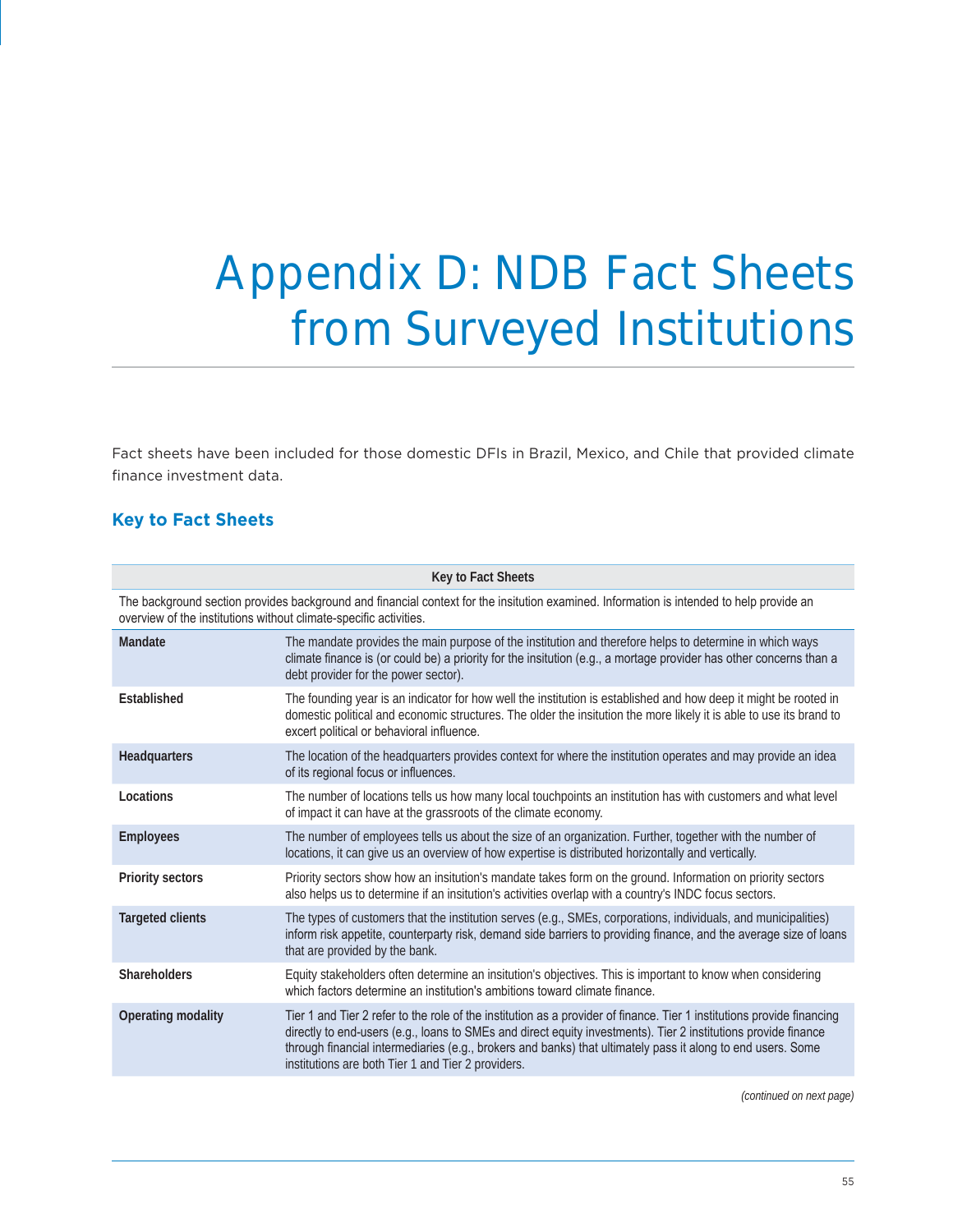#### **Key to Fact Sheets** *(continued)*

| Key to Fact Sheets     |                                                                                                                                                                                                                                                                                                                                                                                         |  |  |  |  |
|------------------------|-----------------------------------------------------------------------------------------------------------------------------------------------------------------------------------------------------------------------------------------------------------------------------------------------------------------------------------------------------------------------------------------|--|--|--|--|
|                        | The background section provides background and financial context for the insitution examined. Information is intended to help provide an<br>overview of the institutions without climate-specific activities.                                                                                                                                                                           |  |  |  |  |
| <b>Total assets</b>    | Total assets gives an indication of the financial capacities of an organization. Together with the capital<br>adequacy ratio and current climate financing activities, size gives and indication of how much growth potential<br>an institution has in the climate finance sector.                                                                                                      |  |  |  |  |
| Return on equity       | Return on equity captures the amount of profit per unit of equity (net incom/shareholder equity) and provides<br>a measure of a given institution's efficiency in generating profits for shareholders. Beyond that, it gives an<br>indication of return requirements for climate-relevant investments.                                                                                  |  |  |  |  |
| Return on assets       | Return on assets measures the institution's profit generated relative to its total asset base (net income/total<br>assets) and provides a measure of how profitable a given company's assets are. Return on assets provides<br>a more detailed look at the financial health and financial sustainability of an organization because it is not<br>distorted by the debt-to-equity ratio. |  |  |  |  |
| Capital adequacy ratio | The capital adequacy ratio is a measure of an institution's capital to its risk-weighted assets. It is an indicator<br>of risk exposure and relative ability to take on new and different risks from climate-relevant financing activities.<br>The higher the ratio, the more scope the bank has to add risk to its portfolio.                                                          |  |  |  |  |
| Credit profile (SCAP)  | The stand-alone credit profile (SCAP) expresses the credit rating of an institution as opposed to the credit<br>rating of a sovereign backer (if applicable). It is an indicator of the insitution's current financial sustainability.                                                                                                                                                  |  |  |  |  |

| <b>Key to Fact Sheets</b>      |                                                                                                                                                                                                                                                                                                                                 |  |  |  |  |
|--------------------------------|---------------------------------------------------------------------------------------------------------------------------------------------------------------------------------------------------------------------------------------------------------------------------------------------------------------------------------|--|--|--|--|
| institution supports.          | The climate financing activities section provides information on the climate change mitigation- and adaptation- specific activities that the                                                                                                                                                                                    |  |  |  |  |
| <b>Instruments</b>             | The type of instruments and the scale of finance that is provided through these instruments help us assess<br>how institutions perceive risk in climate sectors and how much their appetite for risk might be. We collect<br>information on conventional instruments such as equity, market rate loans, and concessional loans. |  |  |  |  |
| Risk mitigation instrumetns    | Risk mitigation instruments provide additional information on instruments that banks provide for climate<br>finance investments; however, they are not counted as sector flows or toward private and public flows.                                                                                                              |  |  |  |  |
| <b>Recipients</b>              | Breaks down public and private recipients of the institution's climate finance to better understand where money<br>is going.                                                                                                                                                                                                    |  |  |  |  |
| <b>Climate finance sectors</b> | The primary mitigation and adaptation sectors that the institution supports.                                                                                                                                                                                                                                                    |  |  |  |  |
| Challenges                     | A description of the financial, political, technical, governance, and other barriers and challenges that prevent<br>the institution from providing greater finance for climate change mitigation and/or adaptation.                                                                                                             |  |  |  |  |
| Opportunities                  | Opportunities, as identified by the institution, to increase climate finance activities (e.g., innovative financial<br>instruments).                                                                                                                                                                                            |  |  |  |  |
| <b>Notes</b>                   | Space for any other brief and relevant information to contextualize the institution that is not captured in the<br>above sections.                                                                                                                                                                                              |  |  |  |  |
| Sources                        | List of primary sources for the information in the fact sheets.                                                                                                                                                                                                                                                                 |  |  |  |  |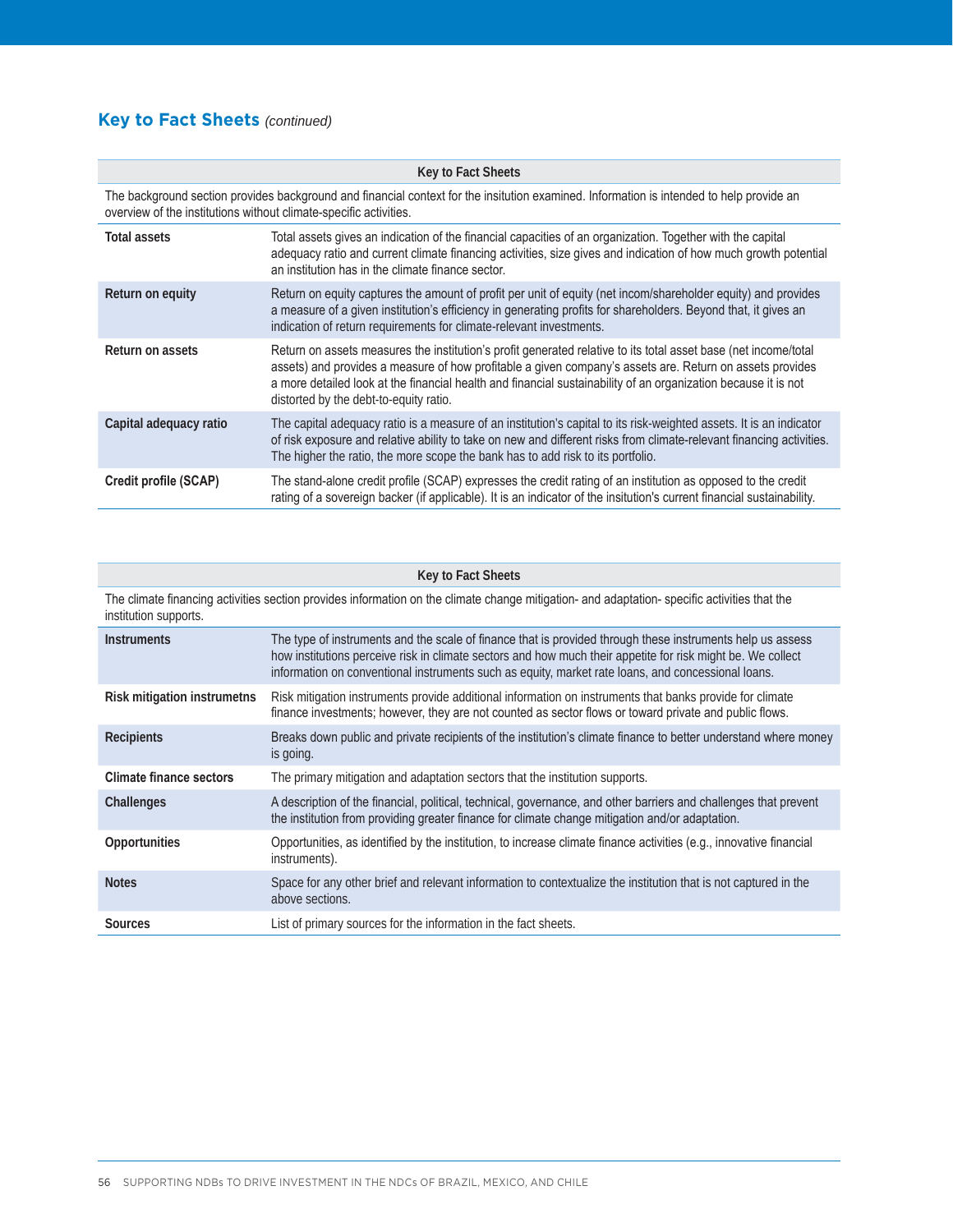#### **Brazil Domestic DFI Fact Sheets**

|                                                                                  | Banco de Desenvolvimento de Minas Gerais S.A (BDMG)        |                    |               |                                 |                           |        |  |
|----------------------------------------------------------------------------------|------------------------------------------------------------|--------------------|---------------|---------------------------------|---------------------------|--------|--|
| Background                                                                       |                                                            |                    |               |                                 |                           |        |  |
| Mandate                                                                          |                                                            |                    |               | Established:                    | 1962                      |        |  |
| Promoting competitive and sustainable socioeconomic development of Minas Gerais, |                                                            |                    | Headquarters: |                                 | Brazil                    |        |  |
|                                                                                  | generating more and better jobs and reducing inequalities. |                    |               | Number of locations:            |                           | 221    |  |
|                                                                                  |                                                            |                    |               | Number of employees:            |                           | 353    |  |
| Operating modality                                                               | Tier 1                                                     |                    |               | Targeted clients                |                           |        |  |
| Priority sectors*                                                                |                                                            |                    |               | Government agencies             |                           |        |  |
| Industry                                                                         | 43.0%                                                      |                    |               | Corporations                    |                           |        |  |
| <b>Trade and services</b>                                                        | 33.0%                                                      |                    |               | Individuals                     |                           |        |  |
| Public sector                                                                    | 14.0%                                                      |                    |               | Shareholders                    |                           |        |  |
| Rural and agroindustry                                                           | 11.0%                                                      |                    |               | State of Minas Gerais<br>89.70% |                           |        |  |
|                                                                                  |                                                            |                    |               |                                 | Economic Dev Dept of M.G. | 10.20% |  |
| Financials 2014                                                                  |                                                            |                    |               |                                 |                           |        |  |
| Total assets (US\$ mln) [2016]                                                   |                                                            | \$2,235            |               |                                 |                           |        |  |
| ROAE (%) (2015)<br>$-1.40%$                                                      |                                                            |                    |               |                                 |                           |        |  |
| ROAA (%) (2015)                                                                  |                                                            | $-0.40%$           |               |                                 |                           |        |  |
| Capital adequacy ratio (%) (2015)                                                | 15.0%                                                      |                    |               |                                 |                           |        |  |
| Rating (Moody's)                                                                 |                                                            | <b>B1</b>          |               |                                 |                           |        |  |
|                                                                                  |                                                            |                    |               |                                 |                           |        |  |
| <b>Climate Financing Activities 2015</b>                                         |                                                            |                    |               |                                 |                           |        |  |
| Mandate to support climate change related activities                             |                                                            | <b>Instruments</b> |               | Recipients                      |                           |        |  |
| One of BDMG's three main goals is supporting environmental<br>sustainability.    |                                                            | Market Ioan        | 75%           | Private                         | 18%                       |        |  |
| BDMG aims to finance and promote innovation for low carbon<br>projects.          |                                                            | Concessional       | 25%           | Public                          | 82%                       |        |  |
| Climate finance by sector (% of total climate finance provided by institution)   |                                                            |                    |               |                                 |                           |        |  |
| Renewable energy                                                                 |                                                            | 40%                |               | \$12                            |                           |        |  |
| Agriculture, forestry, and land use                                              |                                                            | 55%                |               |                                 | \$17                      |        |  |
| <b>Energy efficiency</b>                                                         |                                                            | 4%                 |               | \$1                             |                           |        |  |

*Sources*: BDMG (2015a); BDMG, (2015b); Moody's (2016d); ALIDE (2016); CPI analysis based on surveys.

**Transport** \$1  $\qquad \qquad$  \$1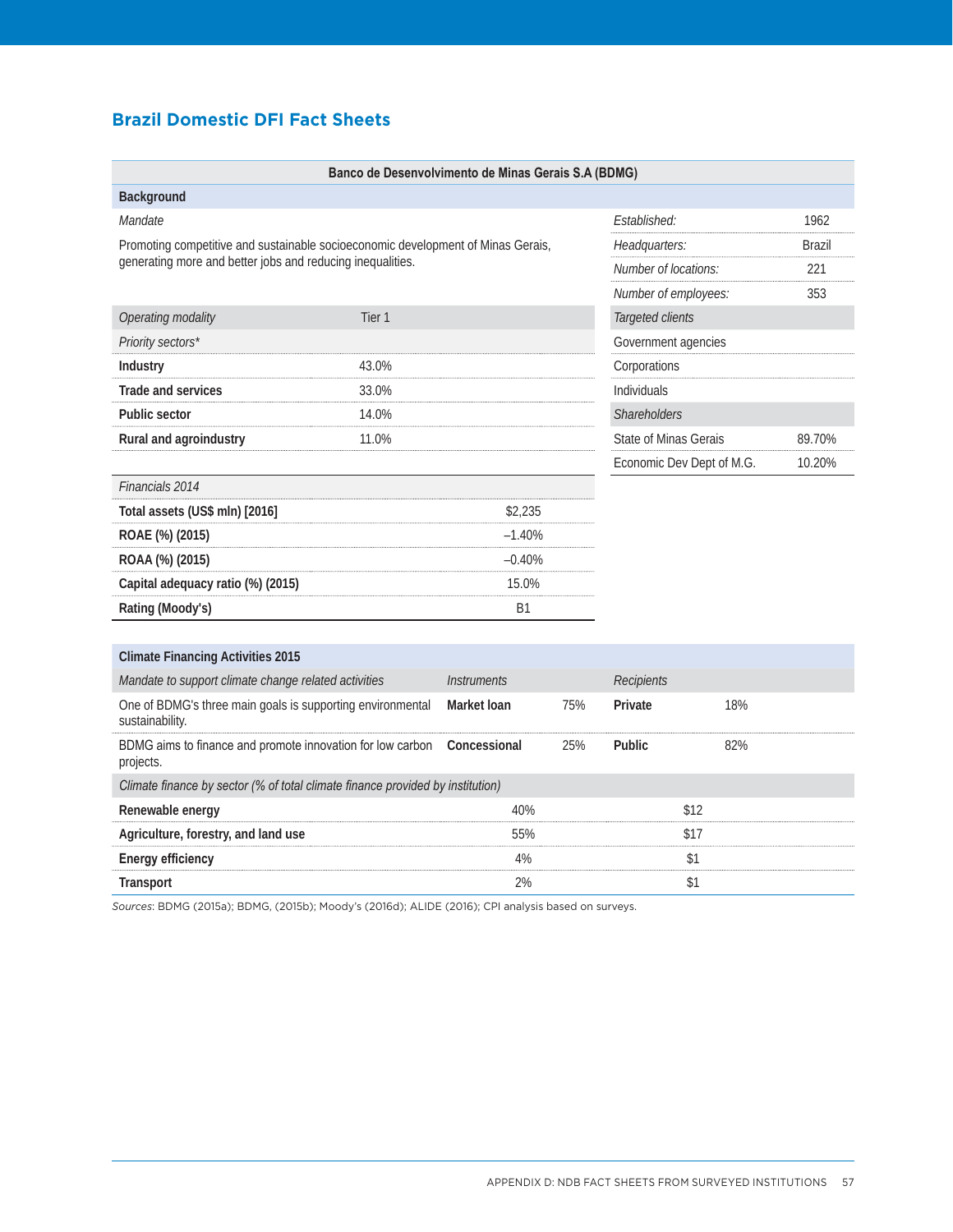#### **Brazil Domestic DFI Fact Sheets** *(continued)*

| Banco do Brasil S.A. (BB)                                                      |                    |              |                      |              |               |
|--------------------------------------------------------------------------------|--------------------|--------------|----------------------|--------------|---------------|
| Background                                                                     |                    |              |                      |              |               |
| Mandate                                                                        |                    |              |                      | Established: |               |
| BB is a commercial government-owned bank with a development mandate.           |                    |              | Headquarters:        |              | <b>Brazil</b> |
|                                                                                |                    |              | Number of locations: |              | 5,429         |
|                                                                                |                    |              | Number of employees: |              | 109,191       |
| Operating modality<br>Tier <sub>1</sub>                                        |                    |              | Targeted clients     |              |               |
| Priority sectors                                                               |                    |              | Government agencies  |              |               |
| V<br>Agriculture                                                               |                    |              | Individuals          |              |               |
|                                                                                |                    |              | Corporations         |              |               |
|                                                                                |                    |              | Shareholders         |              |               |
|                                                                                |                    |              | Federal government   |              | 57.70%        |
|                                                                                |                    |              | Treasury shares      |              | 2.50%         |
|                                                                                |                    |              | Free float           |              | 39.80%        |
| Financials 2014                                                                |                    |              |                      |              |               |
| Total assets (US\$ mln)                                                        | \$544,193          |              |                      |              |               |
| ROE (%) [2015]                                                                 | 17.30%             |              |                      |              |               |
| ROA (%) [2015]                                                                 | 0.90%              |              |                      |              |               |
| Capital adequacy ratio (%)                                                     | 16.13%             |              |                      |              |               |
| Rating (Moody's)                                                               |                    | ba2          |                      |              |               |
|                                                                                |                    |              |                      |              |               |
| <b>Climate Financing Activities 2015</b>                                       |                    |              |                      |              |               |
| Mandate to support climate change related activities                           | <b>Instruments</b> |              | <b>Recipients</b>    |              |               |
| BB has no specific climate finance mandate but manages                         | Market Ioan        | Not provided | Private              | 100%         |               |
| Brazil's Low Carbon Agriculture Program.                                       | Concessional       | Not provided | Public               |              |               |
|                                                                                | <b>Others</b>      |              |                      |              |               |
| Climate finance by sector (% of total climate finance provided by institution) |                    |              |                      |              |               |

Agriculture, forestry, and land use **100%** \$293

*Sources*: BB (2015a, 2016a); Moody's (2016c); ALIDE (2016); CPI analysis based on surveys.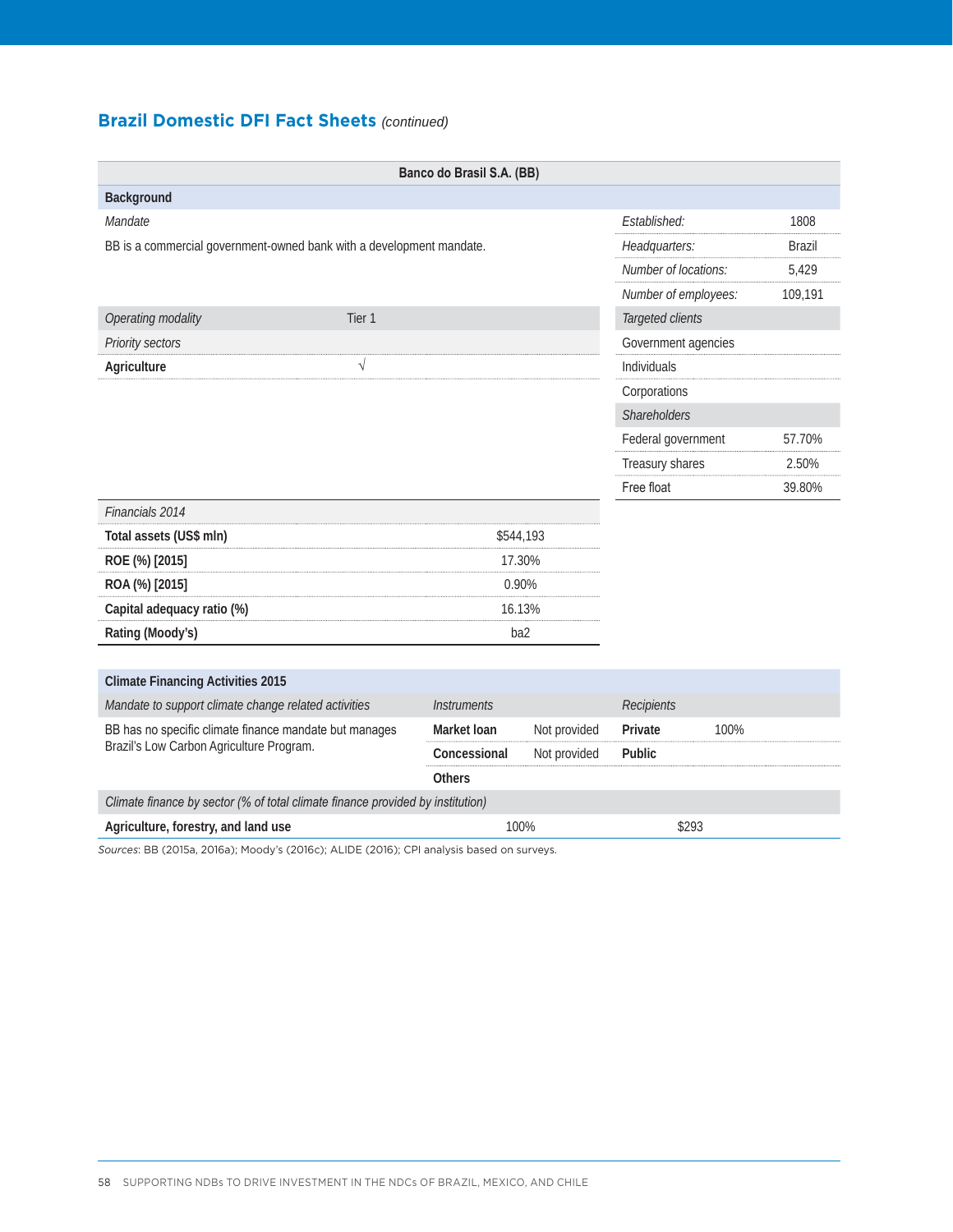## **Brazil Domestic DFI Fact Sheets** *(continued)*

|                                                                                                                                | Banco Nacional de Desenvolvimento Econômico e Social (BNDES) |                           |                  |                                             |         |       |
|--------------------------------------------------------------------------------------------------------------------------------|--------------------------------------------------------------|---------------------------|------------------|---------------------------------------------|---------|-------|
| Background                                                                                                                     |                                                              |                           |                  |                                             |         |       |
| Mandate                                                                                                                        |                                                              |                           |                  | Established:                                |         | 1952  |
| To foster sustainable and competitive development in the Brazilian economy, generating                                         |                                                              |                           | Headquarters:    |                                             | Brazil  |       |
| employment while reducing social and regional inequalities.                                                                    |                                                              |                           |                  | Number of locations:                        |         | 5     |
|                                                                                                                                |                                                              |                           |                  | Number of employees:                        |         | 2,783 |
| Operating modality                                                                                                             | Tier <sub>2</sub>                                            |                           | Targeted clients |                                             |         |       |
| Priority sectors                                                                                                               |                                                              |                           |                  | Corporate actors, project developers, SMEs  |         |       |
| Agriculture                                                                                                                    | 10.10%                                                       |                           |                  | Shareholders                                |         |       |
| Industry                                                                                                                       | 27.10%                                                       |                           |                  | National Treasury, Worker's Assistance Fund |         |       |
| <b>Infrastructure</b>                                                                                                          | 40.40%                                                       |                           |                  |                                             |         |       |
| Trade and services                                                                                                             | 22.40%                                                       |                           |                  |                                             |         |       |
|                                                                                                                                |                                                              |                           |                  |                                             |         |       |
| Financials 2014                                                                                                                |                                                              |                           |                  |                                             |         |       |
| Total assets (US\$ mln)                                                                                                        | \$332,091                                                    |                           |                  |                                             |         |       |
| ROE (%)                                                                                                                        | 11.30%                                                       |                           |                  |                                             |         |       |
| ROA (%)                                                                                                                        |                                                              | 1.60%                     |                  |                                             |         |       |
| Capital adequacy ratio (%) (2015)                                                                                              |                                                              | 14.74%                    |                  |                                             |         |       |
| Rating (Moody's) (2016)                                                                                                        |                                                              | Ba <sub>2</sub>           |                  |                                             |         |       |
|                                                                                                                                |                                                              |                           |                  |                                             |         |       |
| <b>Climate Financing Activities 2015</b>                                                                                       |                                                              |                           |                  |                                             |         |       |
| Mandate to support climate change related activities                                                                           |                                                              | <i><b>Instruments</b></i> |                  | <b>Recipients</b>                           |         |       |
| BNDES supports climate finance as a manager of the Amazon                                                                      |                                                              | Market Ioan               | 6%               | Private                                     | 82%     |       |
| Fund and the Brazilian Climate Fund and provides financial<br>support to projects associated with mitigation and adaptation to |                                                              | Concessional              | 93%              | <b>Public</b>                               | 18%     |       |
| climate change through its Green Economy focus.                                                                                |                                                              | Equity & TA               | 1%               |                                             |         |       |
| Climate finance by sector (% of total climate finance provided by institution)                                                 |                                                              |                           |                  |                                             |         |       |
| Renewable energy                                                                                                               |                                                              | 46%                       |                  |                                             | \$4,053 |       |
| Transport                                                                                                                      |                                                              | 45%                       |                  |                                             | \$3,952 |       |
| Agriculture, forestry, and land use                                                                                            |                                                              | 9%                        |                  |                                             | \$811   |       |
| <b>Energy efficiency</b><br>$0\%$                                                                                              |                                                              |                           |                  | \$27                                        |         |       |

*Sources*: BNDES (2015a, 2015b, 2016a); Moody's (2016e); BCDB (2016); ALIDE (2016); CPI analysis based on surveys.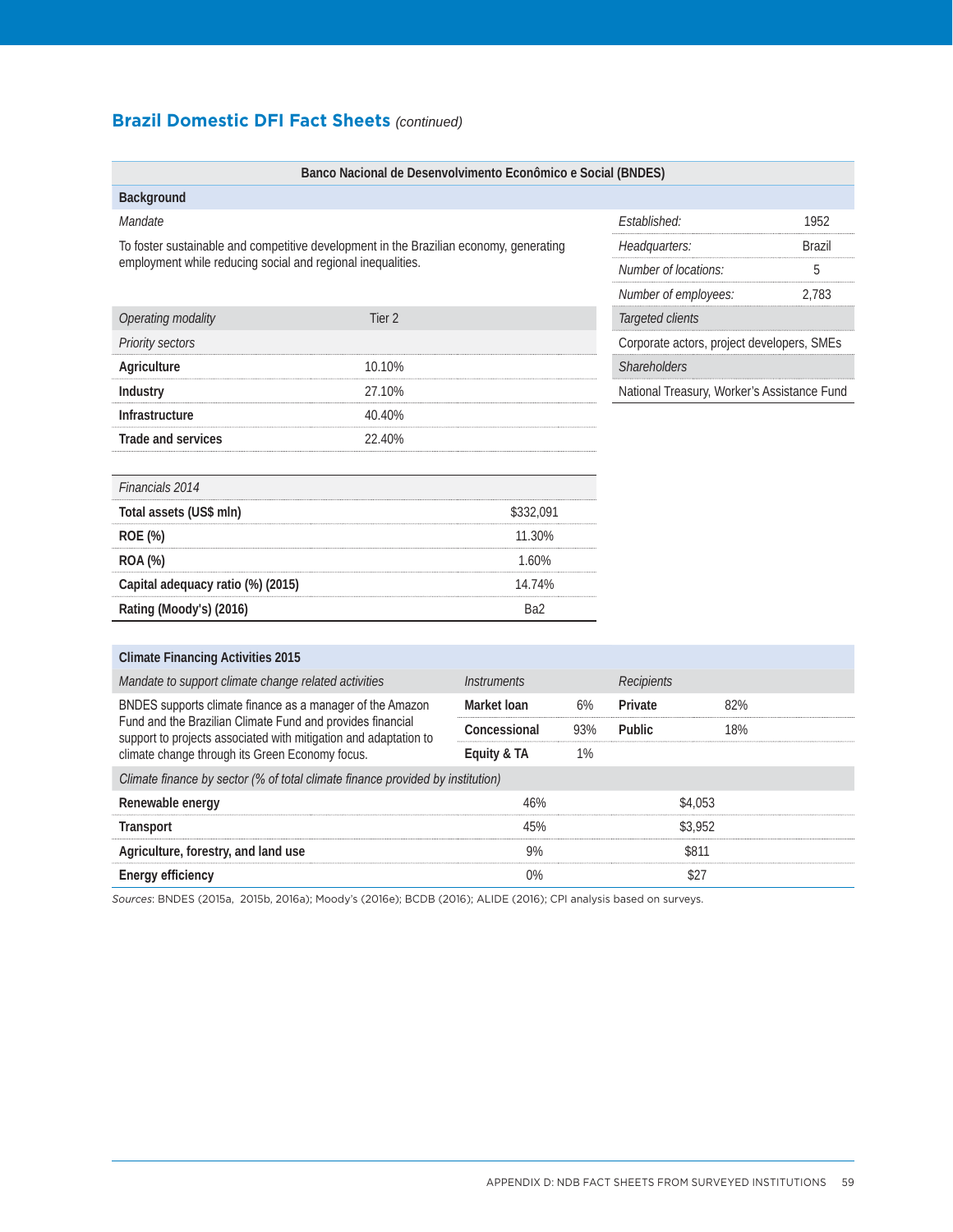## **Brazil Domestic DFI Fact Sheets** *(continued)*

|                                                                                          | Banco Regional de Desenvolvimento do Extremo Sul (BRDE) |                    |      |                                                                              |      |        |  |  |  |
|------------------------------------------------------------------------------------------|---------------------------------------------------------|--------------------|------|------------------------------------------------------------------------------|------|--------|--|--|--|
| Background                                                                               |                                                         |                    |      |                                                                              |      |        |  |  |  |
| Mandate                                                                                  |                                                         |                    |      | Established:                                                                 |      | 1961   |  |  |  |
| Promote and lead development actions for economic and social development in the southern |                                                         |                    |      | Headquarters:                                                                |      | Brazil |  |  |  |
| states of Brazil (Rio grande do Sul, Santa Catarina, and Parana).                        |                                                         |                    |      | Number of locations:                                                         | 47   |        |  |  |  |
|                                                                                          |                                                         |                    |      | Number of employees:                                                         |      | 561    |  |  |  |
| Operating modality                                                                       | Tier 1                                                  |                    |      | Targeted clients                                                             |      |        |  |  |  |
| Priority sectors                                                                         |                                                         |                    |      | Corporations and municipalities (cannot<br>cooperate with state governments) |      |        |  |  |  |
| Agriculture                                                                              | 34.2%                                                   |                    |      | Shareholders                                                                 |      |        |  |  |  |
| Industry                                                                                 | 29.0%                                                   |                    |      | <b>BNDES</b>                                                                 |      | 86.10% |  |  |  |
| Infrastructure                                                                           | 19.7%                                                   |                    |      | <b>FINEP</b>                                                                 |      | 8.30%  |  |  |  |
| Trade and services                                                                       | 17.1%                                                   |                    |      |                                                                              |      |        |  |  |  |
|                                                                                          |                                                         |                    |      |                                                                              |      |        |  |  |  |
| Financials 2014                                                                          |                                                         |                    |      |                                                                              |      |        |  |  |  |
| Total assets (US\$ mln) [2016]                                                           |                                                         | \$4,843            |      |                                                                              |      |        |  |  |  |
| ROE (%)                                                                                  |                                                         | 15.0%              |      |                                                                              |      |        |  |  |  |
| <b>ROA (%)</b>                                                                           |                                                         | 0.7%               |      |                                                                              |      |        |  |  |  |
| Capital adequacy ratio [2016 1T]                                                         |                                                         | 16.9%              |      |                                                                              |      |        |  |  |  |
| Rating (Moody's) (2016)                                                                  |                                                         | ba2                |      |                                                                              |      |        |  |  |  |
|                                                                                          |                                                         |                    |      |                                                                              |      |        |  |  |  |
| <b>Climate Financing Activities 2015</b>                                                 |                                                         |                    |      |                                                                              |      |        |  |  |  |
| Mandate to support climate change related activities                                     |                                                         | <b>Instruments</b> |      | Recipients                                                                   |      |        |  |  |  |
| BRDE has no climate change mandate.                                                      |                                                         | Market Ioan        |      | Private                                                                      | 100% |        |  |  |  |
|                                                                                          |                                                         | Concessional       | 100% | Public                                                                       |      |        |  |  |  |
|                                                                                          |                                                         | <b>Others</b>      |      |                                                                              |      |        |  |  |  |
| Climate finance by sector (% of total climate finance provided by institution)           |                                                         |                    |      |                                                                              |      |        |  |  |  |
| Renewable energy                                                                         |                                                         | 71%                |      |                                                                              | \$87 |        |  |  |  |
| Agriculture, forestry, and land use                                                      |                                                         | 8%                 |      |                                                                              | \$10 |        |  |  |  |
| <b>Energy efficiency</b>                                                                 |                                                         | 1%                 |      |                                                                              | \$1  |        |  |  |  |
| Waste and wastewater                                                                     |                                                         | 20%                |      |                                                                              | \$24 |        |  |  |  |

*Sources*: BRDE (2015, 2016a, 2016b); BCDB (2016b); Moody's (2016f); ALIDE (2016); CPI analysis based on surveys.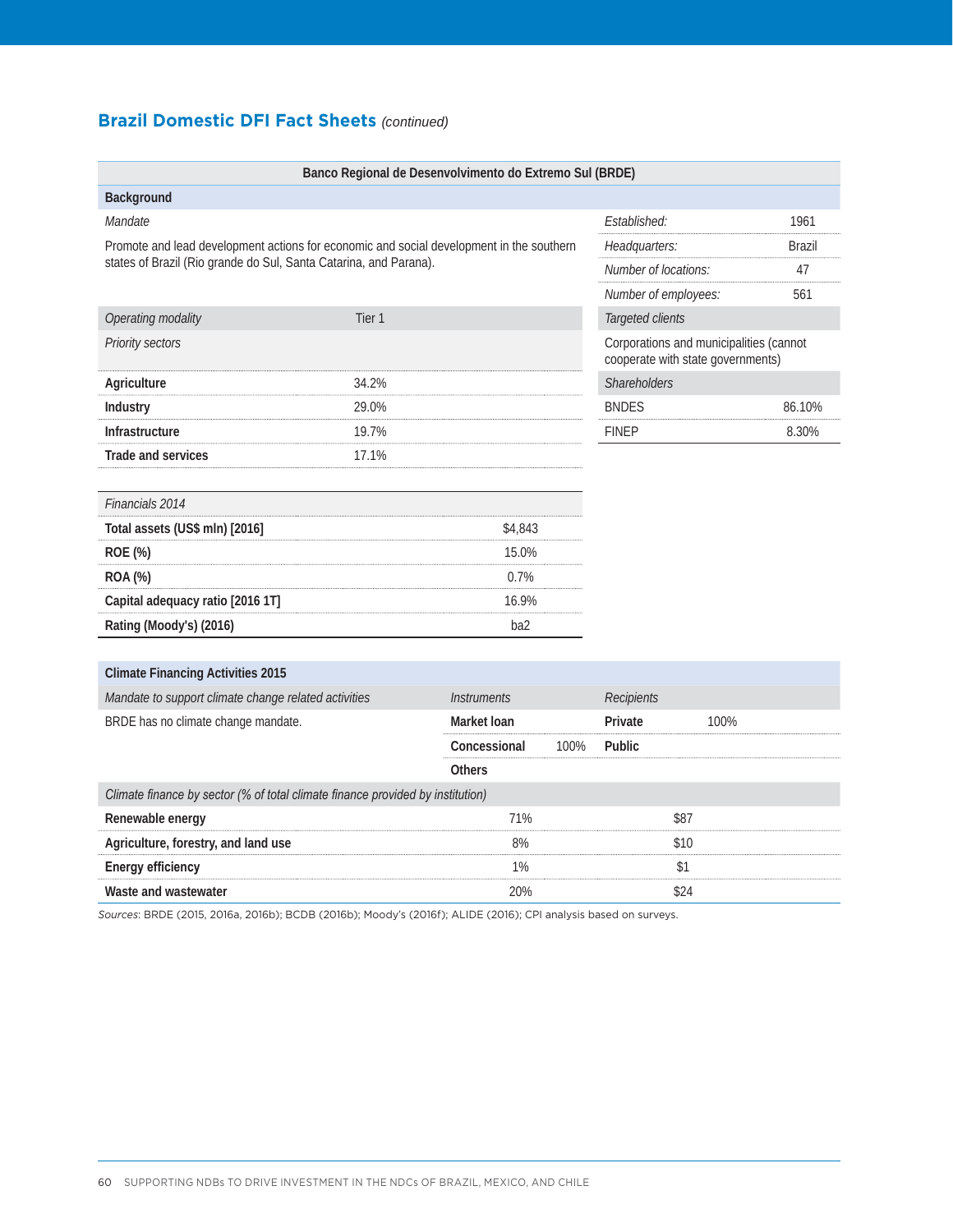# **Mexico Domestic DFI Fact Sheets**

|                                                                                   | Banco Nacional de Obras y Servicios Públicos S.N.C.(Banobras) |               |                      |                                                                                   |      |  |
|-----------------------------------------------------------------------------------|---------------------------------------------------------------|---------------|----------------------|-----------------------------------------------------------------------------------|------|--|
| Background                                                                        |                                                               |               |                      |                                                                                   |      |  |
| Mandate                                                                           |                                                               |               |                      | Established:                                                                      | 1933 |  |
| Boost investment in infrastructure and public services, and enhance the financial |                                                               |               | Headquarters:        | Mexico                                                                            |      |  |
| and institutional capacity of states and municipalities.                          |                                                               |               | Number of locations: | 30                                                                                |      |  |
|                                                                                   |                                                               |               |                      | Number of employees:                                                              | 937  |  |
| Operating modality                                                                | Tier 2                                                        |               |                      | Targeted clients                                                                  |      |  |
| Priority sectors                                                                  |                                                               |               |                      | Subnational governments, municipalities,<br>and private infrastructure developers |      |  |
| Energy                                                                            | 54.00%                                                        |               |                      | Shareholders                                                                      |      |  |
| Security                                                                          | 11.00%                                                        |               |                      | Federal government                                                                |      |  |
| Water                                                                             | 2.00%                                                         |               |                      |                                                                                   |      |  |
| Multi-sector                                                                      | 32.00%                                                        |               |                      |                                                                                   |      |  |
|                                                                                   |                                                               |               |                      |                                                                                   |      |  |
| Financials 2014                                                                   |                                                               |               |                      |                                                                                   |      |  |
| Total assets (US\$ mln)                                                           |                                                               |               | \$39,502             |                                                                                   |      |  |
| ROE (%)                                                                           |                                                               |               | 10.60%               |                                                                                   |      |  |
| ROA (%)                                                                           |                                                               |               | 0.50%                |                                                                                   |      |  |
| Capital adequacy ratio (%)                                                        |                                                               |               | 14.00%               |                                                                                   |      |  |
| Rating (Moody's)                                                                  |                                                               |               | Ba2                  |                                                                                   |      |  |
|                                                                                   |                                                               |               |                      |                                                                                   |      |  |
| <b>Climate Financing Activities 2015</b>                                          |                                                               |               |                      |                                                                                   |      |  |
| Mandate to support climate change related activities<br><b>Instruments</b>        |                                                               |               | Recipients           |                                                                                   |      |  |
| N/A                                                                               |                                                               | Market Ioan   | Not provided         | Private                                                                           | 89%  |  |
|                                                                                   |                                                               | Concessional  | Not provided         | Public                                                                            | 11%  |  |
|                                                                                   |                                                               | <b>Others</b> |                      |                                                                                   |      |  |
| Climate finance by sector (% of total climate finance provided by institution)    |                                                               |               |                      |                                                                                   |      |  |
| Low-carbon technologies                                                           |                                                               |               | 45%                  | \$66                                                                              |      |  |
| 31%<br>Renewable energy                                                           |                                                               |               |                      | \$46                                                                              |      |  |

*Sources*: Banobras (2016a); Moody's (2016a); ALIDE (2016); CPI analysis based on surveys.

**Waste and wastewater**  $$27$ **Energy efficiency** 6% **6%** \$9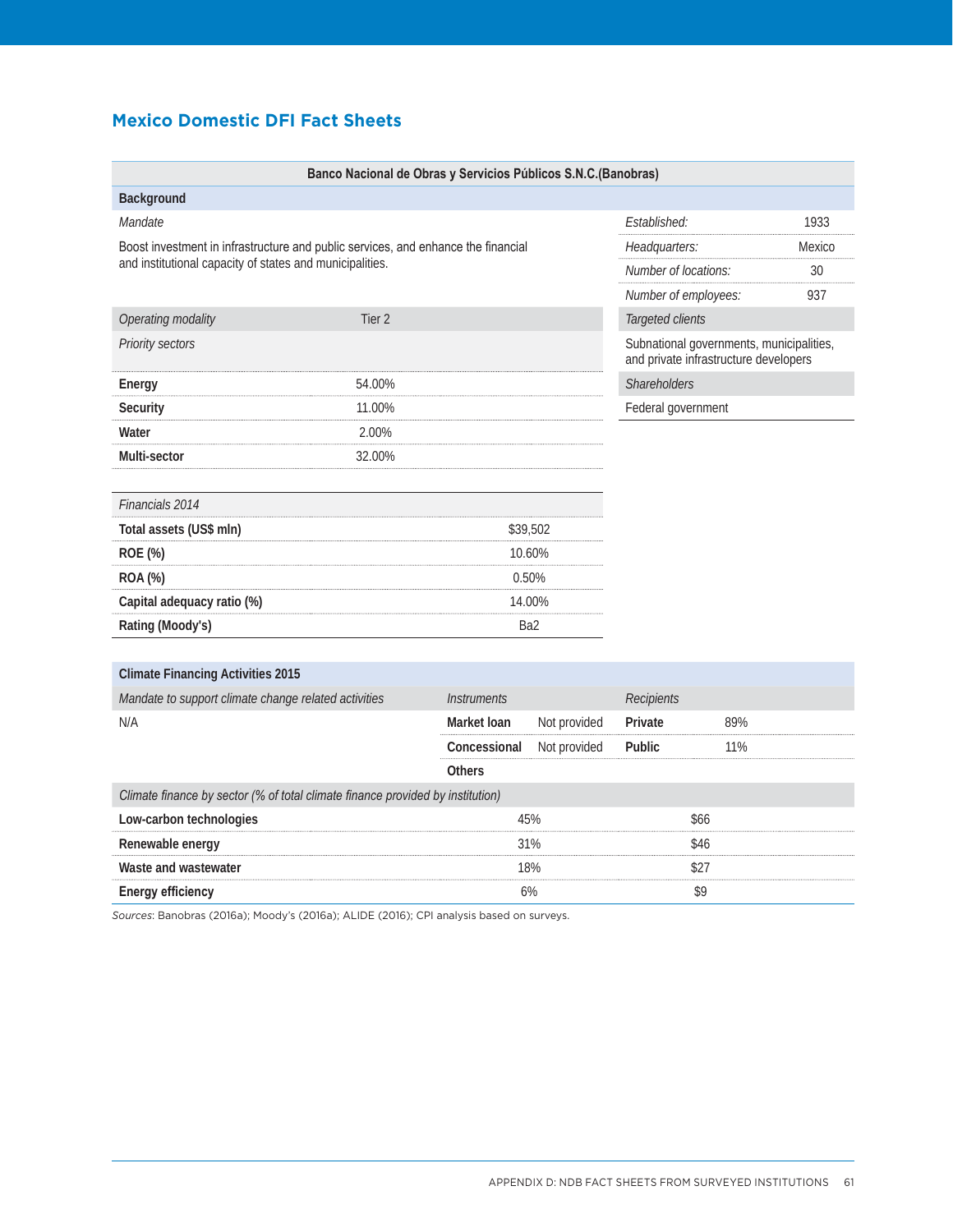#### **Mexico Domestic DFI Fact Sheets** *(continued)*

| Fideicomisos Instituidos en Relación con la Agricultura (FIRA)                                                                                       |                                  |            |                                 |                         |      |  |
|------------------------------------------------------------------------------------------------------------------------------------------------------|----------------------------------|------------|---------------------------------|-------------------------|------|--|
| Background                                                                                                                                           |                                  |            |                                 |                         |      |  |
| Mandate                                                                                                                                              |                                  |            | Established:                    |                         | 1954 |  |
| Support development of the rural sector in Mexico; raise productivity and living standards from                                                      |                                  |            |                                 | Headquarters:<br>Mexico |      |  |
| regional development, environmental sustainability, and gender equality perspectives.                                                                |                                  |            |                                 | Number of locations:    | 100  |  |
|                                                                                                                                                      | Number of employees:             |            | 1,137                           |                         |      |  |
| Operating modality<br>Tier 2                                                                                                                         |                                  |            | Targeted clients                |                         |      |  |
| Priority sectors                                                                                                                                     |                                  |            | <b>Financial intermediaries</b> |                         |      |  |
| Agriculture<br>V                                                                                                                                     |                                  |            | <b>Shareholders</b>             |                         |      |  |
| Fishing<br>V                                                                                                                                         |                                  |            | Ministry of Finance             |                         |      |  |
| $\sqrt{}$<br>Forestry                                                                                                                                |                                  |            |                                 |                         |      |  |
|                                                                                                                                                      |                                  |            |                                 |                         |      |  |
| Financials 2014                                                                                                                                      |                                  |            |                                 |                         |      |  |
| Total assets (US\$ mln)                                                                                                                              |                                  | \$5,325.10 |                                 |                         |      |  |
| <b>ROE</b>                                                                                                                                           |                                  | 2.00%      |                                 |                         |      |  |
| <b>ROA</b>                                                                                                                                           |                                  | 1.40%      |                                 |                         |      |  |
| Capital adequacy ratio                                                                                                                               |                                  | N/A        |                                 |                         |      |  |
| Rating (Moody's)                                                                                                                                     |                                  | Baa2       |                                 |                         |      |  |
|                                                                                                                                                      |                                  |            |                                 |                         |      |  |
| <b>Climate Financing Activities 2015</b>                                                                                                             |                                  |            |                                 |                         |      |  |
| Mandate to support climate change related activities                                                                                                 | <i><u><b>Instruments</b></u></i> |            | <b>Recipients</b>               |                         |      |  |
| FIRA aims to mitigate climate change and to help alleviate<br>the effects of natural disasters as part of its sustainable<br>development commitment. | Market Ioan                      | 100%       | Private                         | 100%                    |      |  |
| Climate finance by sector (% of total climate finance provided by institution)*                                                                      |                                  |            |                                 |                         |      |  |
| Agriculture, forestry, and land use                                                                                                                  |                                  | 46%        |                                 | \$107                   |      |  |
| <b>Energy efficiency</b>                                                                                                                             |                                  | 9%         |                                 | \$21                    |      |  |
| Renewable energy                                                                                                                                     |                                  | 9%         |                                 | \$20                    |      |  |
| Waste and wastewater                                                                                                                                 |                                  | 36%        |                                 | \$85                    |      |  |

*Sources*: FIRA (2016a, 2016b); Moody's (2012a); ALIDE (2016); CPI analysis based on surveys.

\* The amounts of climate finance provided by FIRA reflect the 2015 portfolio balance rather than new commitments.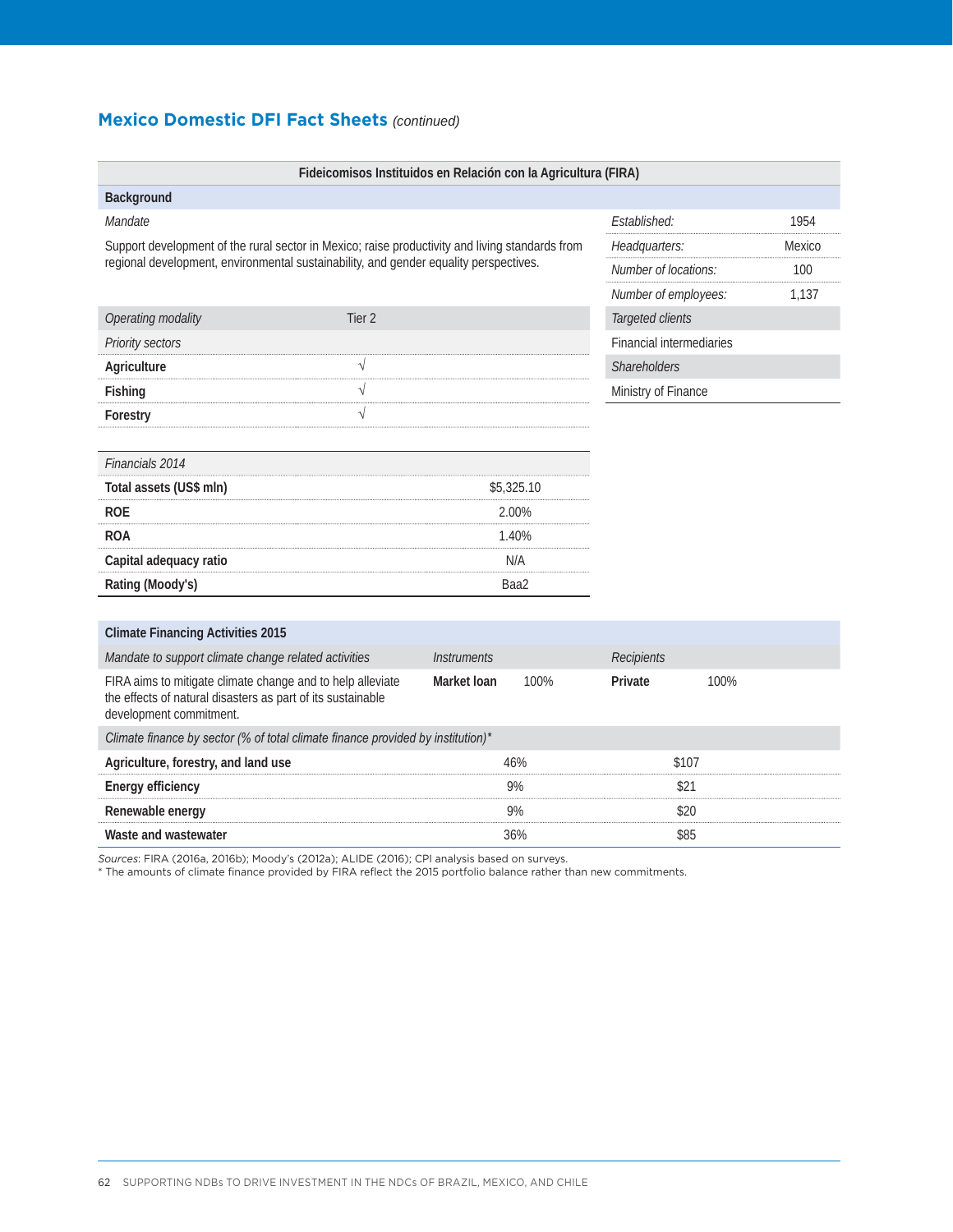# **Mexico Domestic DFI Fact Sheets** *(continued)*

|                                                                                                                          |                   | Nacional Financiera (NAFIN) |        |                                                                                   |                  |       |
|--------------------------------------------------------------------------------------------------------------------------|-------------------|-----------------------------|--------|-----------------------------------------------------------------------------------|------------------|-------|
| Background                                                                                                               |                   |                             |        |                                                                                   |                  |       |
| Mandate                                                                                                                  |                   |                             |        | Established:                                                                      |                  | 1934  |
| Promote savings and investments, and channel financial and technical resources to industrial                             | Headquarters:     |                             | Mexico |                                                                                   |                  |       |
| development and, in general, to national and regional economic development.                                              |                   |                             |        | Number of locations:                                                              |                  | 32    |
|                                                                                                                          |                   |                             |        | Number of employees:                                                              |                  | 1,017 |
| Operating modality                                                                                                       | Tier <sub>2</sub> |                             |        |                                                                                   | Targeted clients |       |
| Priority sectors                                                                                                         |                   |                             |        | SMEs, large corporations, government,<br>municipalities, financial intermediaries |                  |       |
| Industry                                                                                                                 | V                 |                             |        | Shareholders                                                                      |                  |       |
| <b>Services</b>                                                                                                          |                   |                             |        | Mexican government                                                                |                  |       |
|                                                                                                                          |                   |                             |        |                                                                                   |                  |       |
| Financials 2015                                                                                                          |                   |                             |        |                                                                                   |                  |       |
| Total Assets (US\$ mln)                                                                                                  | \$22,311          |                             |        |                                                                                   |                  |       |
| ROE (%)                                                                                                                  |                   | 4.66%                       |        |                                                                                   |                  |       |
| ROA (%)                                                                                                                  |                   | 0.33%                       |        |                                                                                   |                  |       |
| Capital adequacy ratio (%) (2015)                                                                                        |                   | 13.60%                      |        |                                                                                   |                  |       |
| Rating (Moody's)                                                                                                         |                   | A3                          |        |                                                                                   |                  |       |
|                                                                                                                          |                   |                             |        |                                                                                   |                  |       |
| <b>Climate Financing Activities 2015</b>                                                                                 |                   |                             |        |                                                                                   |                  |       |
| Mandate to support climate change related activities                                                                     |                   | <b>Instruments</b>          |        | <b>Recipients</b>                                                                 |                  |       |
| NAFIN's mandate includes supporting priority programs and                                                                |                   | Market Ioan                 | 100%   | Private                                                                           | 100%             |       |
| projects of the federal government. NAFIN focuses on supporting<br>renewable energy projects and is mandated to increase |                   | Concessional                |        | Public                                                                            |                  |       |
| investments with a positive environmental and social balance.                                                            |                   | Equity & TA                 |        |                                                                                   |                  |       |
| Climate finance by sector (% of total climate finance provided by institution)                                           |                   |                             |        |                                                                                   |                  |       |
| Renewable energy                                                                                                         |                   | 78%                         |        | \$160                                                                             |                  |       |
| <b>Energy efficiency</b>                                                                                                 |                   | 22%                         |        | \$46                                                                              |                  |       |

*Sources*: NAFIN (2015a, 2013); Cadenas (2012); IDFC (2015a); Moody's (2016b); Mexico (2016); ALIDE (2016); CPI analysis based on surveys.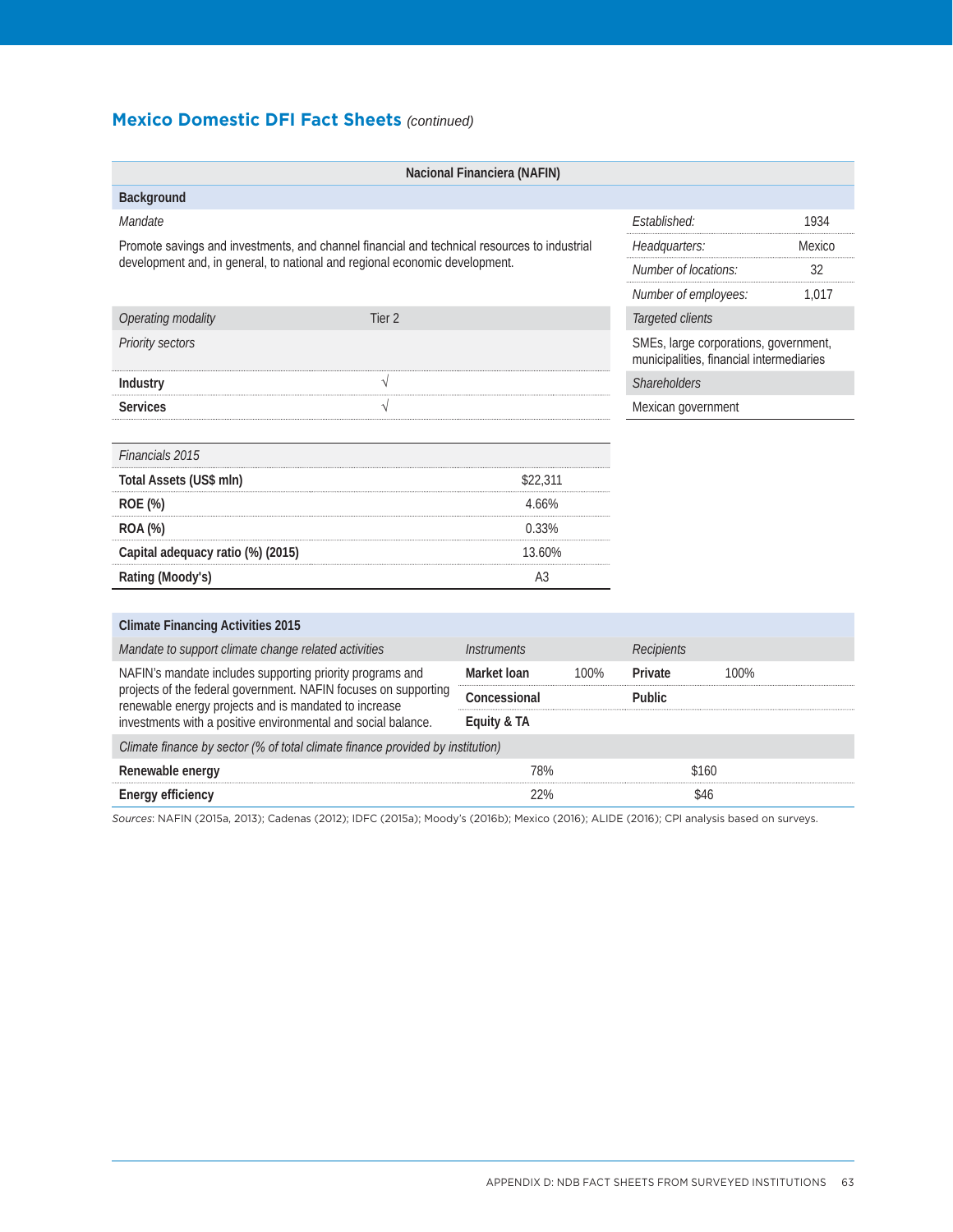## **Mexico Domestic DFI Fact Sheets** *(continued)*

|                                                                                                                                                             |                                                                                  | Sociedad Hipotecaria Federal (SHF) |         |                           |      |      |
|-------------------------------------------------------------------------------------------------------------------------------------------------------------|----------------------------------------------------------------------------------|------------------------------------|---------|---------------------------|------|------|
| Background                                                                                                                                                  |                                                                                  |                                    |         |                           |      |      |
| Mandate                                                                                                                                                     |                                                                                  |                                    |         | Established:              |      | 1963 |
| To develop the primary and secondary markets for housing finance by providing credit loans and                                                              | Headquarters:                                                                    |                                    | Mexico  |                           |      |      |
| guarantees for home construction, acquisition, and improvement. To increase the productive<br>capacity and technological development of the housing sector. |                                                                                  |                                    |         | Number of locations:<br>1 |      |      |
|                                                                                                                                                             |                                                                                  |                                    |         | Number of employees:      |      | 443  |
| Operating modality                                                                                                                                          | Tier 2                                                                           |                                    |         |                           |      |      |
| Priority sectors                                                                                                                                            | Financial intermediaries (banks, non-<br>banks), housing developers (indirectly) |                                    |         |                           |      |      |
| Housing                                                                                                                                                     | $\sqrt{ }$                                                                       |                                    |         | Shareholders              |      |      |
| Construction                                                                                                                                                | $\sqrt{}$                                                                        |                                    |         | <b>Finance Ministry</b>   |      |      |
|                                                                                                                                                             |                                                                                  |                                    |         |                           |      |      |
| Financials 2014                                                                                                                                             |                                                                                  |                                    |         |                           |      |      |
| Total assets (US\$ mln)                                                                                                                                     |                                                                                  | \$8,398.30                         |         |                           |      |      |
| ROE (%) (2014)                                                                                                                                              |                                                                                  | $-4.90%$                           |         |                           |      |      |
| ROA (%) (2014)                                                                                                                                              |                                                                                  | $0.77\%$                           |         |                           |      |      |
| Capital adequacy ratio (%) (2014)                                                                                                                           |                                                                                  | 10.99%                             |         |                           |      |      |
| Rating (Fitch) (March 2016)                                                                                                                                 |                                                                                  | AAFC1(mex)                         |         |                           |      |      |
|                                                                                                                                                             |                                                                                  |                                    |         |                           |      |      |
| <b>Climate Financing Activities 2015</b>                                                                                                                    |                                                                                  |                                    |         |                           |      |      |
| Mandate to support climate change related activities                                                                                                        |                                                                                  | <i><b>Instruments</b></i>          |         | <b>Recipients</b>         |      |      |
| No climate finance mandate.                                                                                                                                 |                                                                                  | Market Ioan                        |         | Private                   | 100% |      |
|                                                                                                                                                             |                                                                                  | Concessional                       | 100%    | Public                    |      |      |
|                                                                                                                                                             |                                                                                  | <b>TA</b>                          | $< 1\%$ |                           |      |      |
| Climate finance by sector (% of total climate finance provided by institution)                                                                              |                                                                                  |                                    |         |                           |      |      |
| <b>Energy efficiency</b><br>100%                                                                                                                            |                                                                                  |                                    |         | \$51                      |      |      |

*Sources*: SHF (2016a, 2016b); Fitch (2016a); ALIDE (2016); CPI analysis based on surveys.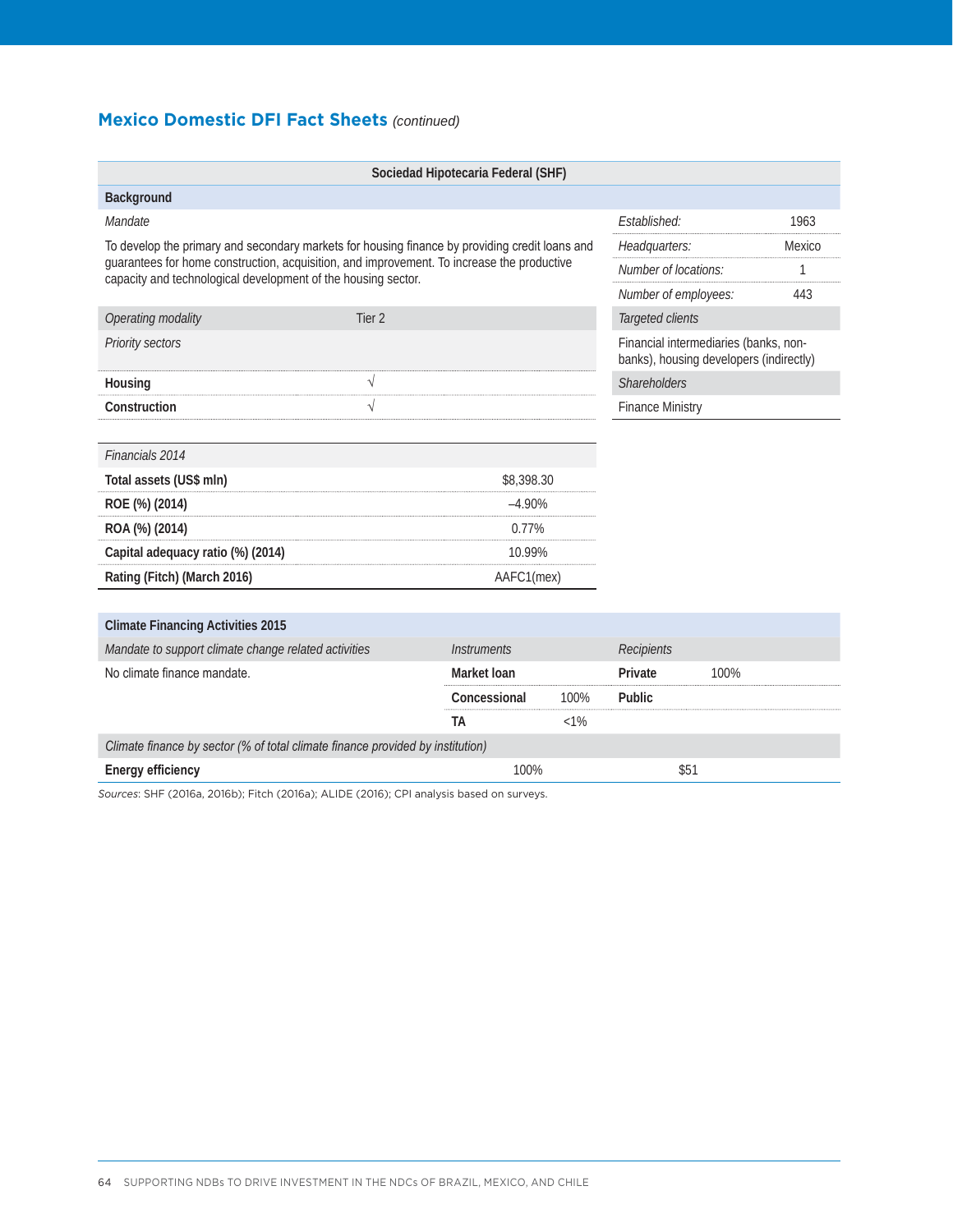### **Chile Domestic DFI Fact Sheets**

|                                                                                                                                                                                    | Corporación de Fomento de la Producción (CORFO) |                           |            |      |                             |                                    |      |  |  |  |
|------------------------------------------------------------------------------------------------------------------------------------------------------------------------------------|-------------------------------------------------|---------------------------|------------|------|-----------------------------|------------------------------------|------|--|--|--|
| Background                                                                                                                                                                         |                                                 |                           |            |      |                             |                                    |      |  |  |  |
| Mandate                                                                                                                                                                            |                                                 |                           |            |      | Established:                |                                    | 1939 |  |  |  |
| Improve the competitiveness and the productive diversification of the country by encouraging                                                                                       |                                                 |                           |            |      | Headquarters:               | Chile                              |      |  |  |  |
| investment, innovation, and entrepreneurship, and strengthening the human capital and<br>technological capabilities to achieve sustainable and territorially balanced development. |                                                 |                           |            |      |                             | Number of locations:               |      |  |  |  |
|                                                                                                                                                                                    |                                                 |                           |            |      | Number of employees:<br>937 |                                    |      |  |  |  |
| <b>Operating Modality</b>                                                                                                                                                          | Tier $2^*$                                      |                           |            |      | Targeted clients            |                                    |      |  |  |  |
| <b>Priority Sectors</b>                                                                                                                                                            |                                                 |                           |            |      | <b>SMEs</b>                 |                                    |      |  |  |  |
| <b>SME<sub>s</sub></b>                                                                                                                                                             | V                                               |                           |            |      | Commercial banks            |                                    |      |  |  |  |
| Innovation and technology                                                                                                                                                          | $\sqrt{}$                                       |                           |            |      | <b>Shareholders</b>         |                                    |      |  |  |  |
| Modernization of private companies                                                                                                                                                 | V                                               |                           |            |      |                             | Central government, Dept of Energy |      |  |  |  |
| Startups and exports                                                                                                                                                               | $\sqrt{}$                                       |                           |            |      | Ministry of Agriculture     |                                    |      |  |  |  |
|                                                                                                                                                                                    |                                                 |                           |            |      |                             |                                    |      |  |  |  |
| Financials 2014                                                                                                                                                                    |                                                 |                           |            |      |                             |                                    |      |  |  |  |
| Total assets (US\$ mln)                                                                                                                                                            |                                                 |                           | \$7,518    |      |                             |                                    |      |  |  |  |
| ROE (%) [2013]                                                                                                                                                                     |                                                 |                           | 0.10%      |      |                             |                                    |      |  |  |  |
| ROA (%) [2013]                                                                                                                                                                     |                                                 |                           | 0.10%      |      |                             |                                    |      |  |  |  |
| Capital adequacy ratio (%)                                                                                                                                                         |                                                 |                           | n/a        |      |                             |                                    |      |  |  |  |
| Rating (Moody's)                                                                                                                                                                   |                                                 |                           | $n/a^{**}$ |      |                             |                                    |      |  |  |  |
|                                                                                                                                                                                    |                                                 |                           |            |      |                             |                                    |      |  |  |  |
| <b>Climate Financing Activities 2015</b>                                                                                                                                           |                                                 |                           |            |      |                             |                                    |      |  |  |  |
| Mandate to support climate change related activities                                                                                                                               |                                                 | <i><b>Instruments</b></i> |            |      | <b>Recipients</b>           |                                    |      |  |  |  |
| No specific mandate                                                                                                                                                                |                                                 | Market Ioan               |            |      | Private                     |                                    |      |  |  |  |
|                                                                                                                                                                                    |                                                 | Concessional              |            |      | Public                      | 100%                               |      |  |  |  |
|                                                                                                                                                                                    |                                                 | TA                        |            | 100% |                             |                                    |      |  |  |  |
| Climate finance by sector (% of total climate finance provided by institution)                                                                                                     |                                                 |                           |            |      |                             |                                    |      |  |  |  |
| <b>Energy efficiency</b>                                                                                                                                                           |                                                 |                           | 29%        |      |                             | \$0.18                             |      |  |  |  |
| Agriculture, forestry, and land use                                                                                                                                                |                                                 |                           | 33%        |      |                             | \$0.21                             |      |  |  |  |
| Transportation                                                                                                                                                                     |                                                 |                           | 22%        |      |                             | \$0.14                             |      |  |  |  |
| Waste and wastewater                                                                                                                                                               |                                                 |                           | 16%        |      |                             | \$0.10                             |      |  |  |  |

*Sources*: CORFO (2015, 2016a); Moody's (2016f); ALIDE (2016); CPI analysis based on surveys.

*Note*: Some reported climate finance reflects CIFES and CPL resources.

\* CORFO is a public institution that promotes national competitiveness; it is not a bank.

\*\* Moody's credit rating on Government of Chile Aa3; outlook Stable.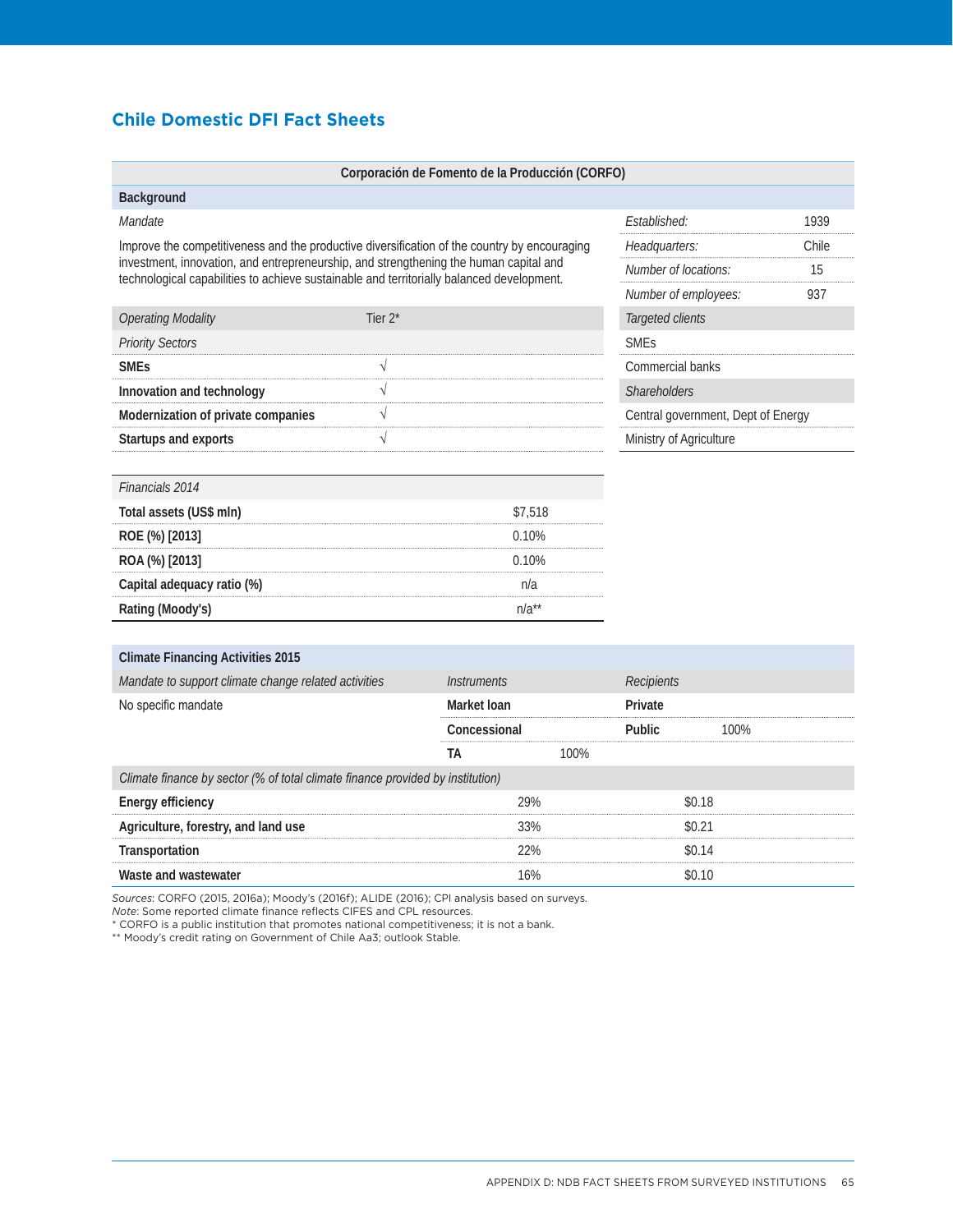## **Chile Domestic DFI Fact Sheets** *(continued)*

|                                                                                       |            | <b>BancoEstado</b> |                      |                                  |              |       |  |  |
|---------------------------------------------------------------------------------------|------------|--------------------|----------------------|----------------------------------|--------------|-------|--|--|
| Background                                                                            |            |                    |                      |                                  |              |       |  |  |
| Mandate                                                                               |            |                    |                      | Established:                     |              | 1953  |  |  |
| BancoEstado is a commercial government-owned bank with a mandate to make Chile a more |            |                    |                      | Headquarters:                    | Chile        |       |  |  |
| inclusive and equitable country with opportunities for all.*                          |            |                    | Number of locations: |                                  | 120          |       |  |  |
|                                                                                       |            |                    |                      | Number of employees:             |              | 9,805 |  |  |
| <b>Operating Modality</b>                                                             | Tier $2^*$ |                    |                      | Targeted clients                 |              |       |  |  |
| <b>Priority Sectors</b>                                                               |            |                    |                      | Institutions (NGOs, governments) |              |       |  |  |
| Housing and mortgages                                                                 | V          |                    |                      | Companies, including SMEs        |              |       |  |  |
| Commercial banking                                                                    | $\sqrt{}$  |                    |                      | Individuals                      |              |       |  |  |
| Personal banking                                                                      | V          |                    |                      |                                  | Shareholders |       |  |  |
| <b>Microfinance</b>                                                                   | $\sqrt{}$  |                    |                      |                                  | Treasury     |       |  |  |
|                                                                                       |            |                    |                      |                                  |              |       |  |  |
| Financials 2014                                                                       |            |                    |                      |                                  |              |       |  |  |
| Total assets (US\$ bn) [2016]<br>\$48.8                                               |            |                    |                      |                                  |              |       |  |  |
| ROE (%) [2015]**                                                                      | 17.50%     |                    |                      |                                  |              |       |  |  |
| ROA (%) [2015]**                                                                      |            | 0.90%              |                      |                                  |              |       |  |  |
| Capital adequacy ratio (%) [2016]                                                     |            | 11.40%             |                      |                                  |              |       |  |  |
| Rating (Moody's)                                                                      |            | baa2               |                      |                                  |              |       |  |  |
|                                                                                       |            |                    |                      |                                  |              |       |  |  |
| <b>Climate Financing Activities 2015</b>                                              |            |                    |                      |                                  |              |       |  |  |
| Mandate to support climate change related activities                                  |            | <b>Instruments</b> |                      | Recipients                       |              |       |  |  |
| BancoEstado has no climate finance mandate but provides                               |            | Market Ioan        | 85%                  | Private                          | 100%         |       |  |  |
| finance to renewable energy and energy efficiency projects.                           |            | Concessional       | 15%                  | Public                           |              |       |  |  |
|                                                                                       |            | <b>Others</b>      |                      |                                  |              |       |  |  |
| Climate finance by sector (% of total climate finance provided by institution)        |            |                    |                      |                                  |              |       |  |  |
| Renewable energy                                                                      |            | 30%                |                      | \$298                            |              |       |  |  |
| Lower carbon generation                                                               | 54%        |                    |                      |                                  | \$535        |       |  |  |
| <b>Energy efficiency</b>                                                              |            | 15%                |                      |                                  | \$150        |       |  |  |

*Sources*: BancoEstado (2015, 2016a); Moody's (2015); SBIF Chile (2016); ALIDE (2016); CPI analysis based on surveys. \* Before taxes.